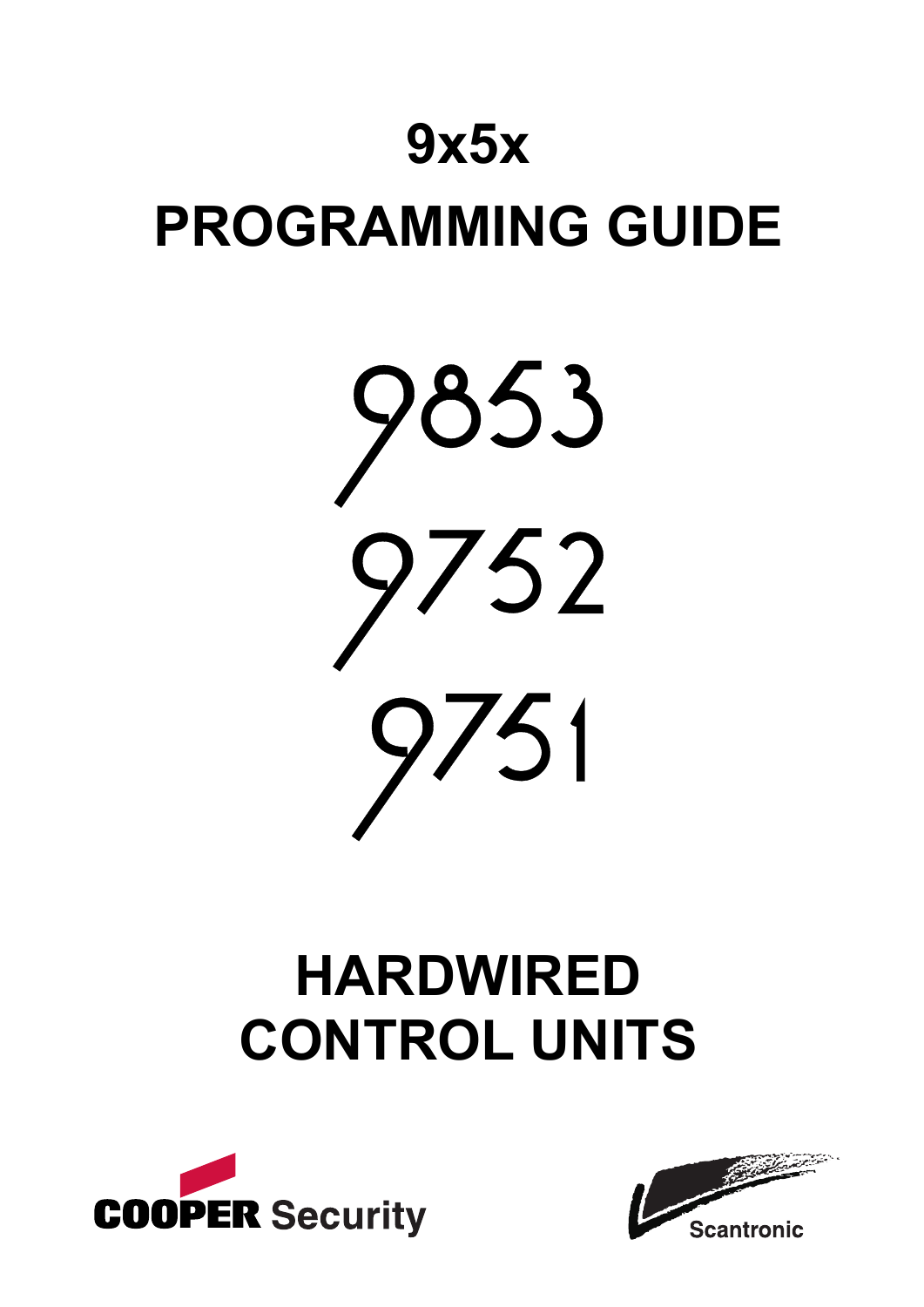9853, 9752, 9751 Hardwired Control Unit Programming Guide This document applies to control panels using software version 4.2.x.

© Cooper Security Ltd. 2005

Every effort has been made to ensure that the contents of this book are correct. However, neither the authors nor Cooper Security Limited accept any liability for loss or damage caused or alleged to be caused directly or indirectly by this book. The contents of this book are subject to change without notice.

Printed and published in the UK.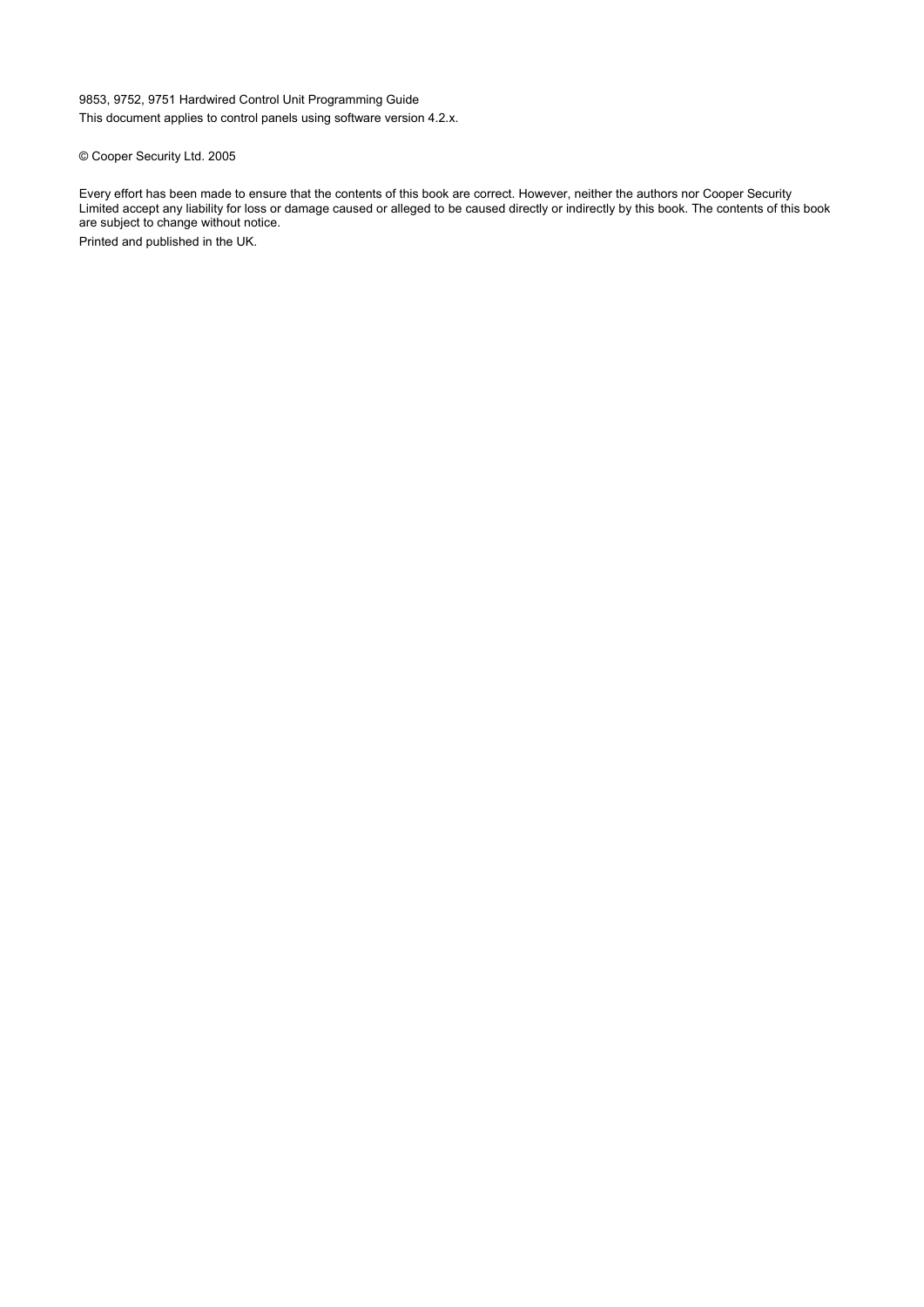# **Contents**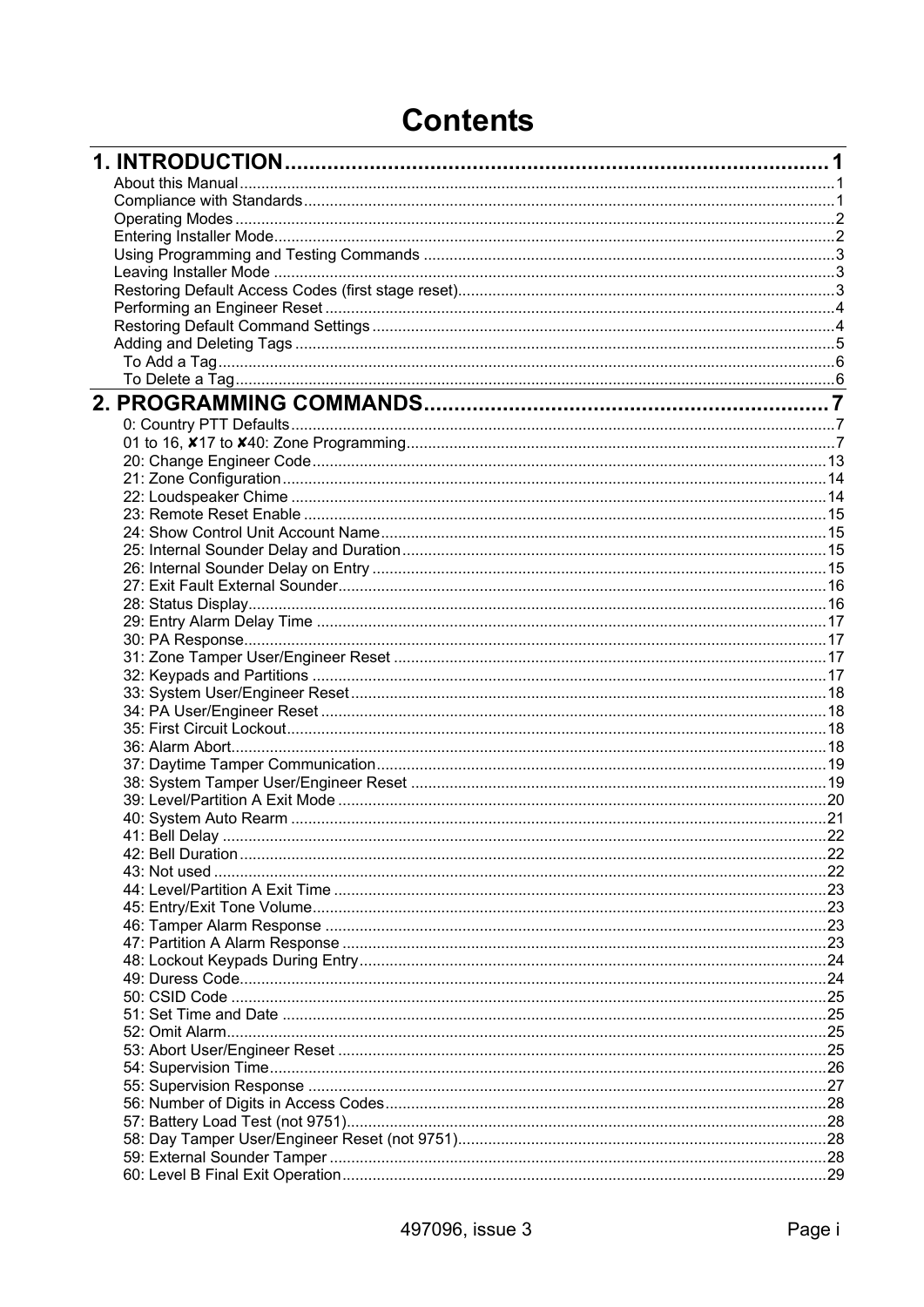| .44 |
|-----|
|     |
|     |
|     |
|     |
|     |
|     |
|     |
|     |
|     |
|     |
|     |
|     |
|     |
|     |
|     |
|     |
|     |
|     |
|     |
|     |
|     |
|     |
|     |
|     |
|     |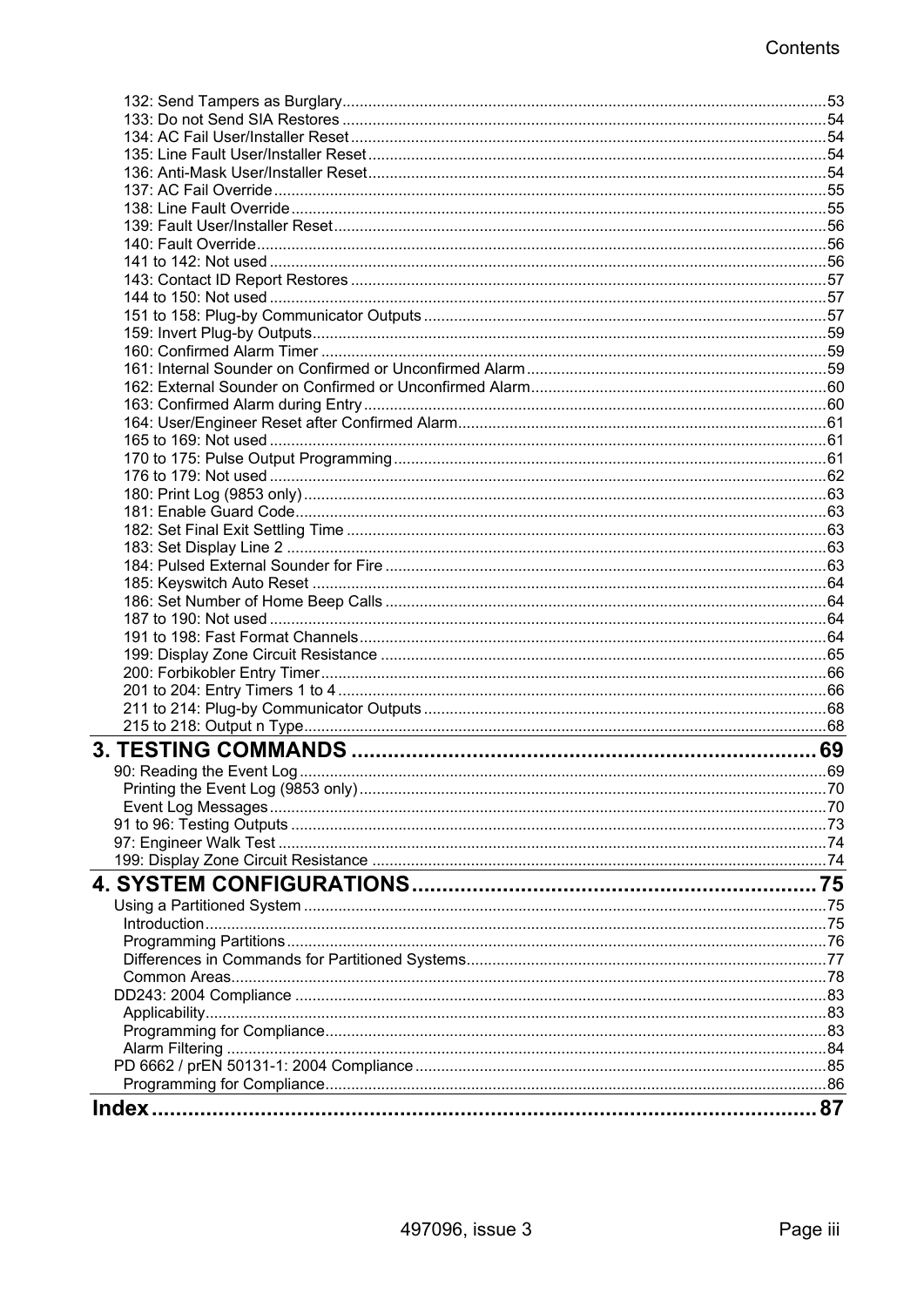# **List of Figures**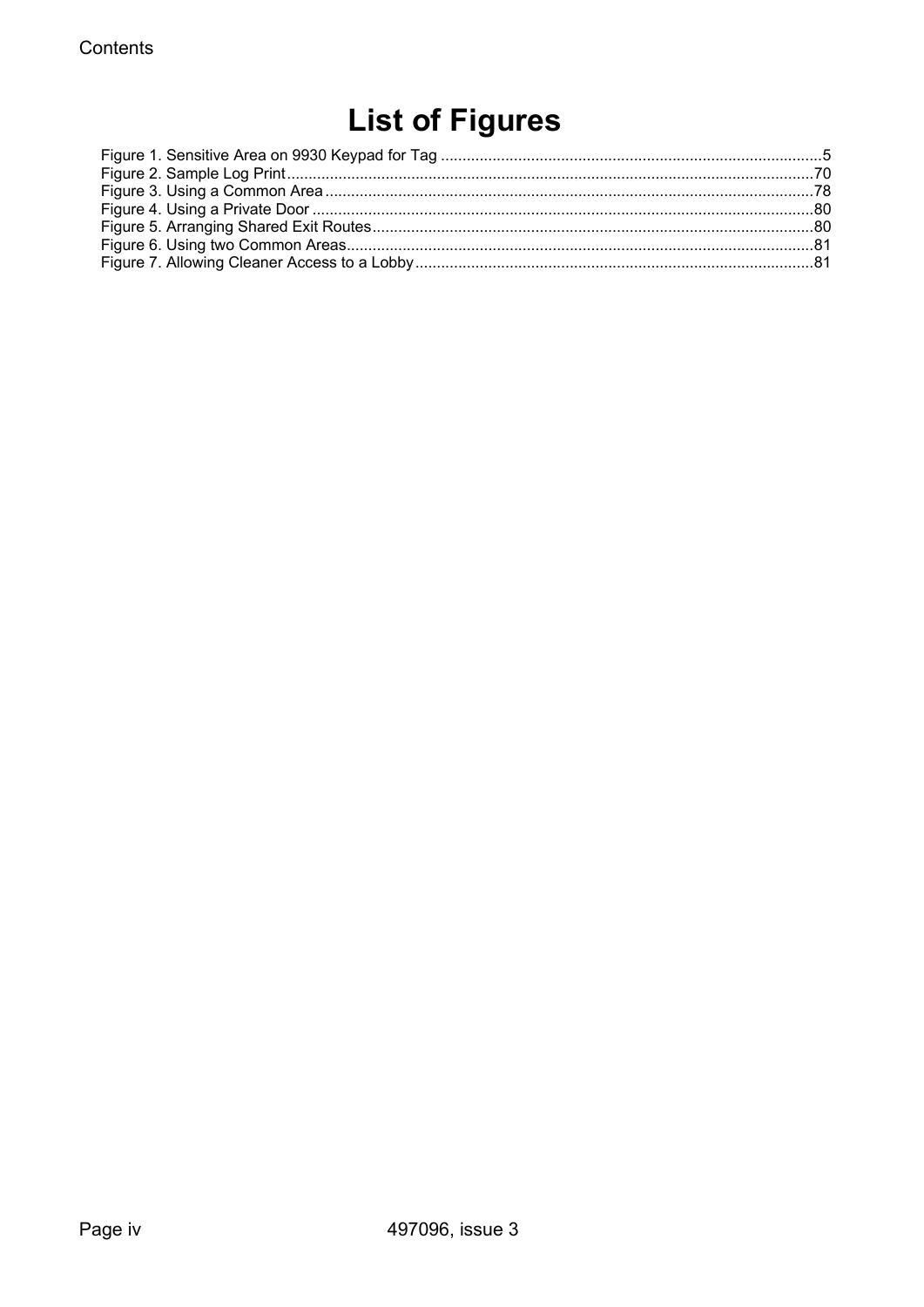# **1. INTRODUCTION**

# **About this Manual**

This manual is divided into five chapters:

- 1. **Introduction** provides an overview of how to program a 9x5x control unit.
- 2. **Programming Commands** lists and describes the commands available to program aspects of a 9x5x control unit's operation.
- 3. **Testing Commands** lists and describes the commands available to test a newly installed alarm system based on a 9x5x control unit.
- 4. **System Configurations** describes how to set up a 9x5x control unit in a partitioned system and so that it complies with industry standards.

The 9x5x series of control units is fully programmable to accommodate individual user and site requirements. Installers can program units either from a keypad or using a program called Downloader on a PC running Windows. When programming from a keypad, you enter instructions using the three-digit commands described in "2. Programming Commands". Before you start, familiarise yourself with the control unit's functions and the programmable options described in this manual.

For guidance on using 9x5x control units, refer to the *9x5x User Guide*. For guidance on installing an alarm system using 9x5x control units, refer to the *9x5x Installation Guide*.

# **Compliance with Standards**

9751/2 control units are suitable for systems designed to comply with:

- ° PD 6662 / prEN 50131-1: 2004 at grade 2 and environmental class 2.
- DD243: 2004 reflecting the ACPO (Association of Chief Police Officers) Security Policy 2000.

9853 control units are suitable for systems designed to comply with:

- ° PD 6662 / prEN 50131-1: 2004 at grade 3 and environmental class 2.
- $\degree$  DD243: 2004 reflecting the ACPO (Association of Chief Police Officers) Security Policy 2000.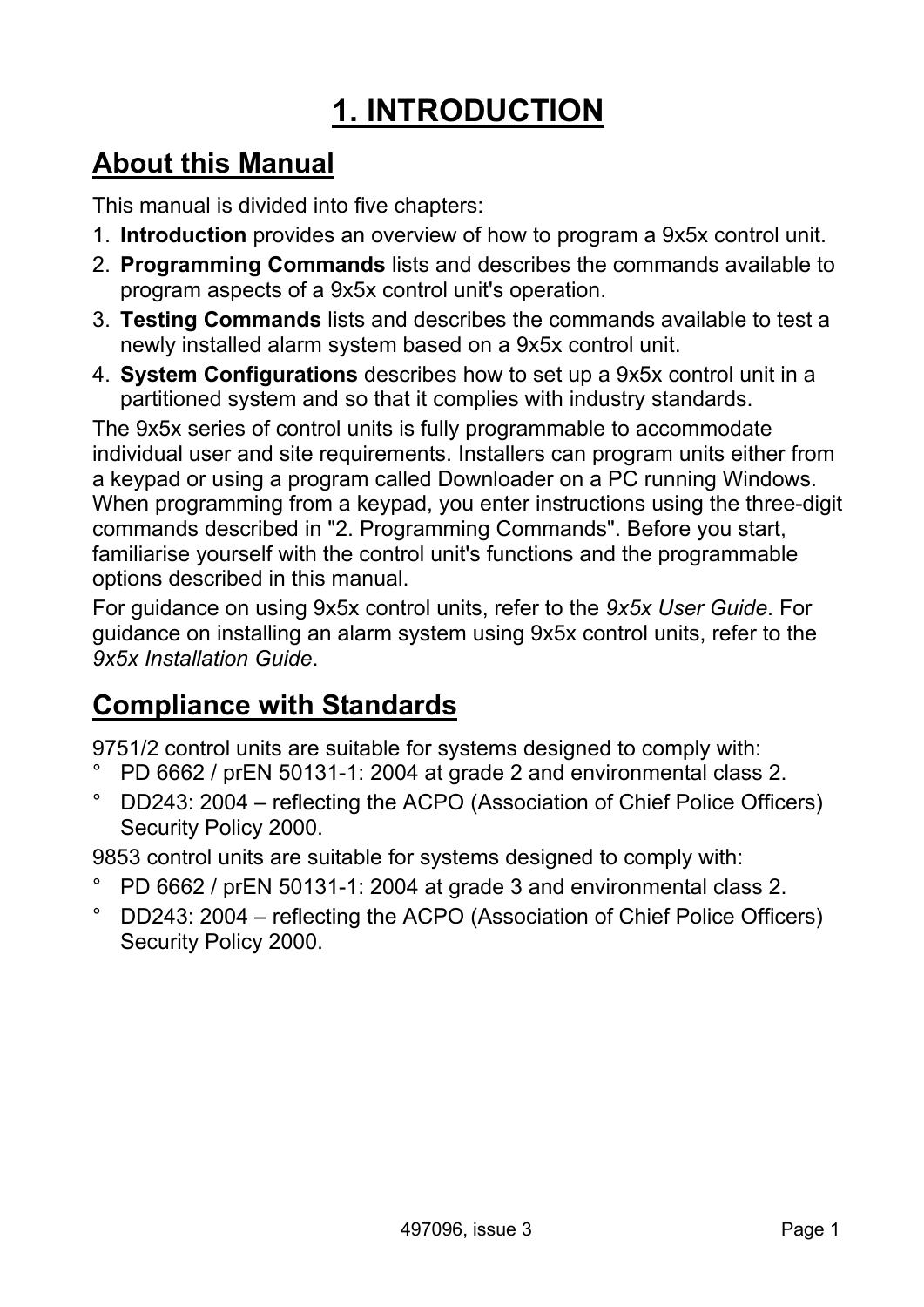# **Operating Modes**

The alarm system has three basic modes of operation that provide access to commands appropriate to different types of users:

- 1. **User mode** allows setting, unsetting and resetting of the system, along with some basic commands. There may be many user codes of this type.
- 2. **Master user mode** provides access to all user commands, including those available in user mode. The master user can configure other users. There is only one user code of this type.
- 3. **Installer mode** provides access to the installer menu, which contains the programming and testing commands described in this Guide. There is only one user code of this type.

To enter either of the user modes, enter a user code (which may be four or six digits) or present a proximity tag. To select a user command, enter the command number.

To enter installer mode, enter zero followed by the installer code (which may be four or six digits). To select an installer command, enter the command number.

In addition to the three standard operating modes, there two special modes:

- 1. **Guard mode** provides the same access as user mode but **only** if there is, or has been, an alarm. If there has been no alarm, the Guard code will not provide access to the system. There is only one user code of this type.
- 2. **Duress mode** provides the same access as user mode but also secretly communicates the duress status. There is only one user code of this type.

# **Entering Installer Mode**

The *9x5x Installation Guide* describes how to enter installer mode for the first time in a new installation. You can use this mode at any time, provided that the system is unset and not in alarm. To enter installer mode:

- 1. Make sure the system is unset.
- *Note: If you have selected defaults for Finland, Norway, Sweden or Denmark (Command 0), or a user has selected user command 3, you must enter a valid user code at this point.*
- 2. Press 0, then key in the Engineer Code (default 7890). The display shows: The display shows:

#### **You are now in installer mode.**

While the system is in installer mode, all keypads except the one that you are using will be locked and will display "Busy".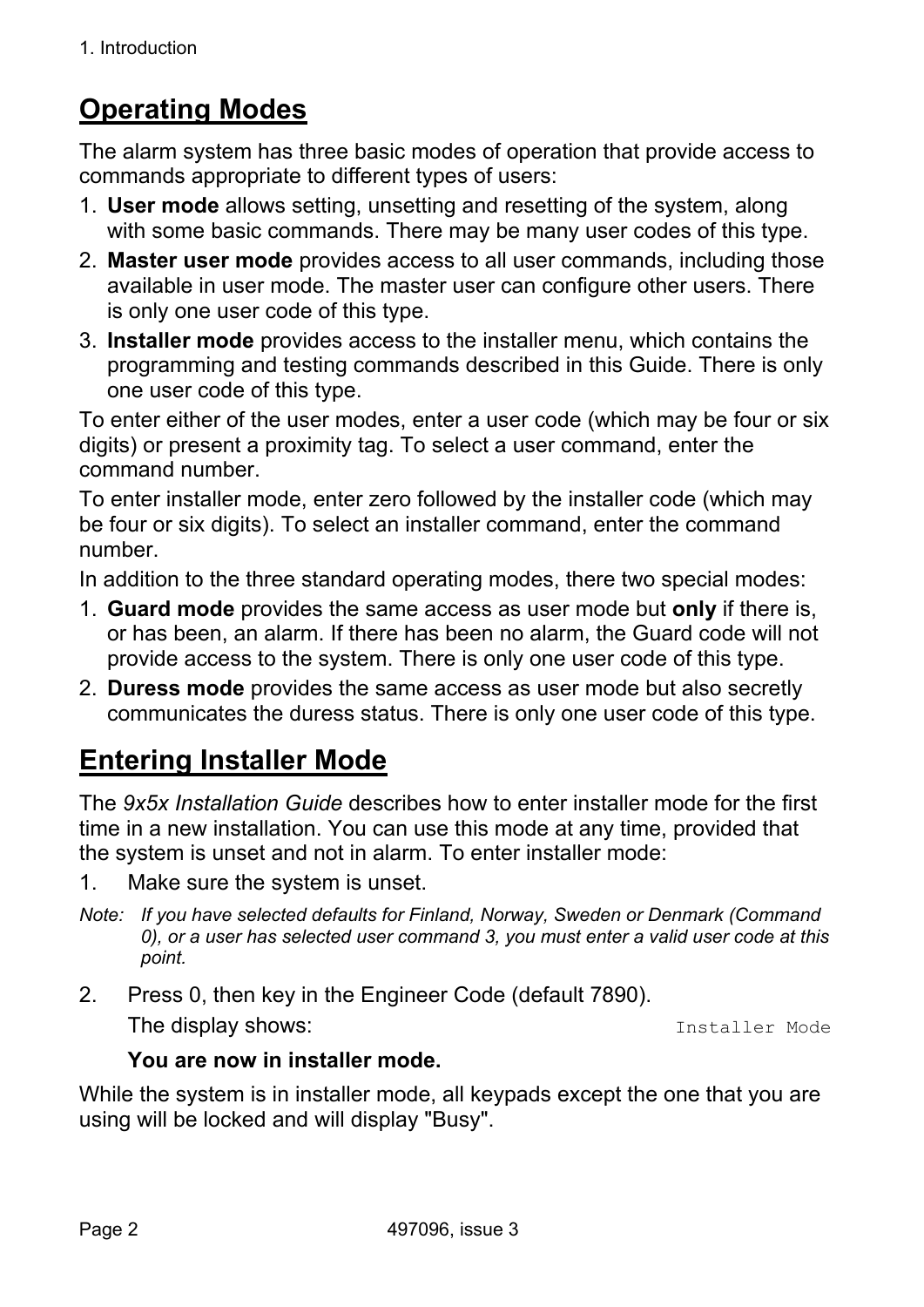# **Using Programming and Testing Commands**

When delivered from the factory, the control unit already has default settings. To change the default settings:

- 1. Enter installer mode.
- 2. Key in the appropriate command number and press  $\checkmark$ . The display shows the current value of the command.
- 3. Key in digits to select the value you require. The display shows the new value.
- 4. Press  $\checkmark$  to store the new value of the command.
- *Note: If at any time you change your mind, repeat steps 1 to 3. The 9x5x Quick Reference Programming Guide shows the commands and their values. "Y" to the right of a value shows that it is the factory default.*

# **Leaving Installer Mode**

When you have finished programming the control unit:

1. Press 99/ at the keypad The display shows:  $99:Exit$  Eng ? 2. Press  $\checkmark$ . The display shows:  $99:$ Checking Sys followed by the time and date.

The system is now in user mode.

*Note: If any 24-hour, Fire, PA or Technical zones are active when you enter Command 99, the keypad gives an error tone and displays the faults. Correct the problems identified. When the display shows "No Faults", press*  $\checkmark$  *to enter user mode.* 

# **Restoring Default Access Codes (first stage reset)**

The default (original) access codes are:

|                           | 4-digit                        | 6-digit                                                         |
|---------------------------|--------------------------------|-----------------------------------------------------------------|
| Engineer Code             | 7890                           | 567890                                                          |
| Access Code User 1        | 1234                           | 123456                                                          |
| Access Code Users 2 to 50 | $\chi$ 002 $\ldots$ $\chi$ 050 | $\boldsymbol{\mathsf{X}}$ 00002 $\boldsymbol{\mathsf{X}}$ 00050 |
| Duress Code               | X <sub>017</sub>               | <b>X00017</b>                                                   |

*Note: To activate the Access Codes (02 to 50) and Duress Code, which are initially inactive, User 1 must change the defaults to the correct codes. The 9x5x User Guide explains how to do this.*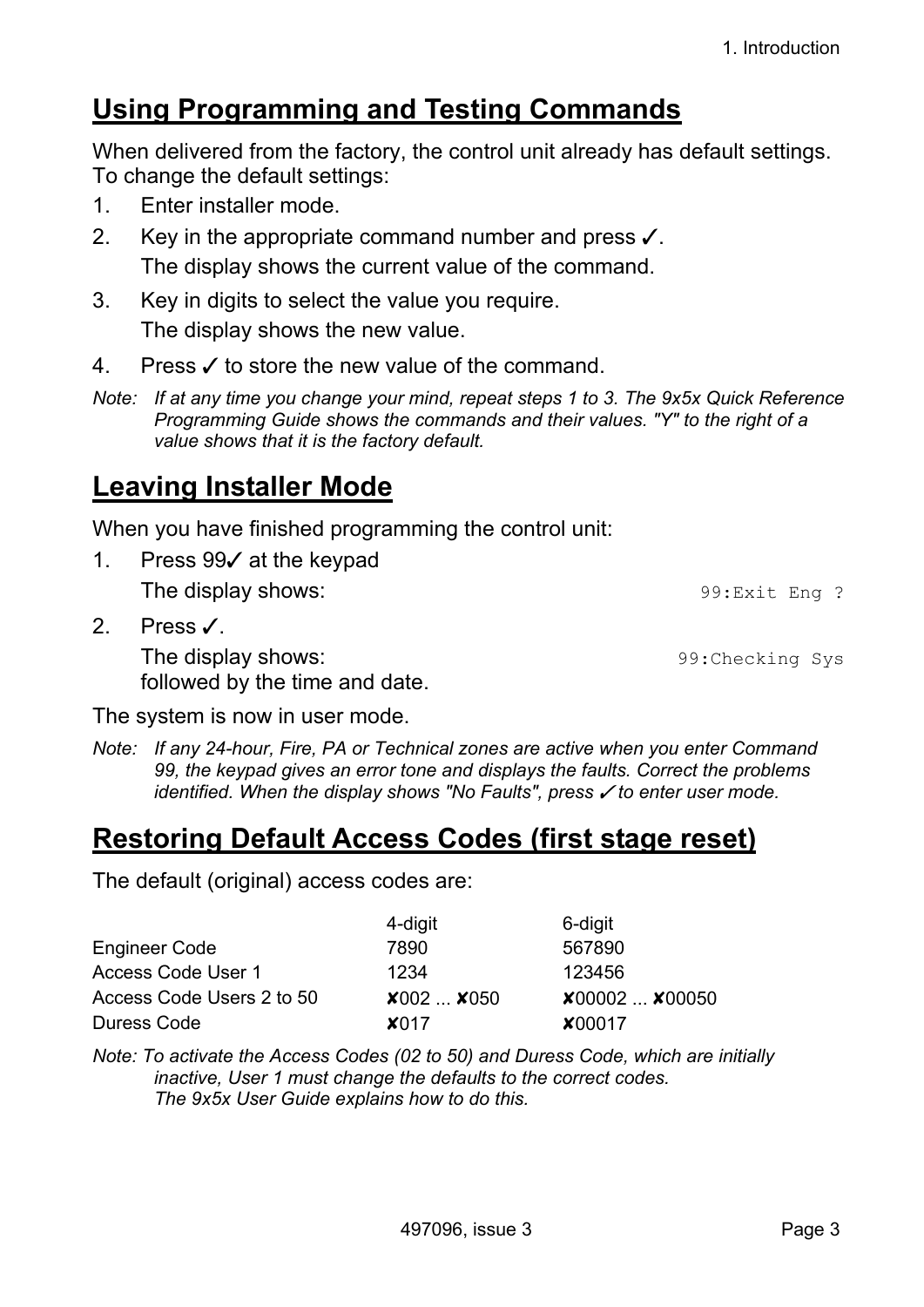1. Introduction

To restore all access codes to their default settings:

- 1. Remove mains power.
- 2. Open the case and disconnect the battery.
- 3. Identify the NVM Reset pins and Kick Start pins on the main PCB (refer to the *9x5x Installation Guide*).
- 4. Short circuit the NVM Reset pins with a wire link.
- 5. Short circuit the Kick Start pins with a wire link.
- 6. Reconnect the battery.
- 7. Remove the wire links from the NVM Reset pins and Kick Start pins. The control unit will load the factory default access codes listed above.
- 8. Close the control unit.
- 9. Apply mains power.
- 10. Carry out an engineer reset (see next section).

# **Performing an Engineer Reset**

To perform an engineer reset:

- 1. Check that the display is showing the alarm condition.
- 2. Enter installer mode.
- 3. Fnter  $99\sqrt{2}$ .

The display returns to the time and date.

# **Restoring Default Command Settings**

To restore all command options to their default (original) settings:

- 1. Enter installer mode.
- 2. Press  $98\checkmark$  at the keypad. The display shows: The display shows: 3. Press 1/ at the keypad. The display shows (for example):  $Mult Sys? OFF$ 4. Either: Press 1 to create a partitioned system Or press 0 to create a single system See page 75 for information about single and partitioned systems. The display shows (for example):  $Mult Sys?$  ON
- 5. Press  $\checkmark$ .

The keypad gives a double "beep" confirmation tone and the control unit loads the default settings, erasing all previous selections.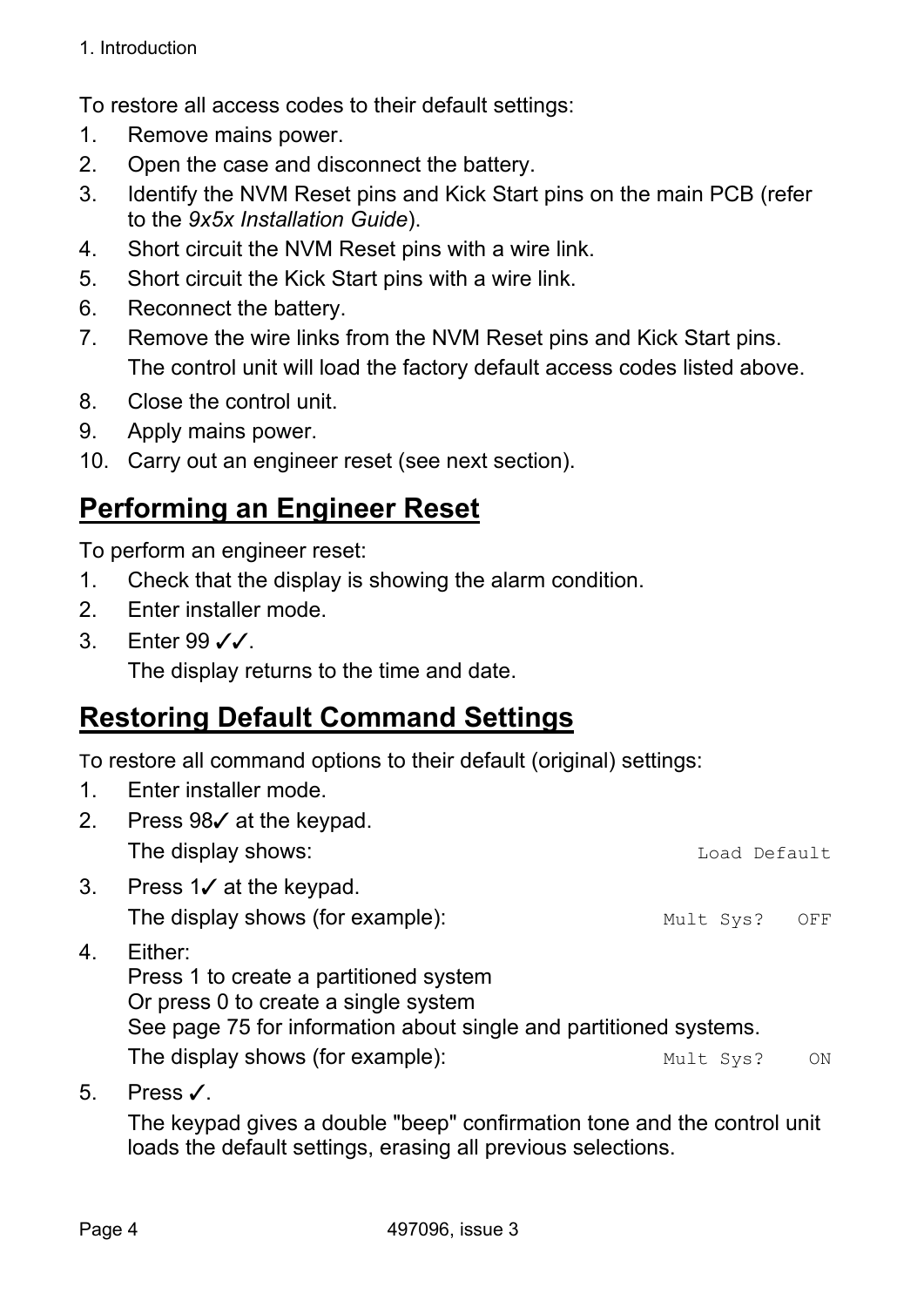# **Adding and Deleting Tags**

You can use any industry-standard ISO tag or card with the 934 module. To purchase tags from Cooper Security, quote part number Proxtagpk5.

A tag acts as an alternative to a user access code. You can assign a user a tag, an access code, or both. You cannot assign a tag to the Master User (User 01), the Installer (User 00) or, if the Guard Code facility has been enabled using Command 181, the Guard (User 50). This means you can assign up to 48 (or 49) tags on a system, one each for Users 2 to 49 (or 50).

When presenting a proximity tag to a 9930 keypad, whether for programming or for normal use, make sure that the tag is touching the front of the keypad to the left of the display as shown in Figure 1. The 9940 keypad has a proximity coil that makes the whole case sensitive to tags.



Figure 1. Sensitive Area on 9930 Keypad for Tag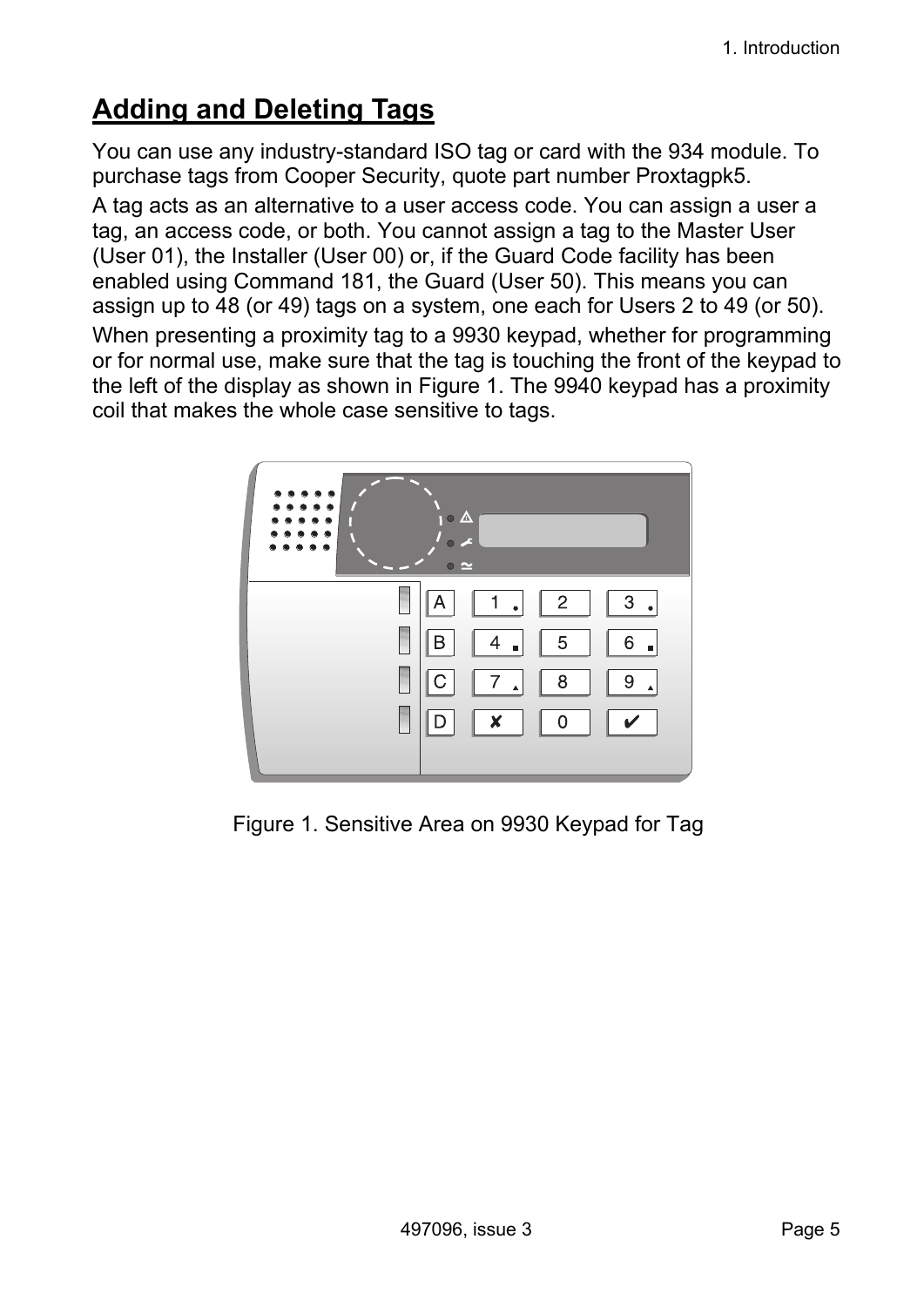# **To Add a Tag**

- 1. Key in User 01 access code while the system is unset. The display shows:  $\qquad \qquad$  Select?
- 2. Press 4 to select the change codes option.
	- The display shows:  $\qquad \qquad \text{Old Code} =$
- 3. Enter the access code of the user for whom you want to program a tag and press  $\checkmark$ .

The display shows the user number and any text description you have programmed for that user.

4. Press y.

The display shows the user number and an underscore, for example:  $Use  $06 =$$ 

5. Present the proximity tag to the front of the keypad (see Figure 1). The system learns the identity of the tag and links it to that user number. The keypad gives a double "beep" to confirm that the tag has been learned successfully.

The keypad displays the date and time.

6. Repeat steps 1 to 5 for other tags, as necessary.

# **To Delete a Tag**

*Note: If you delete a tag, you also delete that user's access code.* 

- 1. Key in User 01 access code while the system is unset. The display shows:  $\qquad \qquad \text{Select?}$
- 2. Press 4 to select the change codes option. The display shows:  $\qquad \qquad \qquad \text{Old Code} =$
- 3. Enter the User 01 access code again and press  $\checkmark$ . The display shows " $User$  01" and any text description for that user.
- 4. Press **X** repeatedly until the display shows the user number of the tag you want to delete.

The display shows the user number and any text you have programmed for that user.

- 5. Press  $\checkmark$ .
- 6. Key in "0000" and press  $\checkmark$ .

The system deletes the tag and the user's access code. The keypad gives a double "beep".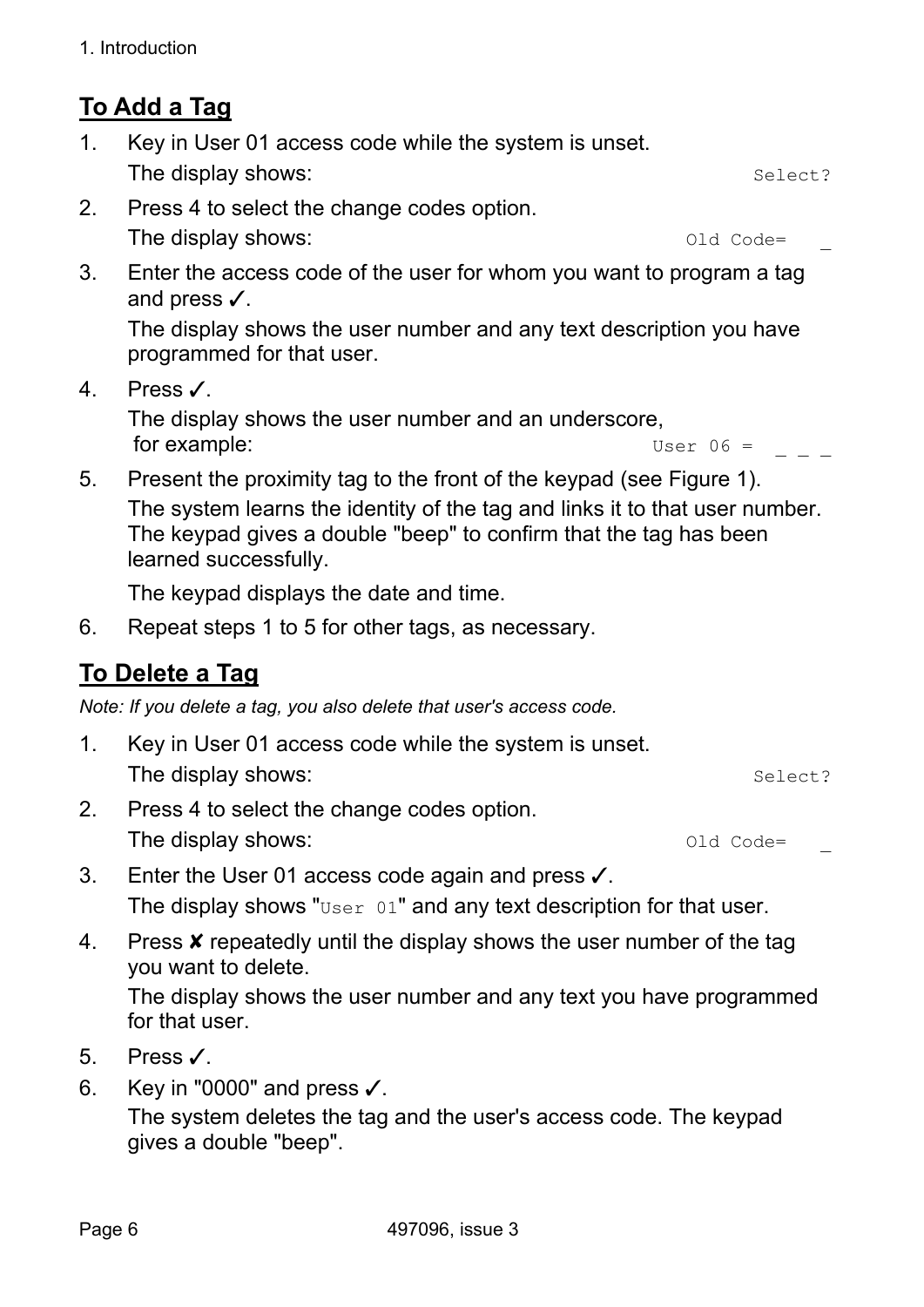# **2. PROGRAMMING COMMANDS**

# **0: Country PTT Defaults**

Use this command to select the country and PTT defaults; it also loads default access codes and programming options. Use Command 126 to select language without making other changes.

*Note: If you select options* X*4,* X*5,* X*6 or* X*7 (Finland, Norway, Sweden or Denmark), the control unit changes the method of entering installer mode (see "Entering Installer Mode" on page 1).* 

| <b>Option</b> |                    | <b>Option</b>  |                | <b>Option</b> |                  |
|---------------|--------------------|----------------|----------------|---------------|------------------|
| 0             | UK (default)       | 6              | <b>Belgium</b> | $x_3$         | OEM <sub>2</sub> |
| 1             | Italy              |                | Germany        | $x_4$         | Finland          |
| 2             | Spain              | 8              | Switzerland    | $x_{5}$       | Norway           |
| 3             | Portugal           | 9              | Austria        | x6            | <b>Denmark</b>   |
| 4             | <b>Netherlands</b> | x <sub>1</sub> | Ireland        | x7            | Sweden           |
| 5             | France             | x <sub>2</sub> | <b>DEM 1</b>   |               |                  |

# **01 to 16,** X**17 to** X**40: Zone Programming**

The number of zones available to program depends on the control unit model and the number of expanders in your system (for details, refer to the *9x5x Installation Guide*). The format of the zone programming command changes, depending whether a zone is connected to the control unit or to an expander. For the first 16 zones, which are connected to the control unit, key in "01" to "16" and press √. For zones 17 upwards, which are connected to expanders, key in " $X17$ " to " $X40$ " (if that many zones are connected) and press  $\checkmark$ .

The zone programming commands take at least three further digits: the first two specify the zone's type, while the others specify the zone's attributes.

When you key in the zone number and press  $\checkmark$ , the display shows the zone number and any text associated with it. At this point, you can edit the zone text. When the text is as required, press  $\checkmark$  to display the zone type and attributes. At this point, you can edit them. When they are as required, press  $\checkmark$  once more to store the changes.

#### **Zone Names**

When you key in the zone number and press  $\checkmark$ , the display shows the current zone name with a flashing cursor under the first letter. Zone names can contain up to 12 characters, including spaces and punctuation marks.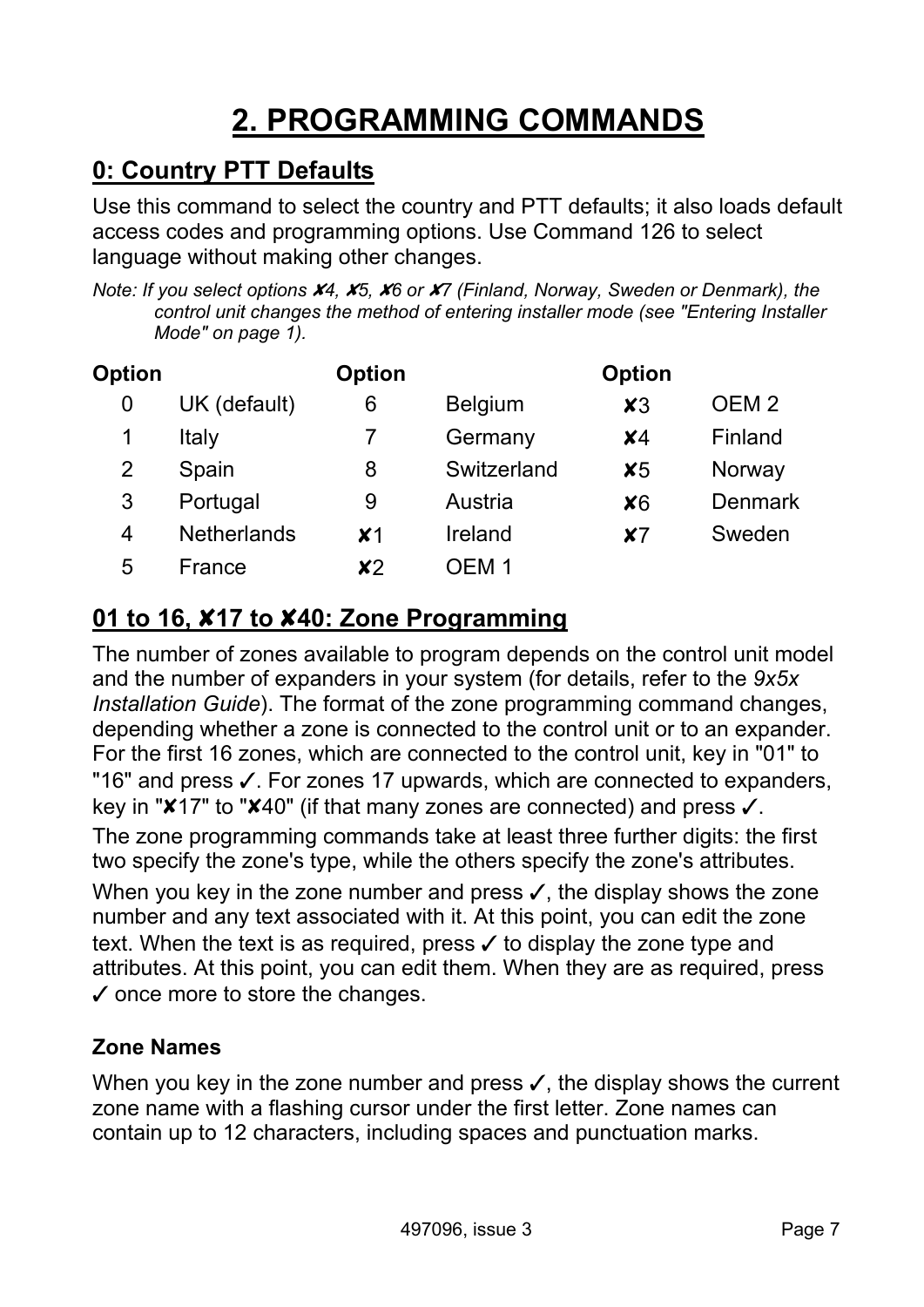Enter letters from the keypad one at a time by repeatedly pressing a number key until the display shows the letter you want. If you make a mistake, press C or D to move the cursor to the letter you want to change and key in the new letter. To delete a name completely, press D to move the cursor onto the first character of the name and then press D again to clear the old name.

When you have finished entering the name, press  $\checkmark$ .

The following table shows the letters generated by each key on the keypad.

- 1 7 PQRS 2 A B C Æ Å Ä STUV 3 DEF 9 WXYZ 4 G H I 0 Space ' ( ) : . - ! &
	-
- 5 J K L C Move right
- 6 M N O Ø Ö **D** Move left

# **Zone Types**

The following table shows the values available for zone type.

| <b>Value</b> | Type                    | <b>Description</b>                                                                                                                                                                                                                                                                                                                                                                                                                                                |
|--------------|-------------------------|-------------------------------------------------------------------------------------------------------------------------------------------------------------------------------------------------------------------------------------------------------------------------------------------------------------------------------------------------------------------------------------------------------------------------------------------------------------------|
| 00           | <b>Not Used</b><br>(NU) | Identifies zones that are not used. The system ignores zones of<br>this type. It is not necessary to link the circuit or anti-tamper<br>connections.                                                                                                                                                                                                                                                                                                              |
| 01           | Panic Alarm<br>(PA)     | Operating a device programmed as "Panic Alarm" will start<br>either a silent alarm transmission to the Alarm Receiving Centre<br>(ARC) or an audible alarm, depending on how you have<br>programmed PA Response (see Command 30). PAs operate,<br>whether the system is set or unset. PA zones can be allocated<br>to one or more partitions in a partitioned system (A–D attributes<br>on page 12) but these attributes are not available in a single<br>system. |
| 02           | Fire (FR)               | Smoke or heat detectors connected to FR type zones cause the<br>speakers to give a distinctive fire signal (internal sounders<br>pulsing "Dee Dah Dee Dah"). Fire alarms always operate,<br>whether the system is set or unset, and always trigger<br>communications if fitted. Fire zones can be allocated to one or<br>more partitions in a partitioned system (A–D attributes on page<br>12) but these attributes are not available in a single system.        |
| 03           | Normal Alarm<br>(NA)    | A zone programmed as "Normal Alarm" will start an alarm if<br>activated while the system is set.                                                                                                                                                                                                                                                                                                                                                                  |
| 04           | 24-hour (24)            | This zone causes an internal alarm if violated when the system<br>is unset, and a full alarm if the system is set. If the Installer<br>programs 24-hour zones with "Omit Allow", the user can omit<br>24-hour zones in Day mode. The control unit reinstates all 24-<br>hour zones if anyone sets the system.                                                                                                                                                     |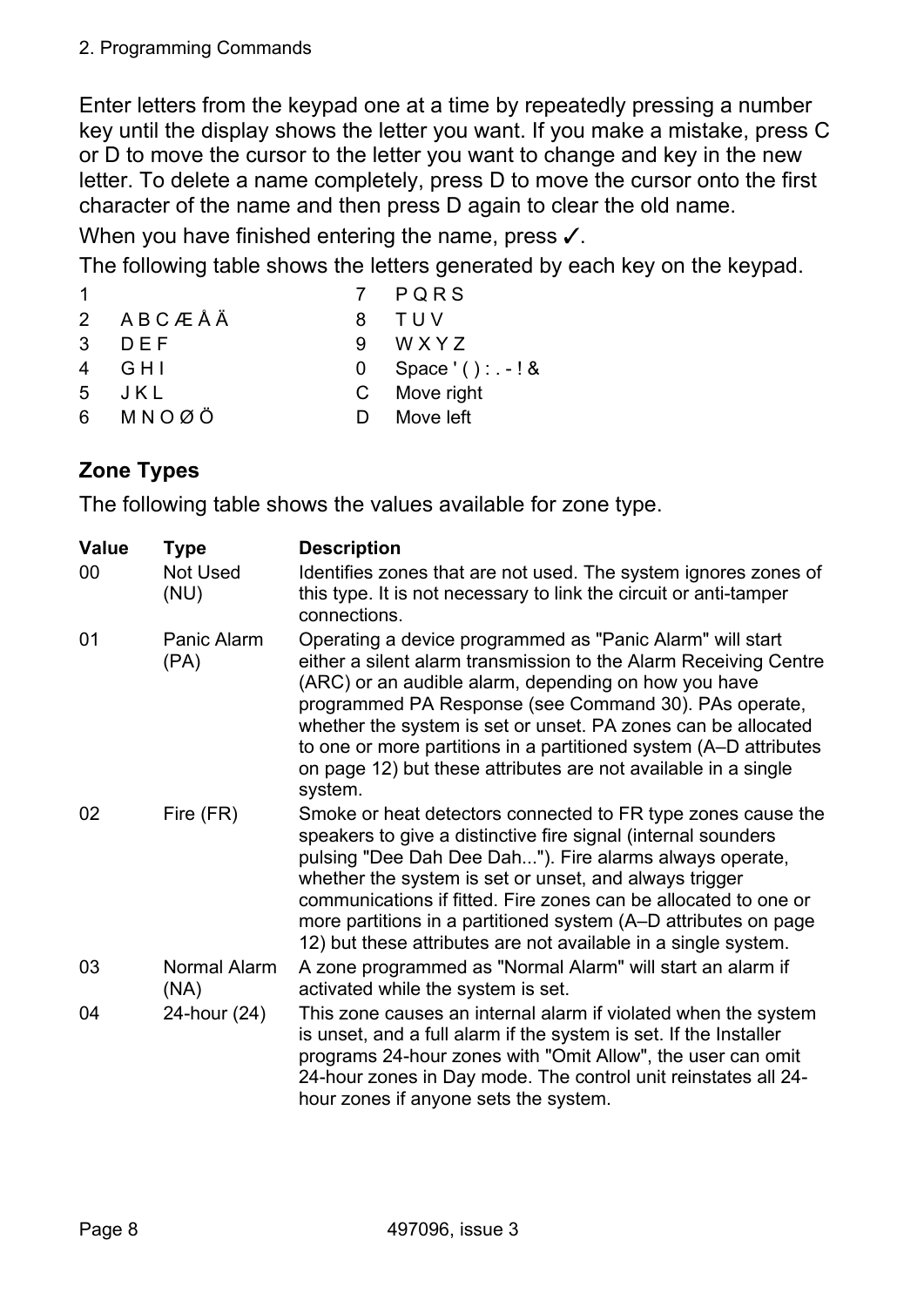| <b>Value</b> | <b>Type</b>                    | <b>Description</b>                                                                                                                                                                                                                                                                                                                                                                                                                                                                                                                                                           |
|--------------|--------------------------------|------------------------------------------------------------------------------------------------------------------------------------------------------------------------------------------------------------------------------------------------------------------------------------------------------------------------------------------------------------------------------------------------------------------------------------------------------------------------------------------------------------------------------------------------------------------------------|
| 05           | Final Exit (FE)                | Zones of this type must be the first to be activated on entry. You<br>can use them to set the system using the Final Door Set exit<br>mode. Use Command 39 to set the exit mode for the zone (page<br>20). Use zone attribute $\angle 7$ to select an entry timer for the zone<br>(page 12) and Commands 201-4 (page 66) to set up the entry<br>timers.                                                                                                                                                                                                                      |
| 06           | <b>Entry Route</b><br>(ER)     | Use this zone type for detectors sited between the Final Exit<br>door/detector and a keypad. If an "Entry Route" zone is violated<br>when the system is set, an alarm will occur. If the Entry/Exit<br>timer is running when an Entry Route zone is violated, no alarm<br>occurs until the Entry/Exit timer expires. Use zone attribute X7 to<br>select an entry timer for the zone (page 12) and Commands<br>201–4 (page 66) to set up the entry timers.                                                                                                                    |
| 07           | <b>Shock</b><br>Analyser (SA)  | You can apply this zone type to zones 1 to 4. The system will<br>not accept this type for zones 5 to 40. Use zone attribute X7 to<br>set the sensitivity for the zone (page 12).                                                                                                                                                                                                                                                                                                                                                                                             |
| 08           | <b>Technical</b><br>Alarm (TC) | Use this zone type when you want to monitor equipment, for<br>example a freezer, without raising a full alarm. If a Technical<br>Alarm zone is activated while the system is set, the system<br>makes no audible alarm. However, when a user unsets the<br>system, the keypad indicates a fault. If a Technical Alarm zone<br>is activated while the system is unset, the system starts a pulsed<br>tone from the keypad. If programmed, the control unit also starts<br>communication. When a user enters a valid code, the keypad<br>stops the tone and displays the zone. |
| 09           | Keybox (KB)                    | This zone type is for use in Scandinavia only. When a zone of<br>this type is required, the Installer connects the alarm wires of the<br>zone to a special external key box and the tamper wires to the<br>box enclosure switch. When someone opens the box, the<br>control unit logs the event and communicates it to the Alarm<br>Receiving Centre (ARC). The control unit also provides a Key<br>Box output type, which you can program with Command 151 to<br>trigger one of the plug-by communicator output pins.                                                       |
| 10           | Smoke<br>Detector (SD)         | In Scandinavia only, use this type for zones connected to 12V<br>smoke detectors. This type is active whether the system is set or<br>unset, and the control unit will transmit a specific alarm to the<br>Alarm Receiving Centre (ARC) if triggered. The control unit also<br>provides a Smoke Detector output type, which you can program<br>with Command 151 to trigger one of the plug-by communicator<br>outputs. If a zone of this type causes an alarm, the user will<br>need to enter an access code to disarm and reset the system.                                 |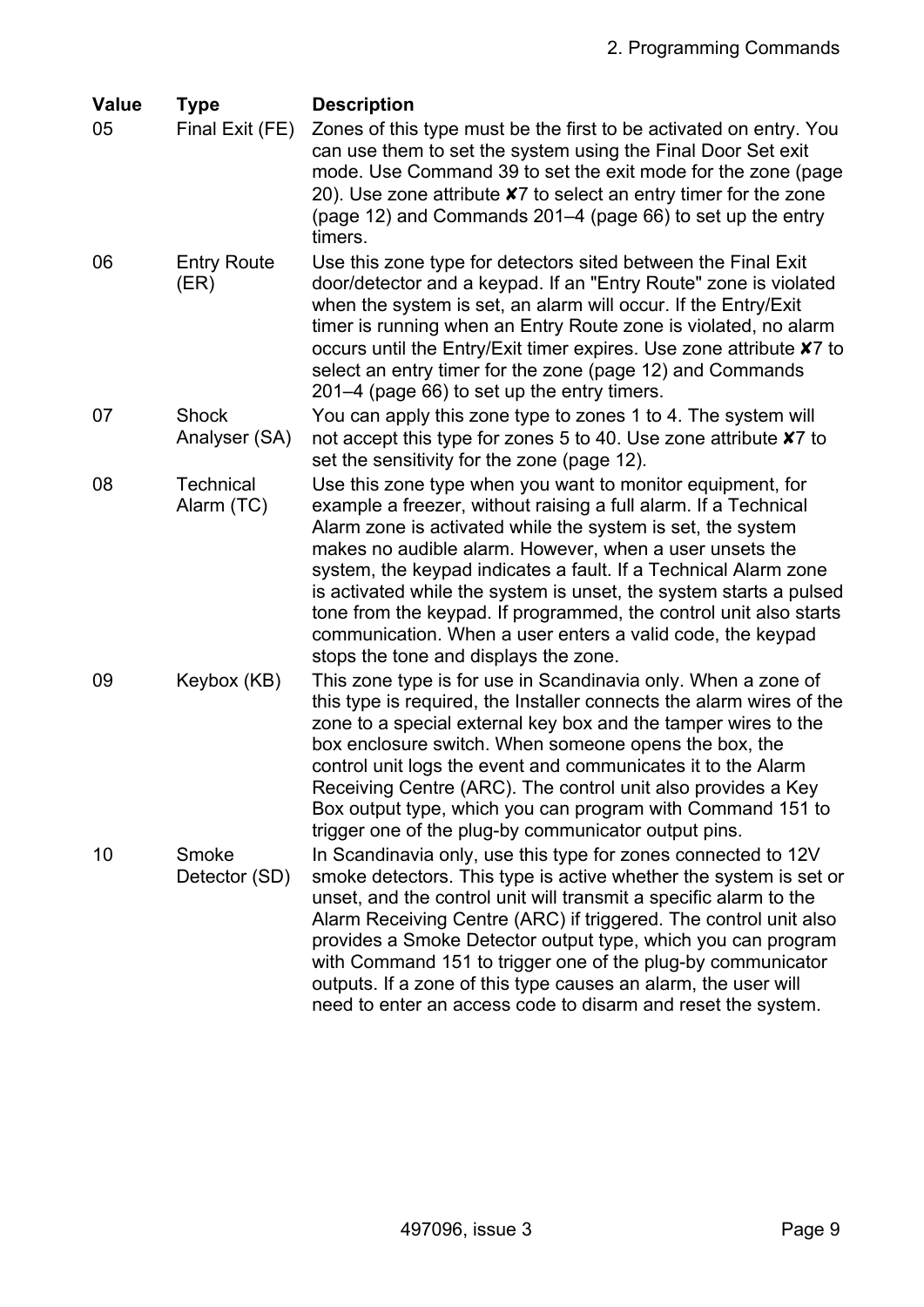**Value Type Description**  11/12 Keyswitch There are two Keyswitch zone types: Momentary and Fixed. Use these for zones that connect to an access control keypad, electronic key or other hardwired device used to set or unset the system: 11 Momentary Keyswitch (KM) 12 Fixed (or latched) Keyswitch (KF) The keyswitch or similar device can be used to set and unset the level or partition to which the zone is assigned. It cannot be used to reset the system. In a single system, do not assign a Keyswitch zone to levels B, C or D if you have assigned one to Level A (full system). In a partitioned system, do not assign more than one Fixed Keyswitch zone to a partition. Note: In a partitioned system with a keyswitch for each partition, operating a second keyswitch whilst the first partition is starting to set will prevent the second partition from setting. 13 Anti-Mask Zone (AM) Use this zone type for the anti-mask outputs of detectors with this facility. Connect the detector's alarm and contact wiring to one zone (for example, Zone 07) and its anti-mask outputs to the zone above (for example, Zone 08). Assign the Anti-Mask type to the higher zone; that is, the one connected to the antimask outputs (Zone 08 in the example). If an Anti-Mask zone is violated, the control unit starts a Tamper Alarm and shows the message "AM Tamper" on the keypad display. It logs the event to the zone connected to the detector's alarm and contact wiring (Zone 07 in the example). Command 136 defines whether an Anti-Mask zone can be reset by a user or only by the installer. To use two-zone anti-masking, Command 88 must be set to 0 (Mask only). 14 Forbikobler (FB) This zone type is a Scandinavian type of Entry/Exit zone (the word "forbikobler" means "bypass" in Danish). Use this type for zones connected to standalone external keypads or access controllers. If the zone is triggered by the external keypad during the exit time, the control unit stops the exit time and sets the system. If the zone is triggered while the system is set, the control unit starts the entry time. Use zone attribute X7 to select an entry timer for the zone (page 12) and Commands  $201-4$ (page 66) to set up the entry timers. 15 AC Fail (AC) This zone type is triggered by a failure in the AC input to an external power supply. Command 134 defines whether a zone of this type can be reset by a user or only by the installer. Command 137 defines whether the user can override the fault to set the system. In a partitioned system, AC zones are always allocated to Partition A. 16 Low Battery (LB) This zone type is triggered by a low voltage in the battery in the external power supply. In a partitioned system, LB zones are always allocated to Partition A.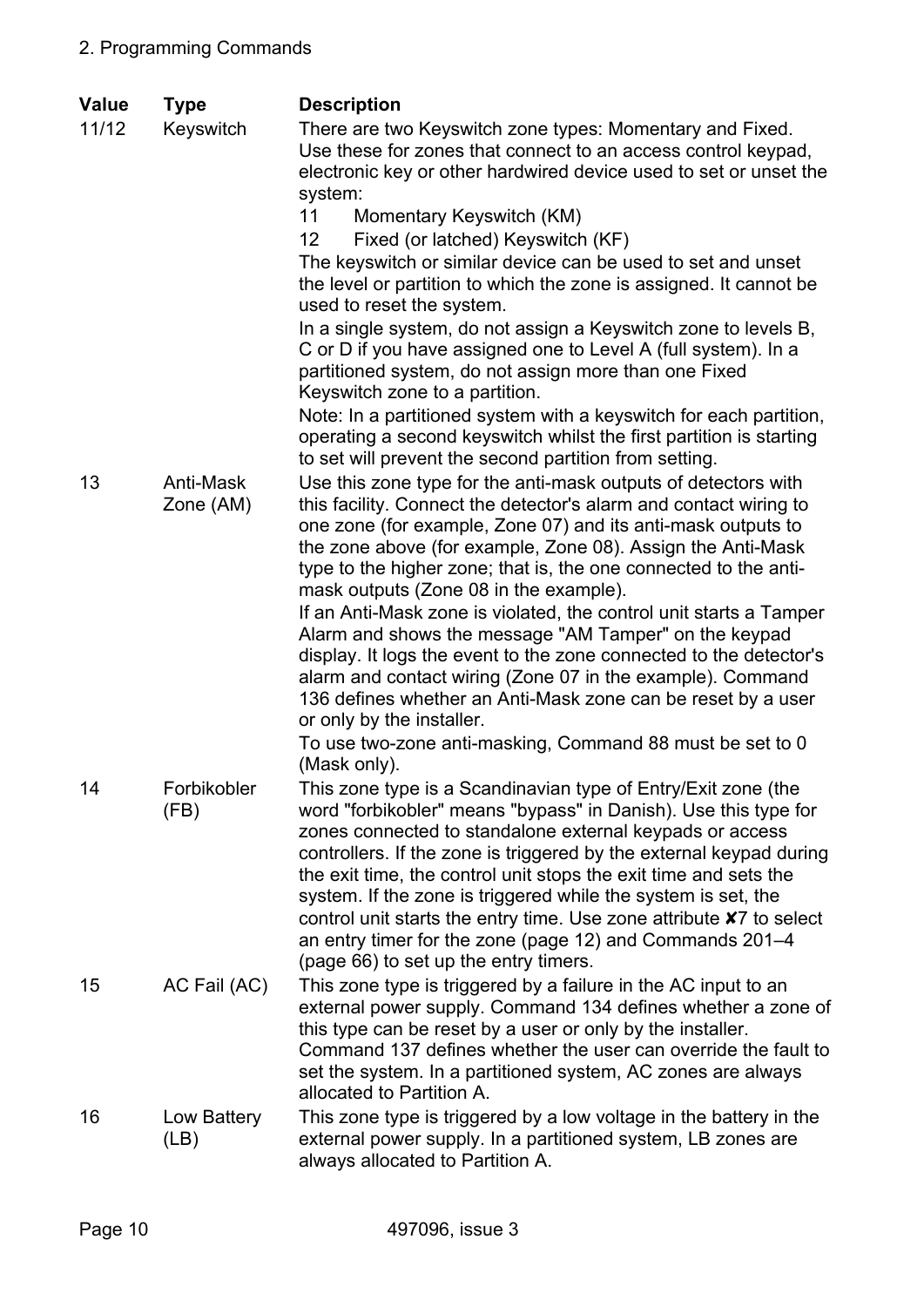| <b>Value</b> | <b>Type</b>                         | <b>Description</b>                                                                                                                                                                                                                                                                                                                                                                                                                                                |
|--------------|-------------------------------------|-------------------------------------------------------------------------------------------------------------------------------------------------------------------------------------------------------------------------------------------------------------------------------------------------------------------------------------------------------------------------------------------------------------------------------------------------------------------|
| 17           | <b>Battery Fault</b><br>(BF)        | This zone type is triggered by a fault in the battery in the<br>external power supply. In a partitioned system, BF zones are<br>always allocated to Partition A.                                                                                                                                                                                                                                                                                                  |
| 18           | <b>Power Output</b><br>Failure (PF) | This zone type is triggered by a failure in the DC output to the<br>external power supply. In a partitioned system, PF zones are<br>always allocated to Partition A.                                                                                                                                                                                                                                                                                              |
| 19           | Fault (FL)                          | This zone type triggers a fault condition, causing an alert and<br>preventing the system from being set. The tamper connection<br>operates in the same way as a normal alarm zone (type "NA").<br>Command 139 defines whether a zone of this type can be reset<br>by a user or only by the installer. Command 140 defines whether<br>the user can override the fault to set the system. In a partitioned<br>system, FL zones are always allocated to Partition A. |

#### **Zone Attributes**

The following table shows the values available for zone attribute, depending on the zone type. To set an attribute, key in the appropriate value. To unset the attribute, key in the value again.

| <b>Value</b>   | <b>Attribute</b> | <b>Valid for</b>                                                                                       | <b>Description</b>                                                                                                                                                                                                                                                                                                                                                                                                                                                                                                                                                         |
|----------------|------------------|--------------------------------------------------------------------------------------------------------|----------------------------------------------------------------------------------------------------------------------------------------------------------------------------------------------------------------------------------------------------------------------------------------------------------------------------------------------------------------------------------------------------------------------------------------------------------------------------------------------------------------------------------------------------------------------------|
| x <sub>1</sub> | Chime(C)         | Normal Alarm<br>(NA)<br>Final Exit (FE)<br><b>Entry Route</b><br>(ER)<br><b>Shock Analyser</b><br>(SA) | When enabled by the user, the system makes<br>a doorbell-like sound when any zones<br>programmed as "Chime" are opened. This<br>facility operates only while the system is<br>unset.<br>To make the Chime available from keypad<br>sounders but not internal sounders, use<br>Command 22 with option 0.                                                                                                                                                                                                                                                                    |
| x <sub>2</sub> | Soak Test (S)    | Normal Alarm<br>(NA)<br><b>Entry Route</b><br>(ER)<br>24-hour (24)<br><b>Shock Analyser</b><br>(SA)    | Use this zone attribute if you want to place on<br>long-term test a detector that you suspect is<br>giving false alarms. Zones with this attribute<br>are disabled for 14 days after you return the<br>control unit to user mode. If the zone is<br>opened while the system is set (or at any time<br>for a 24-hour zone), the control unit logs the<br>event as a "Soak Fail Znn" (nn = zone<br>number) without sounding any bells or starting<br>signalling. The control unit returns the zone to<br>normal use after 14 days, even if the system<br>is set at the time. |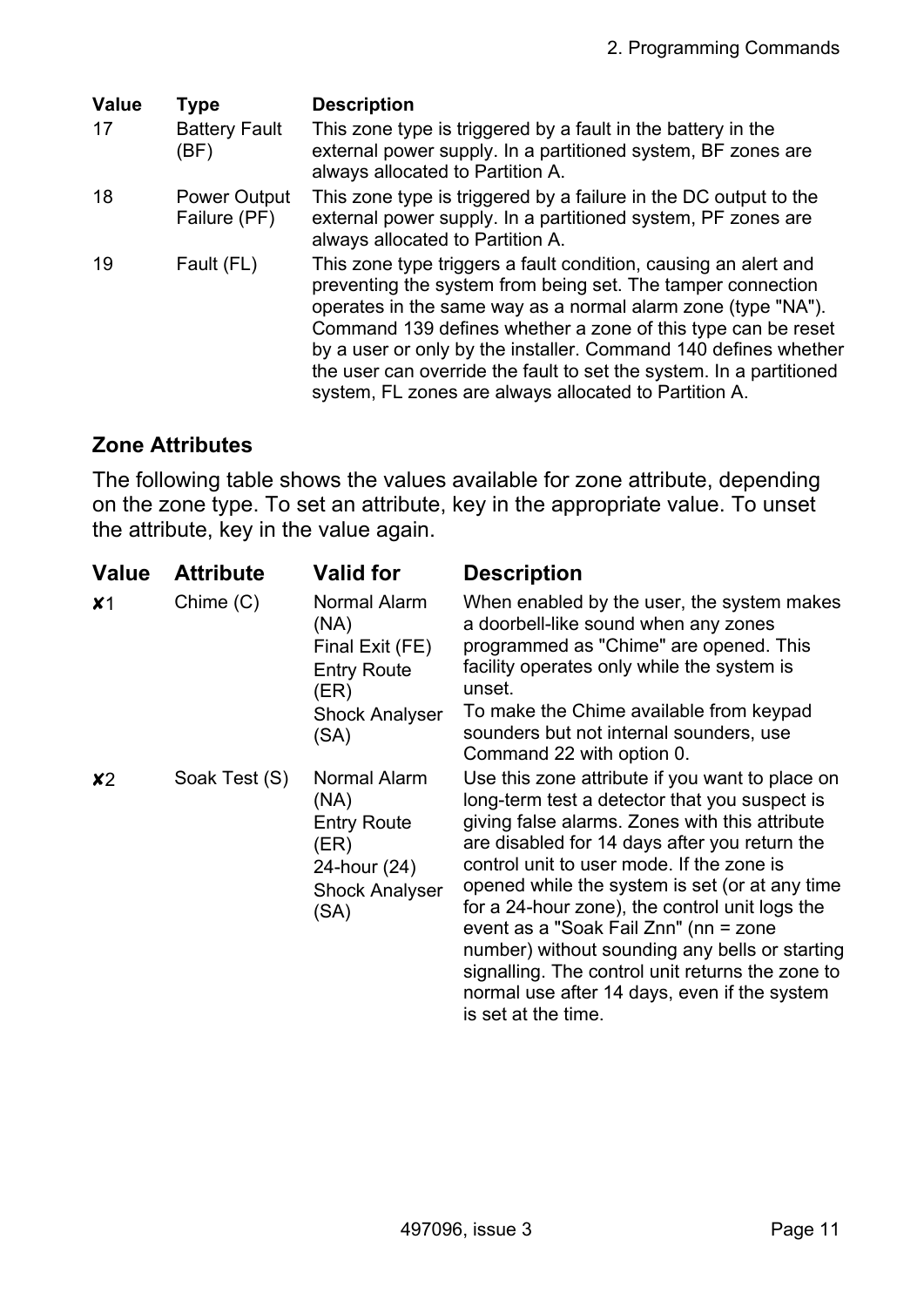| <b>Value</b> | <b>Attribute</b>                                        | <b>Valid for</b>                                                     | <b>Description</b>                                                                                                                                                                                                                                                                                                                                                                                                                                                                                                                                                                                                                                                                           |  |  |
|--------------|---------------------------------------------------------|----------------------------------------------------------------------|----------------------------------------------------------------------------------------------------------------------------------------------------------------------------------------------------------------------------------------------------------------------------------------------------------------------------------------------------------------------------------------------------------------------------------------------------------------------------------------------------------------------------------------------------------------------------------------------------------------------------------------------------------------------------------------------|--|--|
| $x_3$        | Double Knock<br>(D)                                     | <b>Normal Alarm</b><br>(NA)<br><b>Entry Route</b><br>(ER)            | For zones with this attribute, no action is<br>taken on first activation. To cause an alarm,<br>the zone must be activated twice within a five-<br>minute period or remain open for longer than<br>10 seconds. An alarm will also occur if<br>another double-knock zone in any partition is<br>activated within five minutes of the first.<br>Programming a zone as "Double Knock" is a<br>way of reducing false alarms caused by<br>environmental changes but is not normally<br>recommended. Do not apply "Double Knock"<br>to radio zones with a PIR detector. The radio<br>PIR detector uses a lockout timer and will not<br>send a second activation within the Double<br>Knock period. |  |  |
| $x_4$        | <b>Omit Allowed</b><br>(O)                              | All                                                                  | When applied to a zone, this attribute allows<br>the user to omit the zone when setting the<br>alarm. Do not allow the user to omit PA<br>zones.<br>Do not apply this attribute to an FE zone if<br>there is no ER zone present.                                                                                                                                                                                                                                                                                                                                                                                                                                                             |  |  |
| x7           | The meaning of this attribute depends on the zone type: |                                                                      |                                                                                                                                                                                                                                                                                                                                                                                                                                                                                                                                                                                                                                                                                              |  |  |
|              | <b>Shock</b><br>Analyser<br>Sensitivity                 | <b>Shock Analyser</b><br>(SA)                                        | You can set this attribute only for a zone of<br>type SA, and only zones 1, 2, 3 and 4 support<br>this type. To set the sensitivity of a shock<br>sensor zone, enter a digit in the range 1 (least<br>sensitive) to 6 (most sensitive). You must<br>enter the whole sequence; for example, to set<br>the sensitivity to 3, press ×73                                                                                                                                                                                                                                                                                                                                                         |  |  |
|              | <b>Entry Timer</b><br>Number                            | Final Exit (FE)<br><b>Entry Route</b><br>(ER)<br>Forbikobler<br>(FB) | To select which of the four entry timers (set<br>up using Commands 201–4, as described on<br>page 66) are used for the zone, enter a digit<br>in the range 1 to 4. You must enter the whole<br>sequence; for example, to select Entry Timer<br>3, press <b>X</b> 73                                                                                                                                                                                                                                                                                                                                                                                                                          |  |  |
| A            | Armed in<br>Level or<br><b>Partition A</b>              | All                                                                  | When applied, the zone is armed when the<br>user selects Level or Partition A.                                                                                                                                                                                                                                                                                                                                                                                                                                                                                                                                                                                                               |  |  |
| B            | Armed in<br>Level or<br><b>Partition B</b>              | All                                                                  | When applied, the zone is armed when the<br>user selects Level or Partition B.                                                                                                                                                                                                                                                                                                                                                                                                                                                                                                                                                                                                               |  |  |
| C            | Armed in<br>Level or<br><b>Partition C</b>              | All                                                                  | When applied, the zone is armed when the<br>user selects Level or Partition C.                                                                                                                                                                                                                                                                                                                                                                                                                                                                                                                                                                                                               |  |  |
| D            | Armed in<br>Level or<br>Partition D                     | All                                                                  | When applied, the zone is armed when the<br>user selects Level or Partition D.                                                                                                                                                                                                                                                                                                                                                                                                                                                                                                                                                                                                               |  |  |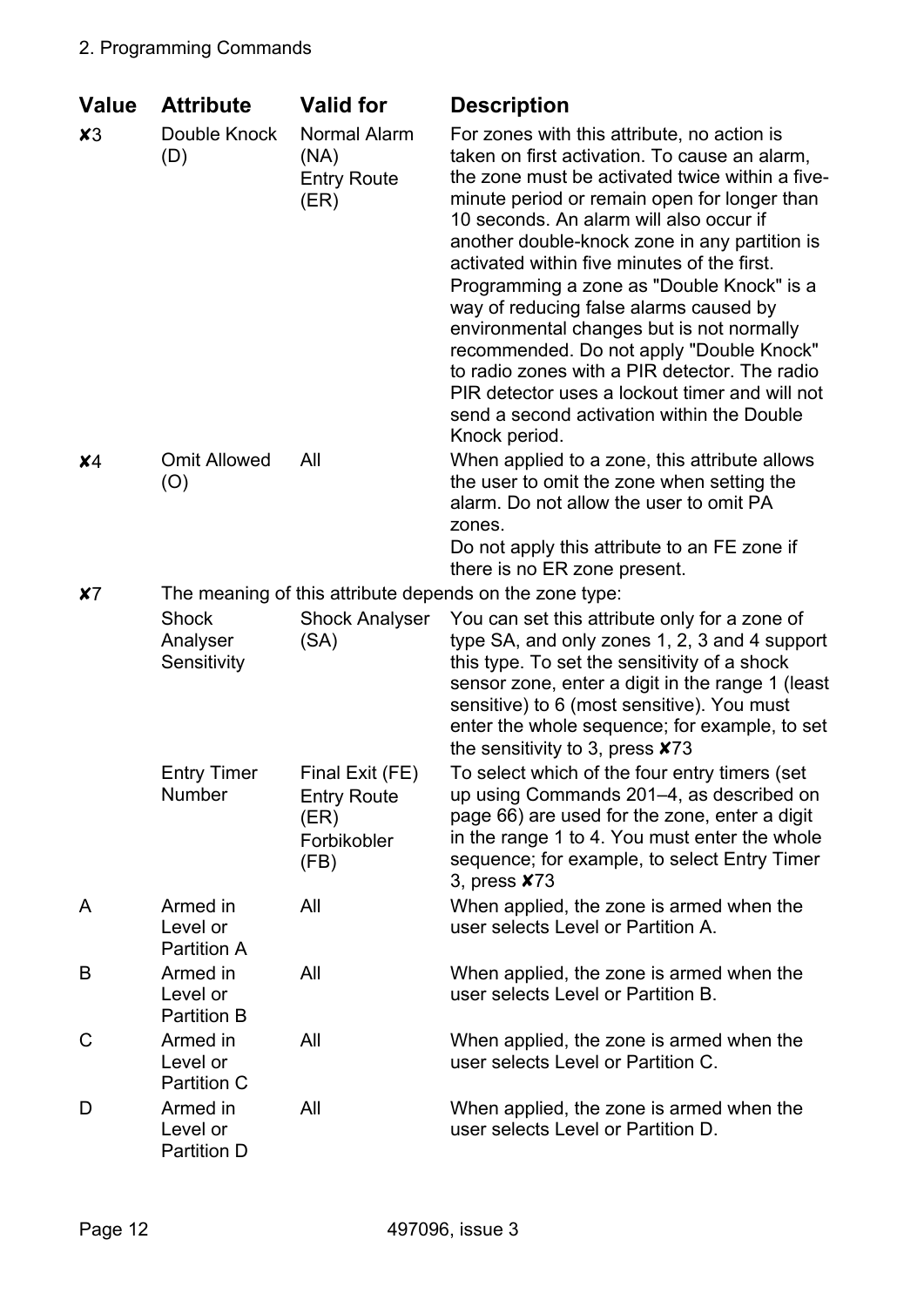For information on how zones behave in linked partitions, refer to "Common Areas" on page 78.

#### **Zones and Partitions**

In a partitioned system, you can assign some zone types to two or more partitions, and some zone types to one partition only.

| Panic Alarm (PA)           |
|----------------------------|
| Fire (FR)                  |
| 24-hour (24)               |
| Technical (TC)             |
| Smoke Detector (SD)        |
| Keyswitch – Momentary (KM) |
| Keyswitch – Fixed (KF)     |

#### **One partition only example 3 and More than one partition**

Normal Alarm (NA) Final Exit (FE) Entry Route (ER) Shock Analyser (SA) Keybox (KB) Anti-Mask (AM) Forbikobler (FB)

Use those zone types that can be assigned to more than one partition to create a common area (see page 78).

Some zone types are not assigned to a partition: AC Fail (AC), Low Battery (LB), Battery Fault (BF) and Power Output Fault (PF). The Fault zone type (FL) is always assigned to Partition A.

#### **20: Change Engineer Code**

*Note: 9x5x control units support six-digit access codes as well as the standard four-digit codes. Command 56 sets the code length.* 

To change the Engineer Code:

| $1_{\cdot}$    | Make sure you are in installer mode.                                                       |             |             |
|----------------|--------------------------------------------------------------------------------------------|-------------|-------------|
| 2 <sub>1</sub> | Press 20√<br>The display shows:                                                            |             | 20:Code     |
| 3 <sub>1</sub> | Key in a new Engineer Code.<br>The display shows:                                          | 20:Code     | <b>XXXX</b> |
| 4 <sub>1</sub> | Press $\checkmark$<br>If Guard Code is enabled (Command 181), the display shows: 20: Guard |             |             |
| 3.             | Key in a new Guard Code.<br>The display shows:                                             | $20:$ Guard | <b>XXXX</b> |

4. Press y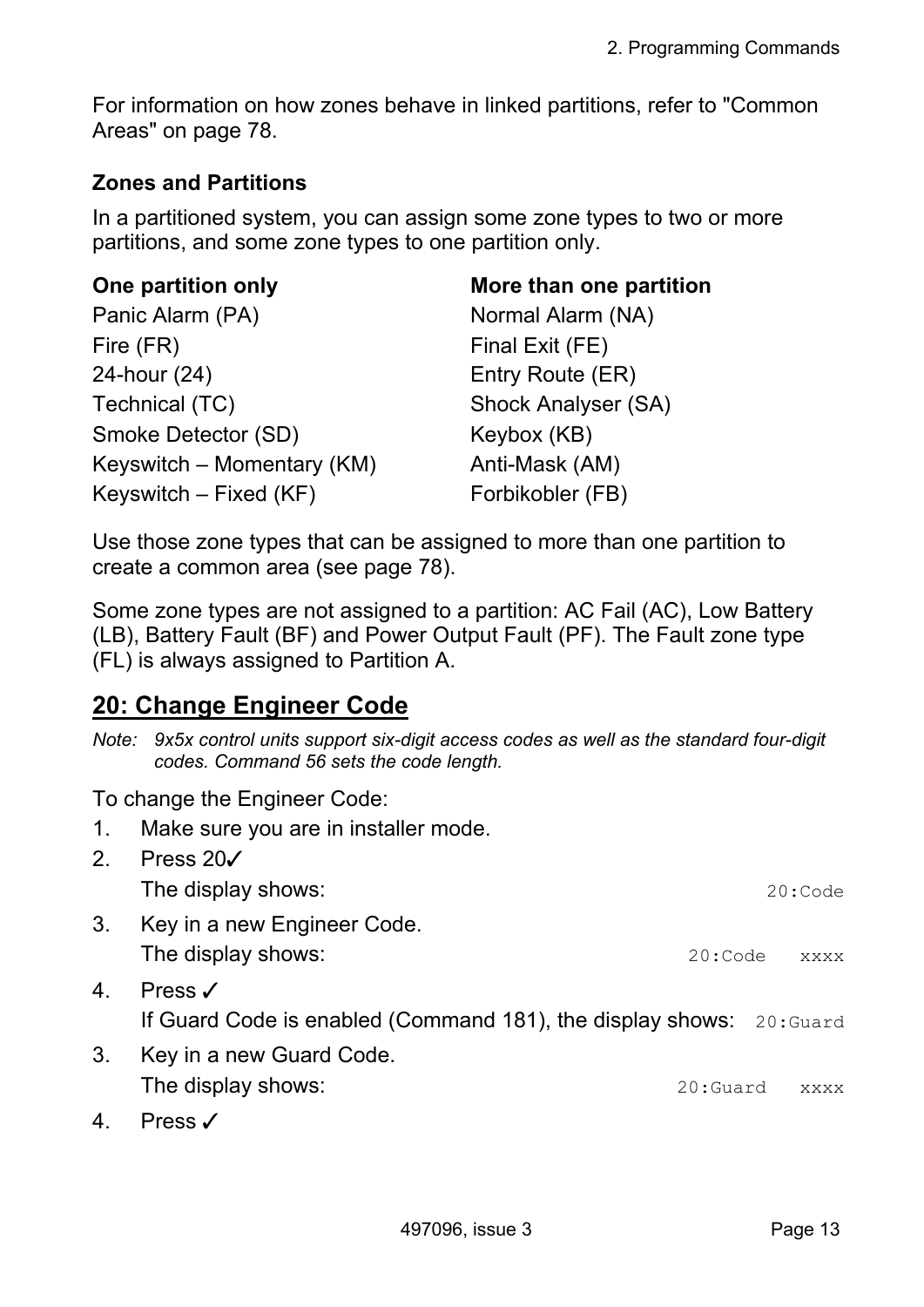# **21: Zone Configuration**

This command enables you to select the wiring type of the zone connectors on the control unit PCB. The default is option 0 for all models.

#### **Zones type on 9751/2 PCB**

- 0 Up to 8 closed circuit loop zones (CC + Com A/T).
- 1 Up to 8 fully-supervised loop zones (FSL 2K2/4K7).

#### **Zones type on 9853 PCB**

- 0 Up to 8 closed circuit loop zones (CC 4 wire).
- 1 Up to 8 end-of-line zones (EOL 2K2).
- 2 Up to 16 fully-supervised loop zones (FSL 2K2/4K7). This setting enables up to 24 zones to be connected to expanders.
- 3 Up to 8 fully-supervised loop zones (FSL + EXP). This setting enables up to 32 zones to be connected to expanders.

*Note:* 

- *1. Compliance with PD 6662 / prEN 50131-1: 2004 (see page 85) at Grade 3 (9853 units only) requires that Command 21 is set to one of the Fully Supervised Loop options (2 or 3).*
- *2. Using three-resistor anti-mask wiring (9853 units only) requires that Command 21 is set to one of the Fully Supervised Loop options (2 or 3).*

You can connect more zones using expanders. The maximum number of zones depends on the type of control unit. Refer to the *Installation Guide* for details.

# **22: Loudspeaker Chime**

In a single system, a user may find that the Chime tone from the keypads is not loud enough. If so, use this command to make the internal sounder give the Chime tone as well. If you select option 0, the internal sounder emits no tone. Select a value from 1 (quietest) to 9 (loudest) to set the Chime volume (the default is 5). The internal sounder demonstrates the volume when you enter the digit.

*Note: In a partitioned system, this command is available only for Partition A.*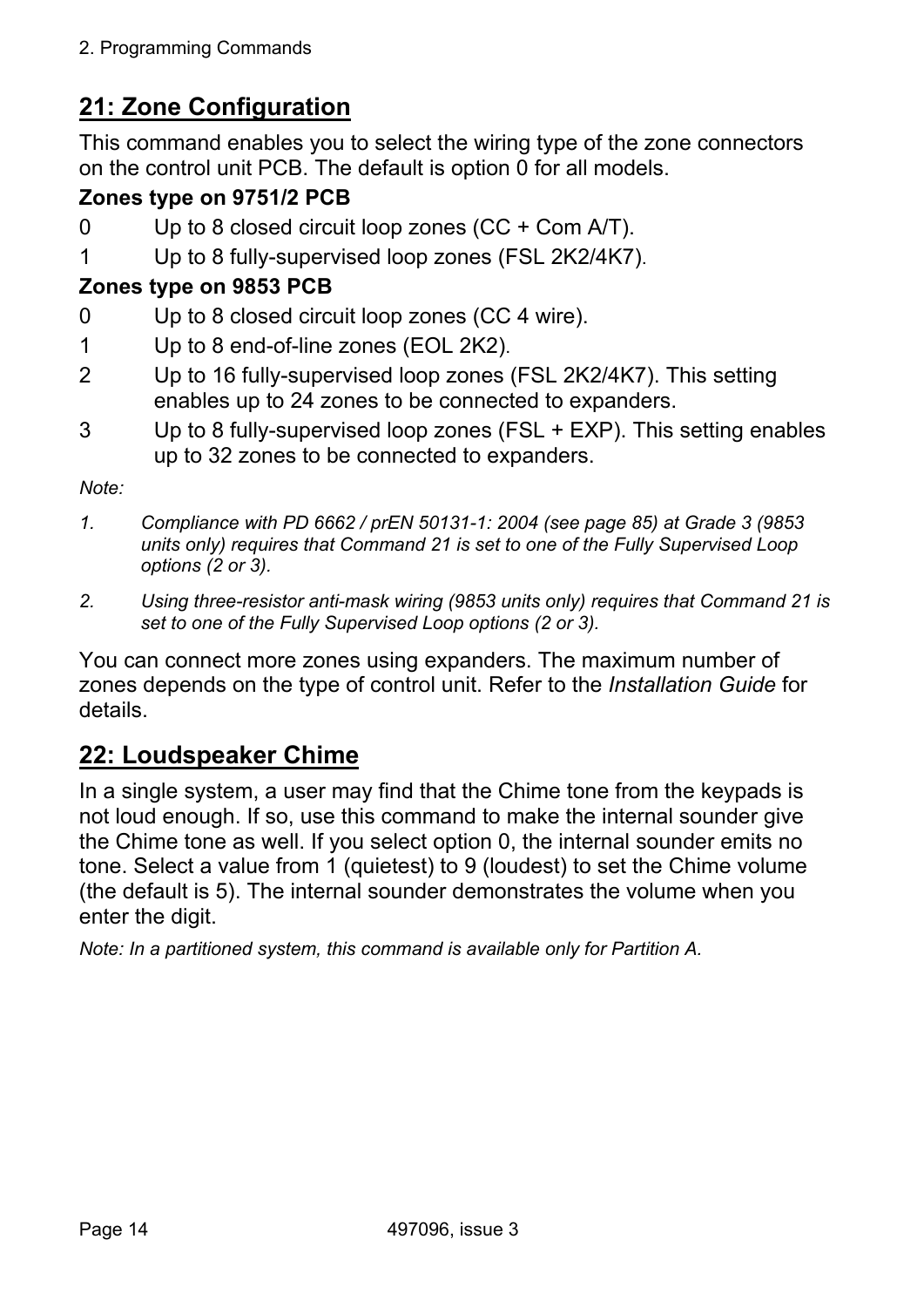# **23: Remote Reset Enable**

Option 1 enables Remote Reset, which is designed to operate with the plugby communicator or remote PC reset. After an alarm, the user keys in an access code to silence the alarm but cannot reset the system. The first alarm message to display and the Service lamp remain visible. The user contacts the Alarm Receiving Centre (ARC), which verifies the user's identity and then sends a signal to the control unit. The Service lamp goes out and the user can then reset the system with any valid access code, provided that there are no faults.

Use option 0 (the default) to disable this function.

*Notes:* 

- *1. To ensure option 1 works correctly, you must set System Reset to Engineer (Command 33 option 1) and set a CSID code (Command 50).*
- *2. To comply with PD 6662 / prEN 50131-1: 2004, the system must be set to hide status information after 30 seconds (Command 28), in which case the Service lamp will go out after the same period.*

# **24: Show Control Unit Account Name**

An account name can be programmed into a control unit using Downloader. Use this command to display the account name.

#### **25: Internal Sounder Delay and Duration**

Option 0 (the default) makes the internal sounder use the external Bell Delay and Duration times. Option 1 makes the internal sounder continue after the external Bell Delay expires, stopping only when a user enters an access code.

# **26: Internal Sounder Delay on Entry**

This command controls when internal sounders start to operate in response to an intruder straying from the Entry Route or the entry time expiring.

If you select option 0, the control unit starts the internal sounders immediately. If you select option 1 (the default), the control unit starts the internal sounders at the same time as the external sounders (that is, after any Bell Delay). This delay allows silent communications when an entry alarm is triggered, which is required by some police forces. Option 1 is available only when:

- ° Alarm Abort is Off (Command 36, option 0)
- ° Bell Delay is not zero (Command 41, not option 0)
- ° Alarm Confirm is Off (Command 89, option 0)

*Note: Compliance with PD 6662 / prEN 50131-1: 2004 (see page 85) at Grades 1, 2 and 3 requires that Command 26 is set to option 0.*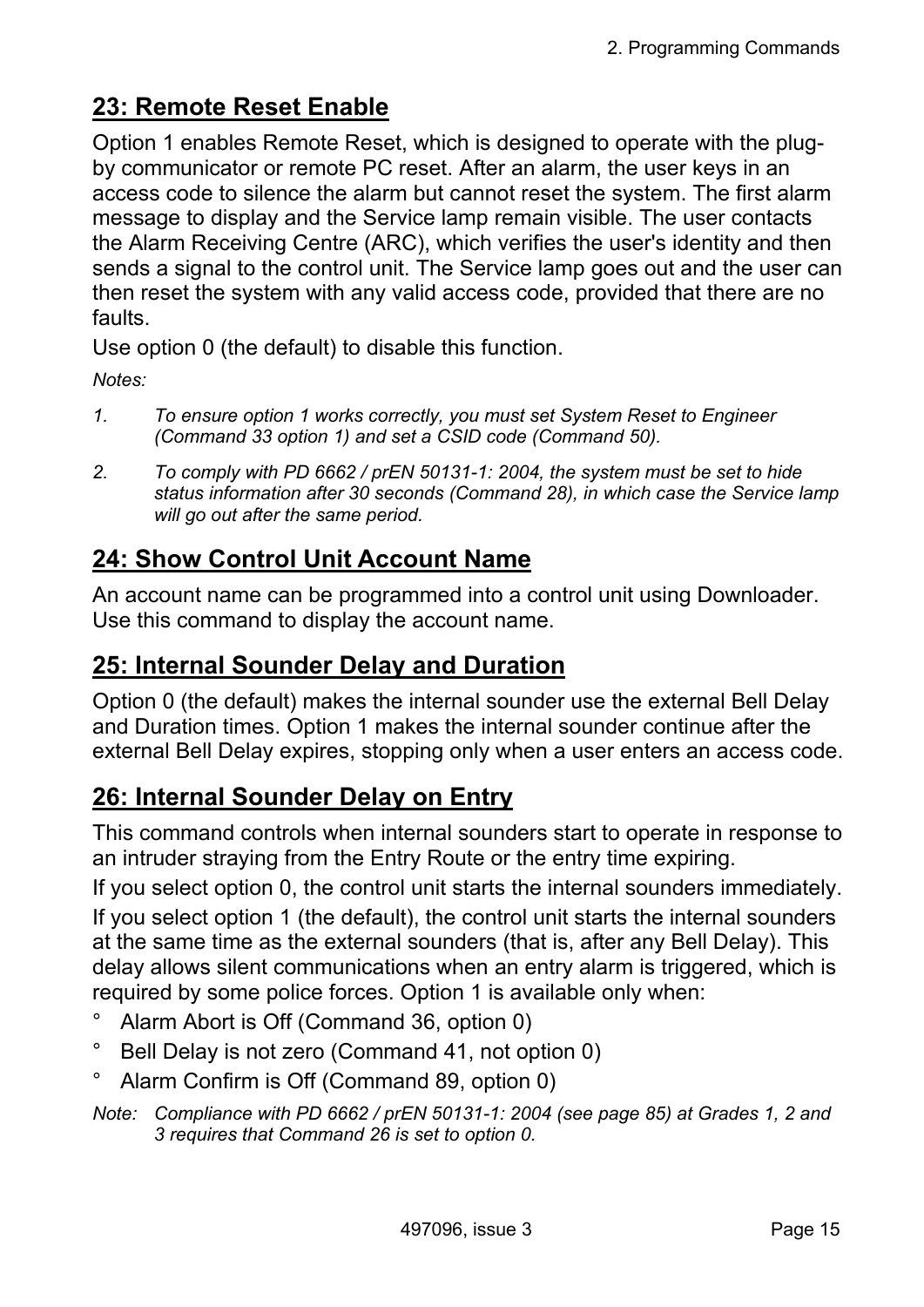# **27: Exit Fault External Sounder**

This command controls what happens when an exit timer completes and a zone is still violated (for example, when a door is not shut).

#### **Option**

- 0 Internal (default). System operates the internal sounders only.
- 1 Local. System operates both internal and external sounders.
- *Note: Compliance with PD 6662 / prEN 50131-1: 2004 (see page 85) prohibits an alarm after a failure to set the system, which would require Command 27 to be set to option 0. However, if external sounders are preferred, 9x5x control units also provide "Set Fail" outputs that can be used to indicate that an alarm resulted from a set failure.*

#### **28: Status Display**

If you select option 0 (the default), the keypad displays "Level Set" or "Partn. Set" continuously for the whole time that the alarm system is set. The keypad lamps are illuminated if a relevant condition exists. Select option 1 to clear the display and turn off the lamps 30 seconds after the user's last action.

|                    | <b>Text</b>               |                             | <b>Alert lamp</b> |               | <b>Service/Mains lamps</b> |                     |
|--------------------|---------------------------|-----------------------------|-------------------|---------------|----------------------------|---------------------|
| <b>Panel Set</b>   | 0<br>continuous           | timed                       | 0<br>continuous   | timed         | 0<br>continuous            | timed               |
| No alerts          | P/L set                   | P/L set<br>30s, then<br>T&D | Off               | Off           | On                         | On* 30s             |
| Alerts             | P/L set                   | P/L set<br>30s, then<br>T&D | On                | <b>On 30s</b> | On                         | On* 30s             |
| <b>Panel Unset</b> | $\mathbf 0$<br>continuous | timed                       | 0<br>continuous   | 1<br>timed    | 0<br>continuous            | timed               |
| No alerts          | T&D                       | T&D                         | Off               | Off           | On                         | On <sup>*</sup> 30s |
| Alerts             | T&D                       | T&D                         | On                | On            | On                         | On* 30s             |

The following table shows the effect of these settings in more detail.

P/L Partition or level T&D Time and date  $\overline{a}$  if a relevant condition exists

*Note: Compliance with PD 6662 / prEN 50131-1: 2004 (see page 85) at Grades 1, 2 and 3 requires that Command 28 is set to option 1.*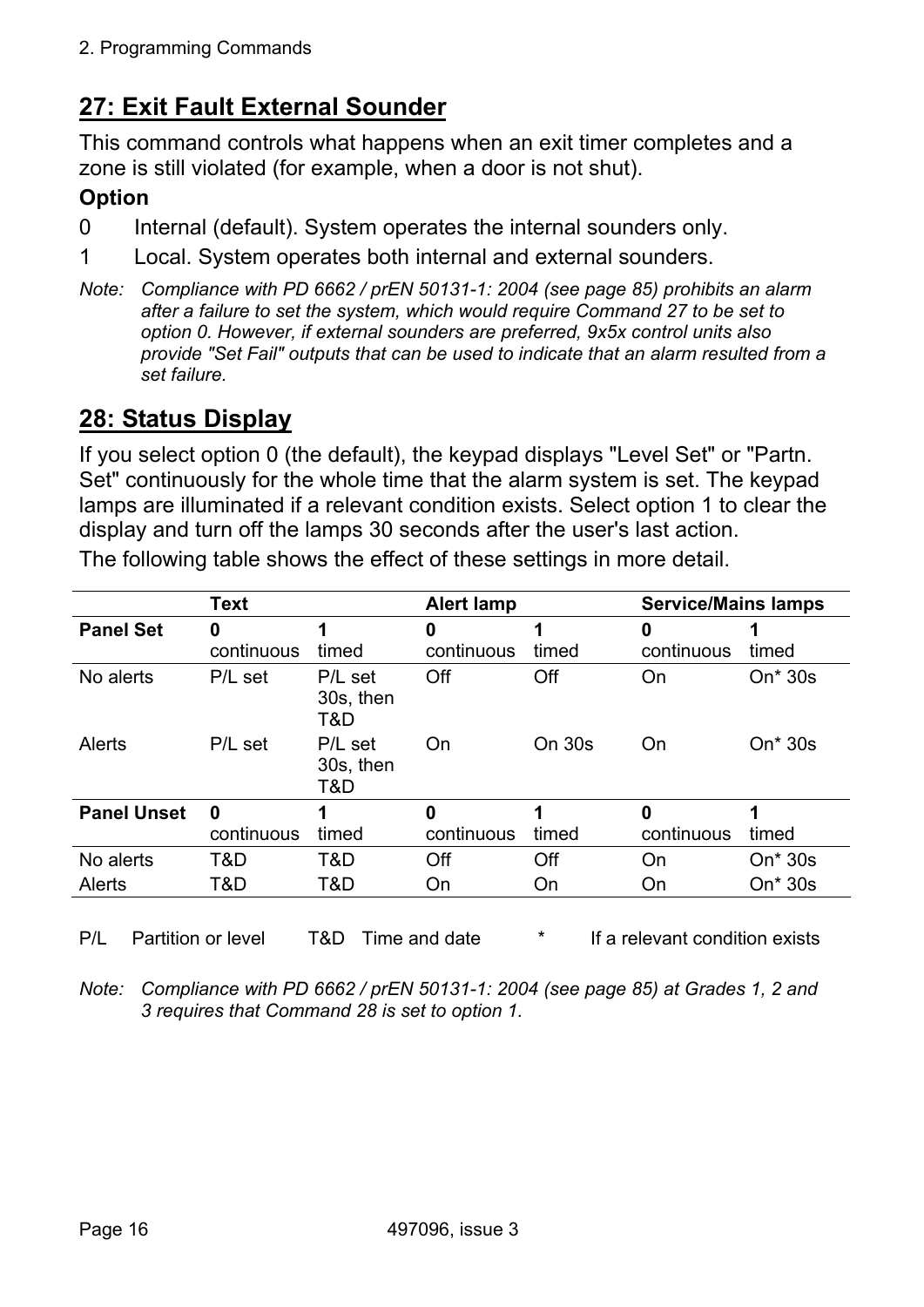# **29: Entry Alarm Delay Time**

This command determines what the system does if a user strays from an Entry Route zone during entry.

If you select option 0 (the default), the system gives an immediate alarm when the user strays from an Entry Route zone during entry.

If you select option 1, the system gives an internal alarm when the user strays from an Entry Route zone during entry but waits for 30 seconds before raising a full alarm. The user can reset the system by entering an access code within that time.

*Note: Compliance with PD 6662 / prEN 50131-1: 2004 (see page 85) requires that Command 29 is set to option 1.* 

# **30: PA Response**

When a Panic Alarm (PA) occurs, the system sends a PA message to the Alarm Receiving Centre (ARC), if a communicator is enabled, and the keypad shows the PA zone when a user disarms the system. With this option, you can choose whether the system also operates the sounders.

#### **Option**

- 0 Sounders operate (default).
- 1 Sounders remain quiet.

# **31: Zone Tamper User/Engineer Reset**

Use this command to ensure that the system complies with national requirements for resetting zone tamper indications while the system is unset.

If you select option 0 (the default), the user can reset the system after a zone tamper.

If you select option 1, the user can silence the alarm after a zone tamper but an engineer must reset the system by entering the Engineer Code, or by using a remote or anti-code reset (Commands 23 and 50).

*Note: See Commands 37 and 38 for reporting and resetting system tampers (for example, attempts to open control unit or keypad cases).* 

# **32: Keypads and Partitions**

If you created a partitioned system during initial power up, this command enables you to assign individual keypads to those partitions. By default, all keypads belong to all partitions.

*Notes:* 

- *1. You cannot assign keyswitches connected to keypads to partitions.*
- *2. PAs belong to the whole system.*
- *3. Command 66 is used to assign Forbikobler keypads to partitions.*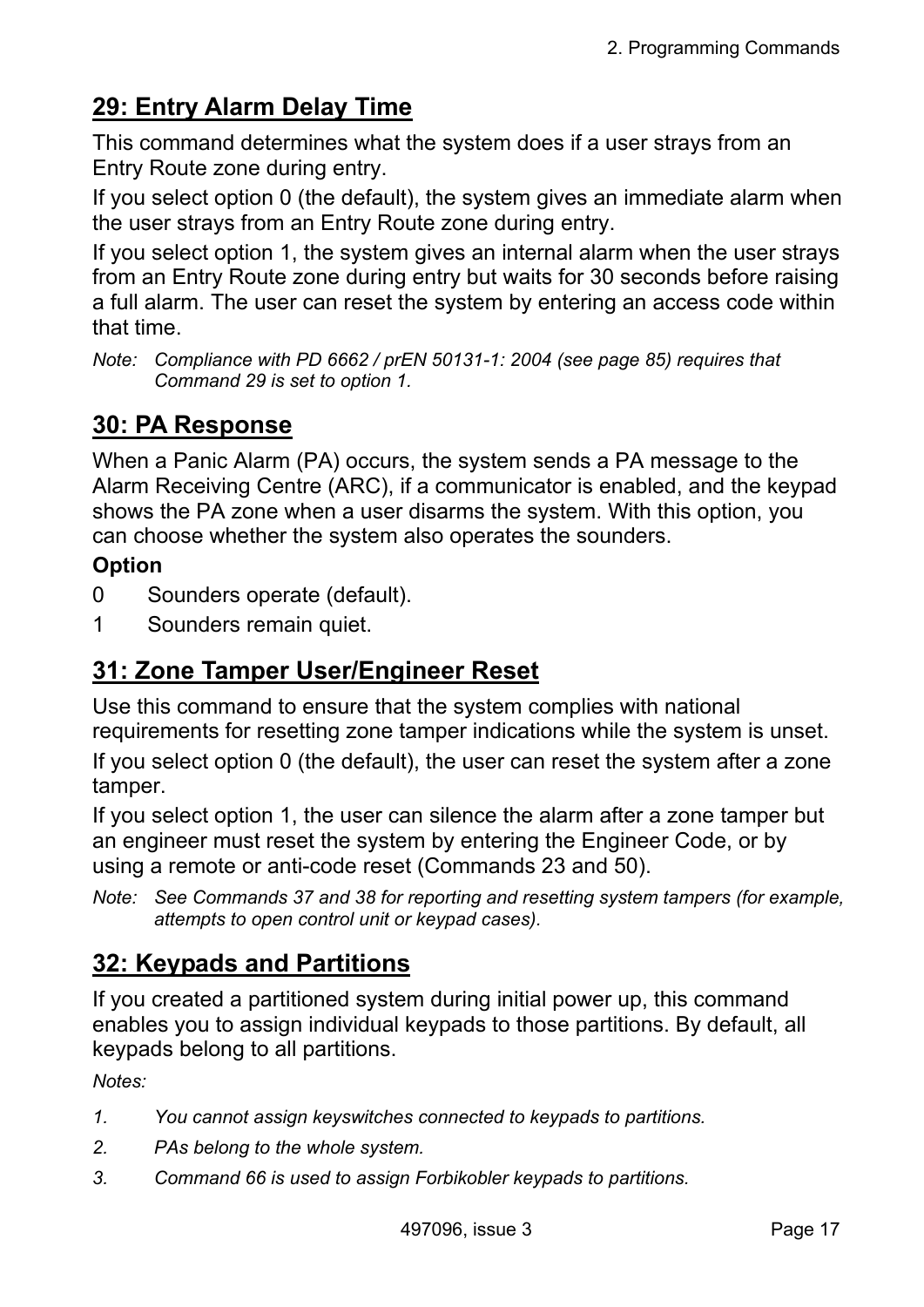# **33: System User/Engineer Reset**

To require an engineer reset, select option 1. To permit a user reset, select option 0 (the default). Certain types of events always need an engineer reset, irrespective of the option that you choose here:

- ° Auxiliary 12V supply fuse blown
- ° Keypad missing or failed
- ° Remote expander missing or failed
- ° A low battery at the control unit.
- *Note: Compliance with DD 243: 2004 (see page 83) requires that Command 33 is set to option 1. You can use various other forms of reset, such as remote (see Command 23) or anti-code (see Command 50).*

# **34: PA User/Engineer Reset**

To require an engineer to reset the system after a PA, select option 1. To permit a user to reset the system after a PA, select option 0 (the default).

# **35: First Circuit Lockout**

If you select option 0 (Lockout), the first zone to activate during the set cycle is ignored until the system is unset. This is the default.

If you select option 1 (Rearm), all zones are included at the end of the programmed bell run time, provided that the first-to-alarm zone is closed and the number of rearms is not exceeded. While the zone is open, the system excludes it. If the zone closes after the system rearms, the system includes it again.

# **36: Alarm Abort**

Users occasionally trigger false alarms by accident. Select option 1 to permit them to abort under these circumstances.

If a user accidentally triggers an alarm while the system is set, the control unit transmits an intruder alarm and starts the Bell Delay and Alarm Abort timers. To abort the alarm, the user must enter a valid access code during the abort period. If the user enters a valid code within this time, the system transmits a restore of the intruder alarm and simultaneously transmits an abort.

Select option 0 (the default) to prevent users from aborting alarms in this way.

*Note: The Alarm Abort period is controlled by the Alarm Receiving Centre (ARC).*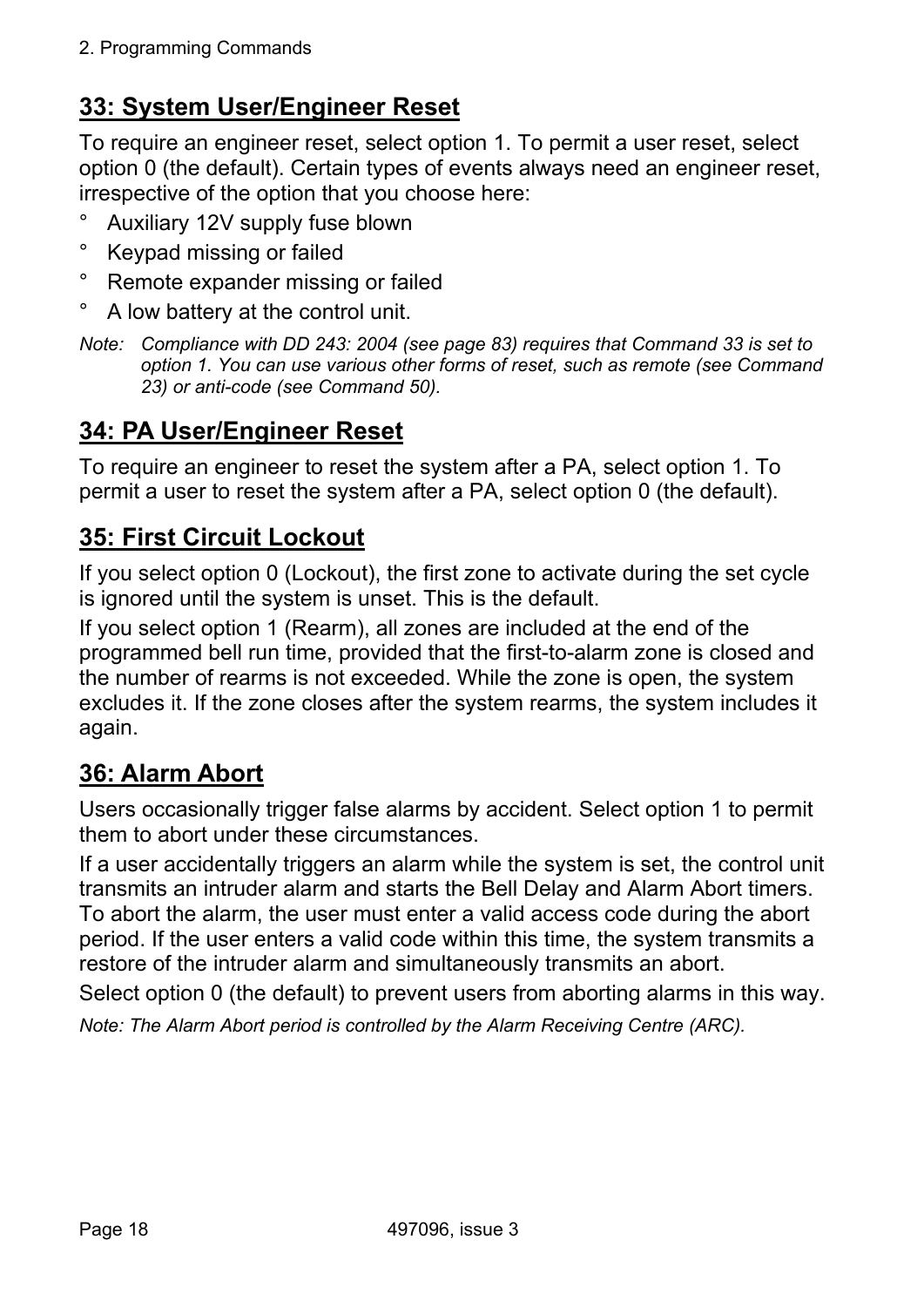# **37: Daytime Tamper Communication**

This command defines how the control unit reports tamper indications (for example, an attempt to open a control unit or keypad case) while the alarm system is unset.

#### **Option**

0 Internal sounder only (default).

1 Internal sounder and communication of tamper indication to the Alarm Receiving Centre (ARC).

#### *Notes:*

- *1. Compliance with PD 6662 / prEN 50131-1: 2004 (see page 85) at Grade 3 requires that Command 37 is set to 1 (see notes for Command 132 on page 53).*
- *2. Command 31 sets user/engineer reset for zone tampers.*
- *3. Command 38 sets user/engineer reset for system tampers.*
- *4. Command 58 sets user/engineer reset for system tampers.*

# **38: System Tamper User/Engineer Reset**

This command defines how to reset the control unit after a tamper alarm (for example, an attempt to open a control unit or keypad case).

To require an engineer reset, select option 1 (the default). To permit a user reset (provided that no tamper circuit is open), select option 0.

*Note: This facility is independent of the options selected in Commands 31 and 33.*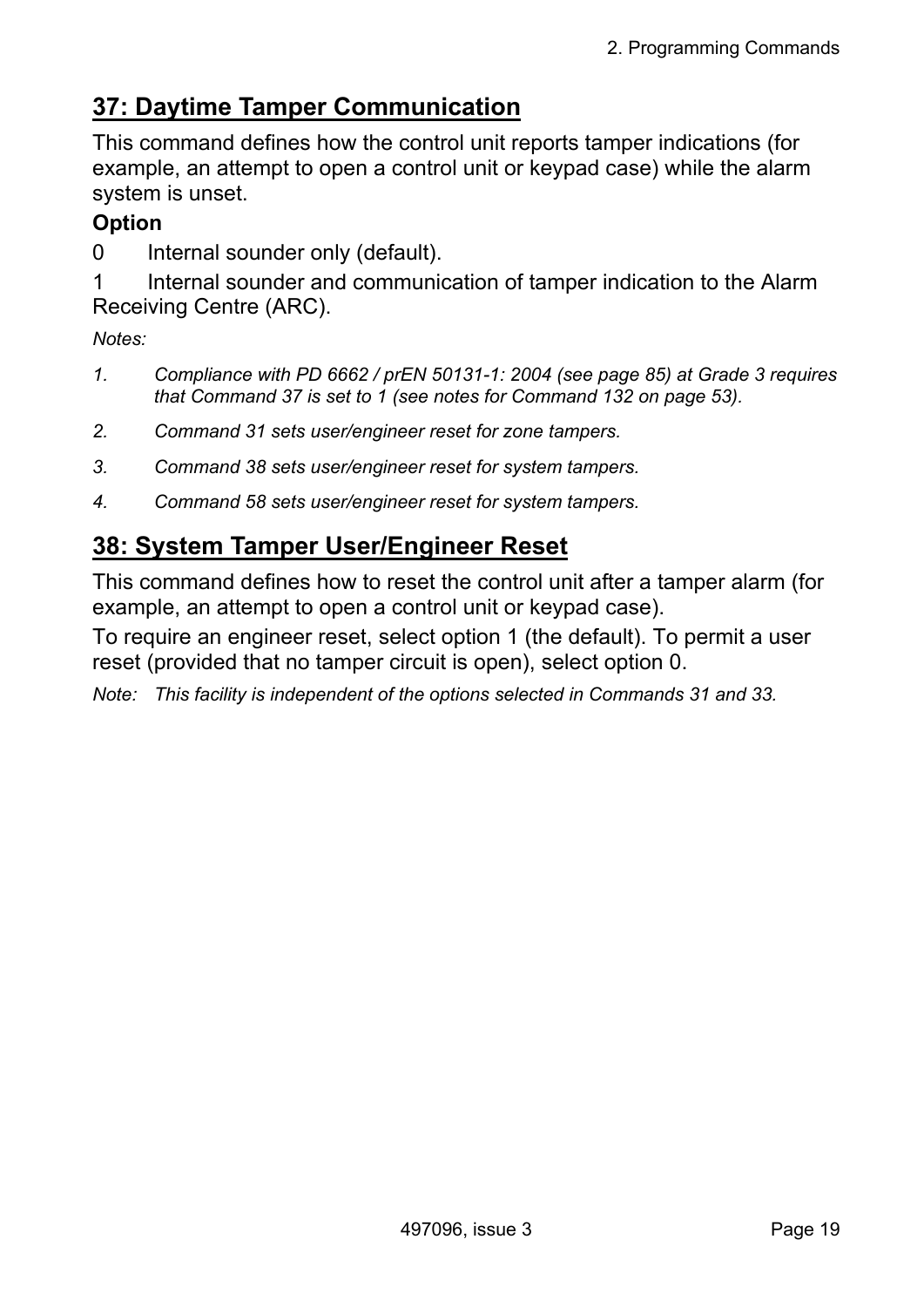# **39: Level/Partition A Exit Mode**

Use this command to select the exit mode for Full Set or Partition A. The keypads give a double "beep" confirmation tone at the end of all setting modes, including Silent Set. The default is option 0, Timed.

In a single system, the options are:

#### **Option**

- 0 Timed. Use this option if the system sets after an exit time selected using Command 44. If an Exit Terminate button is fitted, the user may use it to shorten the exit time.
- 1 Terminated. Use this option if the user completes setting the system by pushing an Exit Terminate button connected to a keypad. The exit time is infinite in this option. The system sets  $7-12$  seconds after the completed action; the delay is set with Command 182 (see page 63).
- 2 Final Door Set. Use this option to complete setting of the system by closing a door fitted with a Final Exit zone detector. The exit time is infinite in this option. The system sets 7-12 seconds after the completed action; the delay is set with Command 182 (see page 63).
- 3 Lock Set. To use this option, you must install a lock switch and connect its contacts to the ET terminals of a keypad (refer to the *9x5x Installation Guide*). This facility is available on keypad software version 1.4.2 onwards. See the notes below for more information.

In a partitioned system, the options are:

#### **Option**

- 0 Timed. Use this option if the system sets after an exit time selected using Command 44. If an Exit Terminate button is fitted, the user may use it to shorten the exit time.
- 1 Terminated. Use this option if the user completes setting the system by pushing an Exit Terminate button connected to a keypad. The exit time is infinite in this option. The system sets  $7-12$  seconds after the completed action; the delay is set with Command 182.
- 2 Final Door Set. Use this option to complete setting of the system by closing a door fitted with a Final Exit zone detector. The exit time is infinite in this option. The system sets  $7-12$  seconds after the completed action; the delay is set with Command 182.
- 3 Instant Set (no exit tone). Use this option to make the system set without delay or exit tone.
- 4 Silent Set. Use this option to make the system set without an exit tone. Use Command 44 to program the exit time.
- 5 Lock Set. To use this option, you must install a lock switch and connect its contacts to the ET terminals of a keypad (refer to the *9x5x Installation Guide*). This facility is available on keypad software version 1.4.2 onwards. See the notes below for more information.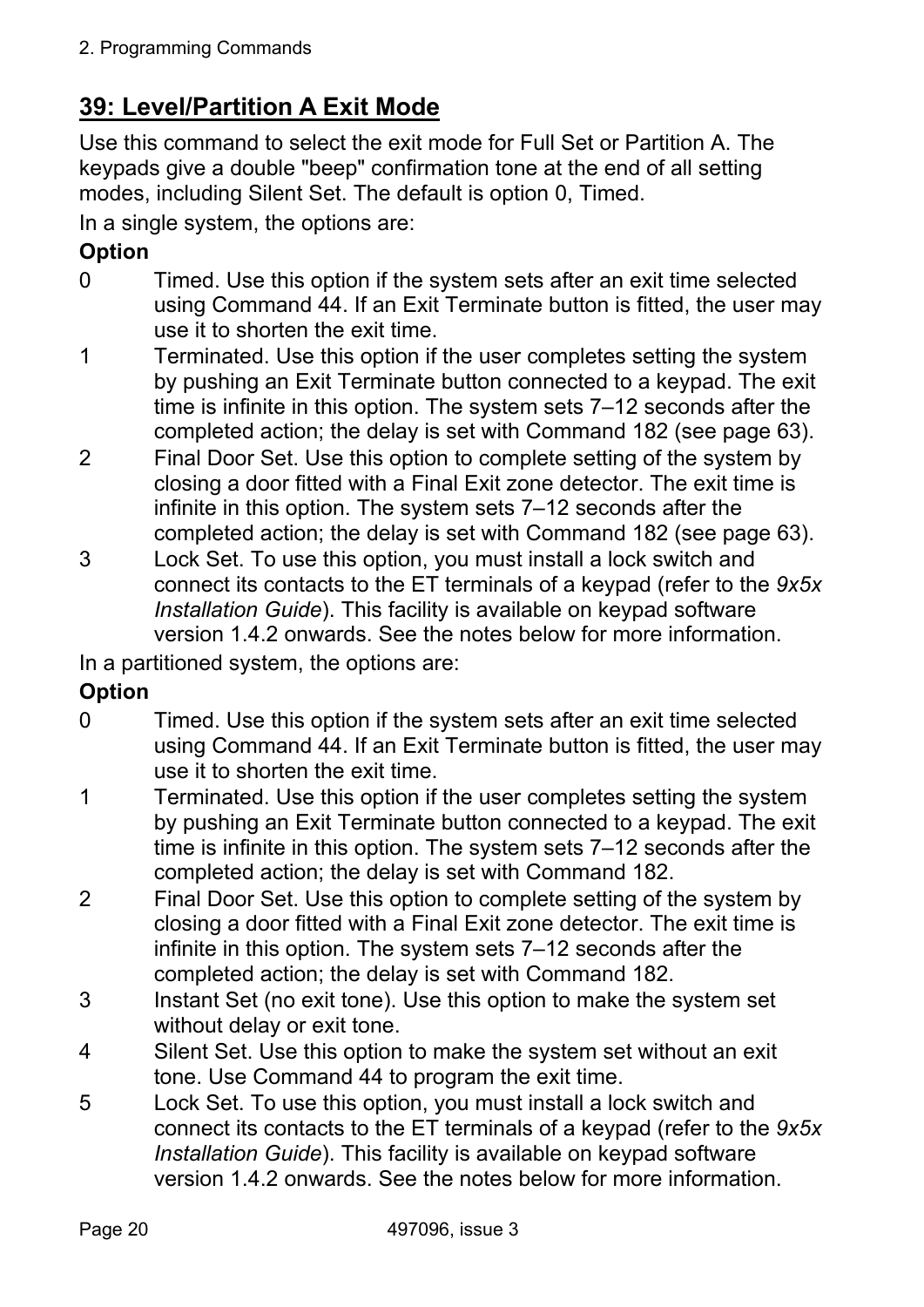*Notes on Lock Set:* 

- *1. Do not assign the keypad to more than one partition. Do not connect more than one lock switch (or any other device) to the keypad ET terminals. In a single system, do not attempt to fit two lock switches.*
- *2. To set the system, the user first enters their access code at a keypad or operates a keyswitch. The control unit starts to emit the exit tone. The exit time is infinite in this option. The user then operates the Final Exit zone and turns the key in the lock*  switch to "locked". The system sets 7–12 seconds after the lock switch contacts *open; the delay is set with Command 182 (see page 63).*
- *3. To unset the system, the user turns the lock switch to "unlocked" (which closes the contacts). The keypads start to emit a continuous tone; this is not affected by PD6662 / pr EN 50131-1: 2004, as the possession of a key indicates an authorised user. At this point, the user can lock the lock switch again without causing an alarm. When the user opens the Final Exit zone, the control unit starts the entry timer. The user completes entry by unsetting the system in the normal way.*
- *4. When the user unlocks the lock switch, the control unit disables Alarm Confirmation. If the user locks the lock switch without starting the entry timer, the control unit enables Alarm Confirmation again.*
- *5. If an intruder opens the Final Exit door without first unlocking the lock switch, the control unit immediately starts an unconfirmed alarm. If the intruder goes on to violate another zone and Alarm Confirmation is enabled, the control unit sends a confirmed alarm.*

#### **40: System Auto Rearm**

This command sets the number of times that the system will rearm all closed zones when the bell duration expires. If you select option 0, the system will not rearm (it will go into alarm only once). Select option 1 to rearm once, 2 to rearm twice, 3 to rearm three times or 4 to rearm every time the bell duration expires.

Use this command in conjunction with Command 35, First Circuit Lockout. If the system has rearmed, the control unit gives an audible internal alarm instead of the normal entry tone when a user enters the premises through the Entry Route.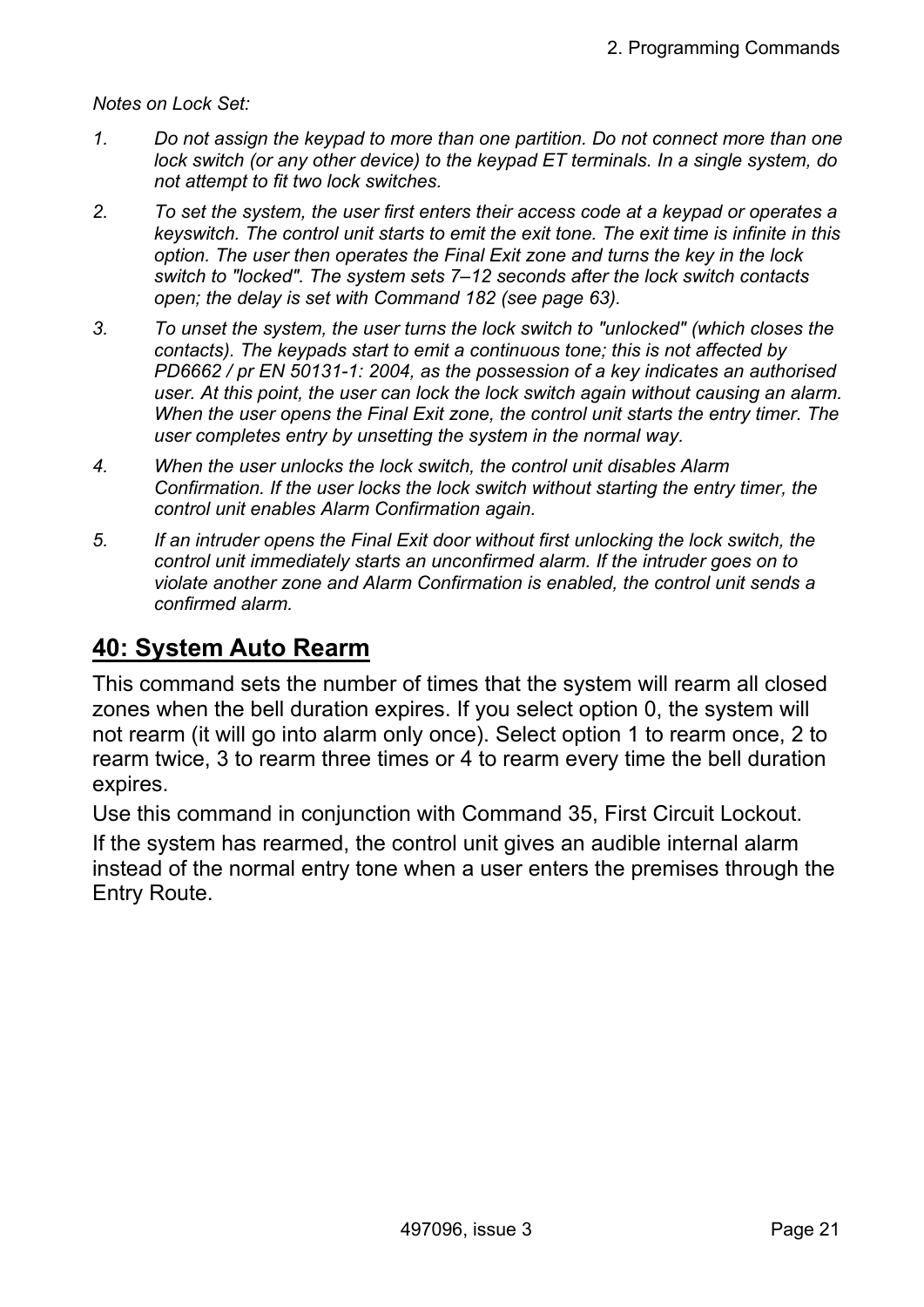# **41: Bell Delay**

When an alarm occurs (for example, an intruder violates a zone), the system waits for the Bell Delay before operating the external sounder for the Bell Duration. This command sets the Bell Delay.

*Note: Compliance with PD 6662 / prEN 50131-1: 2004 (see page 85) requires that the Bell Delay does not exceed 10 minutes and that it is not used for entry alarms (see Command 26).* 

#### **Option**

- 0 No delay (default)
- 1 1.5 minutes
- 2 3 minutes
- 3 5 minutes
- 4 10 minutes
- 5 15 minutes
- 6 20 minutes

*Note: Command 41 has no effect if Alarm Confirmation (Command 89) is enabled and any of the following applies: External Sounder (Command 162) is set to option 0 Internal Sounder (Command 161) is set to option 0* 

*Alarm Response Mode (Commands 47, 63, 73 and 77) does not require communications.* 

# **42: Bell Duration**

When an alarm occurs (for example, an intruder violates a zone), the system waits for the Bell Delay before operating the external sounder for the Bell Duration. This command sets the Bell Duration.

*Note: Compliance with PD 6662 / prEN 50131-1: 2004 (see page 85) requires that the Bell Duration does not exceed 15 minutes.* 

#### **Option**

- 1 1.5 minutes
- 2 3 minutes
- 3 5 minutes
- 4 10 minutes
- 5 15 minutes (default)
- 6 20 minutes

#### **43: Not used**

Level A Entry Time has been replaced by Command 201-204.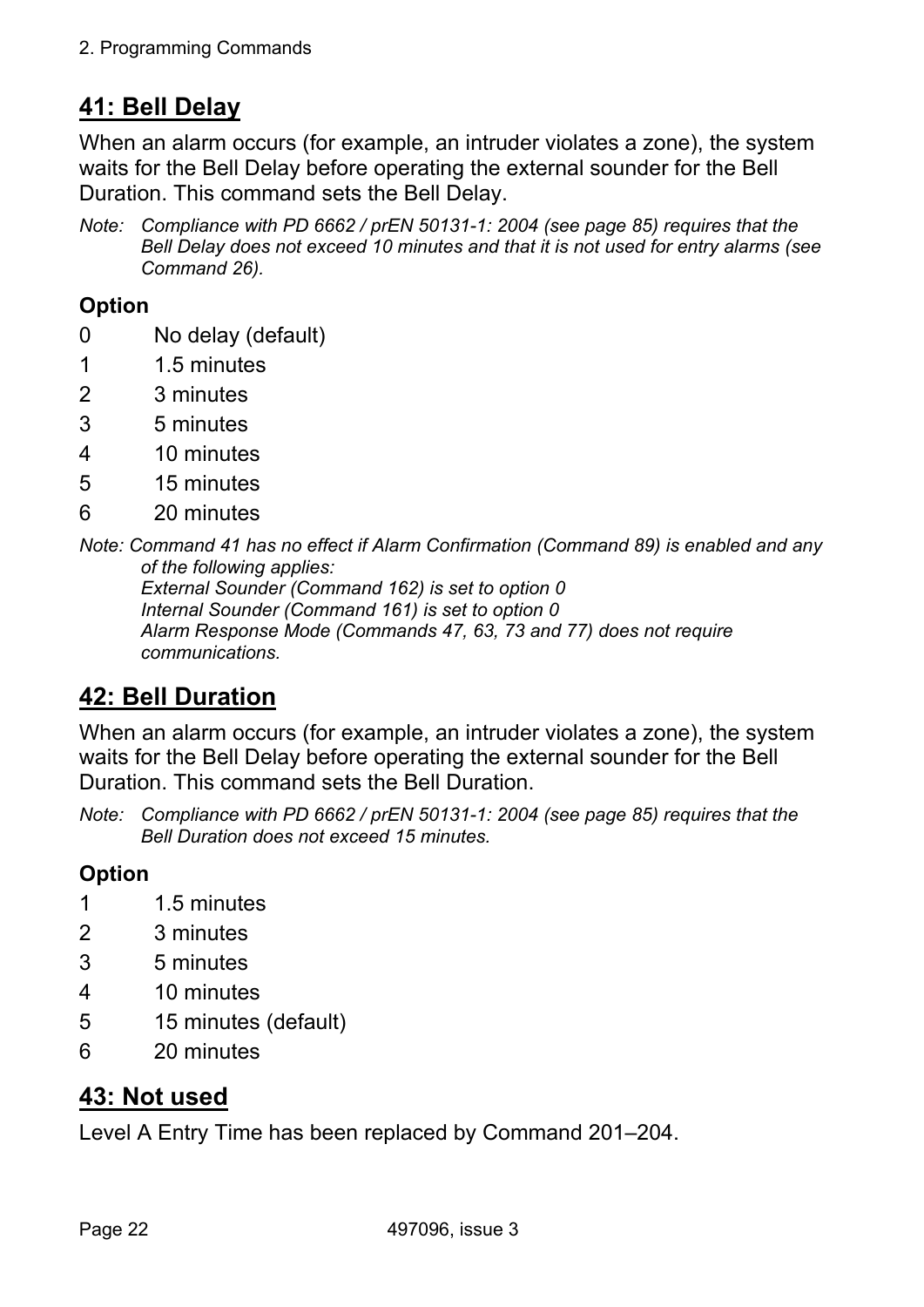# **44: Level/Partition A Exit Time**

This command lets you set the Exit Time for Full Set or Partition A.

#### **Option**

- 1 10 seconds
- 2 20 seconds (default)
- 3 30 seconds
- 4 45 seconds
- 5 60 seconds
- 6 120 seconds

# **45: Entry/Exit Tone Volume**

In a single system, this command sets the volume of the Entry/Exit tone from the internal sounder. If you select option 0, the internal sounder emits no tone. Select a value from 1 (quietest) to 9 (loudest) to set the volume (default 5). The internal sounder demonstrates the volume when you enter the digit.

*Note: In a partitioned system, this command is available only for Partition A.* 

#### **46: Tamper Alarm Response**

In a single system, this command specifies which sounders the control unit will activate for a Tamper Alarm while the system is unset.

#### **Option**

- 0 Internal sounders only (default)
- 1 Keypad sounders only
- 2 Internal and keypad sounders

*Note: This command is not available in a partitioned system.* 

#### **47: Partition A Alarm Response**

In a partitioned system, this command specifies which sounders the control unit will activate for an alarm.

*Note: Compliance with PD 6662 / prEN 50131-1: 2004 (see page 85) requires the full response, option 2 (default).* 

#### **Option**

- 0 Keypad sounders only
- 1 Local alarm (internal and external sounders)
- 2 Full alarm (internal and external sounders, plus communication)

*Note: This command is not available in a single system.*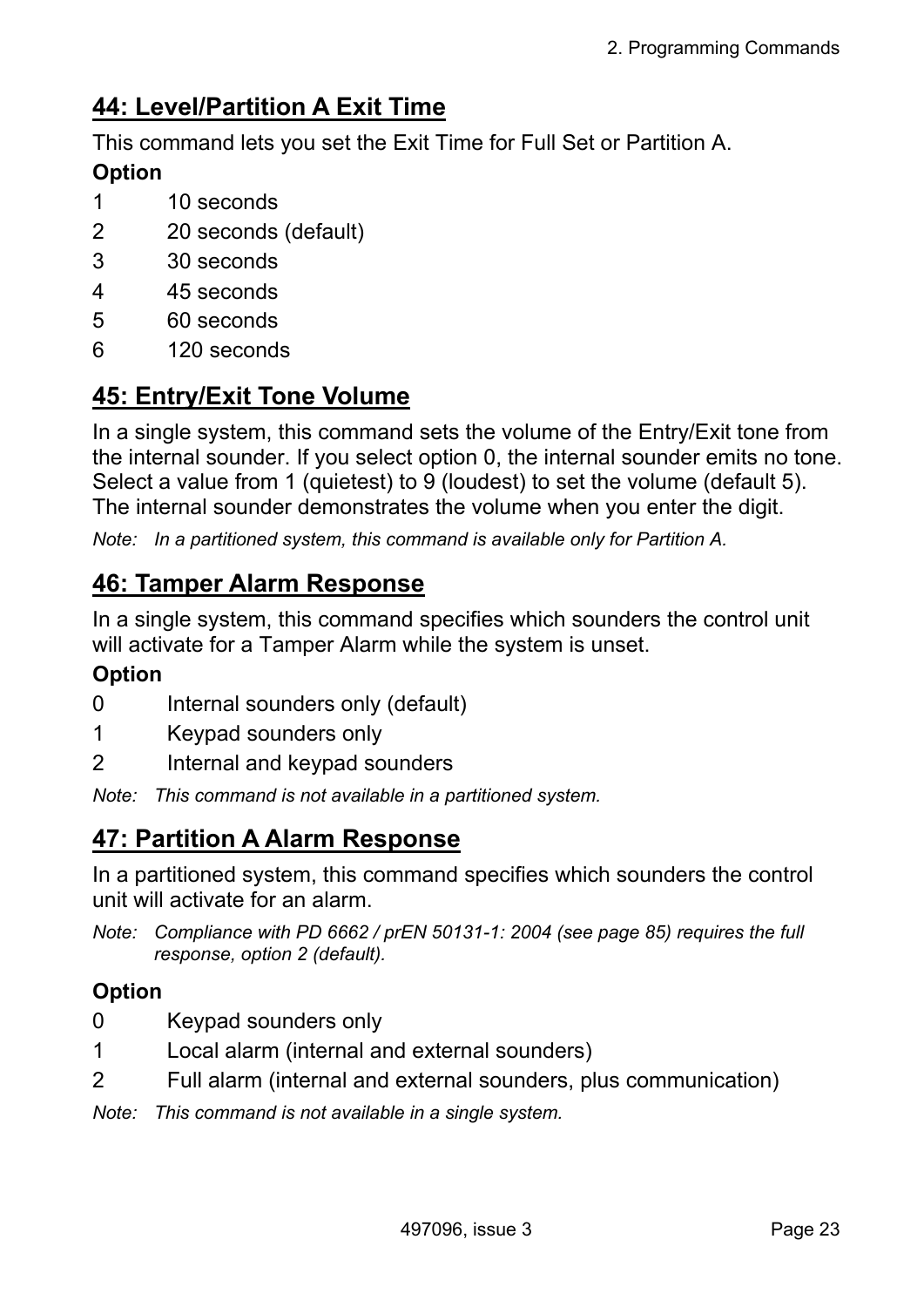# **48: Lockout Keypads During Entry**

This command enables you to lock keypads during entry when proximity tag readers or remote setting devices are being used to unset the system. When you lock keypads during entry, some functions are still available:

- ° Keypad PA, Fire and Medical alarms
- ° Duress Code operation

° User's ability to cancel false alarms or disarm the system during an alarm. If you select option 0, the system permits all users to use all keypads during entry. If you select option 1, it locks all users out of all keypads during entry. The display shows 'abcd' for option 1 in a partitioned system to indicate that locking affects all partitions; you cannot change the partitions affected.

*Note: Compliance with DD 243: 2004 (see page 83) requires that Command 48 is set to option 1 when using portable ancillary control equipment to unset the system with readers inside the premises (section 6.4.5). Otherwise (sections 6.4.2, 6.4.3, 6.4.4 and 6.4.6), set this command to Option 0.* 

# **49: Duress Code**

This command selects whether the control unit supports a Duress Code (set by the master user as described in the *9x5x User Guide*). Entering this code will cause a silent communication to be sent to the Alarm Receiving Centre (ARC) if a user is forced to unset the system by an intruder.

A duress restore is communicated on the first occasion that a normal user access code is entered after the duress code has been used.

#### **Option**

- 0 Off (default). No Duress Code.
- 1 On. Duress Code.
- *Note: If the duress code is disabled and then enabled again, the code previously assigned to it by the user will be lost. A new duress code must be assigned.*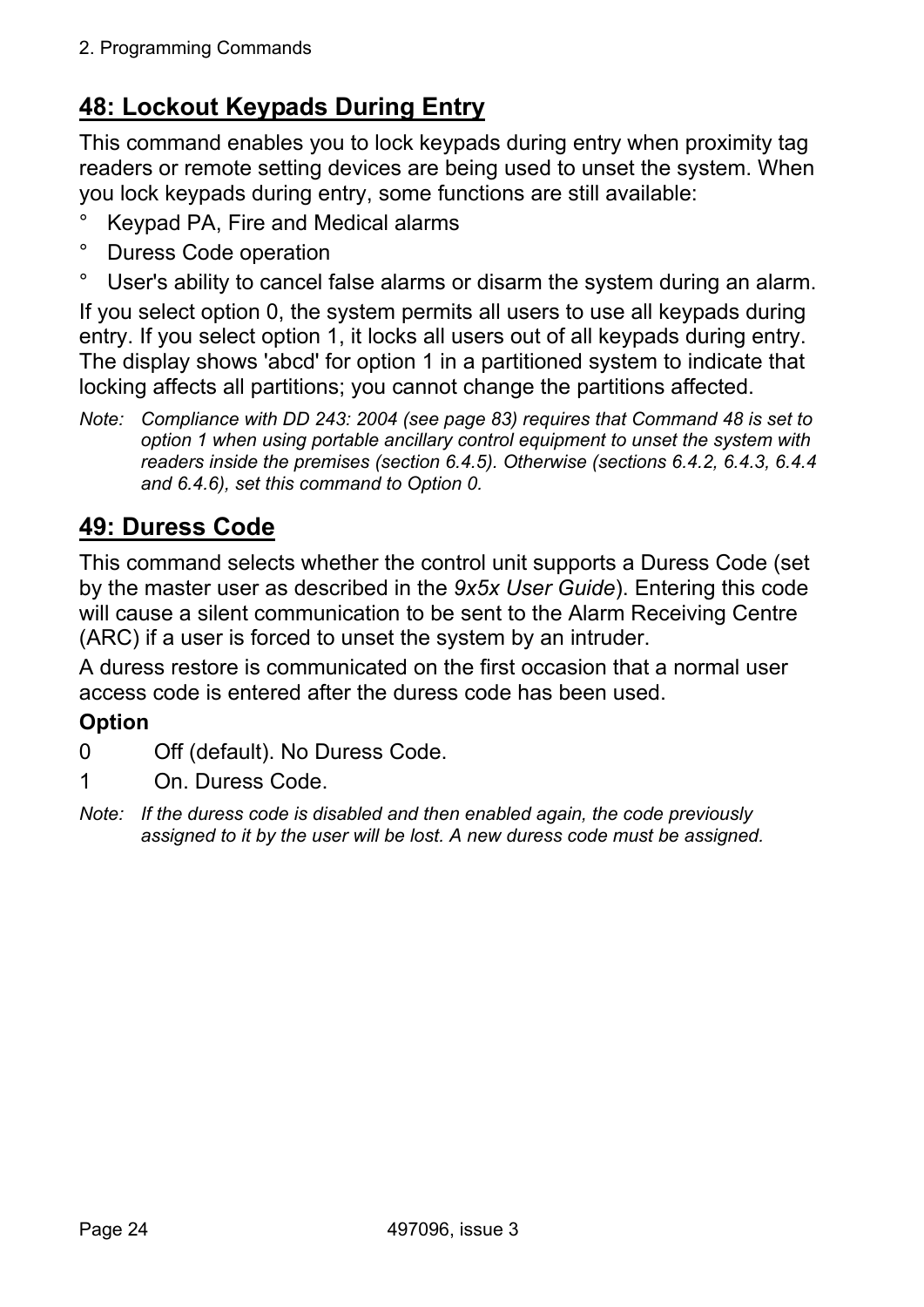# **50: CSID Code**

To enable the user to use the "Remote Reset" facility (enabled with Command 23), you must program the control unit as "Engineer Reset" (Command 33 option 1) and install a four-digit Central Station Identification (CSID) code:

- 1. Contact the Alarm Receiving Centre (ARC) and obtain the CSID code.
- 2. Ensure that the system is in installer mode.
- 3. Select Command 50 and enter the four-digit CSID code.

The control unit now contains the same CSID code as the ARC and can use this to generate a four-digit reset code that will be recognised by the ARC 7300 Remote Reset decode programmer.

After an alarm, the user keys in their access code to silence the alarm but cannot reset the system. The system generates the reset code and displays it on the keypad. The user calls the ARC and reports the reset code. The ARC verifies the user's identity and then enters the reset code into the 7300 programmer, which generates an anti-code. The ARC gives the anti-code to the user, who keys it into the keypad to reset the system.

*Note: To delete a CSID code, key in "0000" over the existing code.* 

# **51: Set Time and Date**

The system has an internal clock/calendar, which it uses to record the time and date of events in the log. This command sets the current time and date in the clock/calendar. The system displays the date first: enter the day, month and year in turn, each as two digits. The system then displays the time: enter the hours and minutes in turn, each as two digits (using the 24-hour clock).

# **52: Omit Alarm**

This command specifies whether, when a user omits a zone, the control unit omits the tamper contacts as well as the alarm contacts.

#### **Option**

- 0 The control unit omits alarm contacts only.
- 1 The control unit omits both alarm and tamper contacts.

*Note:* To permit the user to omit a zone, you must set attribute **X**4 for the zone.

# **53: Abort User/Engineer Reset**

This command specifies how the system is reset after an aborted alarm. **Option** 

- 0 Use the reset option selected for the system with Command 33 (default).
- 1 Permit the user to reset after an abort.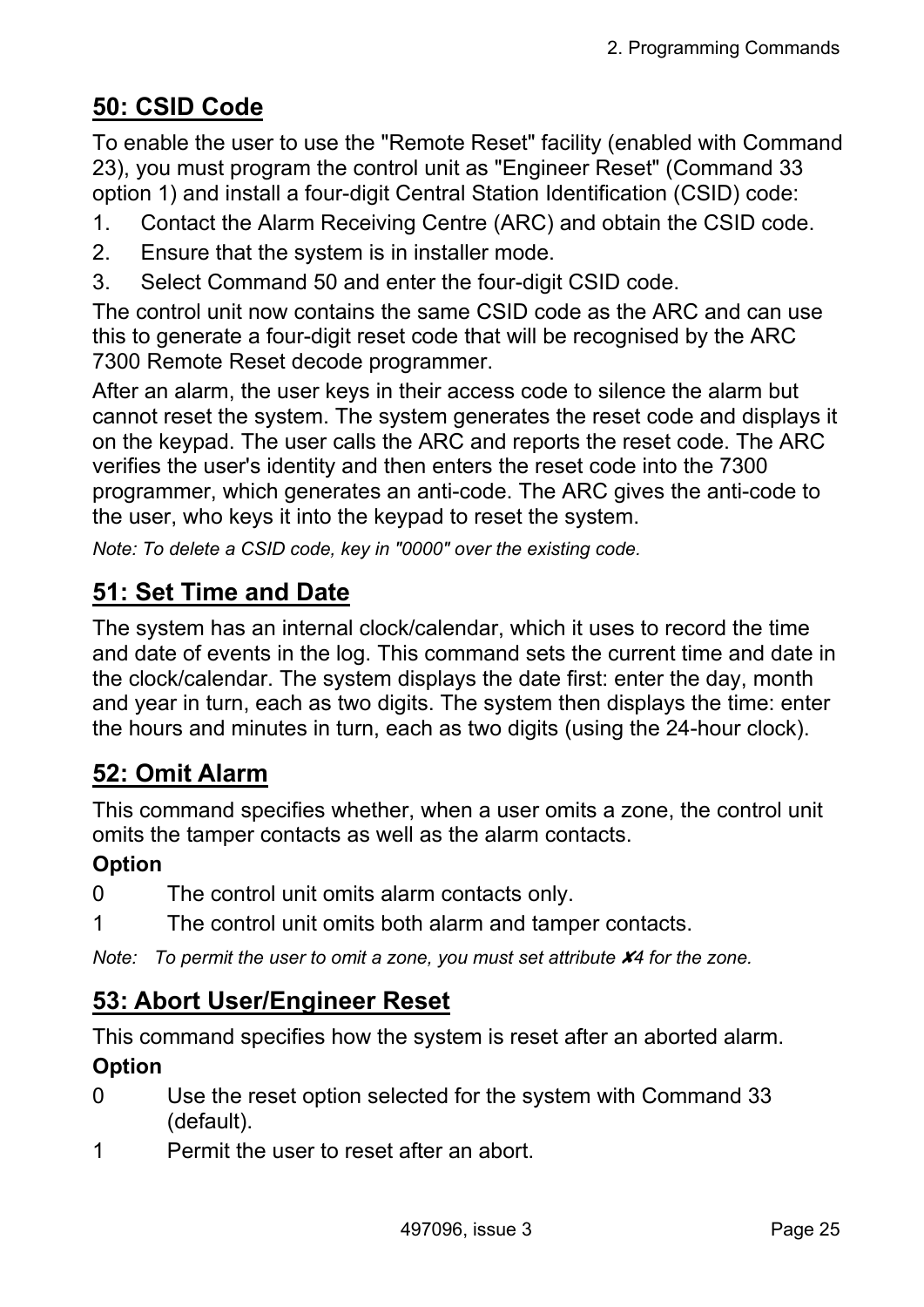# **54: Supervision Time**

Radio zones are supervised. If they do not communicate for a certain time, the control unit reacts in the way selected with Command 55. The time is based on the supervision period of the radio detector used in the zone, which depends on the model as shown in the following table. The model number is usually shown on a label affixed to the PCB inside the detector.

| Long period (29 minutes) | Short period (4 minutes) |                  |  |
|--------------------------|--------------------------|------------------|--|
| 1715REUR-00              | 1715REUR-02              | 735REUR-01       |  |
| 715REUR-00               | 715RB-00                 | RST15RDK-00      |  |
| 715RUK-00                | 715REUR-02               | RST19RDK-00      |  |
| 719REUR-00               | 715REUR-01               | RST35RDK-00      |  |
| 735REUR-00               | 719RB-00                 | all 734R models  |  |
|                          | 719REUR-02               | 735REUR-50       |  |
|                          | 719REUR-01               | all 714R models  |  |
|                          | 735RB-00                 | all 738R models  |  |
|                          | 735REUR-02               | all 739R models  |  |
|                          | 735REUR-03               | all 7525R models |  |

Command 54 specifies whether the control unit uses slow or fast supervision, which determines how quickly it reacts to losing contact with a radio zone. It will never take more than two hours to react to a supervision failure.

#### **Option**

0 Supervision time slow.

1 Supervision time fast (default).

If the system uses **any** radio detectors with long supervision periods, select option 0.

If the system uses **only** radio detectors with short supervision periods, you can select either option. However, selecting option 1 will cause the control unit to react to a loss of contact after only about 15 minutes.

*Note:* 

- *1. Compliance with PD 6662 / prEN 50131-1: 2004 Grades 1 and 2 (see page 85) requires option 1.*
- *2. PD 6662 / prEN 50131-1: 2004 Grade 3 does not permit radio zones.*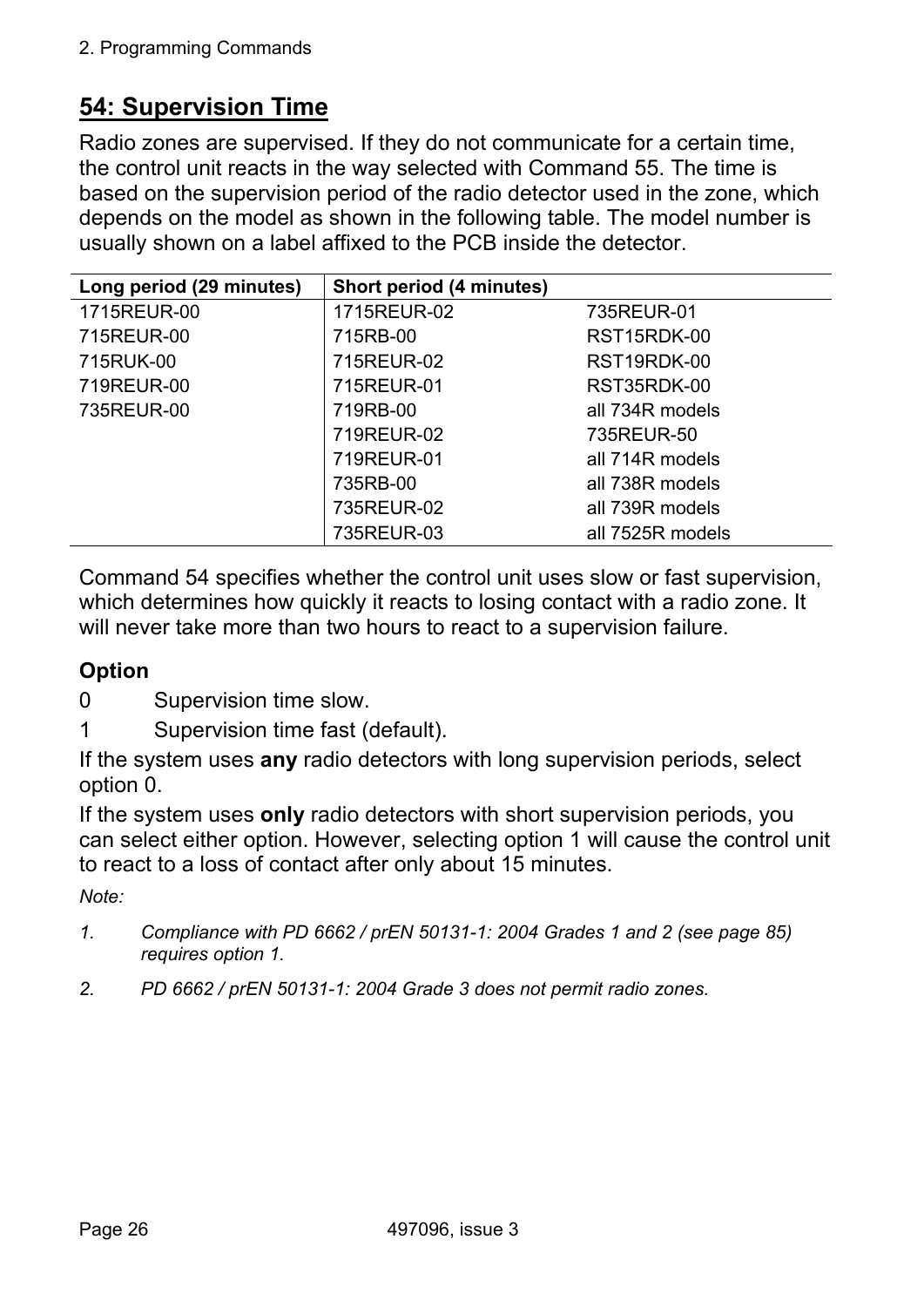# **55: Supervision Response**

This command specifies how the control unit responds to a reported supervision failure (as described in Command 54).

#### **Option**

- 0 Supervision response: tamper (default)
- 1 Supervision response: alarm
- 2 Supervision response: fault
- 3 Supervision response: silent
- *Note: Compliance with PD 6662 / prEN 50131-1: 2004 Grades 1 and 2 (see page 85) requires option 0. Grade 3 does not permit radio zones.*

The response depends on whether the system is set or unset, as well as on the option selected. The following table shows the possible variations.

| <b>Panel UNSET</b>                |                               |                              |                         |                      |  |  |  |
|-----------------------------------|-------------------------------|------------------------------|-------------------------|----------------------|--|--|--|
| <b>Option</b>                     | $\mathbf 0$                   | 1                            | $\overline{2}$          | $\mathbf{3}$         |  |  |  |
| <b>Lights Alert</b><br>lamp       | Yes                           | Yes                          | Yes                     | Yes                  |  |  |  |
| <b>Emits fault tone</b>           | Yes                           | Yes                          | Yes                     | <b>No</b>            |  |  |  |
| <b>Starts internal</b><br>sounder | Yes                           | <b>No</b>                    | <b>No</b>               | <b>No</b>            |  |  |  |
| <b>Starts external</b><br>sounder | <b>No</b>                     | <b>No</b>                    | <b>No</b>               | <b>No</b>            |  |  |  |
| Sends to ARC<br>(EN 50131-1)      | Tamper                        | None                         | None                    | None                 |  |  |  |
| Sends to ARC<br>(other)           | Supervision<br>Fault          | None                         | None                    | None                 |  |  |  |
| Records in                        | Supervision                   | Supervision                  | Supervision             | Supervision          |  |  |  |
| event log                         | Fault + Tamper                | Fault                        | Fault                   | Fault                |  |  |  |
| <b>Panel SET</b>                  |                               |                              |                         |                      |  |  |  |
| <b>Option</b>                     | $\mathbf 0$                   | 1                            | $\overline{\mathbf{2}}$ | 3                    |  |  |  |
| <b>Lights Alert</b><br>lamp       | <b>No</b>                     | <b>No</b>                    | <b>No</b>               | <b>No</b>            |  |  |  |
| <b>Emits fault tone</b>           | <b>No</b>                     | <b>No</b>                    | <b>No</b>               | <b>No</b>            |  |  |  |
| <b>Starts internal</b><br>sounder | Yes                           | Yes                          | <b>No</b>               | <b>No</b>            |  |  |  |
| <b>Starts external</b><br>sounder | Yes                           | Yes                          | <b>No</b>               | <b>No</b>            |  |  |  |
| Sends to ARC<br>(EN 50131-1)      | Tamper                        | Alarm                        | Supervision<br>Fault    | Supervision<br>Fault |  |  |  |
| Sends to ARC<br>(other)           | Supervision<br>Fault          | Supervision<br>Fault         | None                    | None                 |  |  |  |
| Records in<br>event log           | Supervision<br>Fault + Tamper | Supervision<br>Fault + Alarm | Supervision<br>Fault    | Supervision<br>Fault |  |  |  |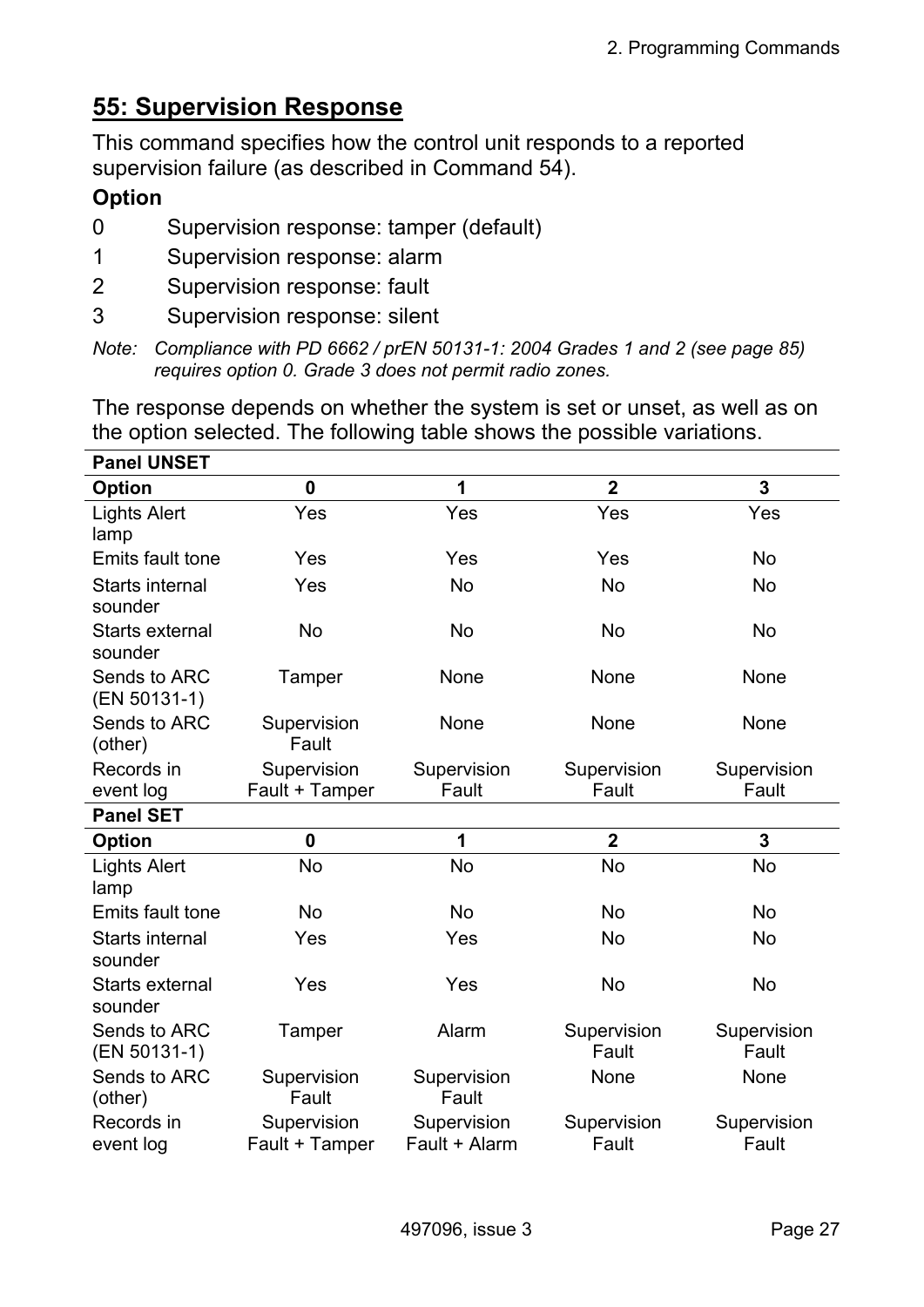# **56: Number of Digits in Access Codes**

The control unit can use either four-digit or six-digit access codes. Select option 0 for four-digit access codes and option 1 for six-digit access codes.

Changing code length causes the system to revert to factory defaults for all access codes; four-digit defaults are 1234 (user) and 7890 (engineer), sixdigit defaults are 123456 (user) and 567890 (engineer).

*Note: Compliance with PD 6662 / prEN 50131-1: 2004 Grades 2 and 3 (see page 85) require option 1; this applies even if you are using proximity tags because the installer and master user will still use access codes. Grade 1 permits either option.* 

# **57: Battery Load Test (not 9751)**

This command specifies whether the control unit should load test its backup battery. If the battery fails a test, the control unit reports the failure to the central station; it also emits a regular short tone through the keypad sounders and shows the message "Batt Load Fail" on the keypad display.

#### **Option**

- 0 Do not load test the battery (default).
- 1 Load test the battery when the system is unset or 23 hours after the last battery test (whichever comes first).
- *Note: Compliance with PD 6662 / prEN 50131-1: 2004 Grade 3 (see page 85) requires option 1. Grades 1 and 2 permit either option.*

# **58: Day Tamper User/Engineer Reset (not 9751)**

To require an engineer to reset a tamper indication while the system is unset, select option 1. To permit a user to reset a tamper indication in this situation, select option 0 (the default). Irrespective of this setting, the user can continue to set and unset the system while a tamper indication is being displayed. *Notes:* 

- *1. Command 58 was originally used to achieve BVVO compliance.*
- *2. Use Command 38 to allow a user reset after a system tamper alarm.*

# **59: External Sounder Tamper**

This command specifies which one of two tamper arrangements is used to connect the control unit to the external sounders. Select the appropriate option for the sounder fitted to the system.

#### **Option**

- 0 Tamper return uses negative voltage (default).
- 1 Tamper return is terminated with a 2k2 resistance.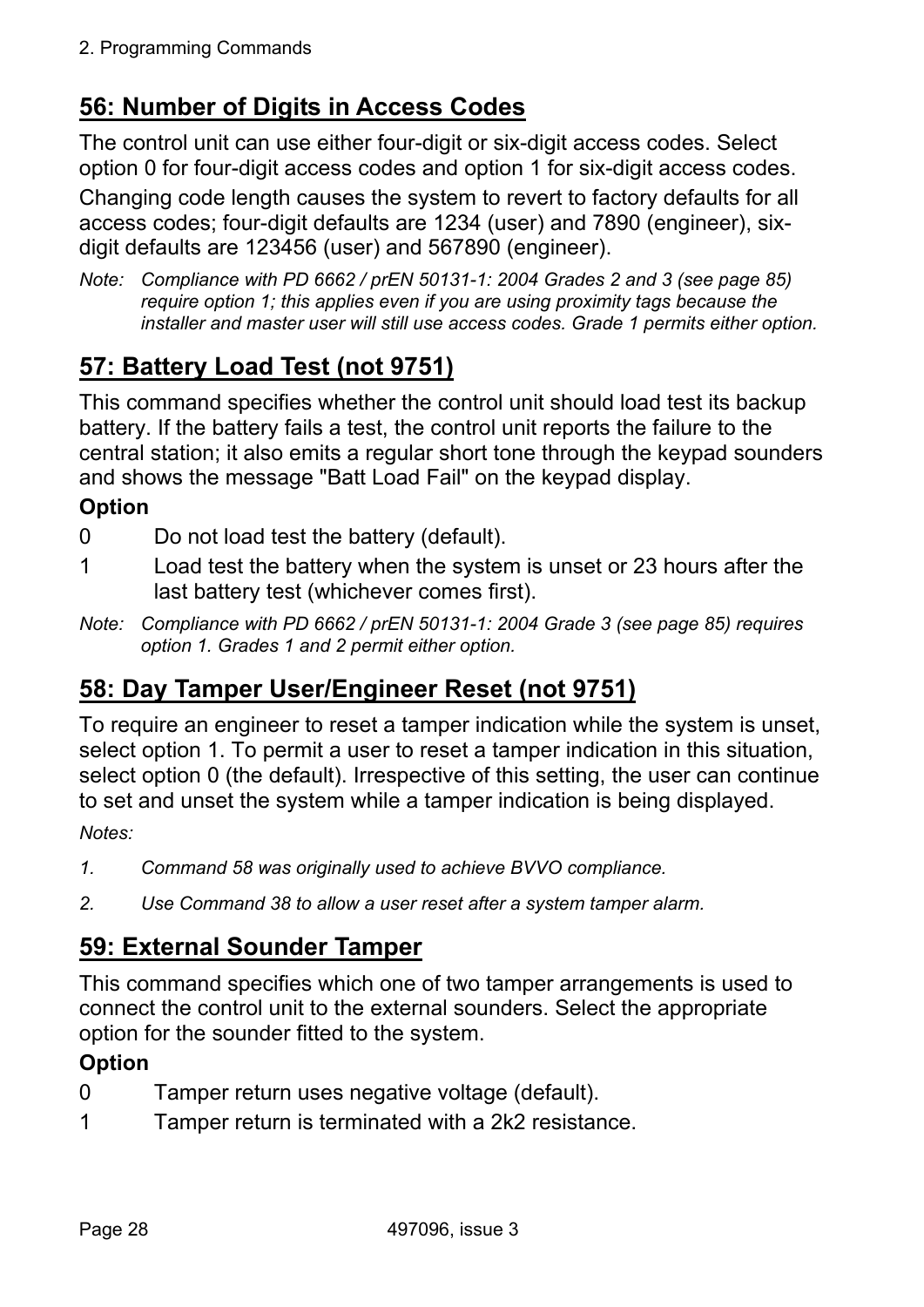# **60: Level B Final Exit Operation**

In a single system, this command specifies how the system treats Final Exit zones during part set B. If you select option 0 (the default), Final Exit zones included in Level B continue to act as Final Exit zones during part set B. If you select option 1, these zones act as Normal Alarm zones during part set B.

*Note: This command is not available in a partitioned system.* 

# **61: Level B Entry Route Operation**

In a single system, this command specifies how the system treats Entry Route zones during part set B. If you select option 0 (the default), Entry Route zones included in Level B continue to act as Entry Routes during part set B. If you select option 1, these zones act as Final Exit zones during part set B.

*Note: This command is not available in a partitioned system.* 

# **62: Level/Partition B Exit Mode**

This command sets the exit mode for Level or Partition B. The keypads give a double "beep" confirmation tone at the end of all setting modes, including Silent Set. The default is option 0, Timed.

In a single system, the options are:

#### **Option**

- 0 Timed. The keypad sounders and any internal sounders give a low tone during exit of Level B. Use Command 65 to select the exit time.
- 1 Instant Set (no exit tone). Use this option to make the system set without delay or exit tone.
- 2 Silent Set. Use this option to make the system set without an exit tone. Use Command 65 to program the exit time.
- 3 Makes the Level B exit mode the same as Level A.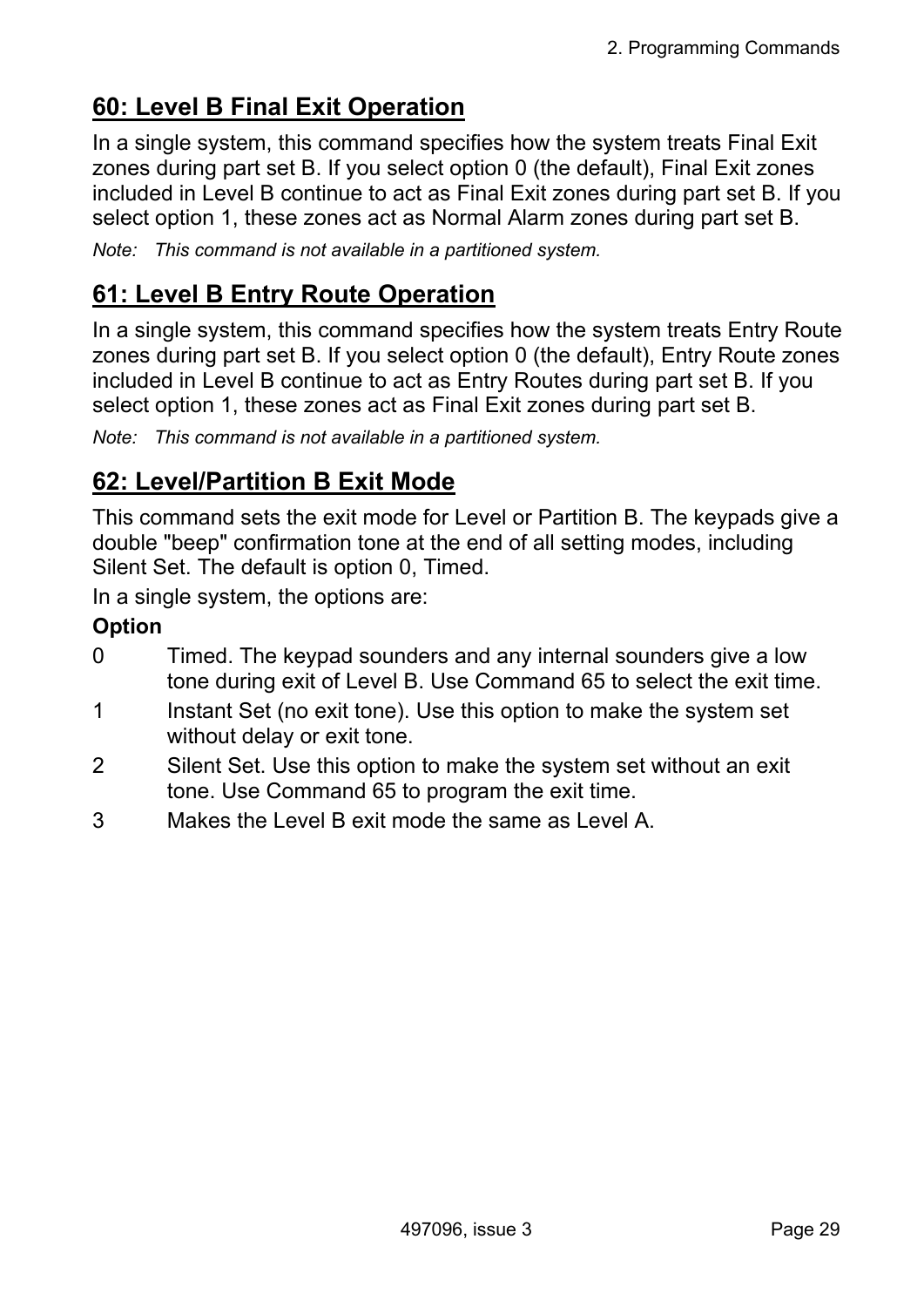2. Programming Commands

In a partitioned system, the options are:

#### **Option**

- 0 Timed. Use this option if Partition B sets after an exit time selected using Command 65. If an Exit Terminate button is fitted, the user may use it to shorten the exit time.
- 1 Terminate. Use this option if the user completes setting the partition by pushing an Exit Terminate button connected to a keypad. The exit time is infinite in this option.
- 2 Final Door Set. Use this option to complete setting the partition by closing a door fitted with a Final Exit zone detector. The exit time is infinite in this option.
- 3 Instant Set (no exit tone). Use this option to make the system set without delay or exit tone.
- 4 Silent Set. Use this option to make the system set without an exit tone. Use Command 65 to program the exit time.
- 5 Lock Set. See Command 39 on page 20 for an explanation.

# **63: Level/Partition B Alarm Response**

This command sets the alarm response for Level or Partition B.

In a single system, the options are:

#### **Option**

- 0 Keypad sounders only.
- 1 Internal sounders and keypad sounders (default).
- 2 Local alarm (internal and external sounder only).
- 3 Full alarm (communication and internal/external sounders).

In a partitioned system, the options are:

#### **Option**

- 0 Keypad sounders only.
- 1 Local alarm (internal and external sounder only).
- 2 Full alarm (communication and internal/external sounders) (default).
- *Note: Compliance with PD 6662 / prEN 50131-1: 2004 (see page 85) requires that Command 63 is set to option 2 in a partitioned system.*

# **64: Not used**

Level B Entry Time has been replaced by Command 201–204.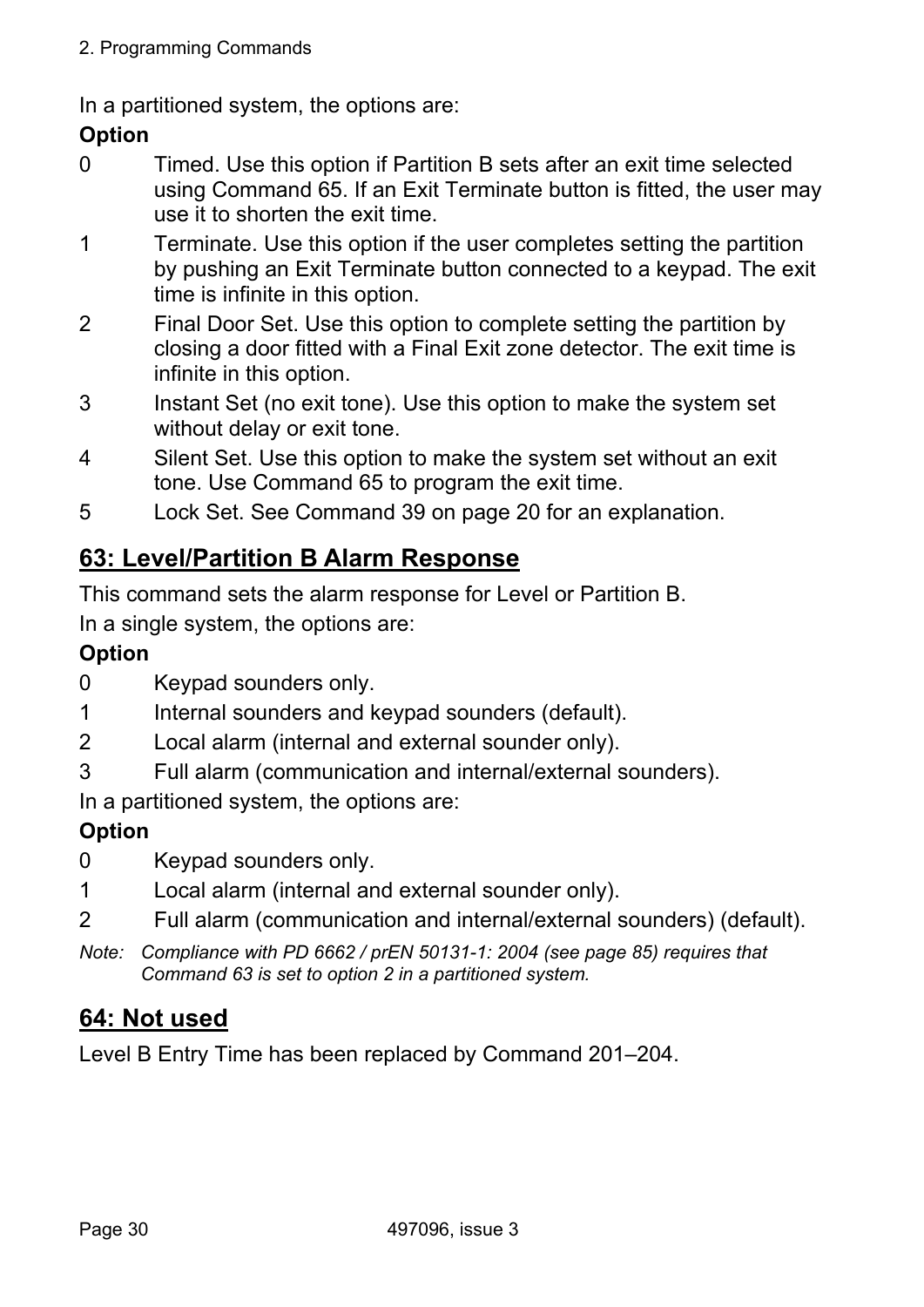## **65: Level/Partition B Exit Time**

This command sets the Exit Time for Level or Partition B.

### **Option**

- 1 10 seconds
- 2 20 seconds (default)
- 3 30 seconds
- 4 45 seconds
- 5 60 seconds
- 6 120 seconds

## **66: Forbikobler Keypads and Partitions**

If you created a partitioned system during initial power up, this command enables you to assign individual Forbikobler keypads to those partitions. By default, all Forbikobler keypads belong to all partitions.

*Note: Command 32 is used to assign ordinary keypads to partitions.* 

## **67: Forbikobler Approved**

This command specifies whether the Forbikobler system should operate in an approved manner (user codes only) or a non-approved manner (proximity tags and user codes).

### **Option**

- 0 Non-approved
- 1 Approved (default)

## **68: Forbikobler Door Timer**

This command sets the time that the Forbikobler system allows for entry to the building (not the time needed to unset the system). During this period, an optional output is activated to operate an electromechanical lock on the door.

- 0 2 seconds 5 20 seconds
- 1 3 seconds 6 30 seconds
- 2 4 seconds 7 60 seconds
- 3 5 seconds (default) 8 120 seconds
- 4 10 seconds 9 255 seconds
- 
- 
- 
- -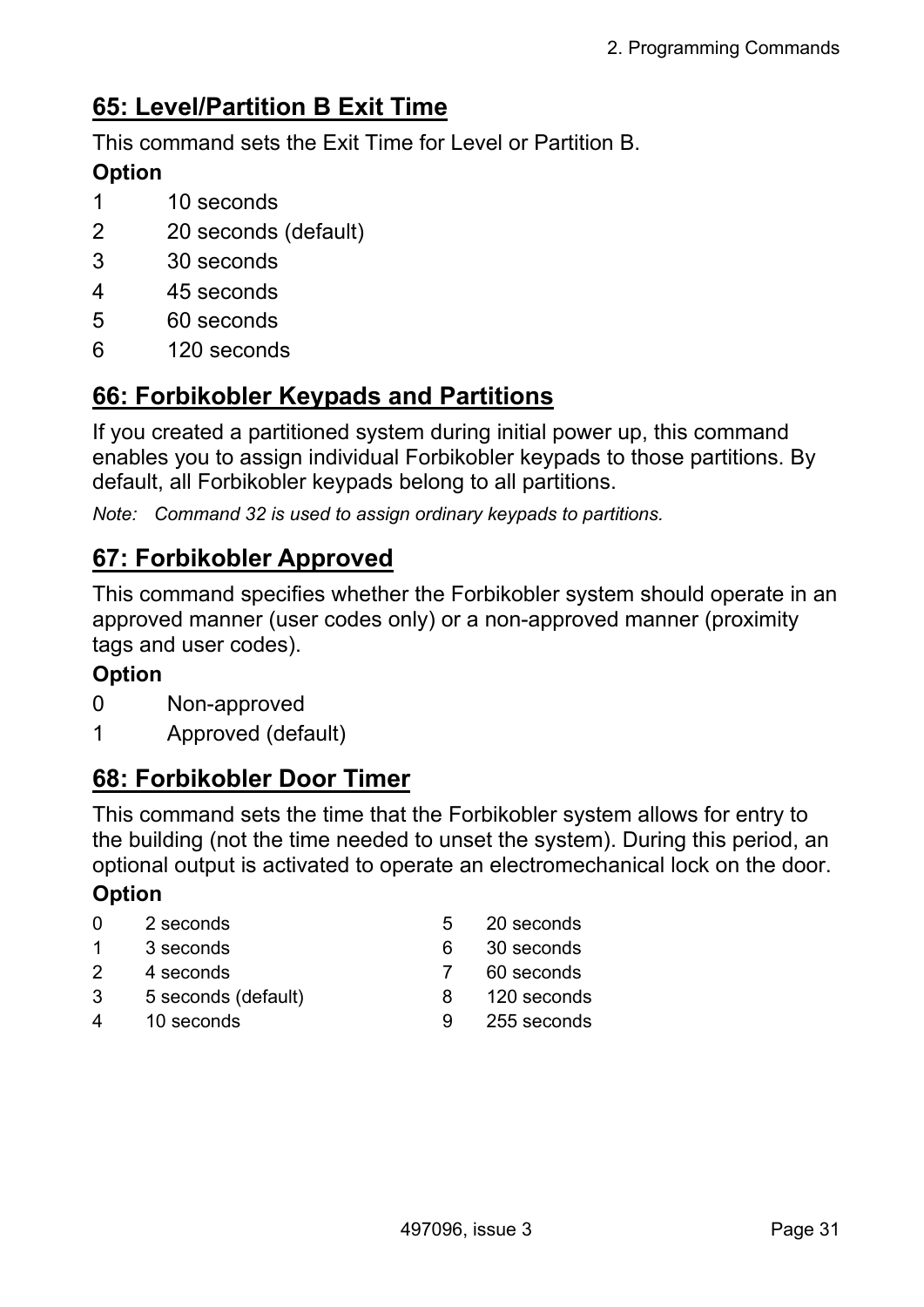# **69: Forbikobler Door Locking**

This command specifies whether the door controlled by the Forbikobler system is normally unlocked while the system is reset or opened only for a controlled time. Even if the door is normally unlocked, it can be locked with a user command if required.

### **Option**

- 0 Lock Timed (default)
- 1 Lock Toggled

## **70: Level C Final Exit Operation**

In a single system, this command specifies how the system treats Final Exit zones during part set C. If you select option 0 (the default), any Final Exit zones in Level C continue to act as Final Exit zones during part set C. If you select option 1, these zones act as Normal Alarm zones during part set C.

*Note: This command is not available in a partitioned system.* 

## **71: Level C Entry Route Operation**

In a single system, this command specifies how the system treats Entry Route zones during part set C. If you select option 0 (the default), any Entry Route zones in Level C continue to act as Entry Routes during part set C. If you select option 1, these zones act as Final Exit zones during part set C.

*Note: This command is not available in a partitioned system.* 

## **72: Level/Partition C Exit Mode**

This command sets the Exit Mode for Level or Partition C. The keypads give a double "beep" confirmation tone at the end of all setting modes, including Silent Set. The default is option 0, Timed.

In a single system, the options are:

- 0 Timed. The keypad sounders and any internal sounders give a low tone during exit of Level C. Use Command 75 to select the exit time.
- 1 Instant Set (no exit tone). Use this option to make the system set without delay or exit tone.
- 2 Silent Set. Use this option to make the system set without an exit tone. Use Command 75 to program the exit time.
- 3 Makes the Level C exit mode the same as Level A.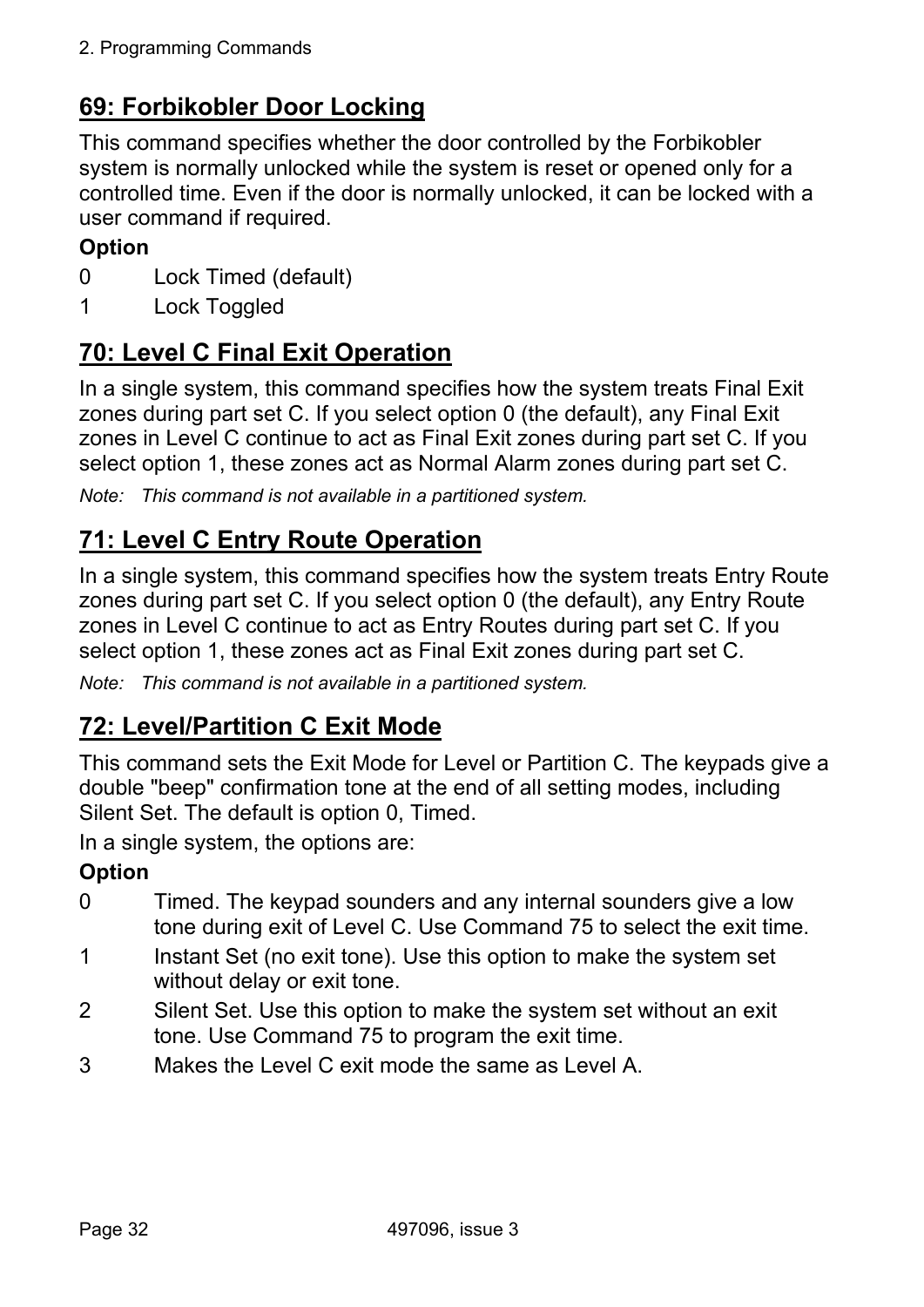In a partitioned system, the options are:

### **Option**

- 0 Timed. Use this option if Partition C sets after an exit time selected using Command 75. If an Exit Terminate button is fitted, the user may use it to shorten the exit time.
- 1 Terminate. Use this option if the user completes setting the partition by pushing an Exit Terminate button connected to a keypad. The exit time is infinite in this option.
- 2 Final Door Set. Use this option to complete setting the partition by closing a door fitted with a Final Exit zone detector. The exit time is infinite in this option.
- 3 Instant Set (no exit tone). Use this option to make the system set without delay or exit tone.
- 4 Silent Set. Use this option to make the system set without an exit tone. Use Command 75 to program the exit time.
- 5 Lock Set. See Command 39 on page 20 for an explanation.

## **73: Level/Partition C Alarm Response**

This command sets the Alarm Response for Level or Partition C. In a single system, the options are:

### **Option**

- 0 Keypad sounders only.
- 1 Internal sounders and keypad sounders (default).
- 2 Local alarm (internal and external sounder only).
- 3 Full alarm (communication and internal/external sounders).

In a partitioned system, the options are:

### **Option**

- 0 Keypad sounders only.
- 1 Local alarm (internal and external sounder only).
- 2 Full alarm (communication and internal/external sounders) (default).
- *Note: Compliance with PD 6662 / prEN 50131-1: 2004 (see page 85) requires that Command 73 is set to option 2 in a partitioned system.*

## **74: Not used**

Level C Entry Time has been replaced by Command 201–204.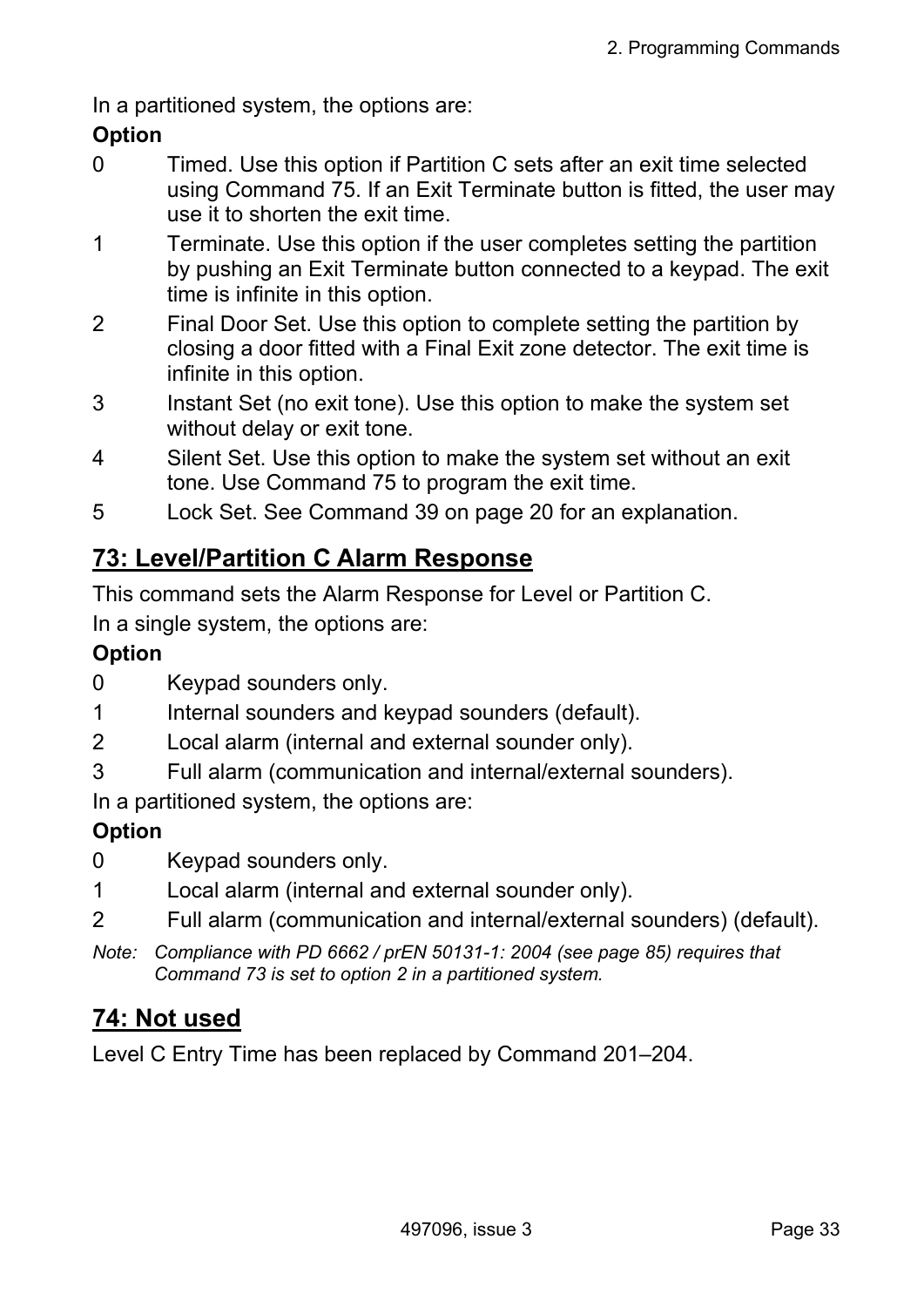# **75: Level/Partition C Exit Time**

This command sets the Exit Time for Level or Partition C.

### **Option**

- 1 10 seconds
- 2 20 seconds (default)
- 3 30 seconds
- 4 45 seconds
- 5 60 seconds
- 6 120 seconds

## **76: Level/Partition D Exit Mode**

This command sets the Exit Mode for Level or Partition D. The keypads give a double "beep" confirmation tone at the end of all setting modes, including Silent Set. The default is option 0, Timed.

In a single system, the options are:

#### **Option**

- 0 Timed. The keypad sounders and any internal sounders give a low tone during exit of Level D. Use Command 79 to select the exit time.
- 1 Instant Set (no exit tone). Use this option to make the system set without delay or exit tone.
- 2 Silent Set. Use this option to make the system set without an exit tone. Use Command 79 to program the exit time.
- 3 Makes the Level D exit mode the same as Level A.

In a partitioned system, the options are:

- 0 Timed. Use this option if Partition D sets after an exit time selected using Command 79. If an Exit Terminate button is fitted, the user may use it to shorten the exit time.
- 1 Terminate. Use this option if the user completes setting the partition by pushing an Exit Terminate button connected to a keypad. The exit time is infinite in this option.
- 2 Final Door Set. Use this option to complete setting the partition by closing a door fitted with a Final Exit zone detector. The exit time is infinite in this option.
- 3 Instant Set (no exit tone). Use this option to make the system set without delay or exit tone.
- 4 Silent Set. Use this option to make the system set without an exit tone. Use Command 79 to program the exit time.
- 5 Lock Set. See Command 39 on page 20 for an explanation.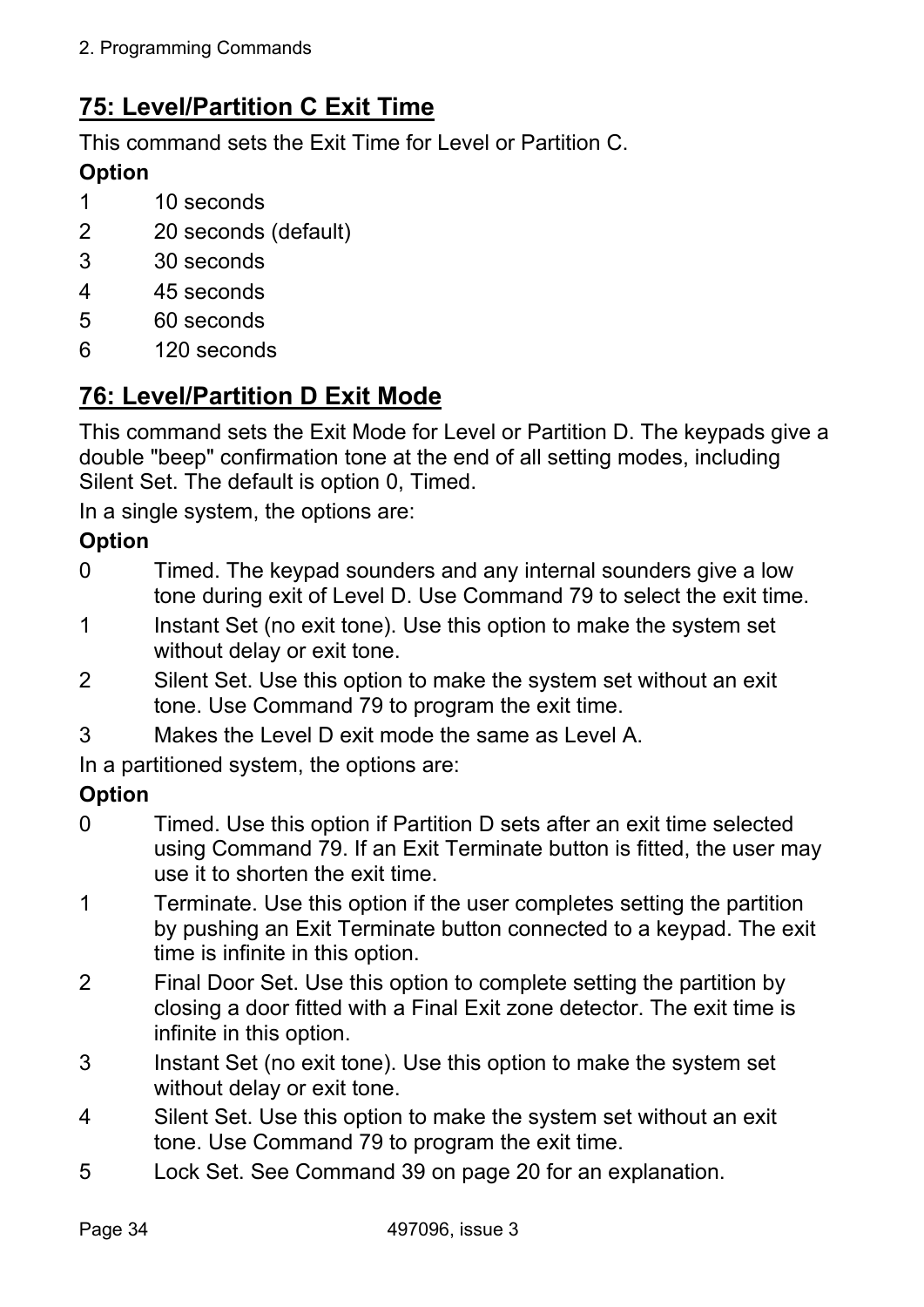## **77: Level/Partition D Alarm Response**

This command sets the Alarm Response for Level or Partition D. In a single system, the options are:

### **Option**

- 0 Keypad sounders only.
- 1 Internal sounders and keypad sounders (default).
- 2 Local alarm (internal and external sounder only).
- 3 Full alarm (communication and internal/external sounders).

In a partitioned system, the options are:

### **Option**

- 0 Keypad sounders only.
- 1 Local alarm (internal and external sounder only).
- 2 Full alarm (communication and internal/external sounders) (default).
- *Note: Compliance with PD 6662 / prEN 50131-1: 2004 (see page 85) requires that Command 77 is set to option 2 in a partitioned system.*

## **78: Not used**

Level D Entry Time has been replaced by Command 201–204.

### **79: Level/Partition D Exit Time**

This command sets the Exit Time for Level or Partition D.

### **Option**

- 1 10 seconds
- 2 20 seconds (default)
- 3 30 seconds
- 4 45 seconds
- 5 60 seconds
- 6 120 seconds
- *Note: In a single system, you cannot change the operation of Final Exit and Entry Route zones assigned to Level D as you can with Levels B and C (see Commands 60, 61, 70 and 71). For this reason, Cooper Security recommends that you use Level D for simple applications only.*

## **80: Forbikobler Chime**

This command links the bell push on the Forbikobler keypad to the Chime on the system, so that pressing the bell operates the sounders.

- 0 Off. Pressing the bell push does not operate the sounders (default).
- 1 On. Pressing the bell push operates the sounders.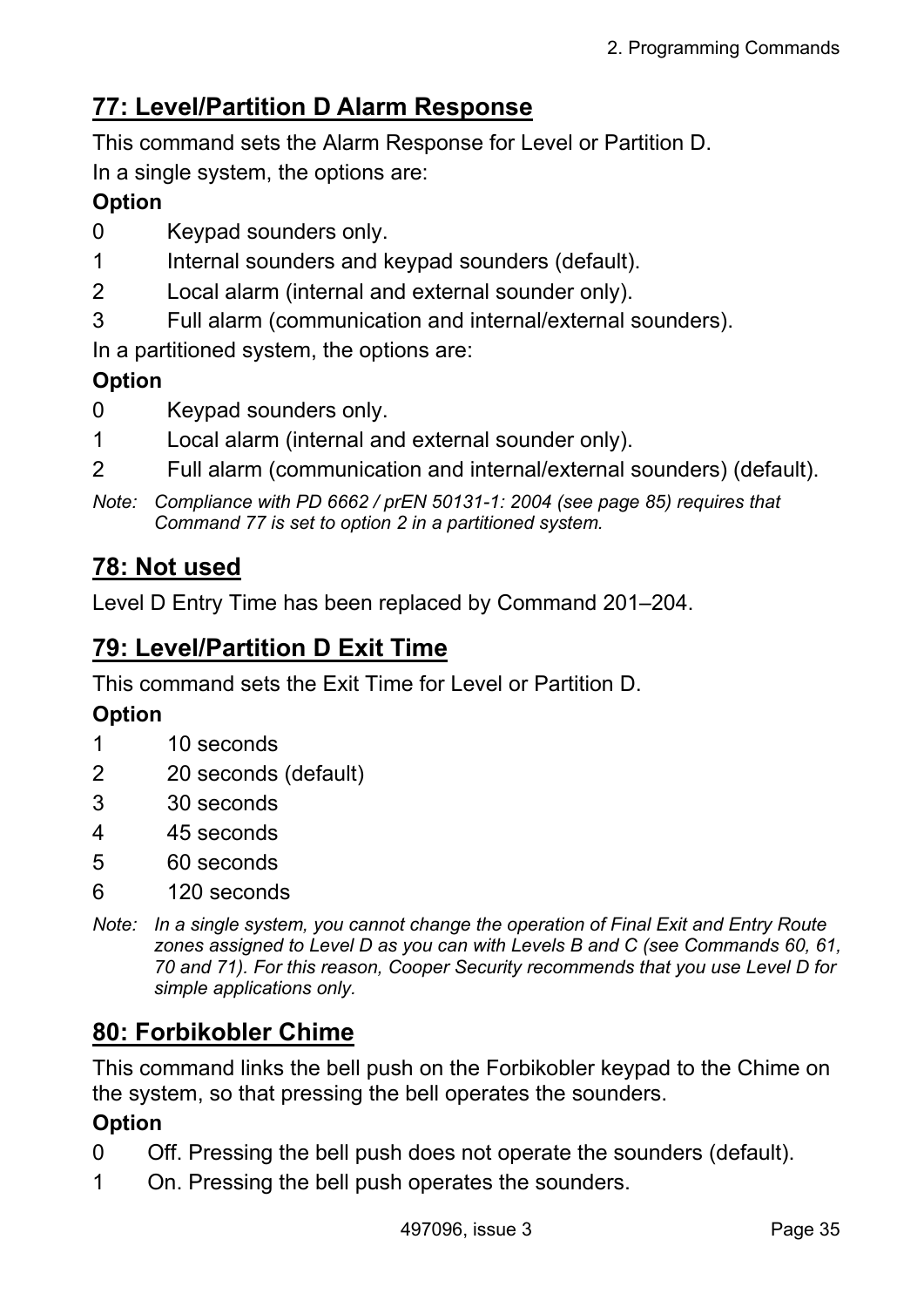# **81 to 84: Output n Type**

These commands, along with Commands 215 to 218, select types for the control unit's panel outputs. They take two digits to select the type (see below) and have the following defaults:

| <b>Command</b> | Output | <b>Control unit</b> | <b>Default outputs</b> |
|----------------|--------|---------------------|------------------------|
| 81             | 1      | All                 | 00 Bell                |
| 82             | 2      | All                 | 08 Strobe              |
| 83             | 3      | All                 | 03 Set Latch           |
| 84             | 4      | 9853                | 04 Shock Sensor Reset  |
| 215            | 5      | 9853                | 15 Set Complete        |
| 216            | 6      | 9853                | 16 Unset Complete      |
| 217            | 7      | 9853                | 38 All Fault           |
| 218            | 8      | 9853                | 01 EE Follow           |

*Notes:* 

- *1. Commands 84 and 215-218 apply only to the 9853, as only it has more than three outputs.*
- *2. The panel outputs can be tested using Command 91 (page 73).*

- 00 Bell: active during an alarm. Use Command 41 to set Bell Delay and 42 to set Bell Duration. In a partitioned system, this type is activated when any partition is in alarm. If Alarm Confirmation (Command 89) is enabled, use Command 162 to set whether the bell is sounded on the first or confirmed alarm.
- 01 EE Follow: active when Entry or Exit Time starts and inactive when the time expires or is terminated. The output can be used for a separate Entry/Exit buzzer. It will not give a tone during part set if the exit mode is silent set or instant set.
- 02 Armed Lamp: active continuously while the system is full or part set.
- 03 Set Latch: active when the system is set and inactive when the system is unset or an alarm condition occurs. It is active for one second when a reset is performed or the control unit leaves installer mode. It is also active during Walk Tests.
- 04 Shock Reset: used to reset shock sensors (for example, the "Viper"). The output is triggered by the control unit at the start of the Exit Time and remains active for five seconds.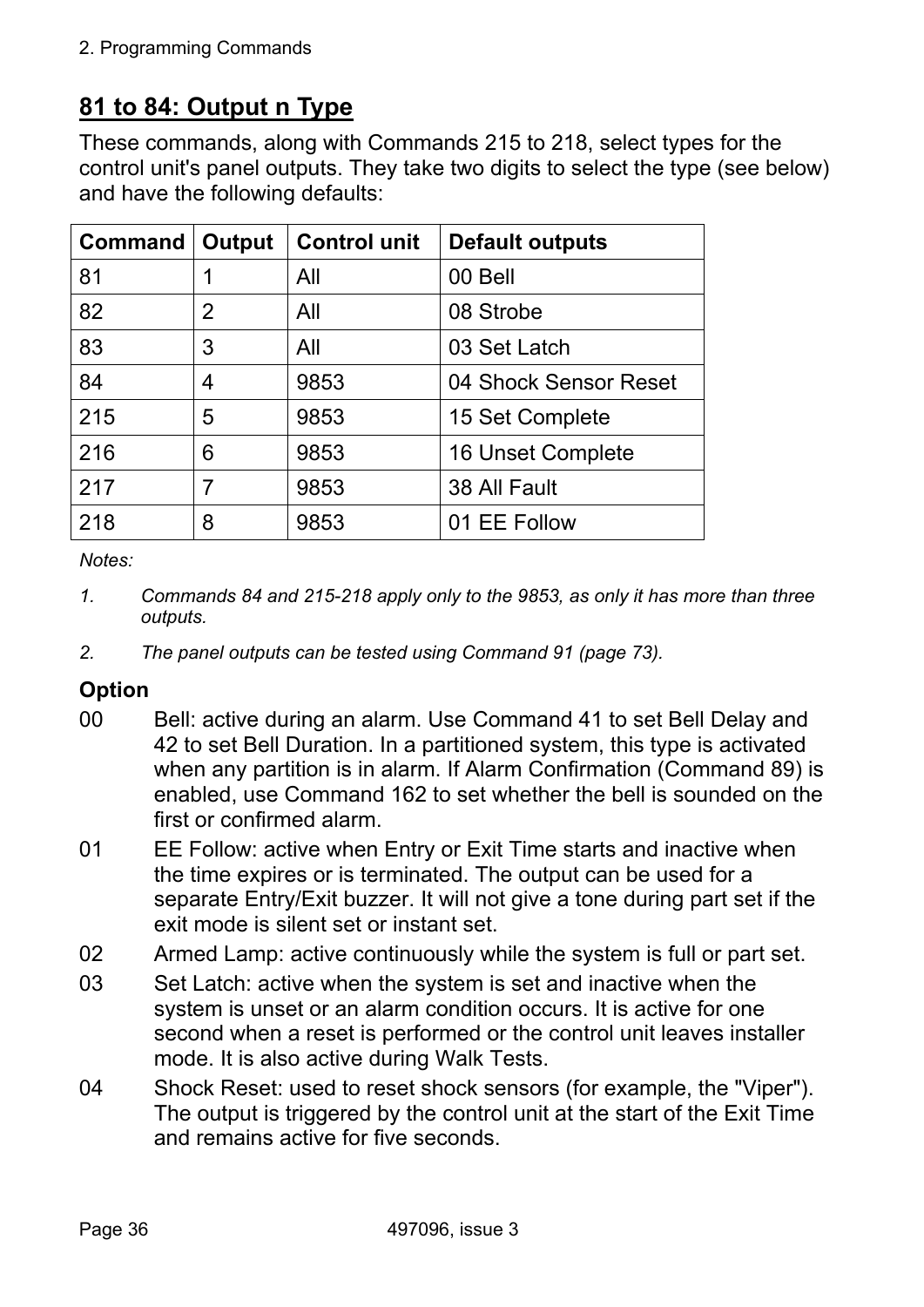- 05 Walk Test: active during both engineer and user Walk Tests and during the time between silencing and resetting the system. It is used on movement detectors that are able to switch off the Walk Test lamp in any state other than a Walk Test.
- 06 Ready Lamp: active when the system is unset and if there are no faults. It is inactive when the system is full or part set, during any alarm or if a circuit fault prevents setting. It is also active when the control unit is in installer mode.
- 07 24-hour Alarm: activated when a zone designated as 24-hour is violated and deactivated when the system is disarmed.
- 08 Strobe: activated during an alarm and deactivated when the system is disarmed.
- 09 Smoke Reset: designed to be connected to low-voltage smoke detector reset terminals. It is active for 3 seconds when the system is reset after an alarm.
- 10 Siren Test: activated when the user performs a sounder test.
- 11 Strobe Set A: active for 10 seconds after the system (or any partition) is set. It can be used to operate the Strobe output to give a visual indication that the system has completed setting.
- 12 Pulse Set 1: active for the time set by Command 170 when someone sets the system (same as type 26).
- 13 Pulse Unset 1: active for the time set by Command 172 when someone unsets the system and during a Fire alarm or PA (same as type 30).
- 14 Alarm Confirm: active during a confirmed alarm.
- 15 Set Complete: active for 10 seconds after someone sets the system.
- 16 Unset Complete: active for 10 seconds after someone unsets the system or disarms it after an alarm.

17 System Alarm: activated when the control unit raises a System Alarm.

In a partitioned system, the following options (18-25) are also available:

- 18 Bell Partition A: active when an alarm occurs in Partition A.
- 19 Bell Partition B: active when an alarm occurs in Partition B.
- 20 Bell Partition C: active when an alarm occurs in Partition C.
- 21 Bell Partition D: active when an alarm occurs in Partition D.
- 22 Strobe Set A: active for 10 seconds after Partition A is set.
- 23 Strobe Set B: active for 10 seconds after Partition B is set.
- 24 Strobe Set C: active for 10 seconds after Partition C is set.
- 25 Strobe Set D: active for 10 seconds after Partition D is set.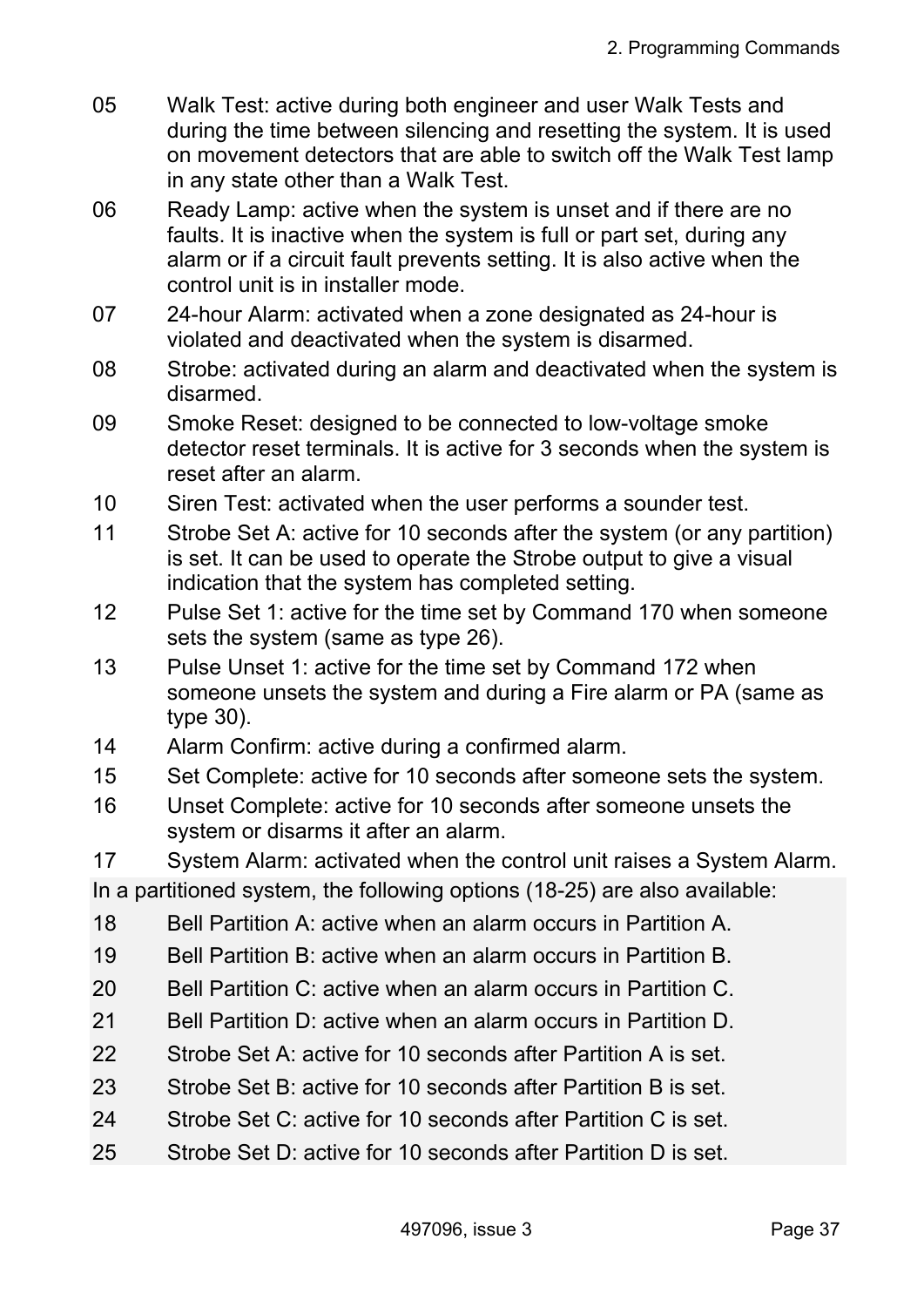- 26 Pulse Set 1: active for time set by Command 170.
- 27 Pulse Set 2: active for time set by Command 170.
- 28 Pulse Set 3: active for time set by Command 170.
- 29 Pulse Set 4: active for time set by Command 170.
- 30 Pulse Unset 1: active for time set by Command 172.
- 31 Pulse Unset 2: active for time set by Command 172.
- 32 Pulse Unset 3: active for time set by Command 172.
- 33 Pulse Unset 4: active for time set by Command 172.
- 34 Fire: active during a Fire alarm.
- 35 PA: active during a PA.
- 36 Set Fail: active for 60 seconds from when a set command fails.
- 37 General Fault: active for all faults except AC Fail, Anti-Mask, Battery Fault, Line Fault, Supervision Fail, Zone AC Fail, Zone Battery Fault and Zone Low Battery.
- 38 All Fault: active for all faults (including AC Fail, Anti-Mask, Aux DC, Battery Load Test Fail, Battery Missing, Comms Fail, Jamming, Keypad Ident Fail, Line Fail, Low Battery, Plugby Fail, RF Low Battery, Supervision Fail, Telecommand Low Battery, uCom Fail, Zone AC Fail, Zone Battery Fault, Zone Fault, Zone Low Battery and Zone Pwr O/P).

## **85: Burglar Communication Rearm**

This command determines what happens to the "burg" communications output (or channel) at the end of the bell run time.

### **Option**

- 0 Latched (default). The output stays active until an engineer or user resets the system.
- 1 Rearm. The system turns off the "burg" channel when the bell run time has expired. Once the channel is inactive, the system is ready to report any new alarm.
- *Note: If Alarm Abort is enabled (Command 36, option 1), the "burg" channel restores if the user unsets the system.*

## **86: Not used**

This command has been replaced by the changed Command 29.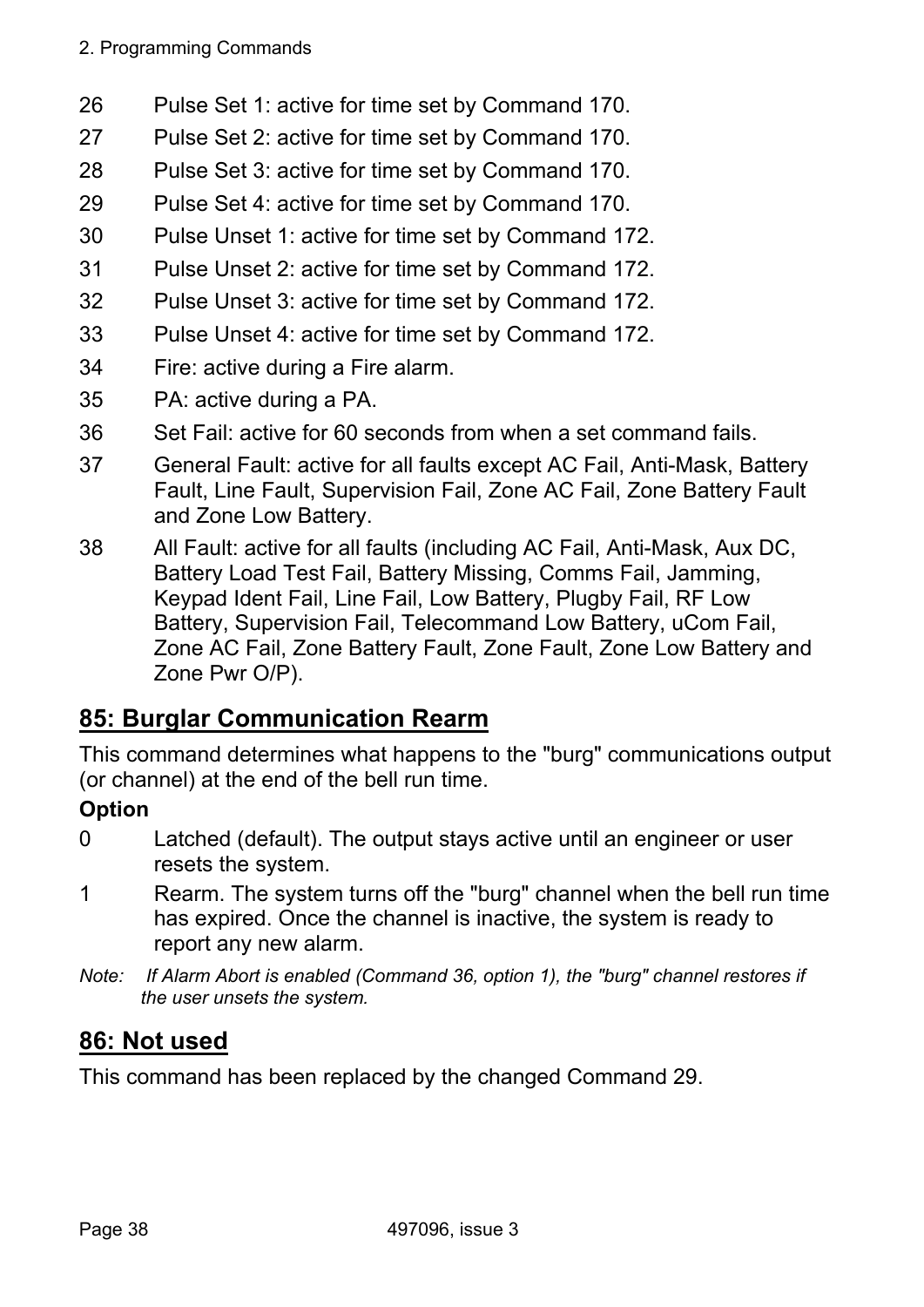## **87: Keypad Dual Key Alarms**

This command enables users to raise an alarm by pressing two keys on the keypad at the same time. Three types of alarms are available, each of which can be enabled or disabled independently. The default is disabled (option 0).

| <b>Alarm type</b> | <b>Key combination</b> | <b>Disable</b> | Enable |
|-------------------|------------------------|----------------|--------|
| PA                | 1 and $3$              |                |        |
| Medical           | 4 and $6$              |                |        |
| Fire              | $7$ and $9$            |                |        |

Press A and B to scroll up and down through the types (PA, FI and MD). *Notes:* 

- *1. Selecting option 1 also enables any PAs connected to 9928 keyswitch interfaces or to 9940 keypads.*
- *2. Compliance with DD243: 2004, which relates to the ACPO Security Systems Policy 2004, requires that dual key PA is disabled (option 0).*

## **88: Anti-Mask Mode (9853 only)**

When using the three-resistor wiring method for anti-masking, the three possible signals from a detector are interpreted in combination:

|              | <b>Signal</b> |        |              |
|--------------|---------------|--------|--------------|
| <b>Event</b> | <b>Alarm</b>  | Tamper | <b>Fault</b> |
| None         | N             | N      | N            |
| Intrusion    |               | N      | N            |
| Tamper       | any           |        | any          |
| Fault        | N             | N      |              |
| Masking      |               | N      |              |

This command determines whether a resistance value of  $4.4k\Omega$  (resulting from a Fault signal alone) is reported as Mask or Fault. If the detectors with anti-masking outputs in the system can report faults, select option 1; if they cannot, select option 0. For information on three-resistor anti-mask wiring, refer to the *9x5x Installation Guide*.

All detectors with anti-masking outputs used in the system must work in the same way (either all report faults or none report faults). If no detectors with anti-masking outputs are fitted, this command has no effect.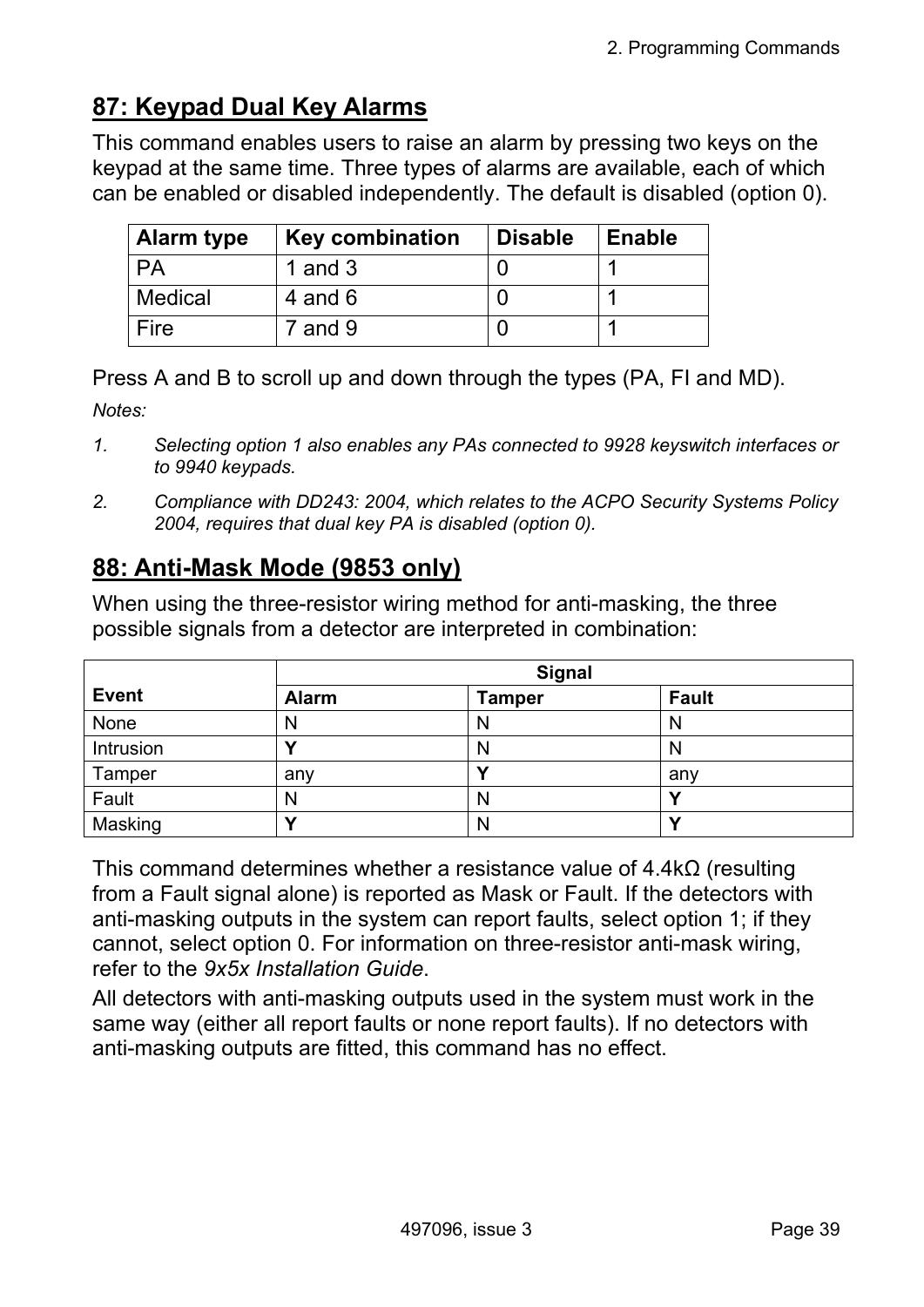#### 2. Programming Commands

### **Option**

- 0 Masking (default). Resistance values of both 4.4kΩ and 9.1kΩ are reported as Masking detected.
- 1 Masking and Fault. A resistance value of  $4.4k\Omega$  is reported as a Fault and 9.1kΩ is reported as Masking detected.

*Note:* 

- *1. Using three-resistor anti-mask wiring requires that Command 21 is set to one of the Fully Supervised Loop options (2 or 3).*
- *2. Compliance with PD 6662 / prEN 50131-1: 2004 Grade 3 (see page 85) requires that detectors can report faults and that Command 88 is set to 1.*

# **89: Alarm Confirmation**

Use this command to select if alarms are confirmed and, if so, how this is done. Your local Police Intruder Alarms Policy may require alarms to be confirmed.

### **Option**

- 0 None: alarm is communicated when one zone is activated (default outside the UK).
- 1 UK (DD 243): alarm is not communicated until a second zone is activated within 30 minutes of the first (default in the UK).
- 2 2Zn: alarm is communicated when any two zones are activated at any time while the system is set.

*Note:* 

- *1. Compliance with DD 243: 2004 (see page 83) requires that Command 89 is set to option 1.*
- *2. Activating entry zones during the entry time will not cause or confirm an alarm.*

## **90: Event Log**

For information on this command, see page 69.

## **91 to 96: Testing Outputs**

For information on these commands, see page 73.

## **97: Engineer Walk Test**

For information on this command, see page 73.

## **98: Load Full Defaults**

This command loads the original default values for all commands and selects single or partitioned operation (for more information, see page 4).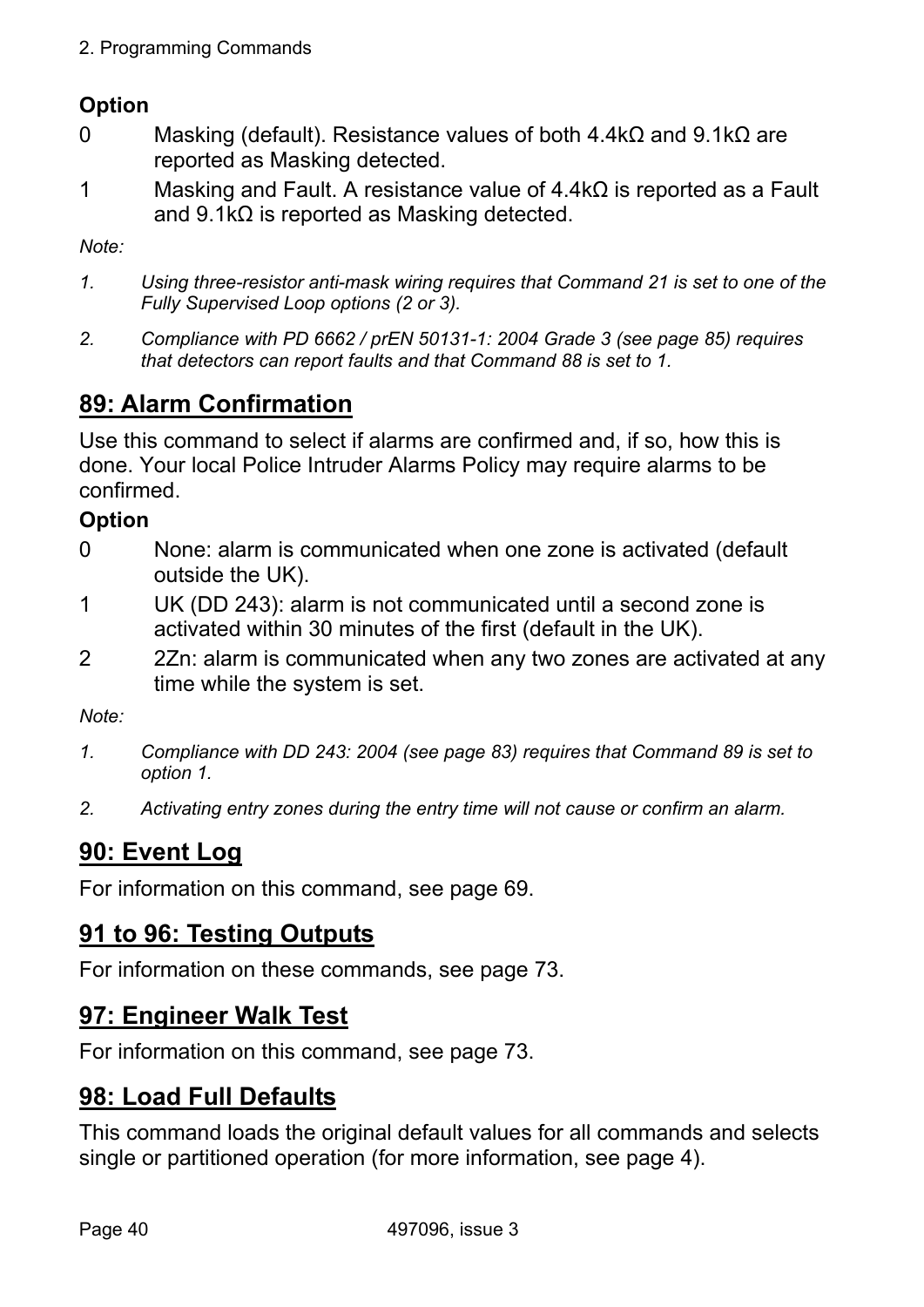## **99: Leave Installer Mode**

This command returns to user mode (for more information, see page 3).

### **100: Not used**

This command is not used.

### **101: Call Mode**

Use this command to select the call mode used by the communicator when contacting the Alarm Receiving Centre (ARC).

#### **Option**

- 0 Disabled (default). The control unit does not use any communications.
- 1 Single reporting. The control unit reports to one programmed telephone number (see Command 115) with one account number (see

Command 117). Operation: The communicator dials the number and tries to connect with the ARC. If it fails, it closes down and then tries again. It will try to

connect up to 15 times. 2 Alternate reporting. The control unit reports to one of two programmed telephone numbers (see Commands 115 and 116), still using one account number (see Command 117).

> Operation: The communicator dials the first telephone number and tries to connect to the ARC. If it fails, it closes down, dials the second telephone number and tries to connect to the ARC again. If this attempt is received and acknowledged, the system closes down and the alarm transmission is complete. If this attempt fails, the system closes down and tries again to connect to the first telephone number. The communicator tries the two numbers in turn for up to 15 times, until it has successfully called one of them.

3 Dual reporting. The control unit reports to two programmed telephone numbers, one each for two receivers (see Commands 115 and 116). Operation: The communicator dials the first telephone number and tries to connect to the first ARC. If this attempt is received and acknowledged, the communicator dials the second number and tries to connect to the second ARC. If this attempt is received and acknowledged, the communicator closes down and the alarm transmission is complete. If the call to the first number fails, the communicator tries the second number. If the call to the second number fails, the communicator closes down and tries the first number again. The communicator tries the two numbers in turn for up to 15 times, until it has successfully called both of them.

*Note: Dual reporting does not work with SIA or CID reporting formats.*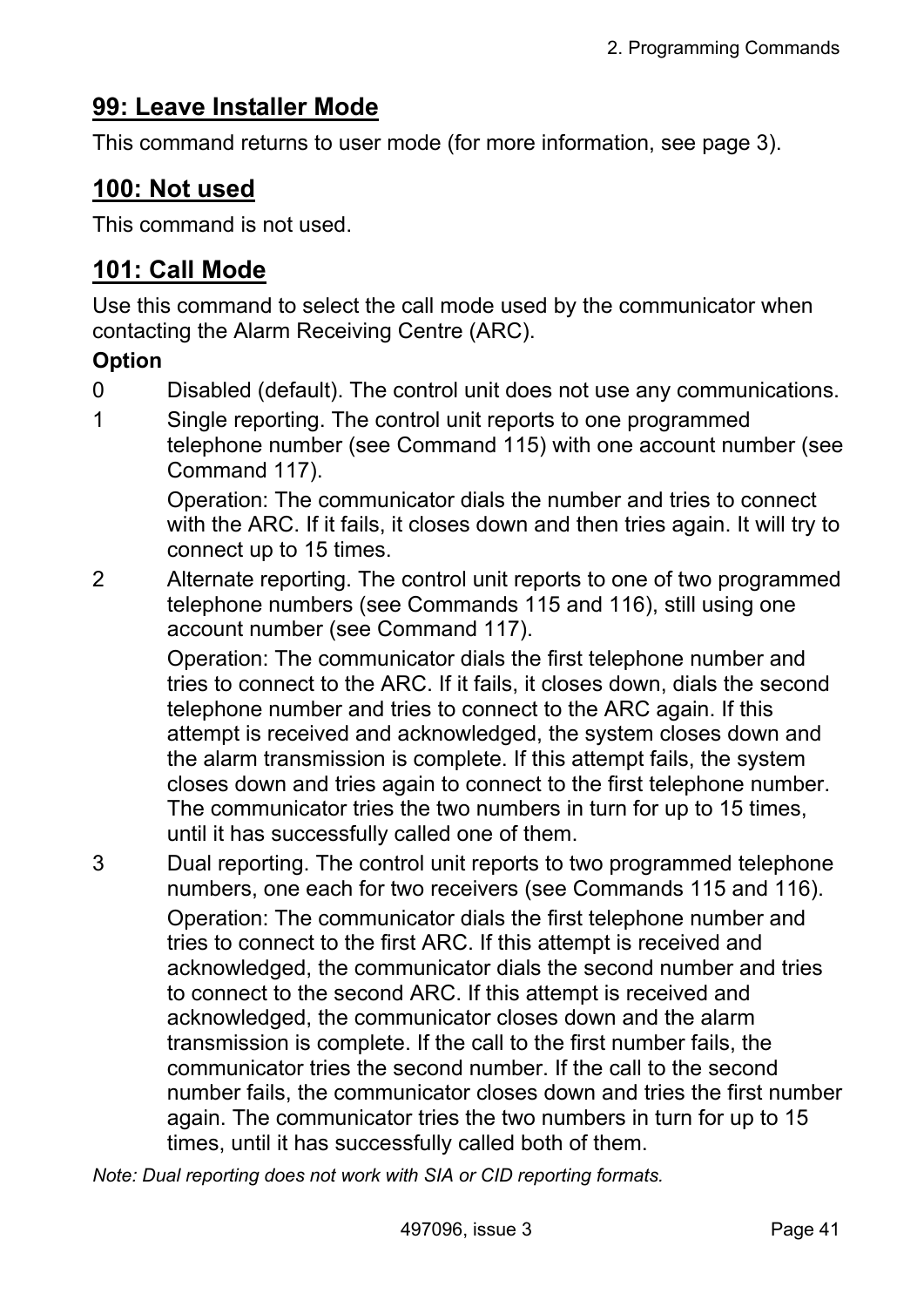# **102: Communication Fault Timeout**

This command sets the period after which a communications fault times out. In earlier versions of the 9x5x series, timeouts occurred after a specified number of calls.

### **Option**

- 0 60 seconds
- 1 120 seconds
- 2 240 seconds (default)
- 3 480 seconds
- *Note: Compliance with PD 6662 / prEN 50131-1: 2004 (see page 85) requires that Command 102 is set to option 2.*

# **103: Reporting Type**

The system supports several message formats for communications:

### **Option**

- 0 Scancom Fast Format (FF) (default)
- 1 Contact ID (CID)
- 2 Scancom SIA Level I (SIAI)
- 3 Scancom SIA Level II (SIAII) this does not send time and date
- 4 Scancom SIA Level 3 (SIA3)
- 5 Extended Scancom SIA Level 3 (XSIA3)
- 6 Home "beep" (Home)

Option 6, Home "beep", is not a particular message format. What it means is that the communicator dials a number and sends a "beep" down the line. This does not allow a complex message to be sent but means that the person answering the call needs no special equipment to decode the message. The number of times the communicator repeats the Home "beep" is set with Command 186. For the 9853 only, the receiver can press 5 on the telephone keypad to acknowledge the alarm and terminate the series of calls.

### **104: Not used**

This command is not used.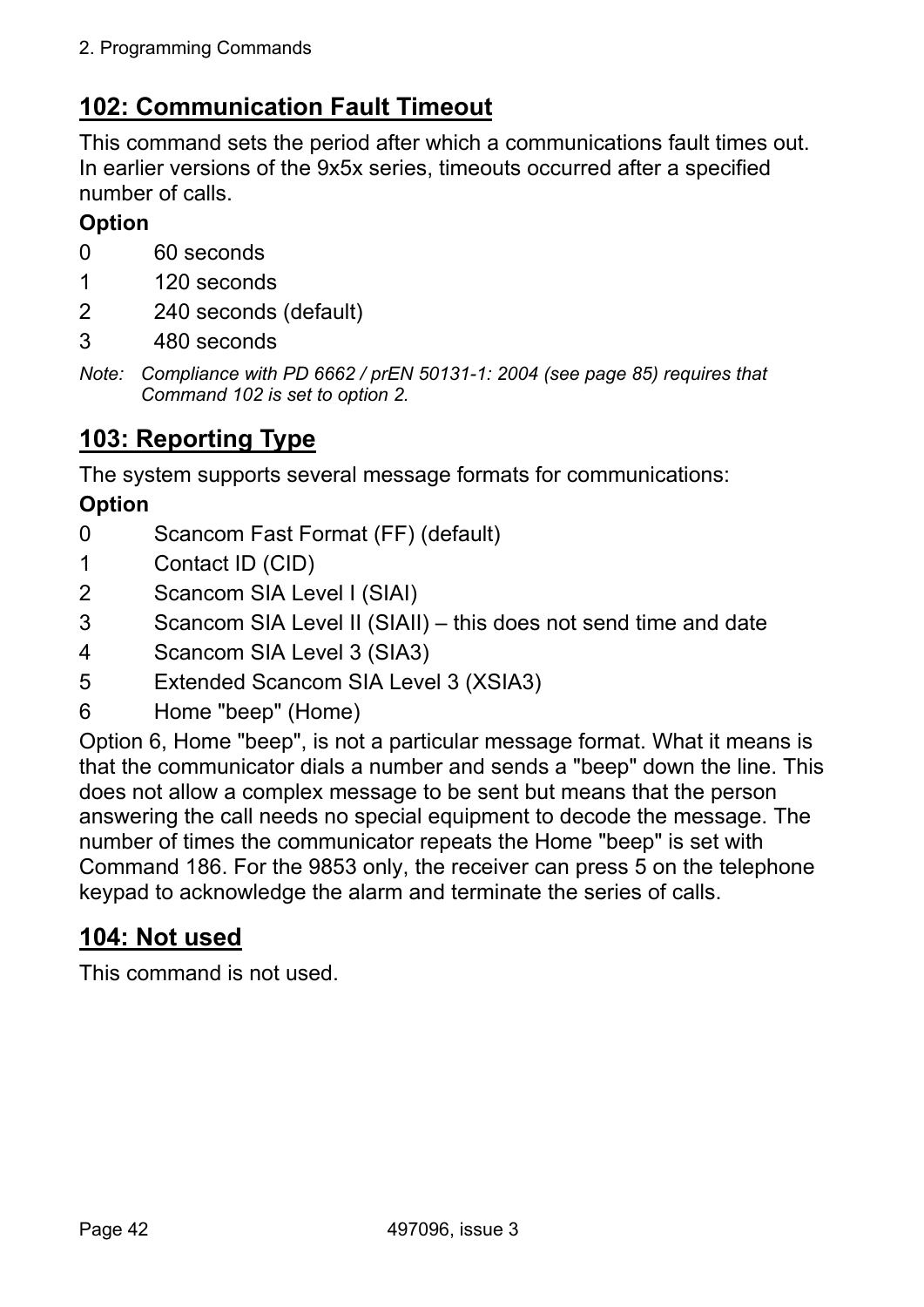## **105: Static Test Call**

With static testing, the control unit makes test calls at fixed times or intervals; alternatively, you can use Command 108 (see page 44) to set up a dynamic test call for 24 hours after the last communication.

*Note: Cooper Security recommends that you choose either Static Test Call (105) or Dynamic Test Call (108), but not both at the same time.* 

To disable static test calls, key in "00".

To make static test calls at a regular time, you have two options:

- Ann To make a static test call at a set time every day, press A and then key in a number between 01 and 24 to select the time for the call. For example, key in "18" to program the control unit to make a call at 6.00pm every day.
- Bnn To make a static test call on a set day of every month, press B and then key in a number between 01 and 28 to select the day for the call. For example, key in "22" to program the control unit to make a call on the  $22<sup>nd</sup>$  day of every month. The call will be made at 1.00am.

To make static test call at regular intervals, you have two options:

- Cnn To make a static test call every nn hours, press C and then key in a number between 01 and 24 to select the interval in hours. For example, key in "12" to program the control unit to make a call every 12 hours.
- Dnn To make a static test call every nn days, press D and then key in a number between 01 and 28 to select the interval in days. For example, key in "07" to program the control unit to make a call every 7 days.

The control unit adjusts call timing by a random interval (up to 16 minutes) to ensure that the Alarm Receiving Centre (ARC) is not overwhelmed by a flood of test calls from systems that have all been set with the static test options.

*Note: Compliance with PD 6662 / prEN 50131-1: 2004 Grades 1 and 2 (see page 85) requires that a test call is made within 25 hours of the last communication. Grade 3 requires the call to be within five hours. If you use static test calls, choose an appropriate interval.*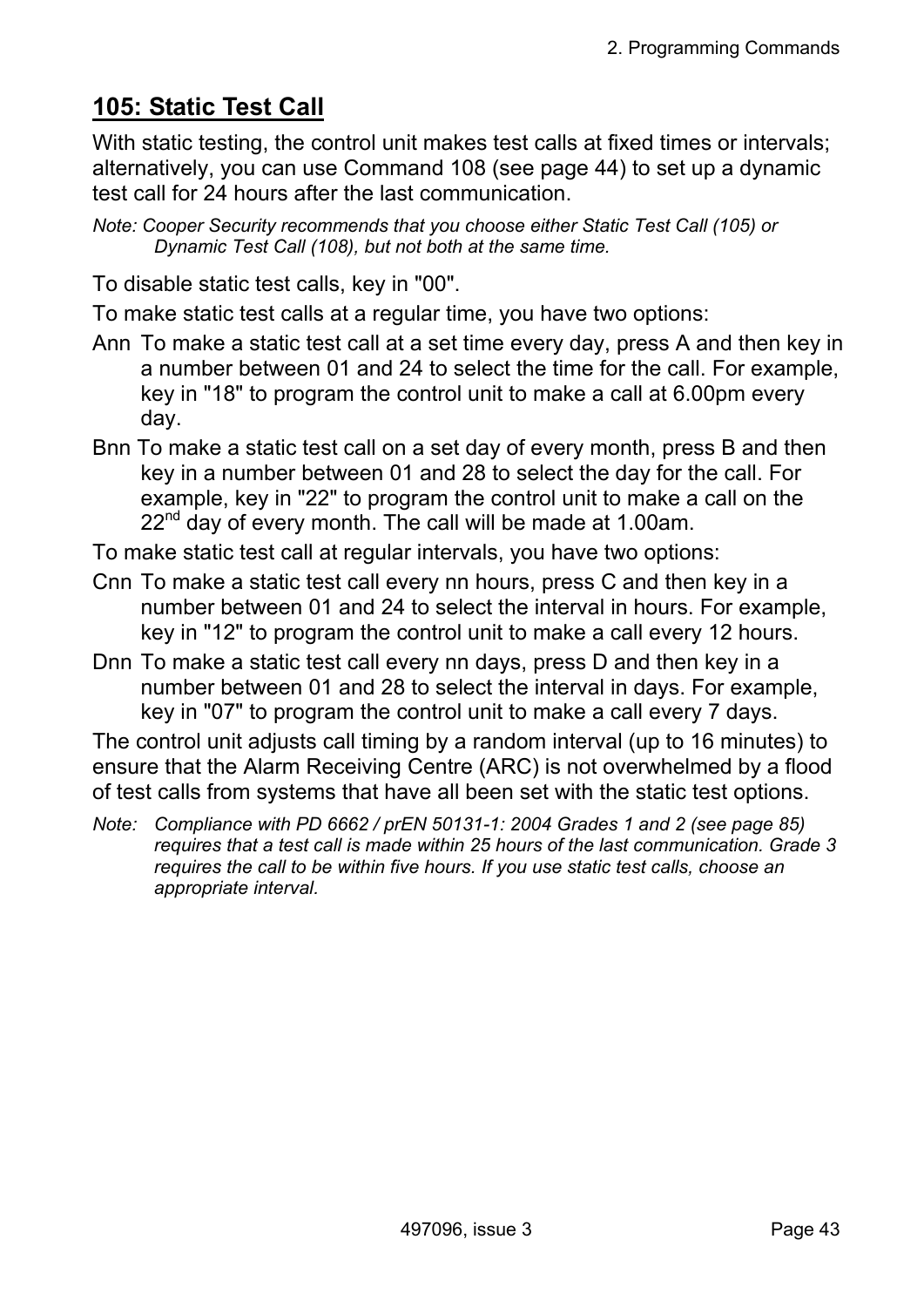# **106: Line Fault Response**

This command sets how the control unit responds when it detects a fault on an attached telephone line. The response depends on whether the system is set or unset.

### **Option**

0 Disabled. The control unit does not monitor the telephone line.

1 Audible (default).

 If the system is unset, the control unit logs the event and the keypads emit a short audible tone every minute. Entering a valid access code silences the sounders and the keypad displays indicate a telephone line fault. The system can be set again with the line fault present. If the system is set, the control unit logs the event but the keypads do not emit a tone or display a message. If the line is out of order when an alarm occurs, the control unit cancels any programmed Bell Delay.

*Note: Compliance with the NSI recommendation requires option 1.* 

2 Silent.

 If the system is unset, the control unit logs the event and the keypad displays indicate a telephone line fault (without giving any audible warning). The system may be set again with the line fault present. If the system is set, the control unit logs the event but the keypads do not display a message. If the line is out of order when an alarm occurs, the control unit cancels any programmed Bell Delay.

### **107: Not used**

This command is not used.

## **108: Dynamic Test Call**

With dynamic testing, the control unit makes a test call 24 hours after the last communication, rather than at the fixed times or intervals specified for static calls with Command 105 (page 43). Select option 0 (the default) to disable dynamic test calls and option 1 to enable dynamic test calls.

*Notes:* 

- *1. Cooper Security recommends that you select either Static Test Call (105) or Dynamic Test Call (108), but not both at the same time.*
- *2. Compliance with PD 6662 / prEN 50131-1: 2004 Grades 1 and 2 (see page 85) requires that a test call is made within 25 hours of the last communication, which is satisfied by Command 108. Grade 3 requires the call to be within five hours, which is not satisfied by Command 108.*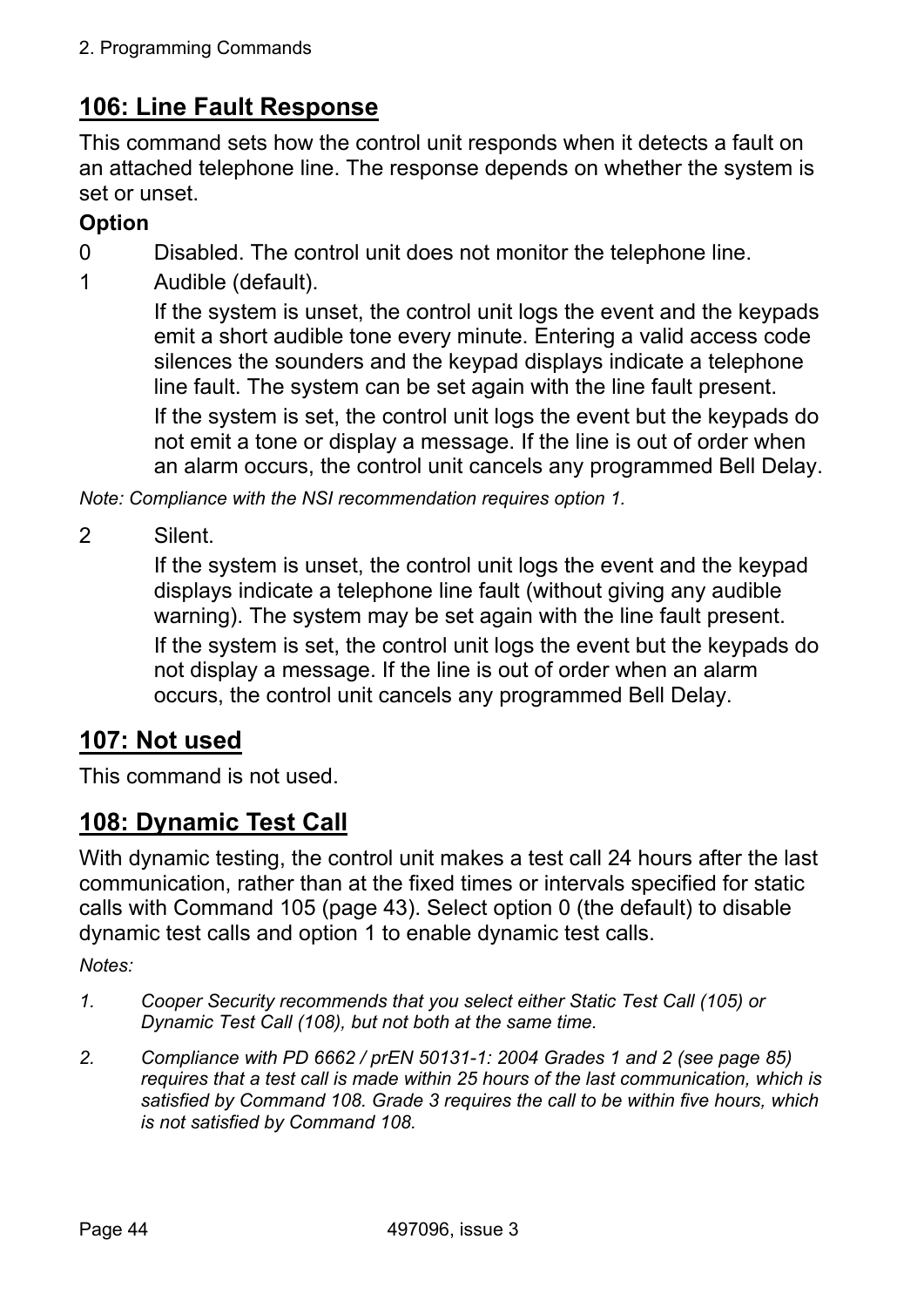# **109: Three-way Calling (UK only)**

To use three-way calling, you must make sure that the BT Network Services Option of "three-way calling" is available on the telephone line to which the communicator is connected.

#### **Option**

- 0 Three-way calling off (default).
- 1 Three-way calling on.

 Operation: If the communicator, when triggered by the control unit, detects Off Hook or Incoming Ringing, it sends an 80ms trigger. This trigger represents the "R" or Recall button on a telephone and is interpreted by the exchange as a request for a new clean line. When the new line is available, the communicator tries to connect to the programmed receiver number.

### **110: Download Mode**

You can program the control unit from a PC using Downloader software. The PC can be connected to the control unit using the telephone network or, for the 9752 or 9853 model, locally using a cable. This command enables you to select one of these options.

#### **Option (not 9751)**

- 0 Local (default for 9752 and 9853). Programs the control unit for a cable connection.
- 1 Remote. Programs the control unit for a telephone connection, in which case it will wait for and answer a call from the remote PC. You will need to use Commands 112 and 113 to configure the connection.

*Notes:* 

- *1. There is no option for this command on the 9751, which has no connector for a local PC: 110*y *selects Remote.*
- *2. Secure Callback does not work with this command.*
- *3. The control unit will exit from this command if Downloader does not call within 30 minutes. Press* X *to exit before then.*

## **111: Modem Speed (9853 only)**

Use this command to set the speed of the modem inside the 9853 (built-in communicator).

- 0 Automatic baud selection: tries to connect at 1200 baud; if that fails, connects at 300 baud.
- 1 300 baud (default).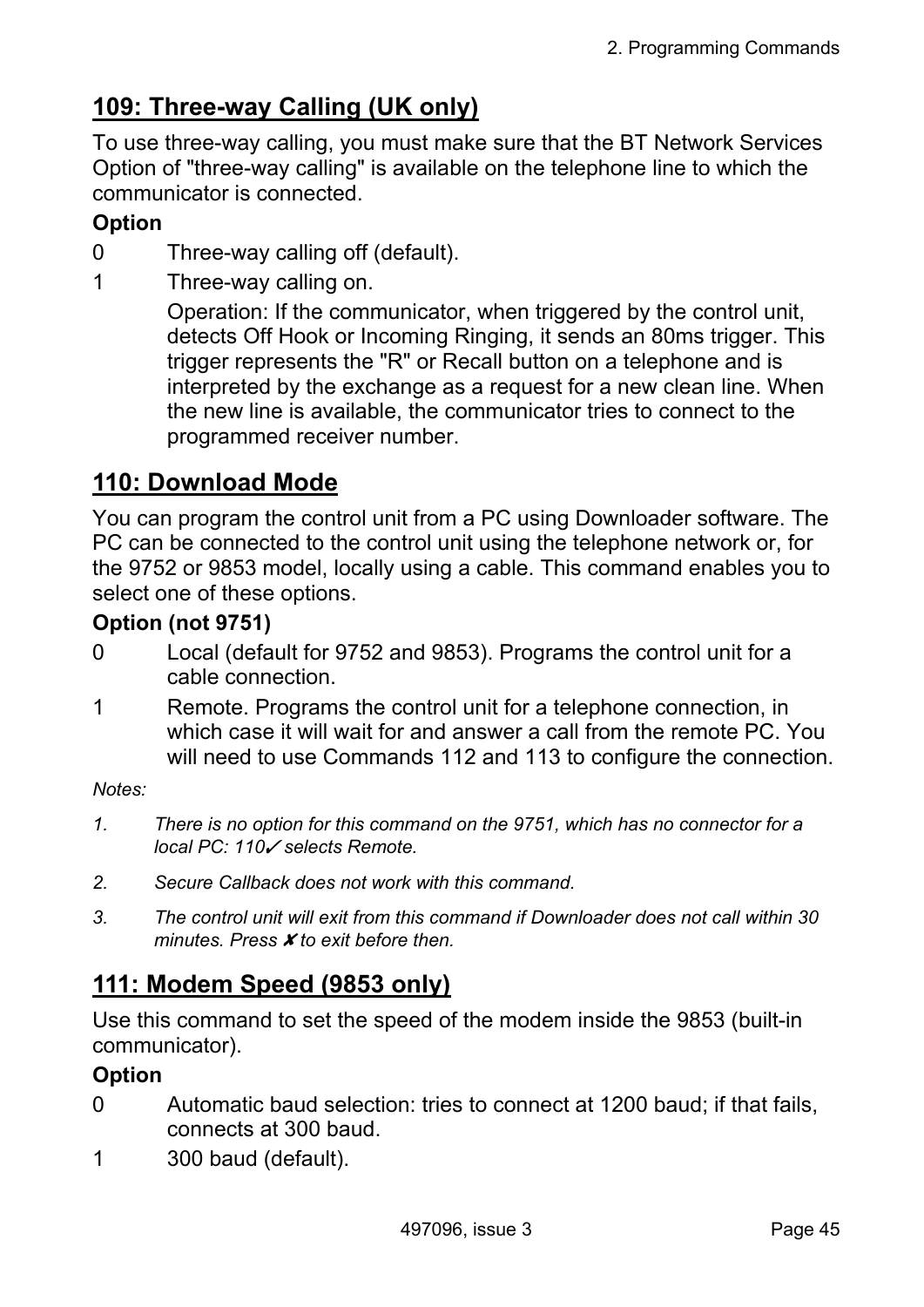## **112: Rings to Answer**

Use this command to set the number of rings for which the system waits before answering an incoming call from the remote PC.

### **Option**

- 0 3 rings
- 1 5 rings (default)
- 2 7 rings
- 3 10 rings
- 4 15 rings
- 5 255 rings

## **113: Answer on One Ring**

If the alarm system shares a telephone line with other equipment, use this command to instruct the control unit how to interpret one ring on the shared line.

### **Option**

- 0 One Ring off (default). The control unit does not respond to one ring.
- 1 One Ring on. The control unit interprets one ring as a message from Downloader to expect a call within 10 to 90 seconds.

 Operation: Downloader calls once, waits for one ring and then disconnects. It then waits for 10 to 90 seconds before calling again, at which time the control unit answers after the first ring.

*Note: When using One Ring mode, set the number of rings in "Rings to Answer" (Command 112) to a higher number than that used by the equipment with which the alarm system shares a line. If you do not, the other equipment will never answer any incoming calls because the control unit will answer them first.*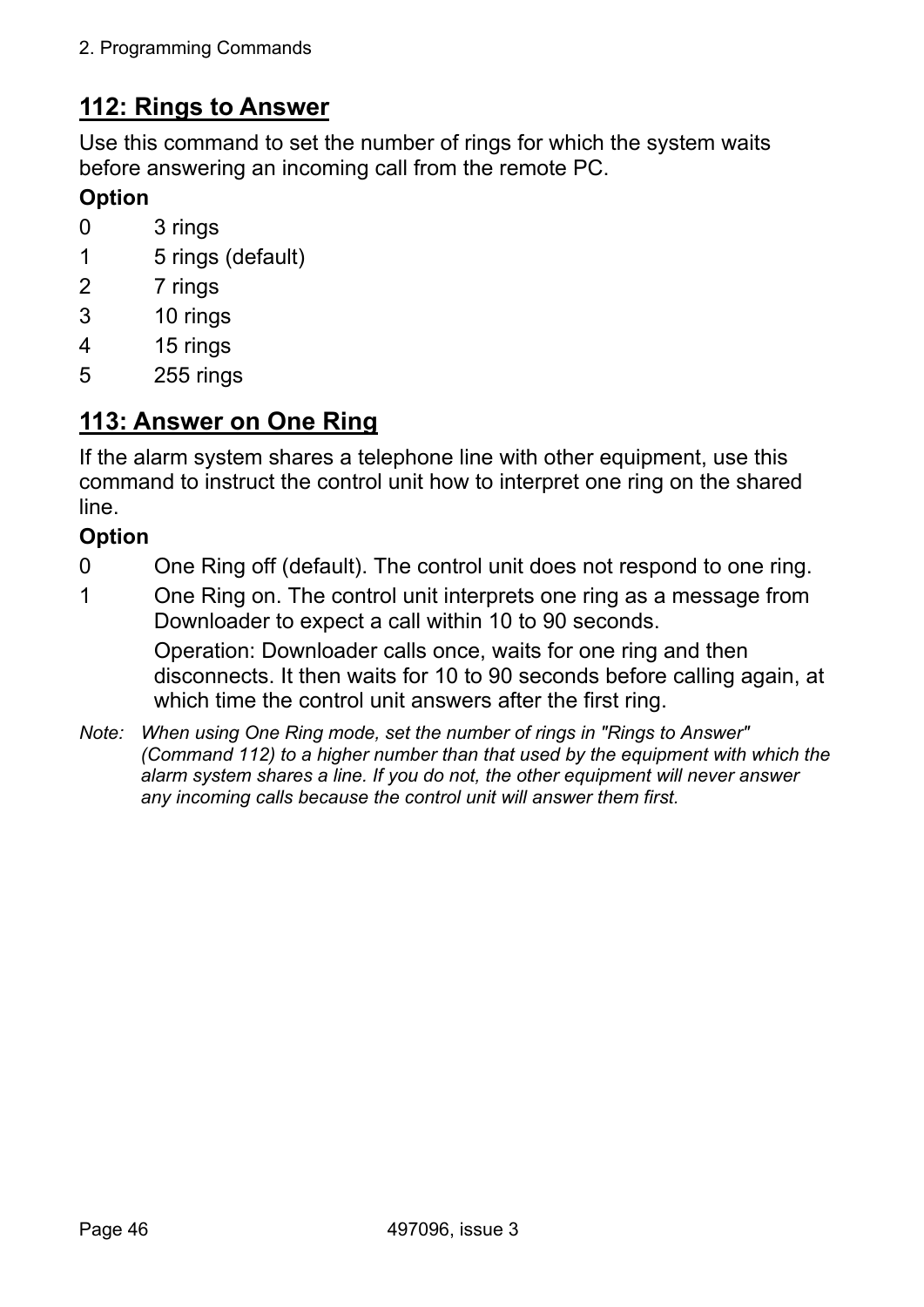## **114: Access Mode**

You may wish to impose extra security on communication between a remote PC and the control unit as, once the PC is connected, Downloader has access to all programming commands. Select option 0 (the default) to require the user to initiate communication with the remote PC. Select option 1 to accept remote calls but check the details sent by the Downloader software. Select option 2 if you do not require extra security.

#### **Option**

0 Callback off (Attended).

 Operation: Someone must initiate a call to the remote PC manually using Command 0 in User Mode. This command calls the first Downloader Telephone Number (set with Command 118).

1 Callback on (Secure Callback).

 Operation: When the remote PC calls, the control unit answers after a set number of rings (set with Command 112). The control unit hangs up and checks that the received control unit ID and software version are correct. If they are, it waits for a short delay and then calls the PC back using one of the Downloader Telephone Numbers programmed with Commands 118 and 119 (see page 48).

2 Callback any (Unattended).

 Operation: When unset, the control unit answers after a set number of rings (set in Commands 112 or 113) and accepts programming instructions immediately.

#### *Notes:*

- *1. Secure Callback must be disabled (default) until the first attended upload has been performed. This first upload can be carried out either using Command 110, option 1 or using Command 114, option 0.*
- *2. The Downloader operator can choose to use Secure Callback, even if the control unit is programmed for Unattended.*

### **115 and 116: Communicator Telephone Numbers**

Use these commands to enter the telephone numbers to which the communicator will report alarms. The numbers can contain up to 31 digits. You can use the A key to insert a four-second pause, displayed as a comma (,). When a number is successfully stored, the keypad gives a double "beep". Use of the numbers depends on the setting of Command 101 (Call Mode):

- Option  $\theta$  (Disabled  $-\theta$  default): the numbers are not used.
- ° Option 1 (Single): only the first number is used (Command 115).
- ° Option 2 or 3 (Alternate or Dual): both numbers are used.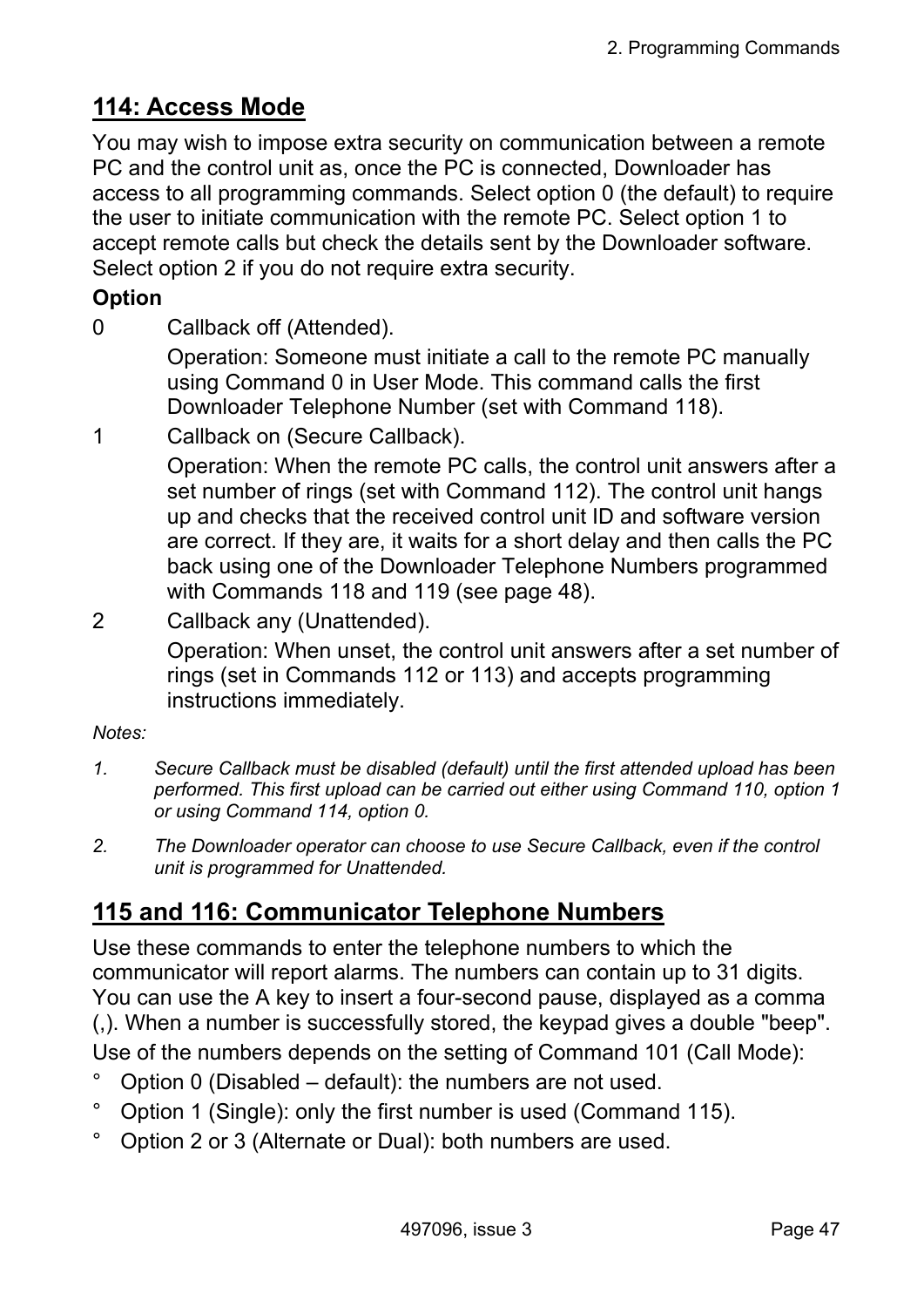# **117: Account Number**

With SIA formats, the control unit can report alarms using a six-digit account number. Use leading zeros to pad the account number to the correct length if necessary; for example; account 1234 would be 001234. Some European countries use letters in account numbers. The control unit accepts B, C, D, E and F ("Zone Names" on page 7 explains how to enter characters).

In a partitioned system, you can enter up to four account numbers, one for each partition. The display shows the partition to which each account number applies: PA, PB, PC and PD.

## **118 and 119: Downloader Telephone Numbers**

Use these commands to enter the telephone numbers that the communicator will use to call the Downloader software on a remote PC (as described in the *9x5x User Guide*). The numbers can contain up to 31 digits. You can use the A key to insert a pause of four seconds, which is displayed as a comma (,). When a number is successfully stored, the keypad gives a double "beep". Use of the numbers depends on the setting of Command 114 (Access Mode):

- Option 0 (Attended default): only the first number is used (Command 118).
- ° Option 1 (Secure Callback): both numbers are used.
- ° Option 2 (Unattended): the numbers are not used.

## **120: Enable Third Downloader Telephone Number**

Use this command to instruct the control unit to accept a callback telephone number from Downloader (independent of Commands 118 and 119). The remote PC operator keys in this number before a connection is established and then Downloader transmits it to the control unit. The control unit then uses the number to call the remote PC back.

Select option 0 (the default) to disable a third callback number. Select option 1 to enable it.

## **121: Not used**

Fast Format Channels has been replaced by Commands 191 to 198.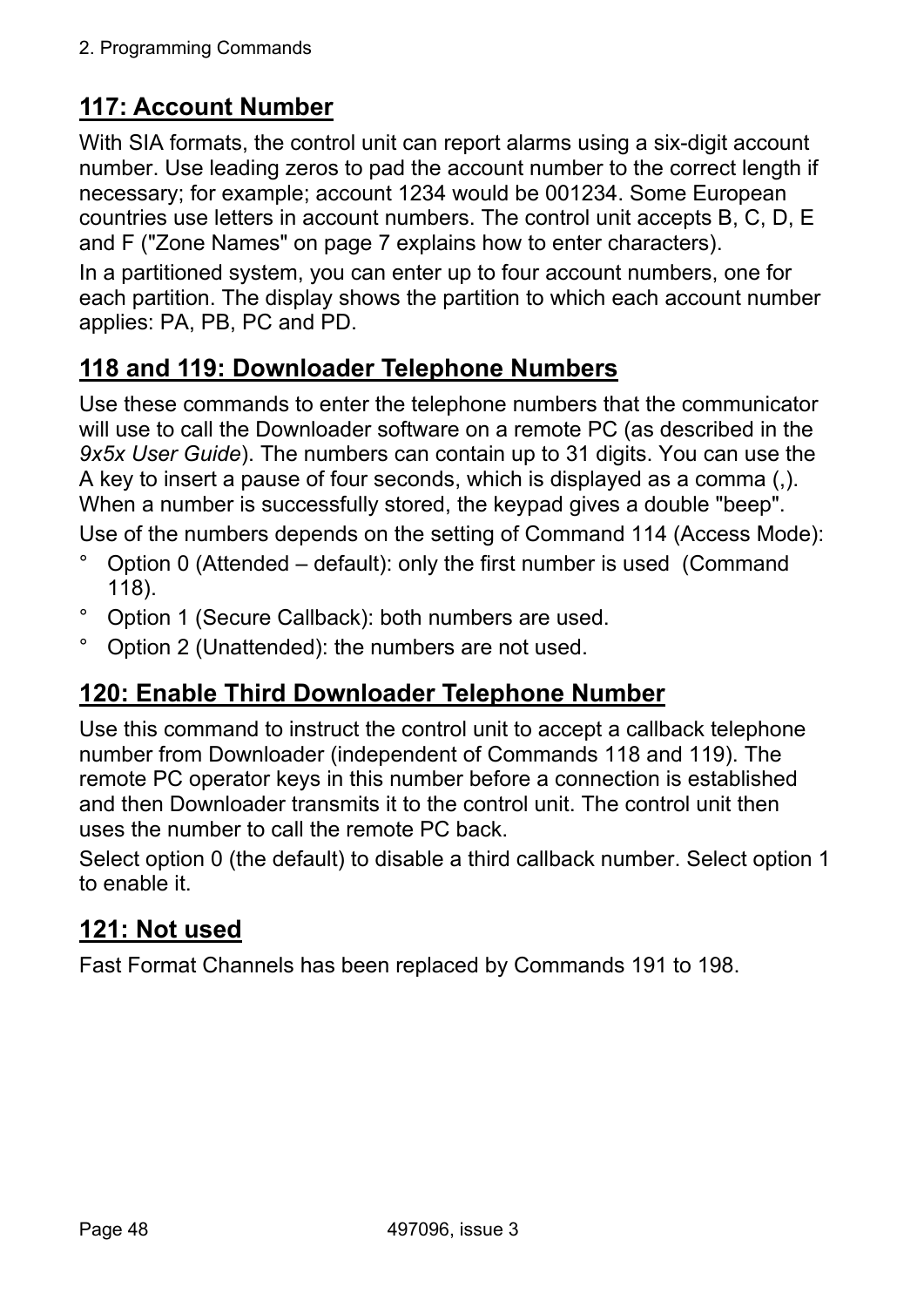## **122: Communication Acknowledge**

This command is available only if Country is set to Ireland (Command 0, option X1). In addition, option 1 is effective only if Scancom Fast Format is selected (Command 103, option 0).

To enable Communication Acknowledge, select option 1. In this mode, when the communicator has called the Alarm Receiving Centre (ARC) and received an acknowledgement, the keypad displays the message "Call your CS" and emits a "beep" for 10 seconds when the system is unset or disarmed. To clear the display, the user must enter a valid access code.

If Fast Format communications are programmed with Channel 3 for burglary (using Command 193), the control unit adds a 20-second delay before making an alarm call.

To disable Communication Acknowledge, select option 0 (the default).

## **123: Report Restores**

This command is effective only if Scancom Fast Format is selected (Command 103, option 0).

#### **Option**

- 0 Restore off (default). The system does not communicate restores.
- 1 Restore on. The system communicates restores.

## **124: Reverse Open/Closed**

*Note: This command is normally set to option 1 in France.* 

Selecting option 1 reverses the sense of the Open/Close Fast Format channel. It is effective only if Scancom Fast Format is selected (Command 103, option 0) and does not affect the separate Open and Close channels.

|                     | Option 0 (default) | Option 1 |
|---------------------|--------------------|----------|
| On setting system   | code 4             | code 2   |
| On unsetting system | code 2             | code 4   |

## **125: No Close Signal (not 9751)**

*Note: This command is required for Belgian approval.* 

This command is effective only if Scancom Fast Format is selected (Command 103, option 0). When option 1 is selected, the control unit does **not** transmit a Close signal if the user has omitted two or more zones. The default is option 0.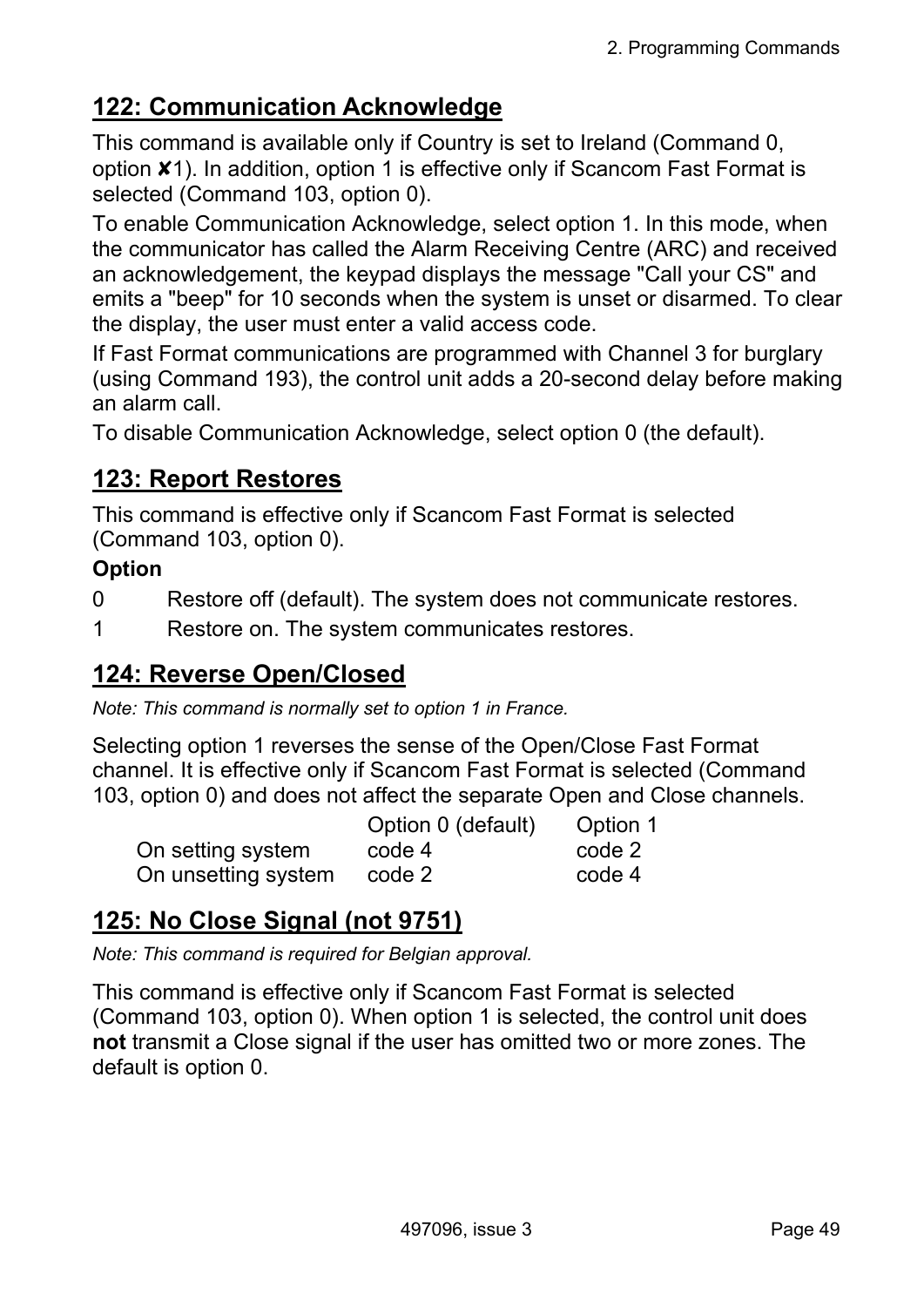# **126: Select Language**

The control unit can display messages on the keypads in several languages. Select option for the language you wish to use:

- 
- 
- 2 Espanol (Spanish) 8 Svenska (Swedish)
- 3 Port (Portuguese) 9 Dansk (Danish)
- 4 Nederl (Dutch) X1 Suomi (Finnish)
- 5 Francai (French)
- 0 English (default) 6 Deutsch (German)
- 1 Italian 7 Norsk (Norwegian)
	-
	-
	-

*Note: This overrides the default language loaded when the Country is selected with Command 0.* 

# **127: Not used**

This command is not used.

## **128: Not used**

This command has been replaced by Command 55.

## **129: Telecommand Requires Entry for Unset**

If the system is fitted with a radio expander, the user can use a telecommand (remote setting device) to set and unset the system from outside the building. This command provides two options for unsetting with a telecommand:

### **Option**

- 0 The user must first trigger the entry zone and start the entry timer before unsetting the system with a telecommand (default).
- 1 The user can unset the system using a telecommand without first starting the entry timer by triggering the entry zone.
- *Note: To conform to UK Class VI radio requirements, set Command 129 to option 0 and select Final Door Set with the appropriate command for the level or partition (Command 39, 62, 72 or 76). This prevents users from unsetting the system from outside the building.*

## **130: Not used**

This command is not used.

Page 50 497096, issue 3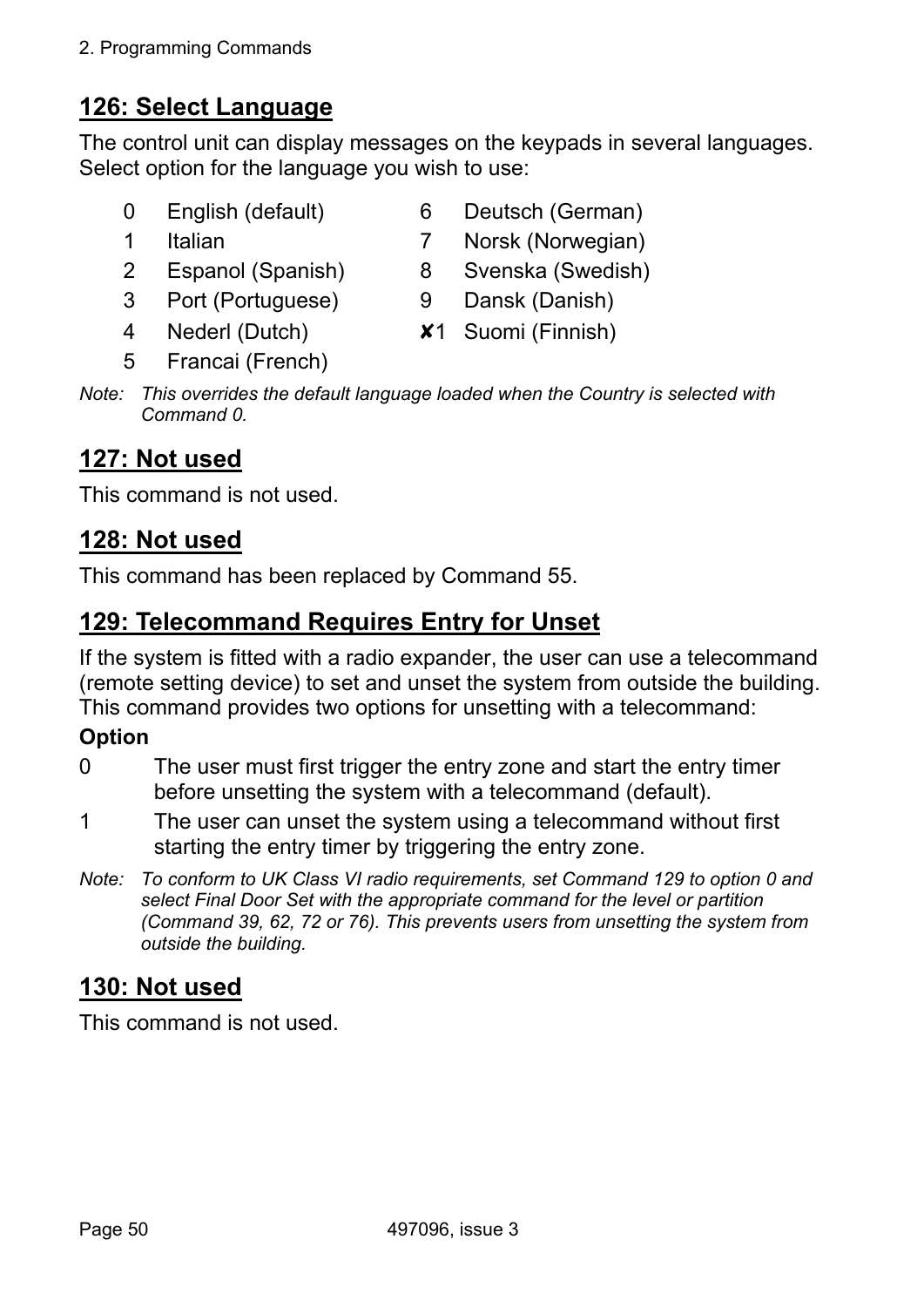## **131: SIA Report Mode**

SIA reports are called telegrams. Each telegram contains the site identification number (normally six digits) and relevant event information. The amount of information reported depends on the SIA mode that you select: Basic, Summary, Intermediate or Full. The following table shows the types of report for each mode; use this to decide which mode is appropriate for the installation. Each mode also contains all the reports in the mode above it.

#### **Option**

- 0 Basic (default)
- 1 Summary
- 2 Intermediate
- 3 Full

The system also provides a "custom" mode, which allows any combination of event information, but you have to use Downloader to create the required combination.

*Note: The control unit delays reporting/logging either mains loss, or exiting engineering with mains loss, by 15-18 min (chosen at random). The control unit delays reporting/logging either mains restore, or exiting engineering with mains restored, by 60-90 sec (chosen at random). If you select a Scandinavian default in Command 0, the control unit waits at least 60 minutes before reporting.* 

| <b>BASIC</b>                          |                 |                 |
|---------------------------------------|-----------------|-----------------|
| <b>Event</b>                          | <b>SIA Code</b> | <b>CID Code</b> |
| <b>ALARM CONFIRM</b>                  | <b>BV</b>       | 139             |
| <b>BURG</b>                           | BA              | 130             |
| <b>BURG RESTORE</b>                   | BR              | 130‡            |
| <b>DURESS</b>                         | <b>HA</b>       | 121             |
| <b>DURESS RESTORE</b>                 | HR.             | $121 \pm$       |
| <b>EXIT TIMEOUT</b>                   | EA              |                 |
| <b>EXPANDER TAMPER</b>                | <b>TA</b>       | 137             |
| <b>EXPANDER TAMPER RESTORE</b>        | TR              | 137‡            |
| <b>FIRE</b>                           | <b>FA</b>       | 110             |
| <b>FIRE RESTORE</b>                   | FR I            | 110‡            |
| <b>FORBI INTERFACE TAMPER</b>         | <b>TA</b>       | 137             |
| <b>FORBI INTERFACE TAMPER RESTORE</b> | TR              | 137‡            |
| <b>FORBI LOOP TAMPER</b>              | <b>TA</b>       | 137             |
| <b>FORBI LOOP TAMPER RESTORE</b>      | <b>TR</b>       | 137‡            |
| <b>FORBI TAMPER</b>                   | <b>TA</b>       | 137             |
| <b>FORBI TAMPER RESTORE</b>           | TR              | 137‡            |
| <b>GLOBAL TAMPER</b>                  | <b>TA</b>       | 137             |
| <b>GLOBAL TAMPER RESTORE</b>          | TR              | 137‡            |
| <b>KEYBOX OPEN</b>                    | <b>BA</b>       | 150             |
| <b>KEYBOX CLOSED</b>                  | BR.             | 150‡            |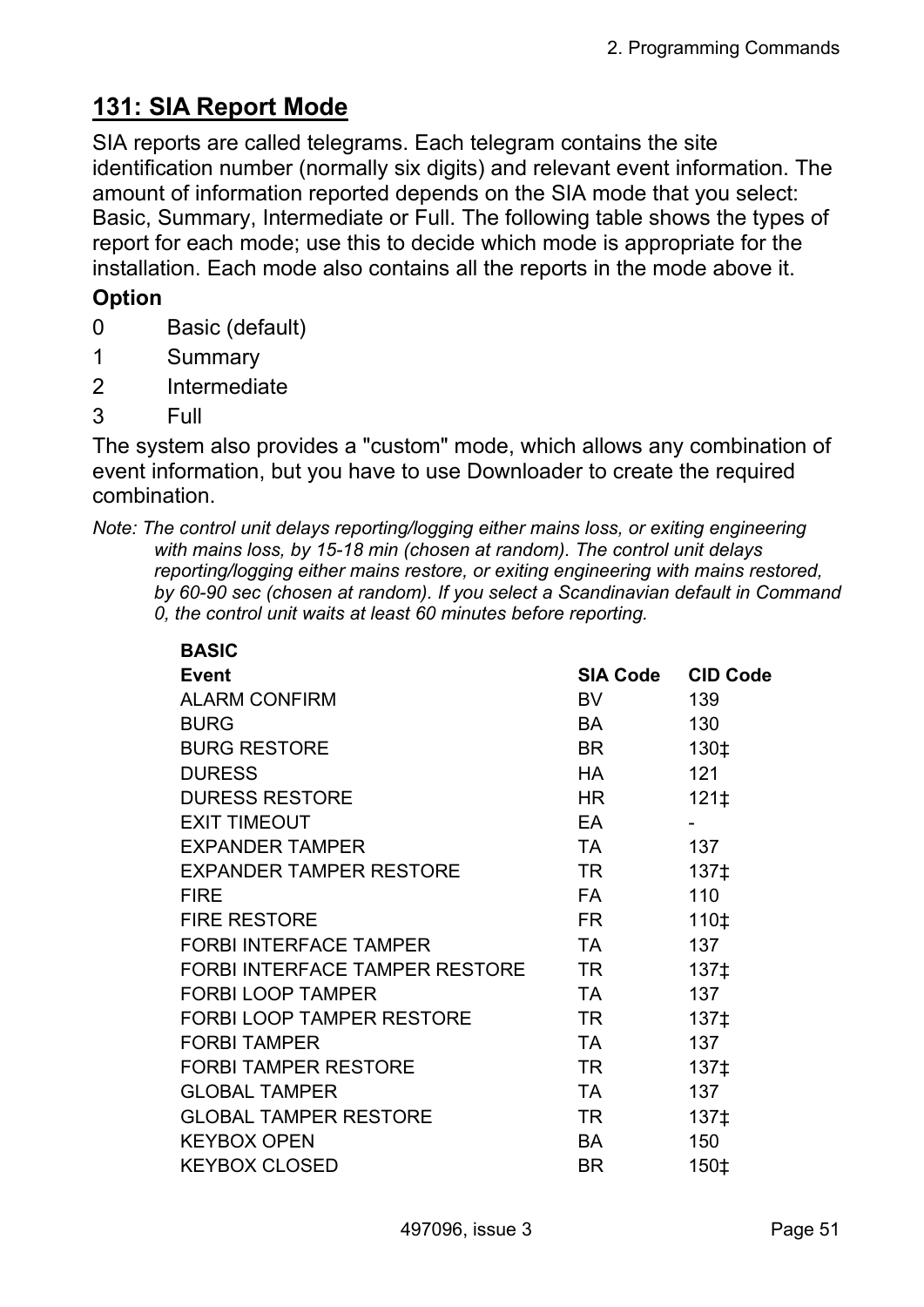| <b>KEYPAD MEDICAL</b>                | МA                     | 100             |
|--------------------------------------|------------------------|-----------------|
| <b>KEYPAD FIRE</b>                   | FC                     | 110             |
| <b>KEYPAD PA</b>                     | <b>HA</b>              | 120             |
| <b>LID TAMPER</b>                    | <b>TA</b>              | 137             |
| <b>LID TAMPER RESTORE</b>            | TR                     | 137‡            |
| <b>MAN TRIGGER TEST REPORT</b>       | <b>RX</b>              | 601             |
| <b>PANIC</b>                         | <b>PA</b>              | 120             |
| <b>PANIC RESTORE</b>                 | <b>PR</b>              | 120‡            |
| PERIODIC TEST REPORT                 | <b>RP</b>              | 602             |
| <b>SENSOR TAMPER</b>                 | TA                     | 137             |
| <b>SENSOR TAMPER RESTORE</b>         | <b>TR</b>              | 137‡            |
| <b>SMOKE DETECTOR</b>                | FA                     | 111             |
| <b>SMOKE DETECTOR RESTORE</b>        | FR.                    | $1111 \pm$      |
| <b>BELL TAMPER</b>                   | TA                     | 137             |
| <b>BELL TAMPER RESTORE</b>           | TR                     | 137‡            |
| <b>SUPERVISION FAIL</b>              | BZ                     | 381             |
| TA (Technical alarm)                 | UA                     | 150             |
| <b>TA RESTORE</b>                    | <b>UR</b>              | 150‡            |
| <b>TAMPER KEYPAD</b>                 | TA                     | 137             |
| <b>TAMPER KEYPAD RESTORE</b>         | TR.                    |                 |
| <b>TELCO1 FAULT</b>                  | LT.                    | 351             |
| <b>TELCO1 FAULT RESTORE</b>          | LR.                    |                 |
| <b>ZONE OMIT</b>                     |                        |                 |
|                                      | <b>BB</b>              | 573             |
| <b>SUMMARY</b>                       |                        |                 |
| <b>Event</b>                         | <b>SIA Code</b>        | <b>CID Code</b> |
| <b>AC LOST</b>                       | AT                     | 301             |
| <b>AC RESTORE</b>                    | AR I                   | 301‡            |
| <b>ALARM ABORT</b>                   | BC                     | 406             |
| ANTI MASK ZONE OPEN (see note below) | BT                     | 380             |
| ANTI MASK ZONE TAMPER (see note      | ВT                     | 380             |
| below)                               |                        |                 |
| ANTI MASK ZONE RESTORED (see note    | BJ                     | 380             |
| below)                               |                        |                 |
| <b>AUX TROUBLE</b>                   | YP                     |                 |
| <b>AUX RESTORE</b>                   | YQ                     |                 |
| <b>BATT MISSING</b>                  | YM                     | 311             |
| <b>BATT RESTORED</b>                 | <b>YR</b>              | $311 \pm$       |
| <b>LOW BATT</b>                      | YT                     | 311             |
| <b>LOW BATT RESTORE</b>              | YR.                    | 311‡            |
| <b>PARTITION RESET</b>               | <b>OR</b>              | 305             |
| <b>RESET</b>                         | <b>OR</b>              | 305             |
| <b>INTERMEDIATE</b>                  |                        |                 |
| <b>Event</b>                         | <b>SIA Code</b>        | <b>CID Code</b> |
| <b>ARM</b><br><b>DISARM</b>          | <b>CL</b><br><b>OP</b> | 401<br>401      |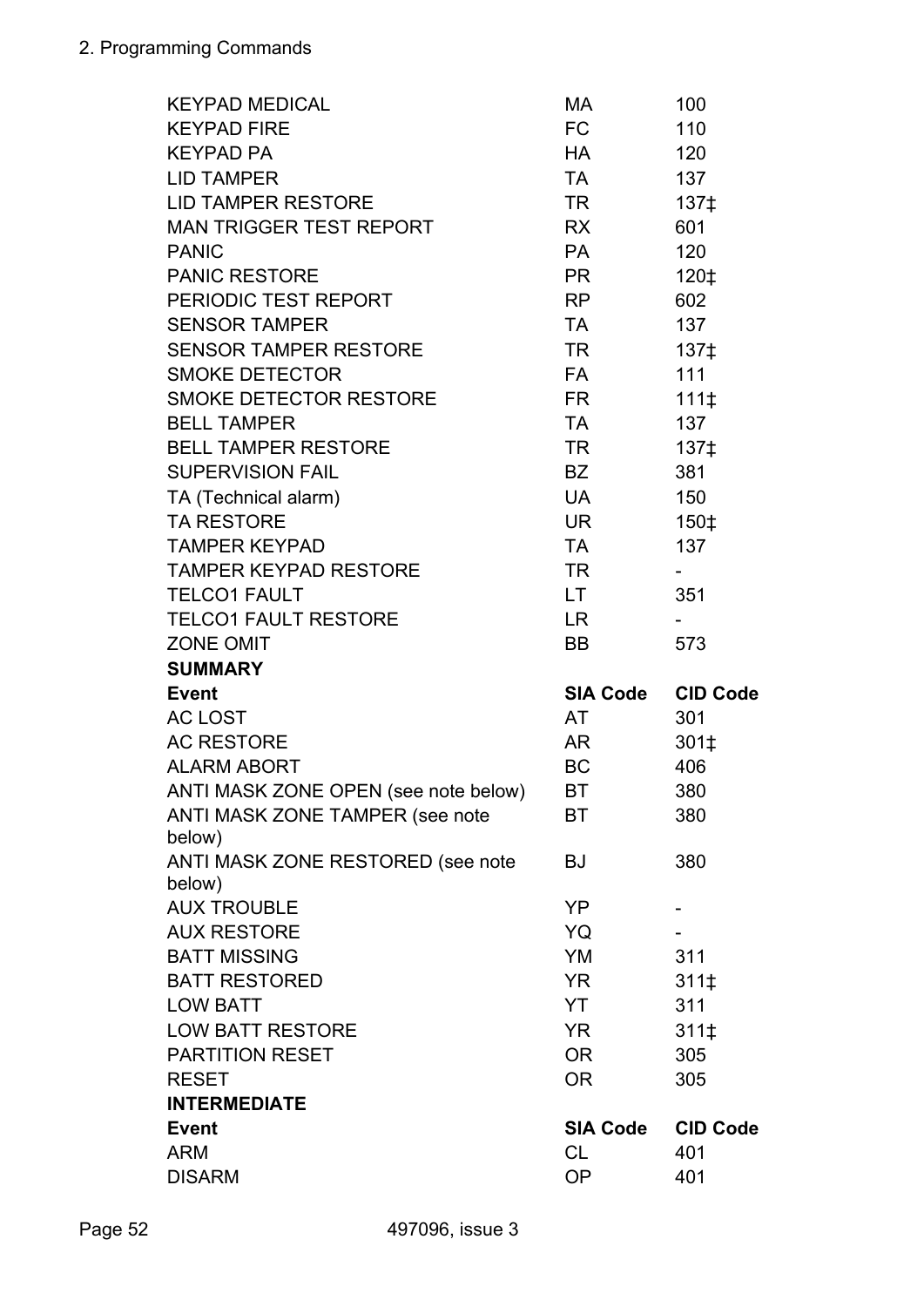| <b>KEYSWITCH DISARM</b>         | OS              | 409             |
|---------------------------------|-----------------|-----------------|
| <b>KEYSWITCH ARM</b>            | CS              | 409             |
| <b>FULL</b>                     |                 |                 |
| Event                           | <b>SIA Code</b> | <b>CID Code</b> |
| DOWNLOAD SUCCESS                | <b>RS</b>       | 412             |
| <b>EXPANDER MISSING</b>         | TA.             | 137             |
| <b>EXPANDER MISSING RESTORE</b> | TR.             | 137‡            |
| <b>FORBI MISSING</b>            | TA.             | 137             |
| <b>FORBI MISSING RESTORE</b>    | TR.             | 137‡            |
| <b>JAMMING</b>                  | XQ              | 380             |
| PASSWORD DEFAULTS LOADED        | <b>RH</b>       |                 |
| <b>PROG MODE START</b>          | LB.             | 627             |
| <b>PROG MODE END</b>            | LS              | 628             |
| TD (Time and day) RESET         | JT              | 625             |
| <b>TX BATTERY TROUBLE</b>       | XT              | 384             |
| <b>USER CODE CHANGED</b>        | JV              |                 |
| USER CODE DELETED               | JX              |                 |

#### *Notes:*

- *1. If Command 143, option 1 is selected, all messages with a CID Code are sent. If*  option 0 is selected, the restores marked with  *are not sent.*
- *2. The control unit logs an Anti-Mask event to the zone number one below that assigned the Anti-Mask type. See page 8 for an explanation of the Anti-Mask zone type.*

### **132: Send Tampers as Burglary**

Some Alarm Receiving Centres (ARCs) experience problems if a control unit sends "restore" messages using SIA, wrongly interpreting them as "user restores". When using SIA reporting, Command 132 enables you to program the control unit to send tampers as alarms.

#### **Option**

- 0 The control unit sends all SIA messages as specified in Command 131 (default).
- 1 For full alarm response, the control unit sends tampers as burglary (BA) and sends Contact ID 130 in place of Contact ID 137.

*Notes:* 

- *1. Compliance with PD 6662 / prEN 50131-1: 2004 (see page 85) at Grade 3 requires that Command 132 is set to 1.*
- *2. If Command 132 is set to 0, Command 37 must also be set to 0.*
- *3. Fast Format and plug-by outputs send tampers as alarms only if no tampers are allocated using Commands 151-158, 191-198, 211-218. As the default settings do not include tamper allocations, the normal operation of these outputs is to send tampers as alarms.*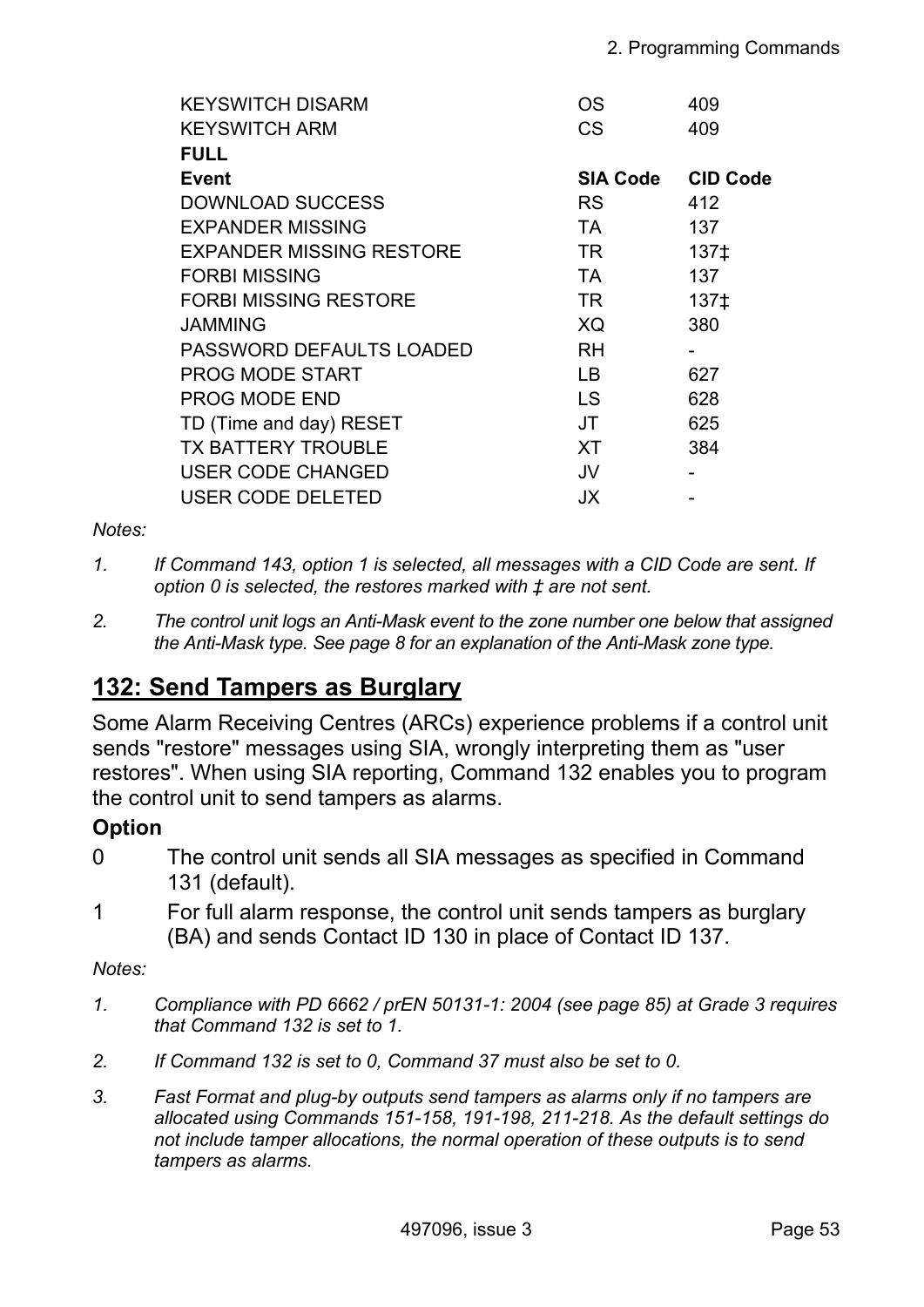## **133: Do not Send SIA Restores**

Use this command to stop the system sending SIA restore messages. **Option** 

- 0 SIA Restores Off (default). System does not send SIA restore messages: FR (Fire Restore), PR (Panic Restore), UR (Technical Restore), BR (Burglary Restore) or TR (Tamper Restore).
- 1 SIA Restores On. System sends SIA restore messages.

## **134: AC Fail User/Installer Reset**

Use this command to determine how AC Fail alerts are reset.

### **Option**

- 0 No Reset Required (default). An alert is generated when the mains power supply fails and reset automatically when the supply is restored.
- 1 User Reset. An alert is generated when the mains power supply fails and can be reset by the user or installer when the supply is restored.
- 2 Installer Reset. An alert is generated when the mains power supply fails and can be cleared only by the installer when the supply is restored.
- *Note: Compliance with PD 6662 / prEN 50131-1: 2004 (see page 85) requires that Command 134 is set to 1 or 2 (Cooper Security recommends 1).*

## **135: Line Fault User/Installer Reset**

Use this command to determine how Line Fault alerts are reset.

### **Option**

- 0 No Reset Required (default). An alert is generated when a line fault occurs and reset automatically when the fault is cleared.
- 1 User Reset. An alert is generated when a line fault occurs and can be reset by the user or installer when the fault is cleared.
- 2 Installer Reset. An alert is generated when a line fault occurs and can be cleared only by the installer when the fault is cleared.
- *Note: Compliance with PD 6662 / prEN 50131-1: 2004 (see page 85) requires that Command 135 is set to 1 or 2 (Cooper Security recommends 1).*

## **136: Anti-Mask User/Installer Reset**

Use this command to determine how Anti-Mask alerts are reset.

- 0 User Reset (default). Anti-Mask alerts can be reset by the user or **installer**
- 1 Installer Reset. Anti-Mask alerts can be cleared only by the installer.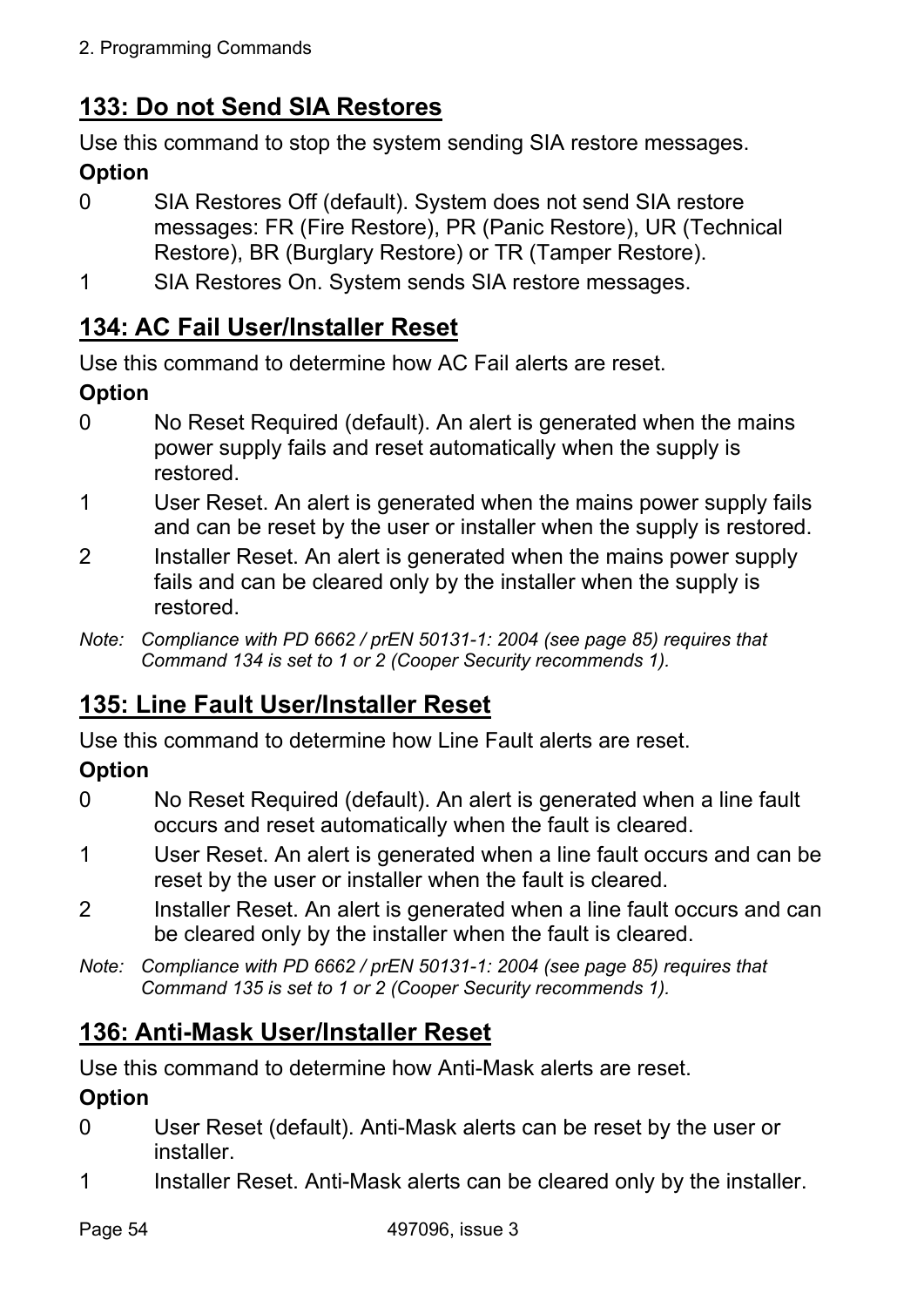## **137: AC Fail Override**

Use this command to determine how AC Fail alerts can be overridden.

#### **Option**

- 0 Never. The user cannot override AC Fail alerts when setting the system and must first reset them. Command 134 determines how the alert can be reset.
- 1 Inactive. The user can override AC Fail alerts when setting the system, provided that the power supply has been restored.
- 2 Any (default). The user can override AC Fail alerts when setting the system.
- *Note: Insurance policies that are conditional on compliance with PD 6662 / prEN 50131-1: 2004 (see page 85) may require that Command 137 is set to 1 or 2 to restrict the user's ability to override alerts.*

### **138: Line Fault Override**

Use this command to determine how Line Fault alerts can be overridden.

- 0 Never. The user cannot override Line Fault alerts when setting the system and must first reset them. Command 135 determines how the alerts can be reset.
- 1 Single. The user can override a Line Fault alert when setting the system, provided that only one signalling path is faulty.
- 2 Any (default). The user can override any number of Line Fault alerts when setting the system.
- *Note: Insurance policies that are conditional on compliance with PD 6662 / prEN 50131-1: 2004 (see page 85) may require that Command 138 is set to 1 or 2 to restrict the user's ability to override alerts.*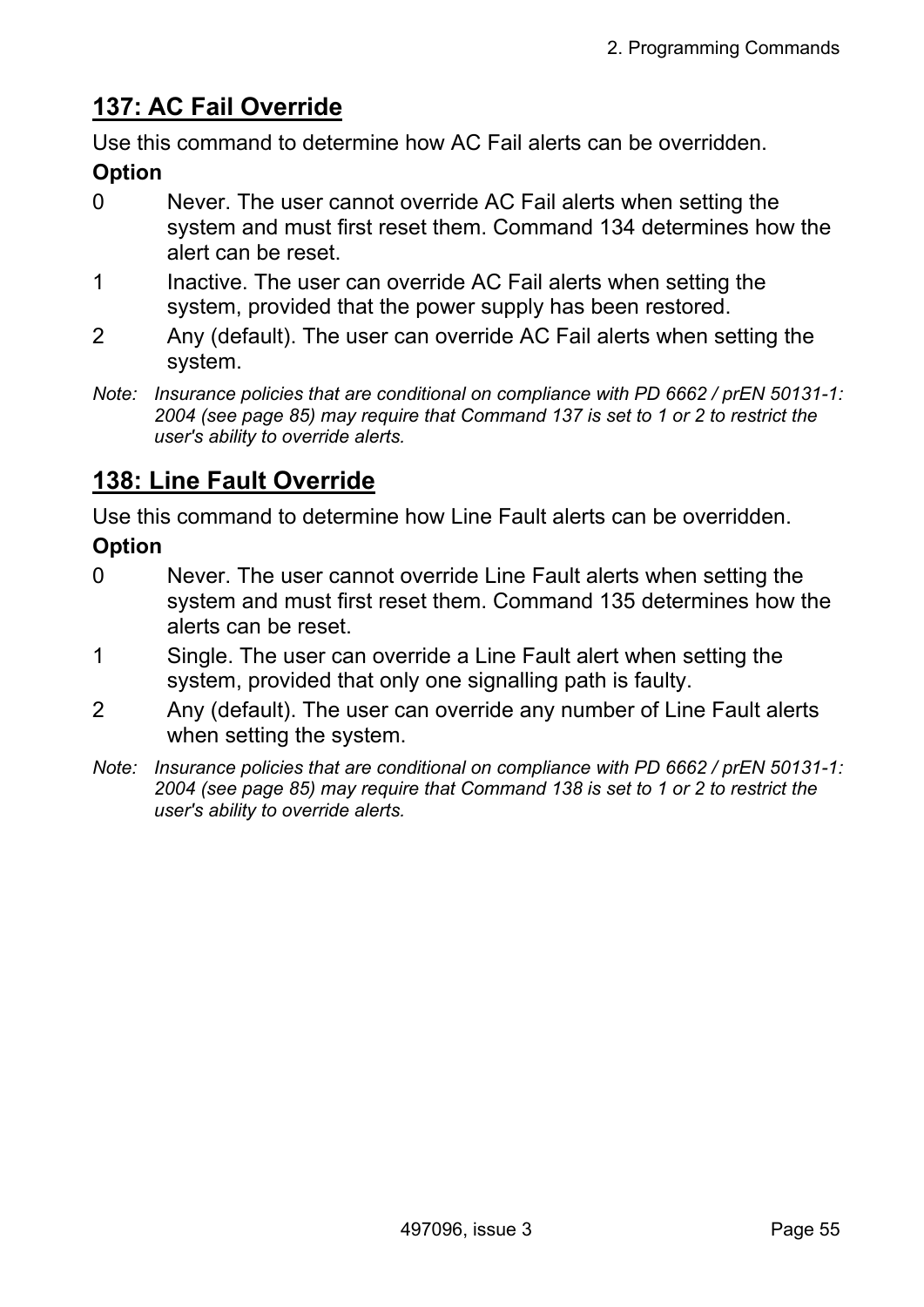# **139: Fault User/Installer Reset**

Use this command to determine how alerts can be reset for all faults that do not have an individual reset command.

### **Option**

- 0 User Reset (default). Fault alerts can be reset by the user or installer.
- 1 Installer Reset. Fault alerts can be cleared only by the installer.

*Notes:* 

- *1. Resets faults including AC Fail, Aux DC, Battery Load Test Fail, Battery Missing, Comms Fail, Jamming, Keypad Ident Fail, Line Fail, Low Battery, Plugby Fail, RF Low Battery, Supervision Fail, Telecommand Low Battery, uCom Fail, Zone AC Fail, Zone Battery Fault, Zone Fault, Zone Low Battery and Zone Pwr O/P.*
- *2. Insurance policies that are conditional on compliance with PD 6662 / prEN 50131-1: 2004 (see page 85) may require that Command 139 is set to 1 to restrict the user's ability to override alerts.*

## **140: Fault Override**

Use this command to determine how alerts can be overridden for all faults that do not have an individual override command.

### **Option**

- 0 Never (default). The user cannot override a Fault alert when setting the system.
- 1 Inactive. The user can override a Fault alert when setting the system, provided that the cause of the fault has been rectified.
- *Note: Overrides faults including AC Fail, Aux DC, Battery Load Test Fail, Battery Missing, Comms Fail, Jamming, Keypad Ident Fail, Line Fail, Low Battery, Plugby Fail, RF Low Battery, Supervision Fail, Telecommand Low Battery, uCom Fail, Zone AC Fail, Zone Battery Fault, Zone Fault, Zone Low Battery and Zone Pwr O/P.*

## **141 to 142: Not used**

These commands are not used.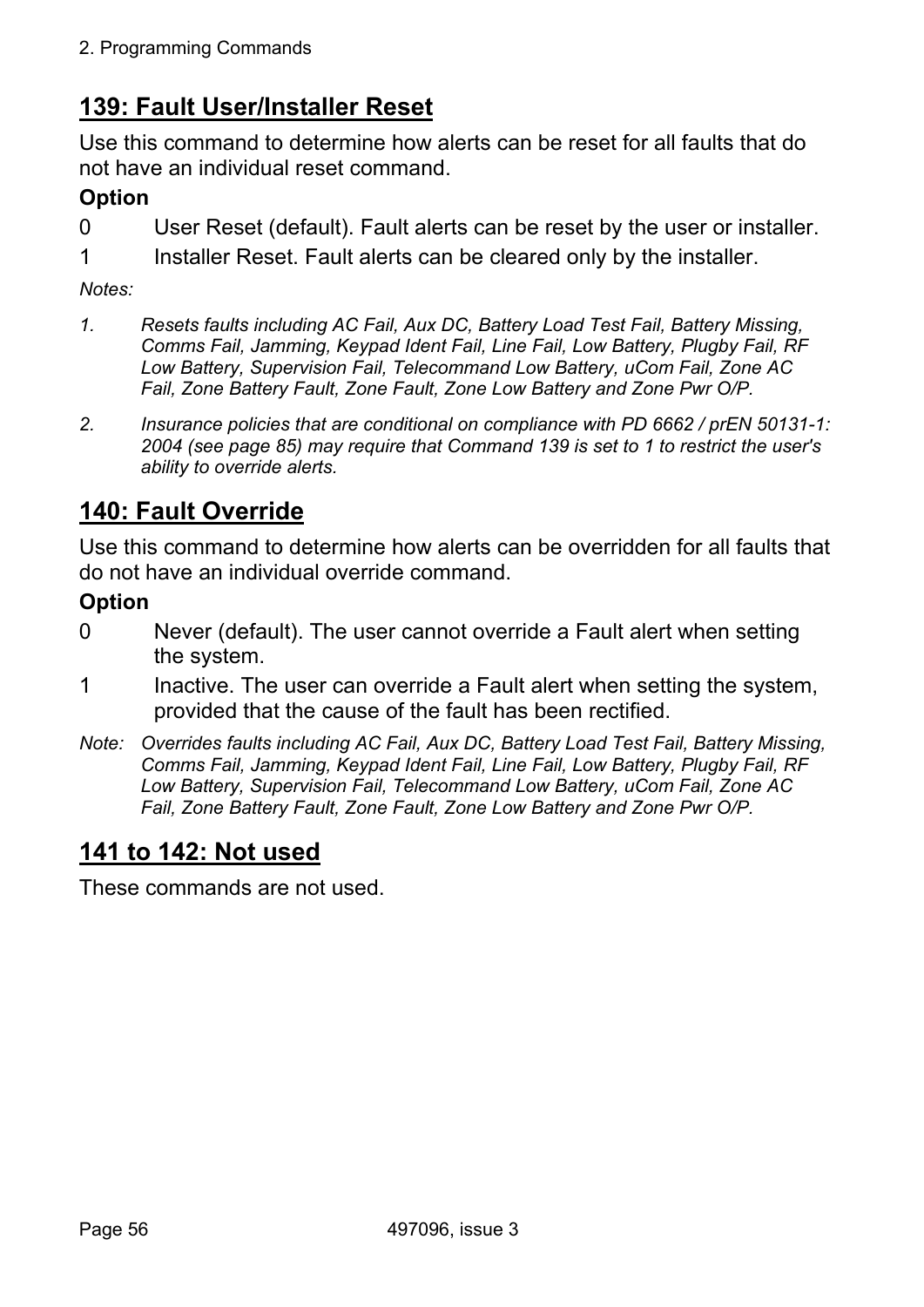## **143: Contact ID Report Restores**

If the Reporting Type is set to Contact ID (Command 103, option 1), use this command to select the types of contact ID messages that will be sent.

### **Option**

- 0 Basic: all the messages with numbers in the "CID Code" column of the table in "131: SIA Report Mode", except for those marked with an " $\ddagger$ ".
- 1 Basic + Restore (default): all the messages with numbers in the "CID Code" column of the table in "131: SIA Report Mode".
- *Note: If the keypad display shows "Custom" when you enter Command 143, Downloader has been used to program Contact ID Report Restores.*

## **144 to 150: Not used**

These commands are not used.

## **151 to 158: Plug-by Communicator Outputs**

These commands select types for the control unit's programmable outputs, which can be used to control a plug-by communicator. All models provide eight programmable outputs on the main circuit board and there is an optional expansion for the 9853 that adds four more (see Commands 211 to 214 on page 68). The outputs can be connected to the communicator by a wiring harness provided with the control unit (refer to the *9x5x Installation Guide* for details). The commands take two digits to select the type (23-26 apply to a partitioned system only) and have the following defaults:

| <b>Command</b> | Output | Default type       |
|----------------|--------|--------------------|
| 151            | 1      | 01 Fire            |
| 152            | 2      | 02 PA              |
| 153            | 3      | 03 Burglar         |
| 154            | 4      | 04 Open/Close      |
| 155            | 5      | 15 Zone Omitted    |
| 156            | 6      | 05 Alarm Abort     |
| 157            | 7      | 07 Alarm Confirm   |
| 158            | 8      | 06 Technical Alarm |
| 211            | 9      | 11 AC Fail         |
| 212            | 10     | 21 Battery Fault   |
| 213            | 11     | 40 All Fault       |
| 214            | 12     | 12 Tamper Alarm    |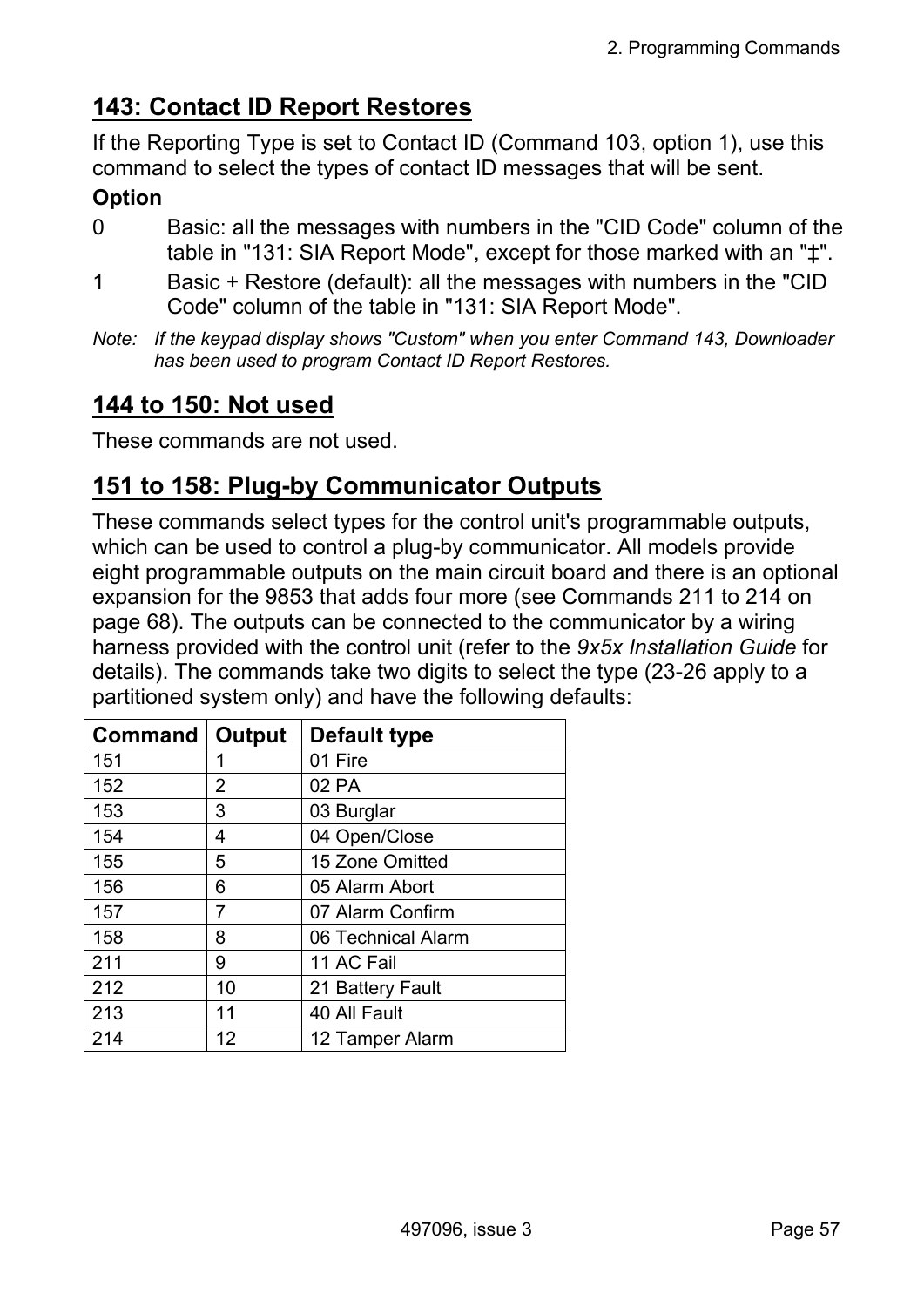| 00                | Not Used                   | 21              | <b>Battery Fault</b>     |
|-------------------|----------------------------|-----------------|--------------------------|
| 01                | Fire                       | 22              | <b>System Alarm</b>      |
| 02                | PA                         | 23              | <b>Alarm Partition A</b> |
| 03                | <b>Burglar</b>             | 24              | <b>Alarm Partition B</b> |
| 04                | Open/Close                 | 25              | <b>Alarm Partition C</b> |
| 05                | Alarm Abort                | 26              | <b>Alarm Partition D</b> |
| 06                | <b>Technical Alarm</b>     | 27              | Not used                 |
| 07                | <b>Alarm Confirmation</b>  | 28              | Not used                 |
| 08                | <b>RF Low Battery</b>      | 29              | Not used                 |
| 09                | <b>Supervision Loss</b>    | 30 <sup>°</sup> | Pulse Set OP 1           |
| 10                | RF Jamming                 | 31              | Pulse Set OP 2           |
| 11                | <b>AC Fail</b>             | 32              | Pulse Set OP 3           |
| $12 \overline{ }$ | Tamper Alarm (day tamper)  | 33              | Pulse Set OP 4           |
| 13                | Open                       | 34              | Pulse Unset OP 1         |
| 14                | Close                      | 35 <sub>o</sub> | Pulse Unset OP 2         |
| 15                | <b>Zone Omitted</b>        | 36              | Pulse Unset OP 3         |
| 16                | <b>Medical Assistance</b>  | 37              | Pulse Unset OP 4         |
| 17                | Key Box                    | 38              | <b>Set Fail</b>          |
| 18                | Anti-Mask                  | 39              | General Fault (Note 2)   |
| 19                | <b>Smoke Detector</b>      | 40              | All Fault (Note 3)       |
| 20                | Comms Acknowledge (Note 1) | 41              | <b>Duress</b>            |
| $\mathbf{A}$      |                            |                 |                          |

- *Notes:*
- *1. If the control unit is using Fast Format signalling, and has sent a Burg to the Alarm Receiving Centre (ARC), the control unit activates the output pin assigned to Comms Acknowledge when the ARC returns a Comms Acknowledge signal.*
- *2. General Fault is active for all faults except AC Fail, Anti-Mask, Battery Fault, Line Fault, Supervision Fail, Zone AC Fail, Zone Battery Fault and Zone Low Battery.*
- *3. All Fault is active for all faults (including AC Fail, Anti-Mask, Aux DC, Battery Load Test Fail, Battery Missing, Comms Fail, Jamming, Keypad Ident Fail, Line Fail, Low Battery, Plugby Fail, RF Low Battery, Supervision Fail, Telecommand Low Battery, uCom Fail, Zone AC Fail, Zone Battery Fault, Zone Fault, Zone Low Battery and Zone Pwr O/P).*
- *4. The control unit delays reporting/logging either mains loss, or exiting engineering with mains loss, by 15-18 min (chosen at random). If you select a Scandinavian default in Command 0, the control unit waits at least 60 minutes before reporting.*
- *5. The plug-by outputs can be tested using Command 92 (page 73).*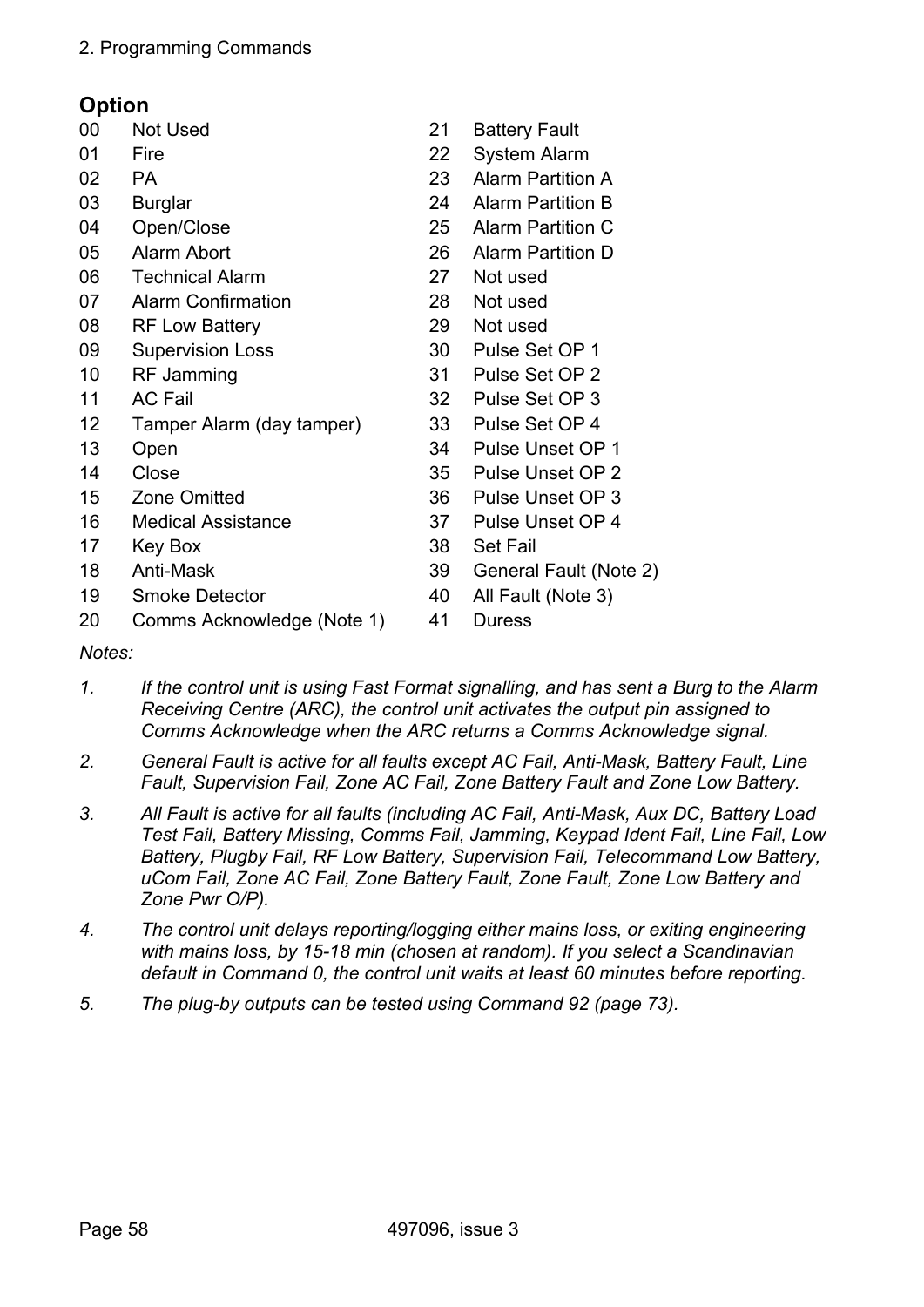## **159: Invert Plug-by Outputs**

By default, plug-by outputs have a positive voltage when inactive and this is removed when the output is active. This command inverts that logic so that a positive voltage is applied when the output is active.

### **Option**

- 0 +ve removed to trigger (default): the output is positive when inactive and goes to zero when active.
- 1 +ve applied to trigger: the output floats when inactive and goes positive when active.

## **160: Confirmed Alarm Timer**

*Note: Set Alarm Confirmation (Command 89) to 1 to access this command.* 

This command controls a timer, which starts when an alarm is triggered for the first time. If a second alarm is triggered before the timer expires, the control unit transmits a confirmed alarm to the Alarm Receiving Centre (ARC). You can set the timer to any value between 001 and 999 minutes (default 30).

*Note: Compliance with DD 243: 2004 (see page 83) requires that Command 160 is set to a value of 30 to 60 minutes.* 

# **161: Internal Sounder on Confirmed or Unconfirmed Alarm**

*Note: Set Alarm Confirmation (Command 89) to 1 or 2 to access this command.* 

This command selects whether the control unit will operate the internal sounder for a confirmed alarm or for an unconfirmed alarm. In a partitioned system, the internal sounder is available only for Partition A; other partitions use keypad sounders only.

- 0 Control unit operates the internal sounder for a confirmed or unconfirmed alarm (default).
- 1 Control unit operates the internal sounder only for a confirmed alarm.
- *Note: Compliance with DD 243: 2004 (see page 83) requires that Command 161 is set to 0.*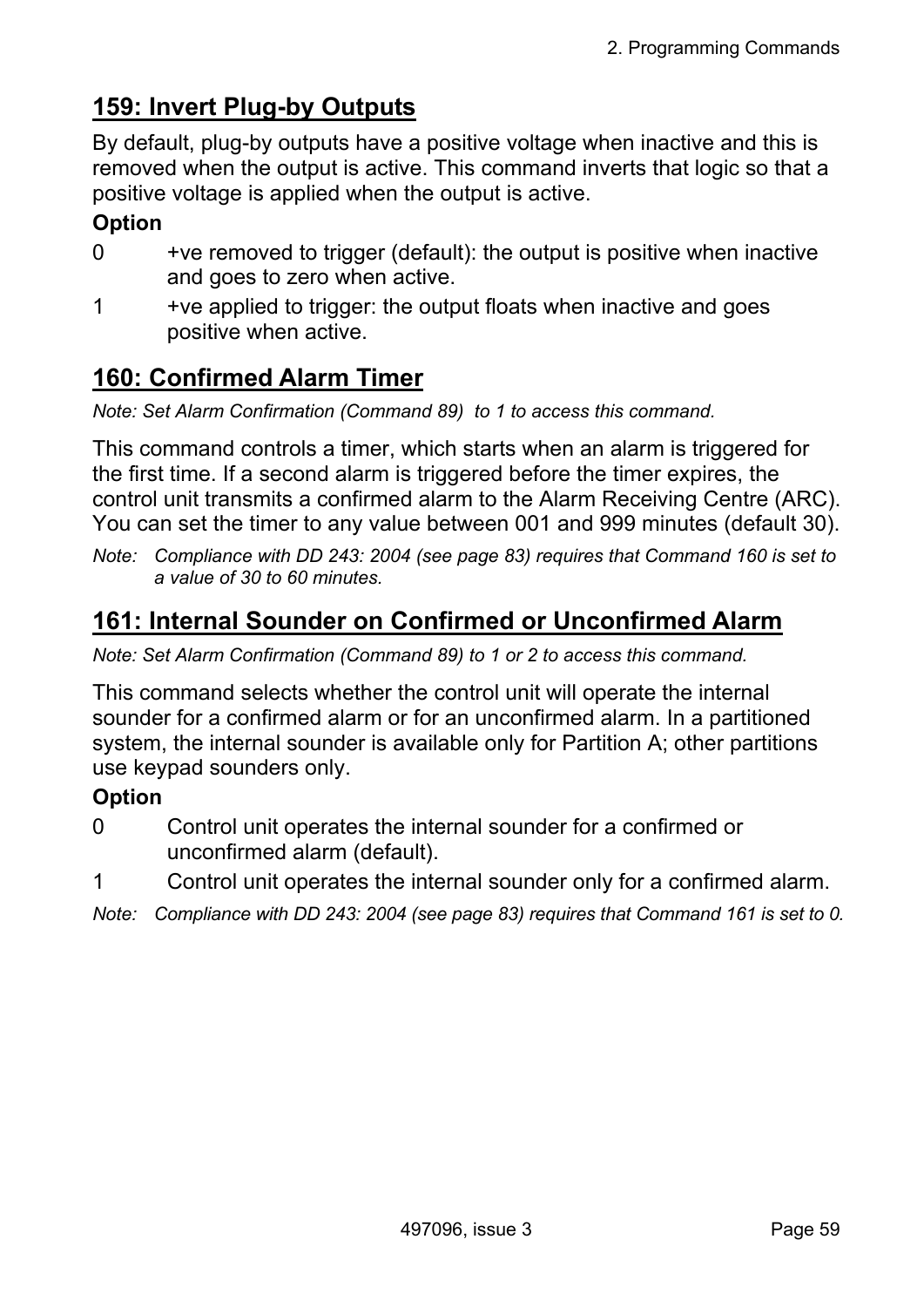# **162: External Sounder on Confirmed or Unconfirmed Alarm**

*Note: Set Alarm Confirmation (Command 89) to 1 or 2 to access this command.* 

This command selects whether the control unit will operate the external sounder for a confirmed alarm or for an unconfirmed alarm.

#### **Option**

- 0 Control unit operates the external sounder for a confirmed or unconfirmed alarm (default).
- 1 Control unit operates the external sounder only for a confirmed alarm.

*Note: Compliance with DD 243: 2004 (see page 83) requires that Command 162 is set to 0.* 

## **163: Confirmed Alarm during Entry**

*Note: Set Alarm Confirmation (Command 89) to 1 or 2 to access this command.* 

This commands controls how the system treats alarms that arise during entry. The options select the number of non-Entry Route zones that must be triggered to provide a confirmed alarm after the entry time.

#### **Option**

- 0 Never (default). Alarm Confirmation is disabled after entry.
- 1 One zone.
- 2 Two zones.

#### *Notes:*

- *1. Compliance with PD 6662 / prEN 50131-1: 2004 (see page 85) requires that Command 163 is set to 0.*
- *2. Compliance with DD 243: 2004 (see page 83) requires that Command 163 is not set to 1 (setting to 0 to comply with Note 1 is acceptable).*

Option 0 ensures that you will never get a confirmed alarm after the start of the entry timer. Select this to comply with DD 243 sections 6.4.2, 6.4.3, 6.4.4 and 6.4.6, which cover entry methods where:

- ° Unlocking the final door unsets the system.
- ° Unlocking the final door disables confirmation.
- ° Opening the entry door disables confirmation.
- ° The user must call the Alarm Receiving Centre (ARC) to unset the system.

Select option 2 to comply with DD243: 2004 section 6.4.5, which covers unsetting the system with an item of portable alarm communication equipment (for example, a proximity reader or telecommand).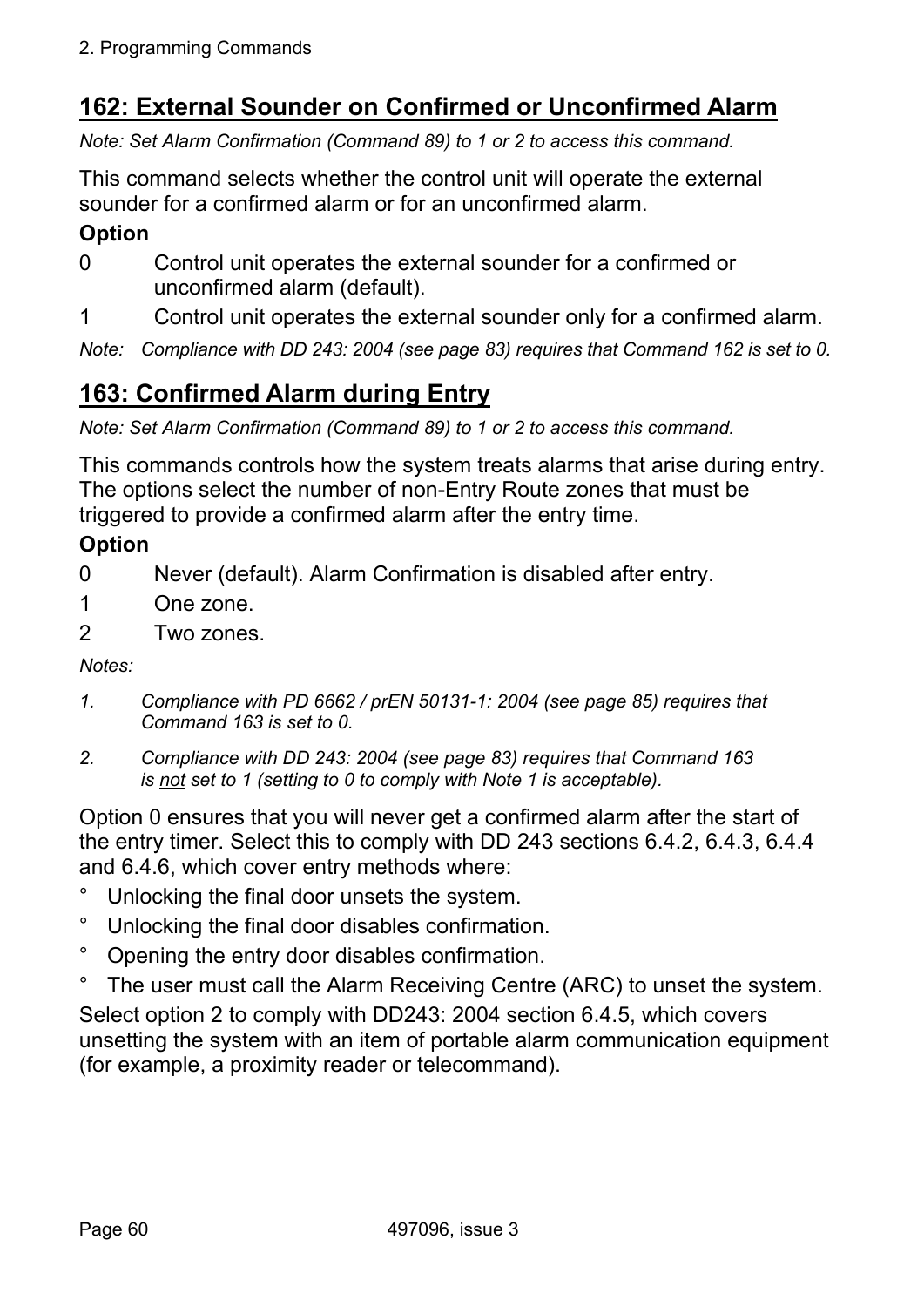## **164: User/Engineer Reset after Confirmed Alarm**

*Note: Set Alarm Confirmation (Command 89) to 1 or 2 and Enable Engineer Reset (Command 33) to access this command.* 

Use this command to select who can reset the system after a confirmed alarm.

### **Option**

- 0 User/Engineer (default). The user can reset the system after a first alarm but an engineer is required to reset after a confirmed alarm.
- 1 User/User. The user can reset the system after both types of alarm.
- 2 Engineer/Engineer. An engineer is required to reset the system after both types of alarm.
- *Note: Compliance with DD 243: 2004 (see page 83) requires that Command 164 is set to (a) option 0 or 2 for sections 6.4.4 and 6.4.5 or (b) option 1 for sections 6.4.2, 6.4.3 and 6.4.6. This means that a user cannot reset the system after a confirmed alarm unless the system is unset using a keyswitch, lockswitch or by calling an Alarm Receiving Centre (ARC).*

## **165 to 169: Not used**

These commands are not used.

### **170 to 175: Pulse Output Programming**

You can program the panel outputs to generate a pulse of a defined length when triggered by a set or unset event. Pulses of different lengths can be set for each level or partition. Commands 170 to 175 enable you to configure these pulse outputs. Press  $\checkmark$  to move between the outputs within each command.

| <b>Command</b> | <b>Value</b>           | <b>Default</b> | <b>Description</b>                                                            |
|----------------|------------------------|----------------|-------------------------------------------------------------------------------|
| 170            | $00*$ to 12            | 01             | Specifies the length in seconds of the pulse to<br>be generated on setting.   |
|                |                        |                | * A value of 00 latches the output.                                           |
| 171            | A/B/C/D                | abcd           | Assigns each pulse set output to one or more<br>levels or partitions.         |
| 172            | $00*$ to 12            | 01             | Specifies the length in seconds of the pulse to<br>be generated on unsetting. |
|                |                        |                | * A value of 00 latches the output.                                           |
| 173            | A/B/C/D                | abcd           | Assigns each pulse unset output to one or more<br>levels or partitions.       |
| 174            | $0$ (Off) or 1<br>(On) | <b>On</b>      | Specifies whether each pulse unset output is<br>activated for a Fire alarm.   |
| 175            | $0$ (Off) or 1<br>(On) | <b>On</b>      | Specifies whether each pulse unset output is<br>activated for a PA.           |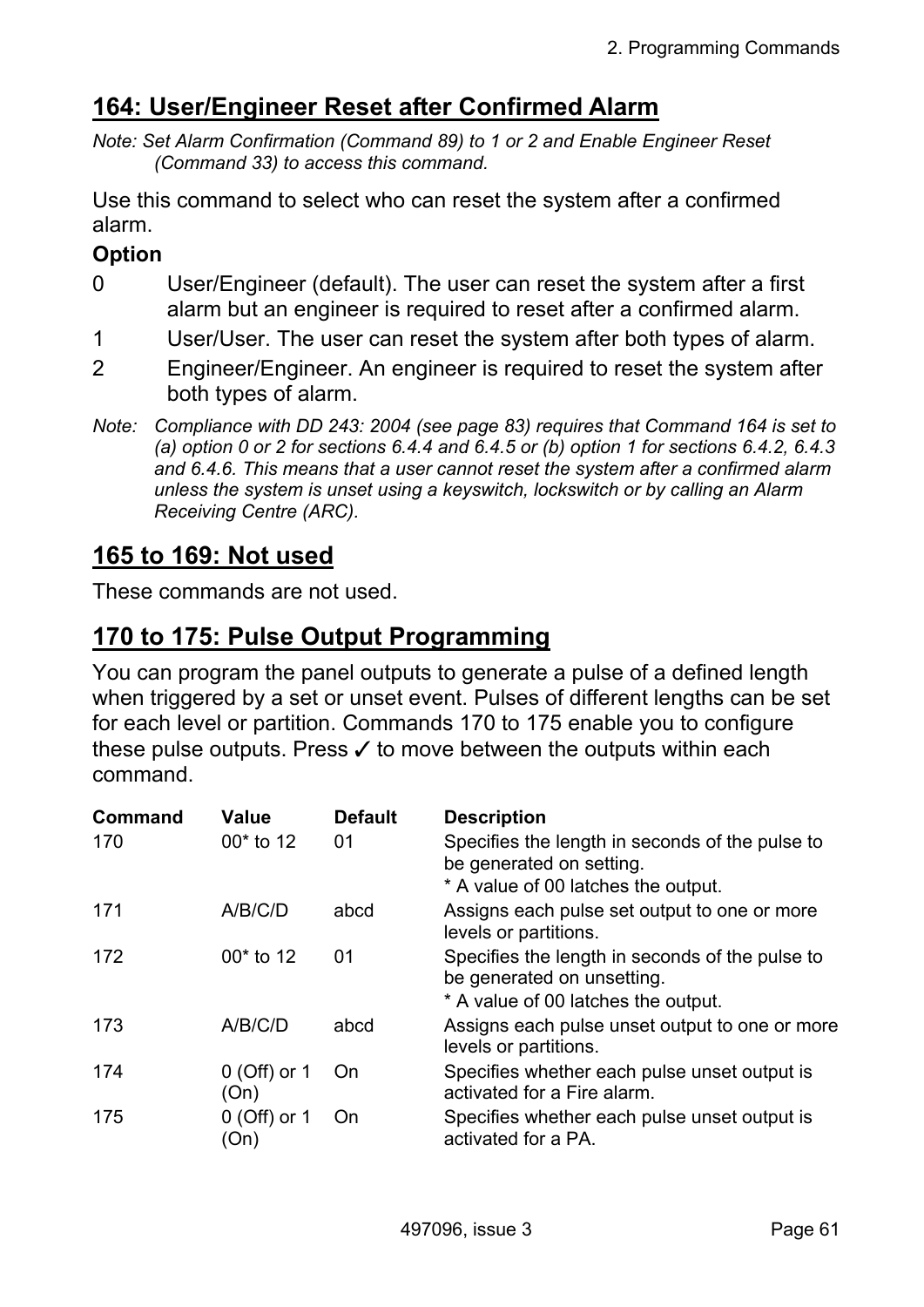#### 2. Programming Commands

#### *Notes:*

- *1. Generating a pulse on an output depends both on a set or unset pulse being defined for the output and on the output being associated with a partition that is being armed or disarmed.*
- *2. Commands 174 (Fire) and 175 (PA) activate only the Pulse Unset outputs configured with Command 172.*

#### **Example 1**

In a single system, panel output 3 is to be programmed as type 12 (Pulse Set 1). It will be used to operate a locking mechanism when the whole system is set. The locking mechanism requires a 6-second pulse. The table below shows how to program the system to generate the required pulse.

| Command | Value        | <b>Description</b>                                                                               |
|---------|--------------|--------------------------------------------------------------------------------------------------|
| 83      | 12           | Sets panel output 3 to type Pulse Set 1.                                                         |
| 170     | Set $1 = 06$ | Sets the duration of Pulse Set 1 to 6 seconds.                                                   |
| 171     | Set $1 = a$  | Allocates Pulse Set 1 to Level or Partition A (which is the<br>whole system in a single system). |

#### **Example 2**

In a partitioned system, panel output 3 is to be programmed as type 35 (Pulse Unset 2). It will be used to operate an unlocking mechanism when Partition B is unset. The unlocking mechanism requires an 8-second pulse. The output will also be activated if there is a Fire alarm or PA, enabling people to leave the building. The table below shows how to program the system to generate the required pulse.

| <b>Command</b> | Value          | <b>Description</b>                                 |
|----------------|----------------|----------------------------------------------------|
| 83             | 31             | Sets panel output 3 to type Pulse Unset 2.         |
| 172            | Unset $2 = 08$ | Sets the duration of Pulse Unset 2 to 8 seconds.   |
| 173            | Unset $2 = b$  | Allocates Pulse Unset 2 to Level or Partition B.   |
| 174            | Fire $2 = On$  | Activates the second pulse output in a Fire alarm. |
| 175            | $PA$ 2 = $On$  | Activates the second pulse output in a PA.         |

#### **176 to 179: Not used**

These commands are not used.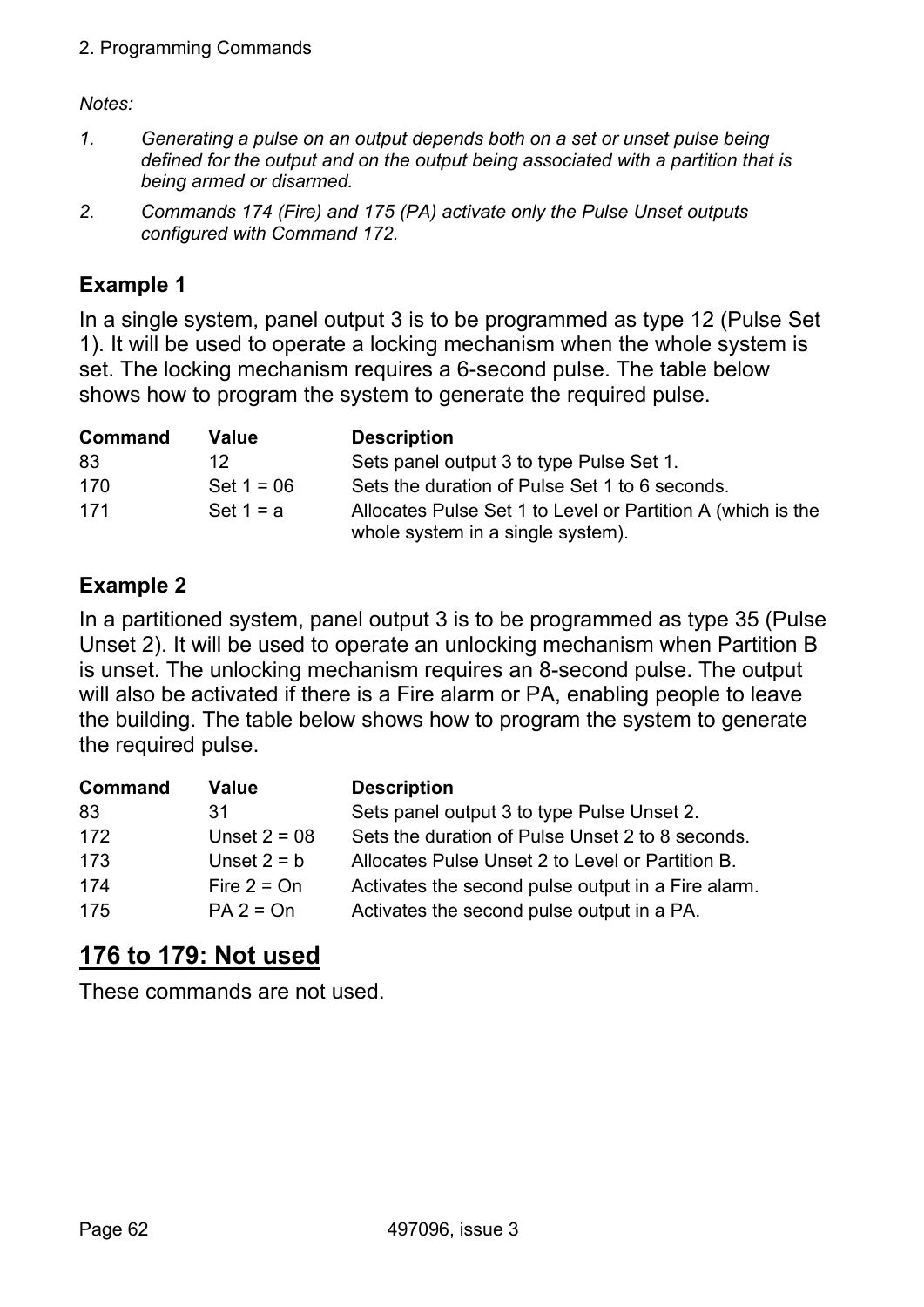# **180: Print Log (9853 only)**

This command instructs the control unit to print the event log through the serial port on the main PCB. Selecting option 1 causes events to be printed as they occur until the mode is cancelled by selecting option 0. To print the log during testing, use Command 90, options 0 and 7, as described on page 70.

#### **Option**

- 0 Off (default). Do not print the event log.
- 1 On. Print the event log.

*Note: The log is protected and cannot be erased by the Installer or a user.* 

### **181: Enable Guard Code**

This command selects whether the control unit supports a Guard Code (set with Engineer Code using Command 20). A user with Guard access can unset the system but only after an alarm, which will be recorded in the event log.

#### **Option**

- 0 Off (default). No Guard Code.
- 1 On. Guard Code.

## **182: Set Final Exit Settling Time**

This command defines a time delay to allow detectors to settle before the system sets. This may be needed if detectors are being set off by air movements caused by the final door being closed. During this period, the sounders stop and the system sets but the control unit ignores any alarms generated by the detectors.

Enter two digits to specify a time in seconds, from 07 to 12 (default is 07).

### **183: Set Display Line 2**

This command sets the message that the control unit shows on the second line of keypad displays in user mode. Key in a message of up to 16 characters ("Zone Names" on page 7 explains how to enter characters). The default text identifies the control unit model used in the system.

## **184: Pulsed External Sounder for Fire**

This command instructs the control unit to send a pulse to bell-type panel outputs (configured with Commands 81–84, option 00) to signal a Fire alarm. This can be used to drive the external sounders, giving a different alarm sound from the normal continuous bell tone.

- 0 Off (default). Use normal two-tone Fire alarm.
- 1 On. Send a pulse to bell-type outputs in the system.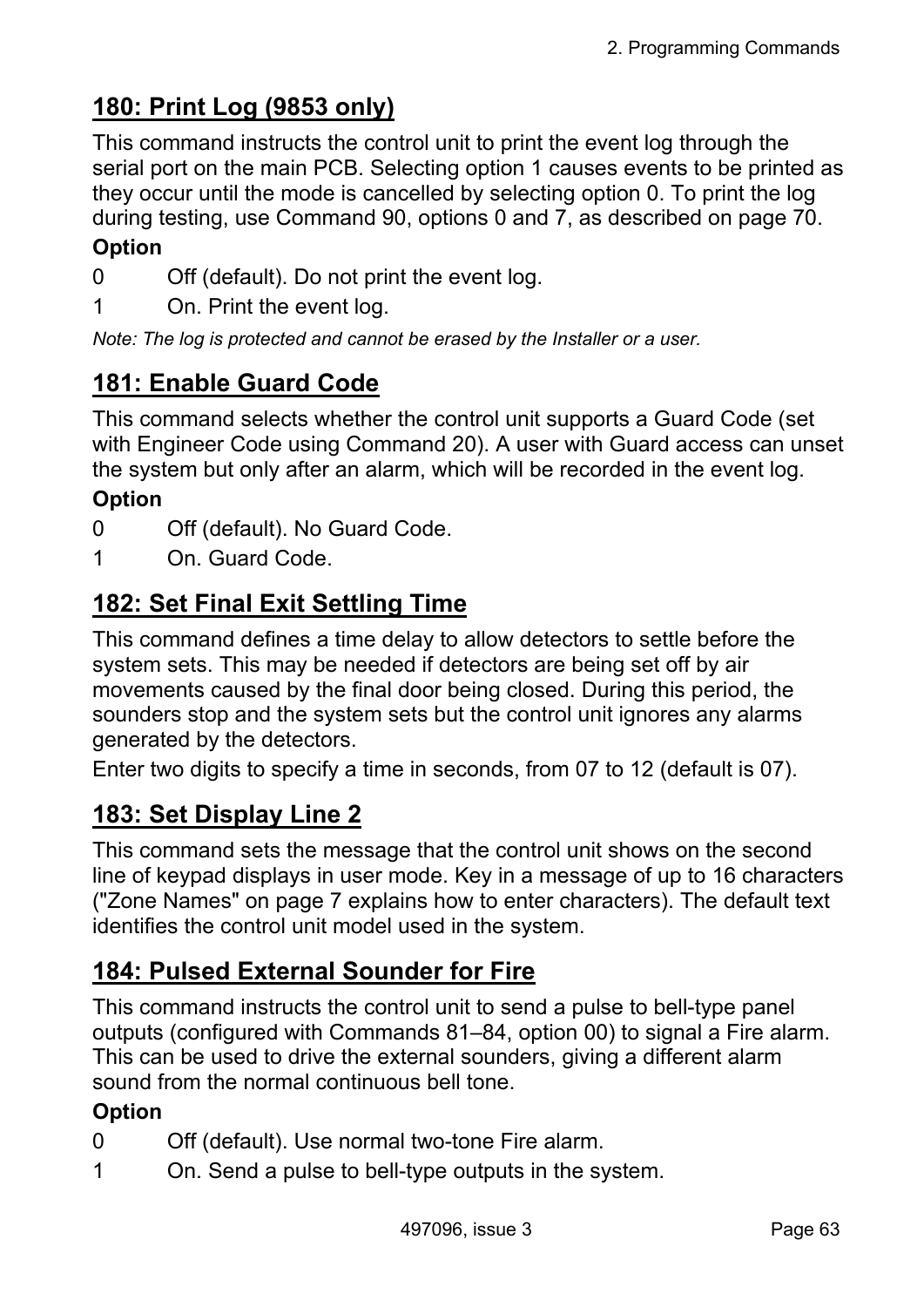# **185: Keyswitch Auto Reset**

This command instructs the control unit to reset automatically if the user uses the keyswitch to set the system on leaving.

### **Option**

- 0 Off (default). User must reset manually.
- 1 On. System resets automatically when the user sets it with a keyswitch (KM or KF).
- *Note: Compliance with PD 6662 / prEN 50131-1: 2004 (see page 85) requires that Command 185 is set to option 0.*

# **186: Set Number of Home Beep Calls**

This command sets the number of times that the control unit will call if Reporting Type is set to Home "beep" (Command 103, option 6). The repeated message acts as a confirmation.

Enter two digits, from 01 to 15 (default 02). The default is usually sufficient, providing one call to alert the user and a second call to confirm the alert. For the 9853 only, the user can acknowledge the call by pressing 5 on the telephone handset; this terminates the series of home "beep" calls.

*Note: This command sets the number of successful calls the system makes. It does not include retries after failed communication attempts, which are built into the general protocols used to control communications.* 

## **187 to 190: Not used**

These commands are not used.

## **191 to 198: Fast Format Channels**

If Fast Format reporting is selected (Command 103, option 0), Commands 191 to 198 enable you to assign types of events to outputs. The commands take two digits to select the type (23-26 apply to a partitioned system only) and have the following defaults:

| <b>Command</b> | Output | <b>Default type</b>   |  |
|----------------|--------|-----------------------|--|
| 191            | 1      | 01 Fire               |  |
| 192            | 2      | 02 PA                 |  |
| 193            | 3      | 03 Burglar            |  |
| 194            | 4      | 04 Open/Close         |  |
| 195            | 5      | 15 Zone Omitted       |  |
| 196            | 6      | 05 Alarm Abort        |  |
| 197            | 7      | 07 Alarm Confirmation |  |
| 198            | 8      | 06 Technical Alarm    |  |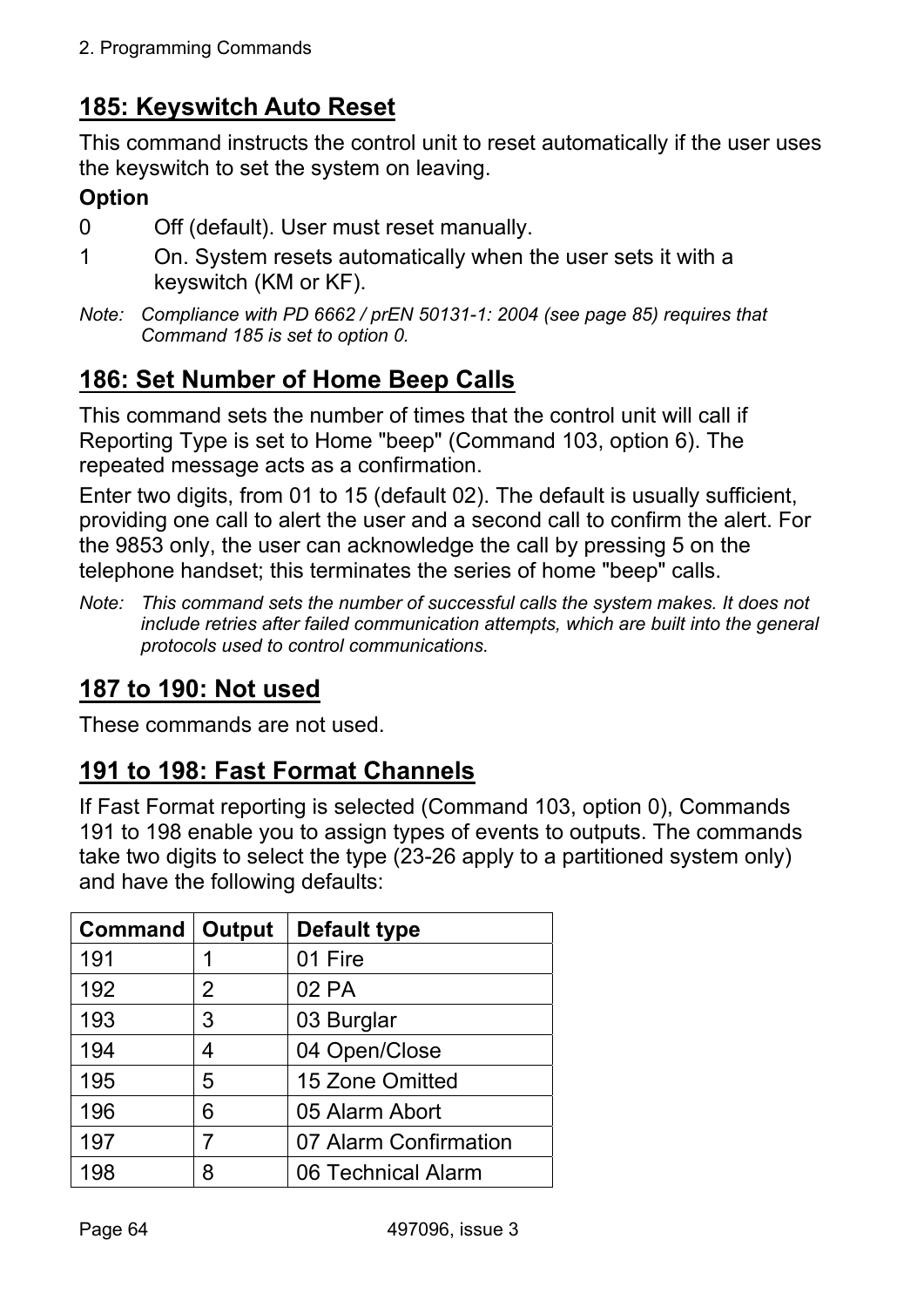#### **Option**

| 00              | <b>Not Used</b>           | 21              | <b>Battery Fault</b>     |
|-----------------|---------------------------|-----------------|--------------------------|
| 01              | Fire                      | 22              | <b>System Alarm</b>      |
| 02              | PA                        | 23              | <b>Alarm Partition A</b> |
| 03              | <b>Burglar</b>            | 24              | <b>Alarm Partition B</b> |
| 04              | Open/Close (Note 1)       | 25              | <b>Alarm Partition C</b> |
| 05              | Alarm Abort               | 26              | <b>Alarm Partition D</b> |
| 06              | <b>Technical Alarm</b>    | 27              | Not used                 |
| 07              | <b>Alarm Confirmation</b> | 28              | Not used                 |
| 08              | RF Low Battery (Note 2)   | 29              | Not used                 |
| 09              | <b>Supervision Loss</b>   | 30 <sup>1</sup> | Pulse Set OP 1           |
| 10              | RF Jamming                |                 | 31 Pulse Set OP 2        |
| 11              | <b>AC Fail</b>            |                 | 32 Pulse Set OP 3        |
| 12 <sub>2</sub> | Tamper Alarm (day tamper) |                 | 33 Pulse Set OP 4        |
| 13              | Open (Note 1)             | 34              | Pulse Unset OP 1         |
| 14              | Close (Note 1)            | 35              | Pulse Unset OP 2         |
| 15              | Zone Omitted (Note 3)     |                 | 36 Pulse Unset OP 3      |
| 16              | <b>Medical Assistance</b> | 37              | Pulse Unset OP 4         |
| 17              | Key Box                   | 38              | <b>Set Fail</b>          |
| 18              | Anti-Mask                 | 39              | General Fault (Note 4)   |
| 19              | <b>Smoke Detector</b>     | 40              | All Fault (Note 5)       |
| 20              | Comms Acknowledge         | 41              | <b>Duress</b>            |

#### *Notes:*

- *1. 13 Open and 14 Close provide the same functions as 4 Open/Close, but on two separate channels.*
- *2. The control unit sends 08 RF Low Battery when the radio detector with a low battery causes an alarm or sends a supervision signal. To enable this facility in day mode set Menu 37 to option 1.*
- 3. 15 Zone Omitted the control unit sends this signal for five seconds when a user *omits a zone.*
- *4. General Fault is active for all faults except AC Fail, Anti-Mask, Battery Fault, Line Fault, Supervision Fail, Zone AC Fail, Zone Battery Fault and Zone Low Battery.*
- *5. All Fault is active for all faults (including AC Fail, Anti-Mask, Aux DC, Battery Load Test Fail, Battery Missing, Comms Fail, Jamming, Keypad Ident Fail, Line Fail, Low Battery, Plugby Fail, RF Low Battery, Supervision Fail, Telecommand Low Battery, uCom Fail, Zone AC Fail, Zone Battery Fault, Zone Fault, Zone Low Battery and Zone Pwr O/P).*
- *6. The control unit delays reporting/logging either mains loss, or exiting engineering with mains loss, by 15-18 min (chosen at random). If you select a Scandinavian country in Command 0, the control unit waits at least 60 minutes before reporting.*

## **199: Display Zone Circuit Resistance**

For information on this command, see page 74.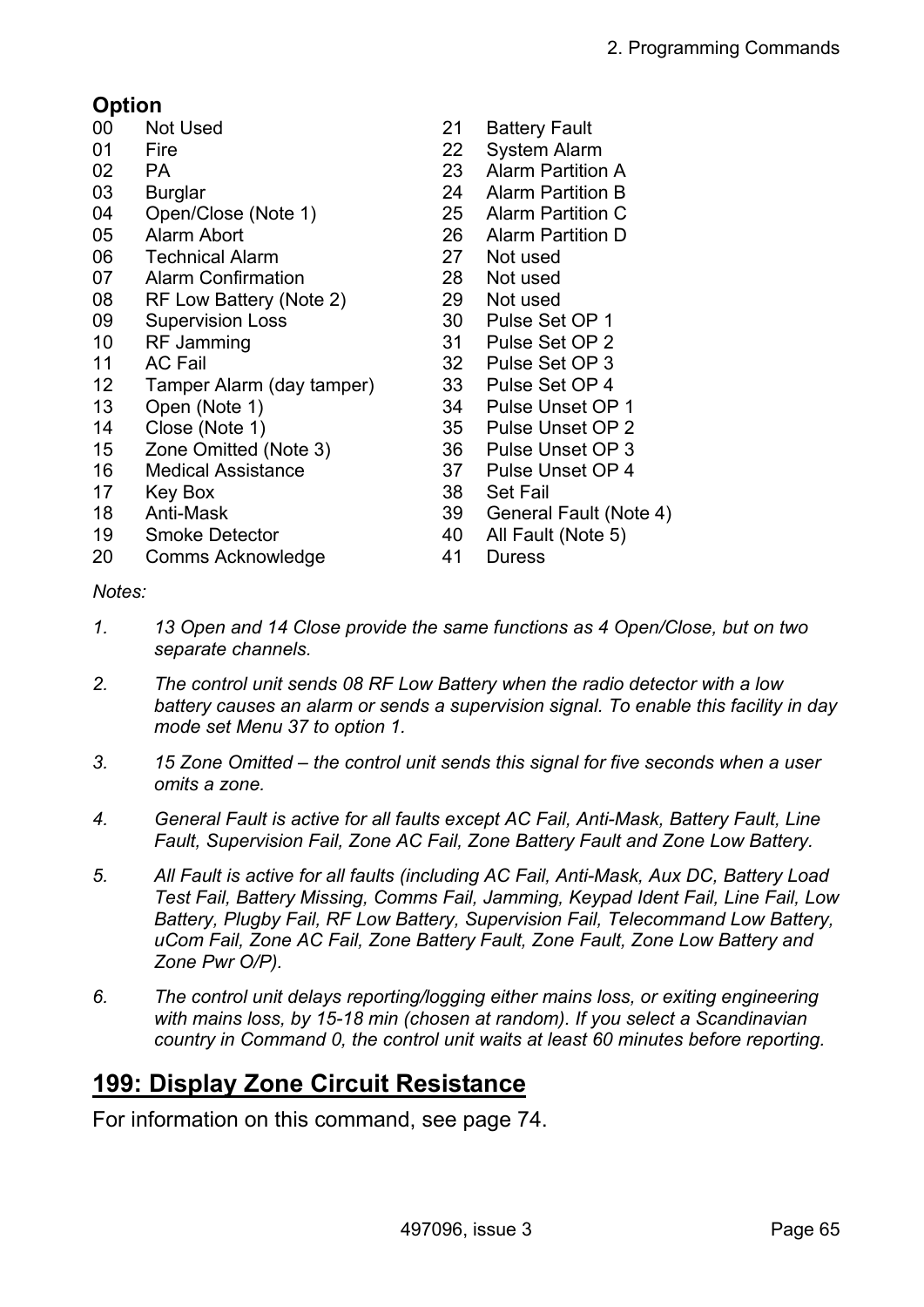## **200: Forbikobler Entry Timer**

This command sets the interval between a user entering the premises through a Forbikobler entrance and an alarm going off, using one of the independent entry timers configured with Commands 201 to 204. Any of the entry timers can be assigned to any Forbikobler entrance. Entering the entry code into the Forbikobler unit starts the selected entry timer.

#### **Option**

- 1 Entry Timer 1 (default)
- 2 Entry Timer 2
- 3 Entry Timer 3
- 4 Entry Timer 4

## **201 to 204: Entry Timers 1 to 4**

Entry timers set the interval between a user entering the premises and an alarm going off. There are four independent entry timers so that you can set different intervals for different entrances, reflecting the time required to complete each entry route.

*Note: These replace the level-specific timers available on earlier control units (formerly set with Commands 43, 64, 74 and 78). They provide a more flexible approach to timed entry routes, enabling any timer to be selected for any entrance.* 

Each entry timer can be assigned to any zone of types FE (Final Exit), ER (Entry Route) and FB (Forbikobler), using the zone programming commands 01 to **X**40 (see page 7). Set zone attribute **X**7 to a value between one and four to select the required entry timer. Opening the zone starts the selected entry timer.

*Note: Compliance with PD 6662 / prEN 50131-1: 2004 (see page 85) requires that the Entry Timer does not exceed 45 seconds.* 

#### **Option**

- 1 10 seconds
- 2 20 seconds (default)
- 3 30 seconds
- 4 45 seconds
- 5 60 seconds
- 6 120 seconds

*Note: By default, Entry Timer 1 is assigned to all relevant zones.*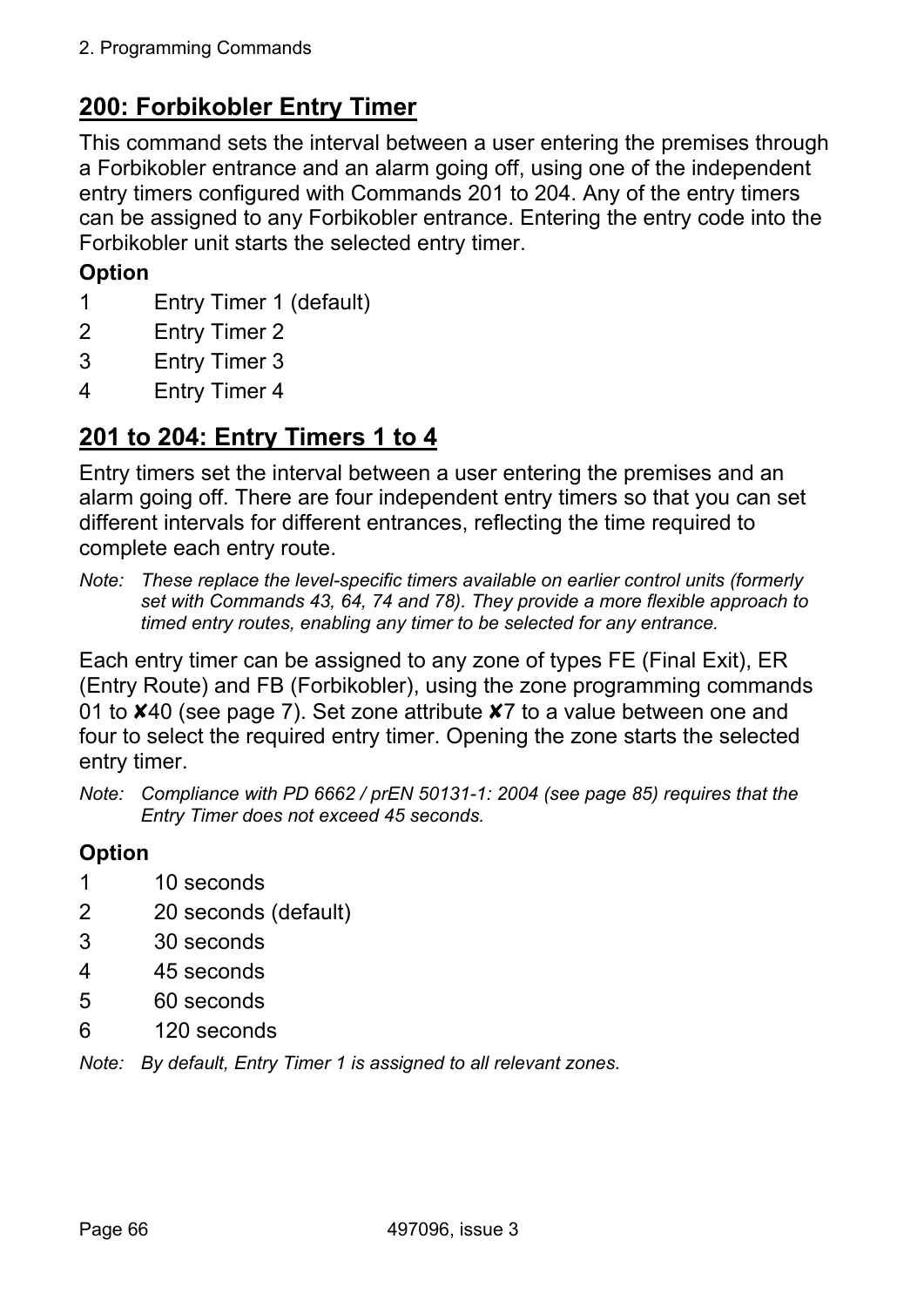#### **Setting Different Entry Timers for Different Entrances**

Suppose that you have installed a system on a site that can be entered through a front door or through an integral garage with an internal door:

- When a user opens the front door, it may take only 20 seconds to step inside and enter an access code at a keypad in the lobby.
- ° In contrast, when the user drives in through the garage door and uses a remote setting device to open the external door (starting the entry timer), it may then take 120 seconds to park the car, get out, lock the car, unlock the internal door, go inside and enter an access code at the keypad.

Irrespective of levels or partitions, you can set one entry timer to 20 seconds and assign it to the front door, and set another entry timer to 120 seconds and assign it to the garage door.

To set up such a system:

- 1. Set Entry Timer 1 to 20 seconds: Command 201, option 2 (default).
- 2. Set Entry Timer 2 to 120 seconds: Command 202, option 6.
- 3. Set up an FE zone for the front door and use X7 to select Entry Timer 1: for example, zone 10 with type set to 05 (FE) and attribute **X**7 set to 1 (Entry Timer 1).
- 4. Set up an FE zone for the garage door and use **X**7 to select Entry Timer 2: for example, zone 11 with type set to 05 (FE) and attribute X7 set to 2 (Entry Timer 2).

The same principle applies equally well in any other situation where there are multiple entrances with entry routes of different lengths. Managing entry timers in this way enables you to assign the most appropriate of four intervals to each entrance, without being restricted by the way in which you have set up your levels or partitions.

#### **Setting Entry Timers for both FE and ER Zones**

Suppose that you have installed a system that uses the Final Door exit mode. In this case, the entry timer will usually be started when a user opens the final door. It might seem unnecessary to assign an entry timer to an ER zone set up inside but there are two types of situations which make it useful to do so.

- 1. In a house where the keypad is near the final door (for example, in the hall), the entry time for a user coming through the door and unsetting the system might be short (for example, 20 seconds). However, if the stairs from the bedrooms descend into the living room (rather than the hall) and you set up a detector there as an ER zone, users coming downstairs in the morning may need longer to reach the keypad and unset the system. Assigning a longer timer to the ER zone allows for this requirement.
- 2. If a final door develops a fault and has to be omitted from the system, the control unit treats ER zones as FE zones and so they need entry timers.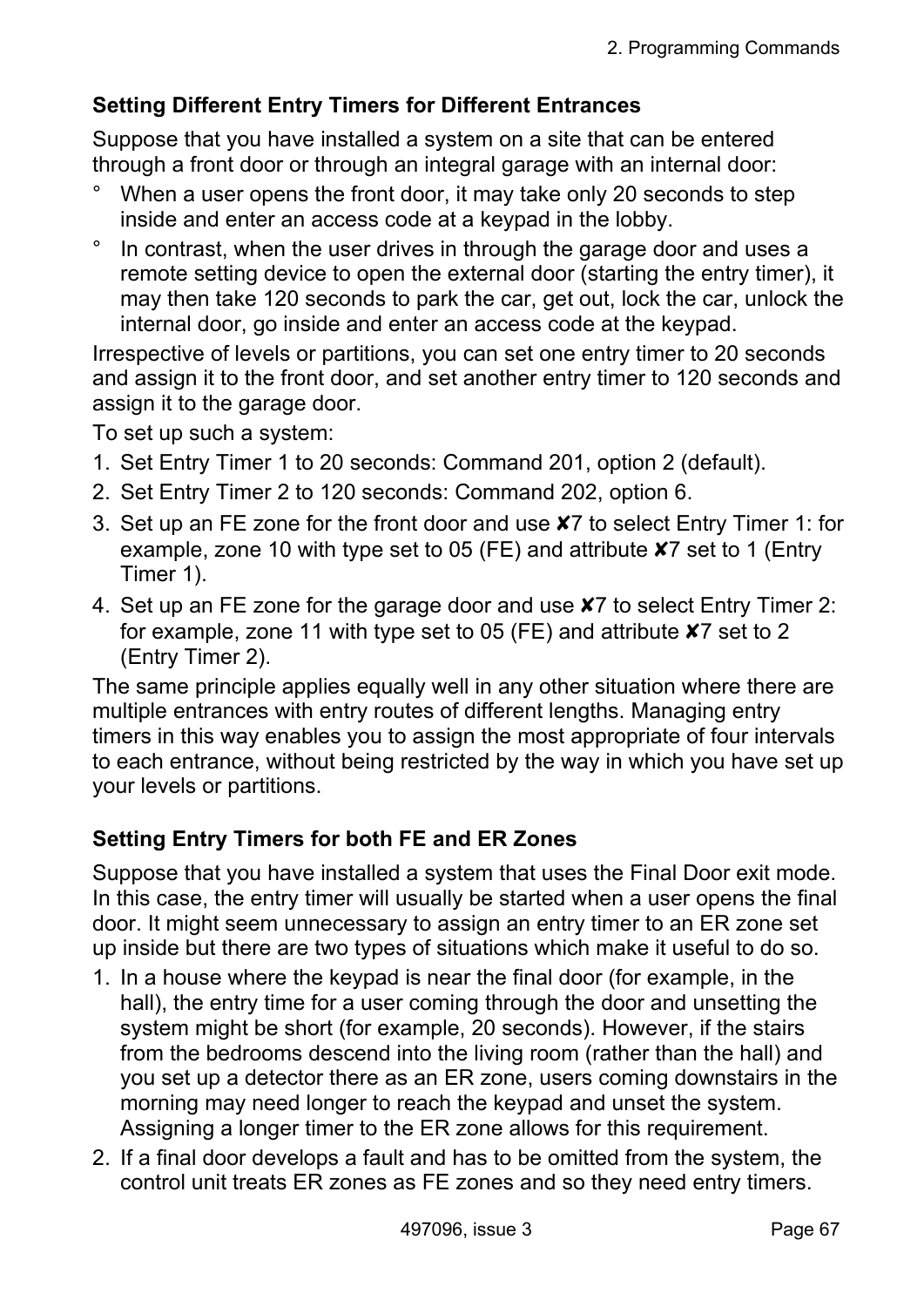## **211 to 214: Plug-by Communicator Outputs**

These commands select types for the four additional programmable outputs on the optional expansion for the 9853. For details, see Commands 151 to 158 on page 57.

#### **215 to 218: Output n Type**

These commands select types for the control unit's panel outputs. They apply only to the 9853, as only it has eight outputs. For details, see Commands 81 to 84 on page 36.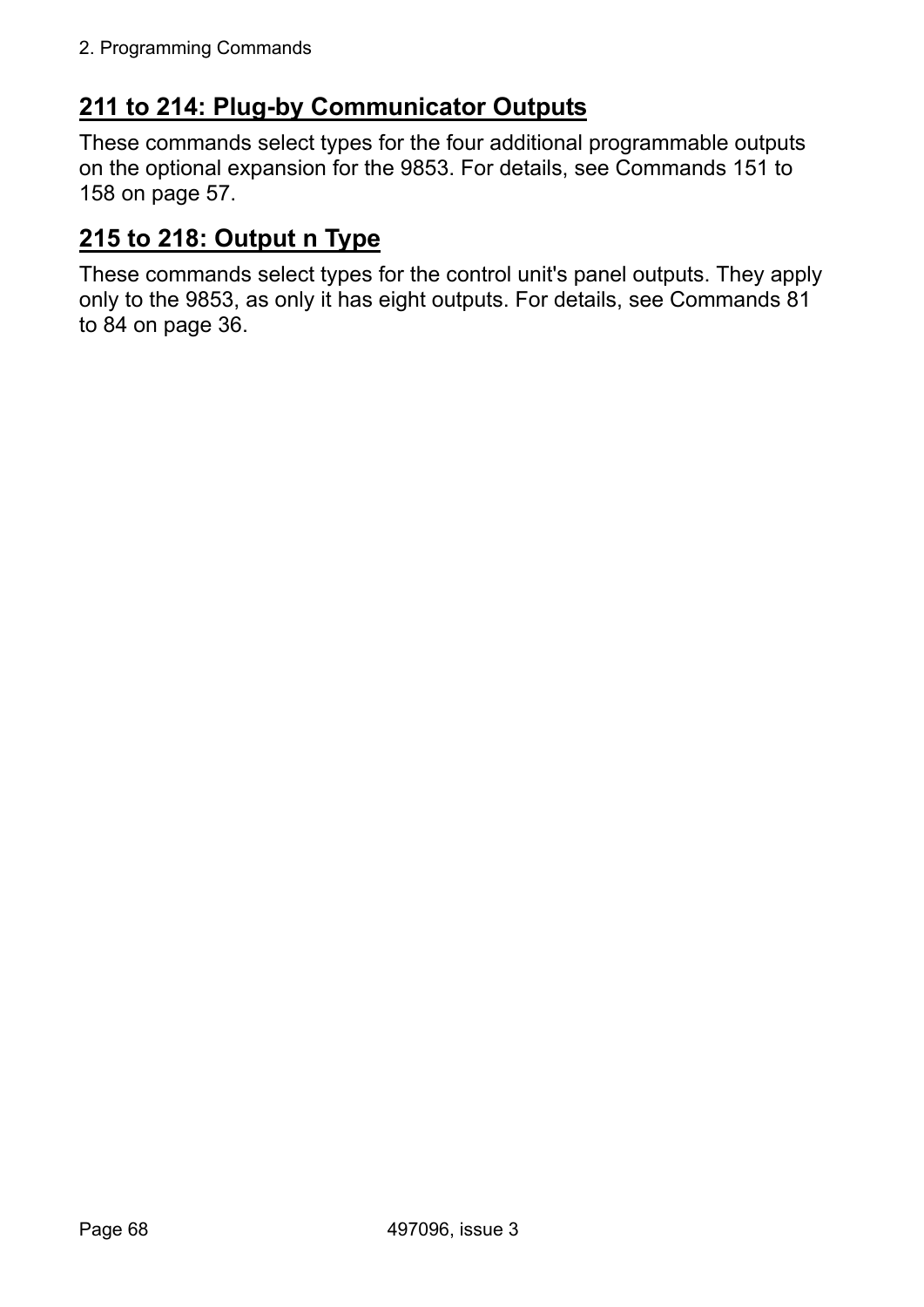# **3. TESTING COMMANDS**

## **90: Reading the Event Log**

The control unit keeps a log of recent events. The log can contain up to 700 events. Each event is described by a short text message. To review the event log, make sure the system is in installer mode and then:

1. Key in 90y.

The display shows the most recent event in the log.

- 2. Key in 1 to show earlier events or 3 to show later events.
- 3. Key in 4 to show the first event or 6 to show the last event.
- 4. Press  $\boldsymbol{\mathsf{X}}$  to leave the log.

The table on the following pages shows the messages that can be recorded in the event log. Column 1 lists messages shown on the keypad displays and column 2 lists corresponding messages in the printed log (9853 only). Each event in the printed log is preceded by the date and time in numerical format.

To avoid multiple entries being made for the same fault condition, no more than three events of the same type will be recorded for the same zone in the same set period.

*Note: The log is protected and cannot be erased by the Installer or a user.* 

| <b>Installer</b>       | U <sub>54</sub> | Telecommand    |
|------------------------|-----------------|----------------|
| User <sub>01</sub>     | U <sub>55</sub> | Keyswitch      |
| Users 02 to 49/50      | U <sub>56</sub> | Remote reset   |
| Guard code (if set up) | <b>U57</b>      | Download       |
| Duress code            | U58             | Virtual keypad |
| Control unit           |                 | (Downloader)   |
| Idle                   | U <sub>59</sub> | Forbikobler    |
|                        |                 |                |

In the log, users and devices are represented by numbers: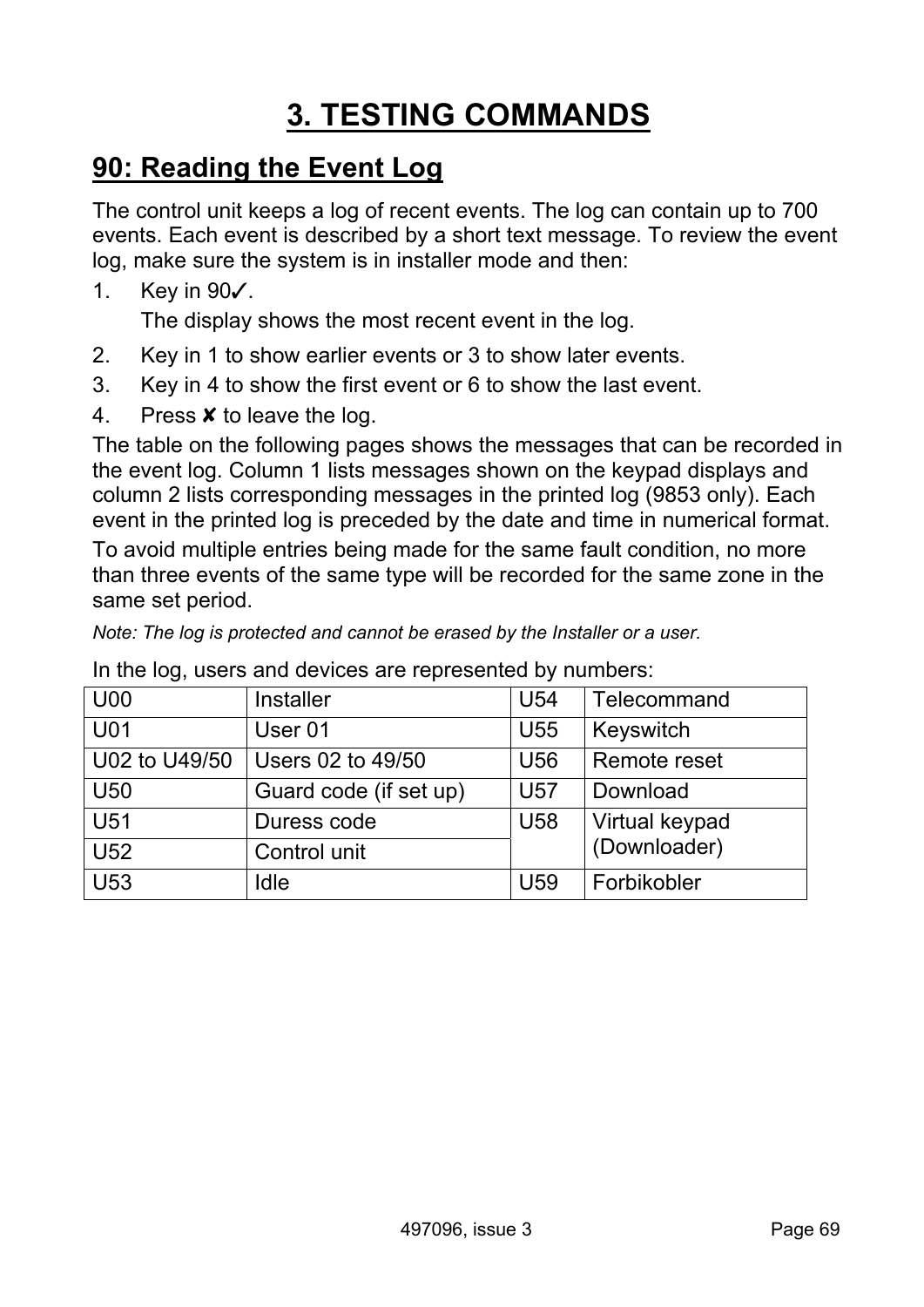### **Printing the Event Log (9853 only)**

*Note: 975x models do not have the connector required for event log printing.* 

To print the event log, make sure the system is in installer mode, and then press  $90\sqrt{0}$ . To stop printing, press  $\bm{x}$ .

To toggle the logging printer on and off, press  $90\sqrt{7}$ . The keypad gives a Chime tone when the printer is turned on and a "beep beep" confirmation tone when the printer is turned off. This is a test mode and is cancelled if power is lost. Use Command 180 to turn printing on indefinitely.

Figure 2 shows a sample of a printed log.

```
-9853 - 14/12/01 18:42:30 Sounder Tamper 
<END OF LOG>
```
Figure 2. Sample Log Print

To print a listing of the control unit's configuration, press  $908\checkmark$ 

*Note: The log is protected and cannot be erased by the Installer or a user.* 

#### **Event Log Messages**

\* Printed event messages start with a time and date stamp.

| <b>Keypad Display</b>   | Printed (9853 only)*       | <b>Meaning</b>                                          |
|-------------------------|----------------------------|---------------------------------------------------------|
| <b>AC Fail</b>          | <b>AC Lost</b>             | Mains power supply failed                               |
| <b>AC Restore</b>       | <b>AC Restore</b>          | Mains power supply restored                             |
| Al Conf Dis K==         | Al Conf Dis K==            | Alarm confirmation disabled by lock<br>switch           |
| Al Confirm $Z ==$       | Confirmed $Z ==$           | Confirmed alarm on zone ==                              |
| Alarm Abort             | $U ==$ Alarm Abort         | User aborted alarm                                      |
| AntiMask Al Z==         | Anti Mask Alarm Z==        | Anti-mask alarm on zone ==                              |
| AntiMask Rs Z==         | Anti Mask Restore Z==      | Anti-mask alarm on zone == reset                        |
| AntiMask Tp Z==         | Anti Mask Tamp. Z==        | Tamper on anti-mask zone ==                             |
| ATE L.F. All            | ATE L.F. All               | Alarm Transmission Equipment: fault on<br>all lines     |
| ATE L.F. Rstr           | ATE L.F. Rstr              | Alarm Transmission Equipment: line<br>fault(s) restored |
| ATE L.F. Single         | ATE L.F. Single            | Alarm Transmission Equipment: fault on<br>one line      |
| <b>AUX DC Fail</b>      | <b>AUX Trouble</b>         | Auxiliary power failed                                  |
| <b>AUX DC Fail Rstr</b> | <b>AUX Restore</b>         | Auxiliary power restored                                |
| <b>Bad Checksum</b>     | <b>EEPROM Failure</b>      | Control unit memory corrupted                           |
| <b>Batt FIt Rstr</b>    | <b>Battery Restored</b>    | <b>Battery reconnected</b>                              |
| <b>Batt Load Fail</b>   | <b>Batt Load Test Fail</b> | Battery failed load test                                |
| <b>Batt Missing</b>     | <b>Battery Missing</b>     | <b>Battery disconnected</b>                             |
| <b>Bell Tamper</b>      | <b>Bell Tamper</b>         | Sounder tampered with                                   |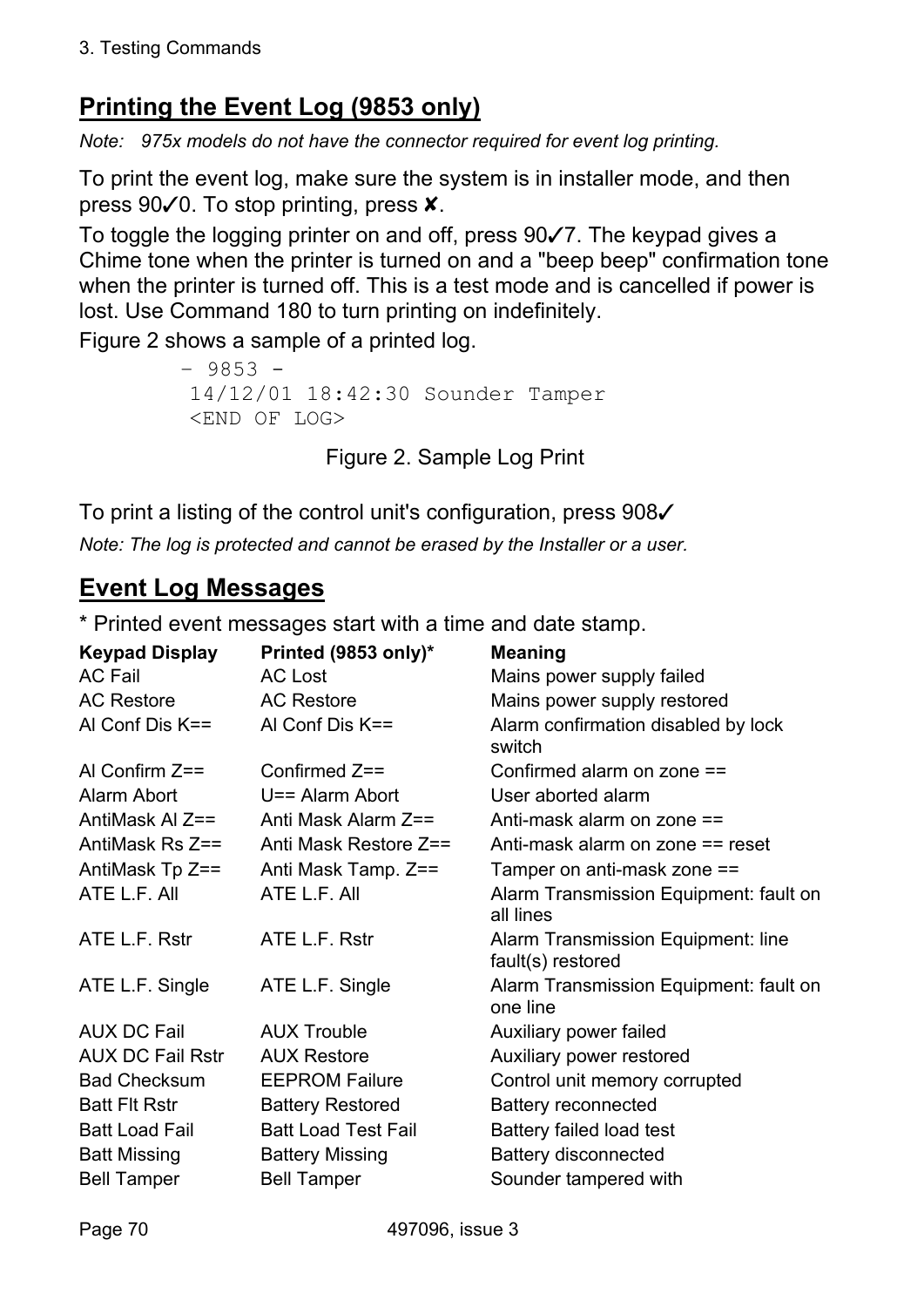3. Testing Commands

#### **Keypad Display Printed (9853 only)\* Meaning**

Exp == Tamp Rst Exp. Tamper Restore Expander tamper reset Expander == Miss Expander Missing Expander disconnected Expander == Rstr Expander Restored Expander reconnected Fire Reset U== Fire Reset Fire alarm reset Fire  $Z ==$  Alarm Fire  $Z ==$  Fire alarm on zone  $==$ 

Bell Tamper Rst Bell Tamper Restore Sounder tamper reset Burg  $Z ==$  Alarm Burg:  $Z ==$  Intruder alarm on zone  $==$ Burg  $Z == Rstr$  Burg Restore  $Z ==$  Intruder alarm on zone  $==$  reset Bypass Supr.  $Z == \text{U == Sup. Bypass } Z == \text{Supervision on zone } == \text{bypassed}$ Codes Defaulted Passwords Loaded Access codes returned to default values Comms Fail Comms Fail Communications failure (e.g. no response from ARC) Config Changed Config Changed System configuration (site-specific data) has changed Defaults Loaded Defaults Loaded Default values loaded for all commands EEPROM Fail EEPROM Bad Data Control unit memory damaged Exp == Tamper Exp. Tamper Expander tampered with F== Missing Forbi Missing F== Forbikobler keypad disconnected F== Restore Forbi Miss Restore F== Forbikobler keypad reconnected F== Tamper Forbi Tamper F== Forbikobler keypad tampered with Fire  $Z == Rstr$  Fire Restore  $Z ==$  Fire alarm on zone == restore Forbi I/F Tamper Forbi I/F Tamper Forbikobler interface tampered with Forbi Lp Tamper Forbi Lp Tamper Forbikobler loop tampered with Fr K== Alarm  $K/P$  Fire K== Fire alarm started at keypad == Frb I/F Tamp Rst Forbi I/F Tamp Restore Forbikobler interface tamper reset Frb Lp Tamp Rst Forbi Lp Tamp Restore Forbikobler loop tamper reset Global T.Restore Global T.Restore Global zone tamper alarm reset Global Tamper Global Tamper Global zone tamper alarm K== Excess Keys Tamper Usercode K== Incorrect access code entered more than four times at keypad  $==$ K== Missing K/P Missing K== Keypad == disconnected K== Restore K/P Miss Restore K== Keypad == reconnected  $K==$  Tamper Tamper K/P  $K==$  Keypad == tampered with Key Box Cls Z== Keybox Close Z== Keybox on zone == closed Key Box Opn Z== Keybox Open Z== Keybox on zone == open Key Sw Set # Key Switch Set # System set by keyswitch on level/partition # KeySw Unset # Key Switch Unset # System unset by keyswitch on level/partition # Lid Tamp Restore Lid Tamp Restore Control unit lid tamper reset Lid Tamper Lid Tamper Control unit lid tampered with Low Bat Z== Tx Lo Batt Z== Low battery detected on transmitter == Low Bat  $Z == Rstr$  Tx Lo Batt Restore  $Z ==$  Low battery reset on transmitter  $==$ Low Batt Rstr Low battery Restore Low battery detected on control unit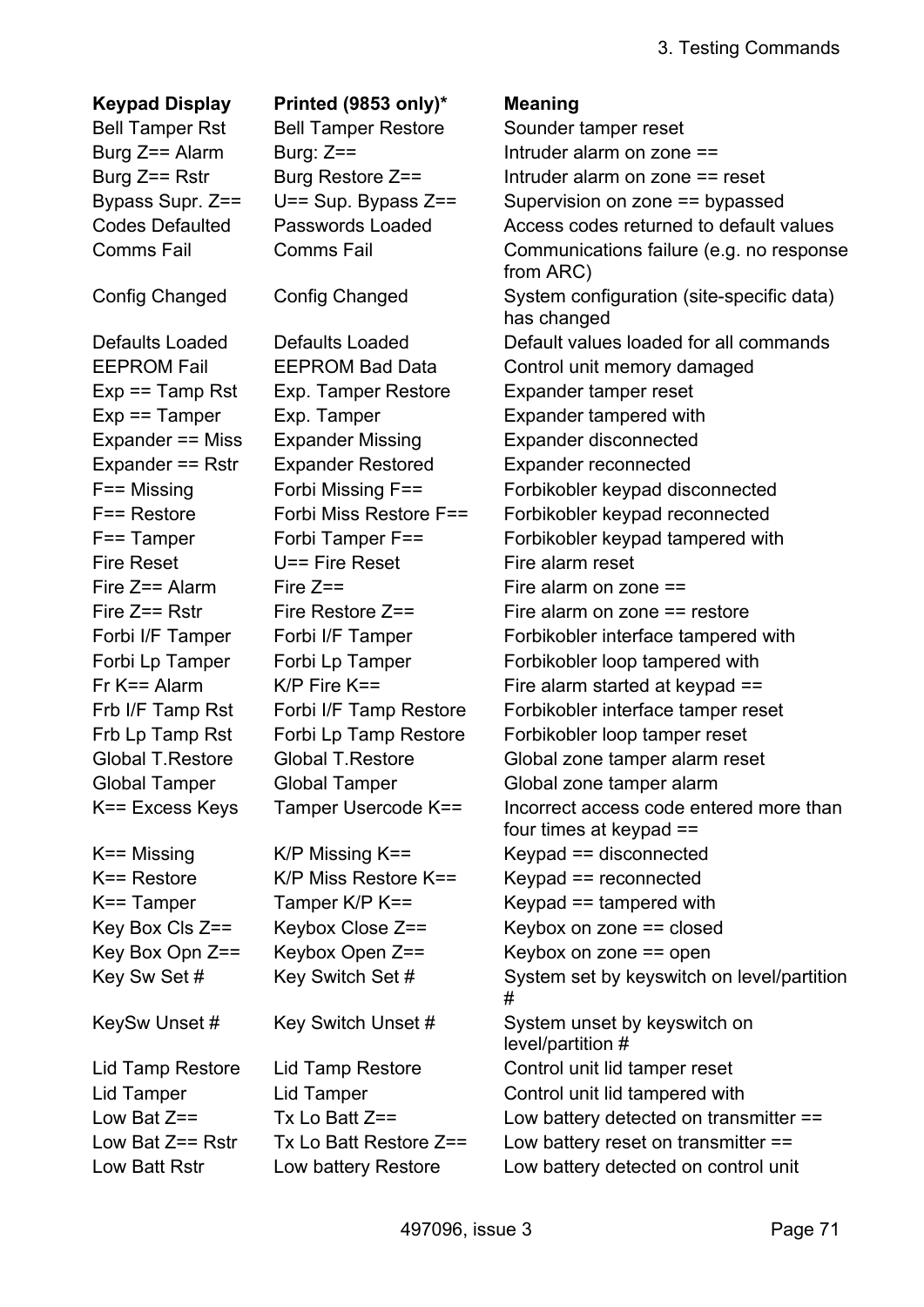#### 3. Testing Commands

#### **Keypad Display Printed (9853 only)\* Meaning**  Low Batt Rstr Z== Low Batt Rstr Zone Z== Low battery reset on control unit Md K== Alarm  $K/P$  Medi K== Medical alarm started at keypad == Override # Override # Fault overridden in level/partition # PA K== Alarm K/P PA K== Panic alarm started at keypad == PA Z== Alarm Panic Alarm Z== Panic alarm started in zone == PA Z== Rstr Panic Restore Z== Panic alarm reset in zone == RF Jamming Start Radio jamming detected RF Jamming Rstr Jamming End Radio jamming reset RF Sup Fail Z== Supervision Fail Z== Radio supervision failure detected in zone == RF Sup Rstr Z== Super'ion Restore Z== Radio supervision failure in zone == reset Set Fail Z== U== Exit Timeout Z== System failed to set because of fault in zone == Smk Det Alm Z== Smoke Det. Alarm Z== Smoke detector alarm in zone == Smk Det Res Z== Smoke Det. restore Z== Smoke detector alarm reset zone == Soak Fail Z== Test Zone Fail Z== Soak test failed in zone == System Rearmed Rearmed System rearmed after an alarm System Startup Startup Startup Startup Power applied to system System Tamp Rst System Tamp Restore System tamper reset System Tamper System Tamp System tamper Tamper F== Rstr Forbi Tamp Restore F== Forbikobler keypad == tamper reset Tamper K== Rstr Tamper K/P Restore K== Keypad == tamper reset Tamper Z== Tamper Z== Tampered with Tamper  $Z ==$  Tamper In Day  $Z ==$  Tamper in zone == during the day Tamper Z== Rstr Tamp Restore Z== Zone == tamper reset Tech Z== Alarm TA Z== Technical alarm in zone == Tech Z== Rstr TA Restore Z== Technical alarm in zone == reset Tel Line Fault Tel Line Fault Fault Fault on telephone line (e.g. line cut) Tel Line Rstr Tel Line Restore Line fault reset on telephone line Telecmd Low Bat Telecomm Low Battery Low battery in 723r telecommand Telecmmd PA Telecmd Panic Panic alarm from 723r telecommand Test Call **Man Trig Test** Test call made Test Call **Periodic Test** Test call at a specified interval U==  $\#$  Set U== Armed L= User == set level/partition  $\#$ U==  $\#$  UnSet U== Disarm L= User == unset level/partition  $\#$ U== Change U== U== Changed U== User == changed access code for user == U== Delete U== U== Deleted U== User == deleted access code for user == U== Dload Fail U== Download FAIL Download by user == failed U== Duress U== Duress Duress code entered by user == U== Off-Site U== Prog. Mode End Installer exited from programming mode U== On-Site U== Prog. Mode Installer entered from programming mode U== Ptn # Reset U== Reset  $#$  User – reset partition  $#$ U== Remote Dload U== Download OK Download by user == successful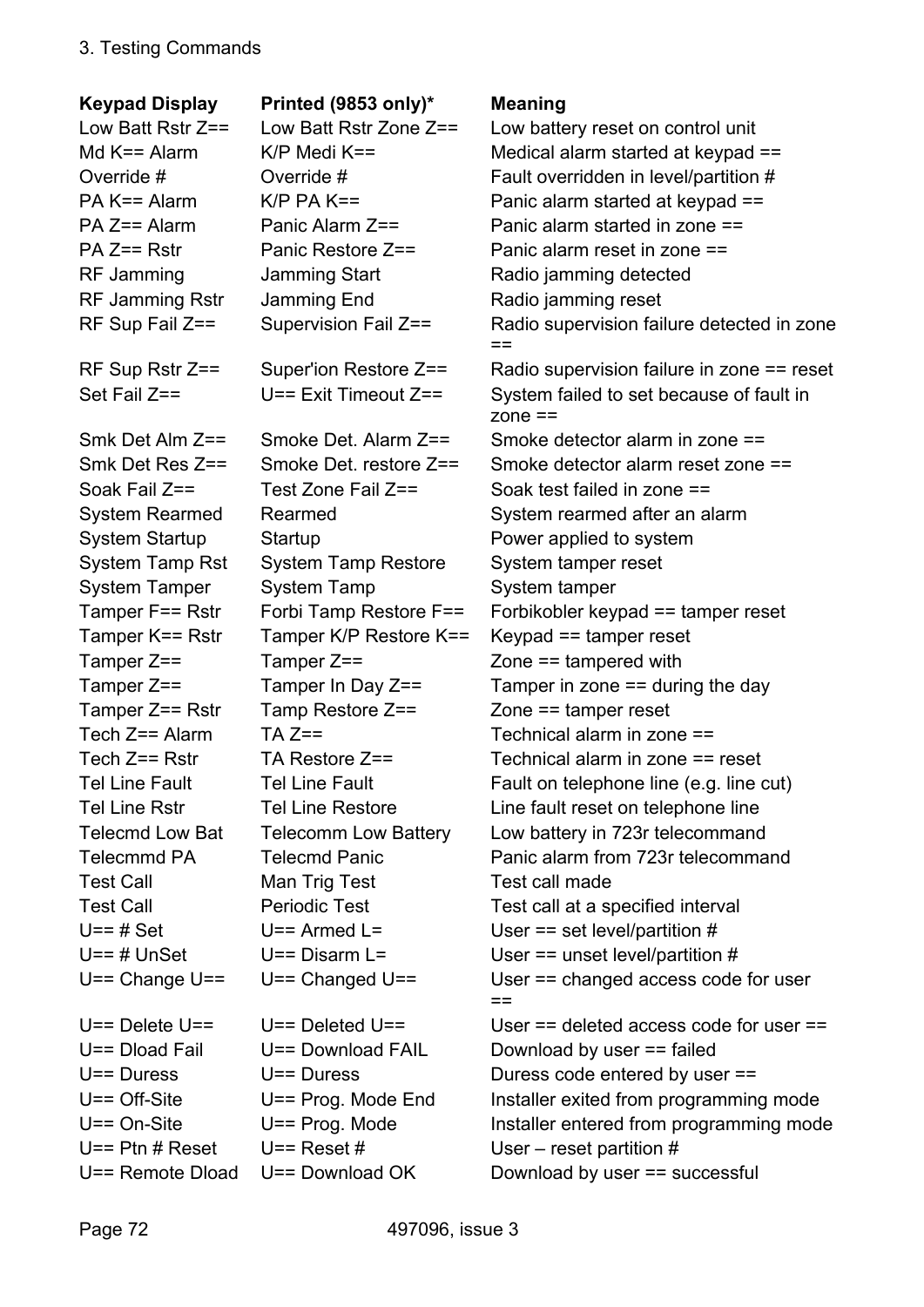| <b>Keypad Display</b><br>U== System Reset<br>$U == Time/Date$<br>$U== Z== Omit$<br>$U == Z ==$ Unomit<br>UserCode req off<br>UserCode reg on<br>$XT$ ACFI Rst $Z ==$<br>$XT$ ACFI $Z ==$<br>$XT$ BatFI Rst $Z ==$<br>$XT$ BatFI $Z ==$<br>$XT$ Fault $Z == Rst$<br>$XT$ Fault Zone $==$<br>$XT$ LoBat Rst $Z ==$<br>$XT$ LoBat $Z ==$<br>$XT$ PwrFl Rst $Z ==$ | Printed (9853 only)*<br>$U ==$ Reset<br>U== Reset Time/Date<br>$U ==$ Omitted $Z ==$<br>Zone Unomit $Z ==$<br>UserCode req off $K ==$<br>UserCode req on K==<br>AC Fail Rstr Zone Z==<br>$AC$ Fail Zone $Z ==$<br>Batt Fault Rstr Zone Z==<br>Batt Fault Zone Z==<br>Fault Rstr Zone Z==<br>Fault Zone Z==<br>Low Battery<br>Low Batt Zone $Z ==$<br>Power O/P Fault Rstr | <b>Meaning</b><br>User – reset system<br>Time and date user reset the system<br>User omitted zone $==$<br>User unomitted zone $==$<br>No user code before installer code<br>User code before installer code<br>Mains power supply restored in zone $==$<br>Mains power supply failed in zone $==$<br>Battery reconnected in zone ==<br>Battery fault in zone ==<br>Zone of type 'Fault' reset<br>Zone of type 'Fault' active<br>Low battery reset on radio zone $==$<br>Low battery detected on radio zone $==$<br>Power output fault reset in zone == |
|----------------------------------------------------------------------------------------------------------------------------------------------------------------------------------------------------------------------------------------------------------------------------------------------------------------------------------------------------------------|---------------------------------------------------------------------------------------------------------------------------------------------------------------------------------------------------------------------------------------------------------------------------------------------------------------------------------------------------------------------------|--------------------------------------------------------------------------------------------------------------------------------------------------------------------------------------------------------------------------------------------------------------------------------------------------------------------------------------------------------------------------------------------------------------------------------------------------------------------------------------------------------------------------------------------------------|
| $XT$ PwrFI $Z ==$                                                                                                                                                                                                                                                                                                                                              | Zone $Z ==$<br>Power O/P Fault Zone                                                                                                                                                                                                                                                                                                                                       | Power output fault in zone ==                                                                                                                                                                                                                                                                                                                                                                                                                                                                                                                          |
|                                                                                                                                                                                                                                                                                                                                                                | $7 =$                                                                                                                                                                                                                                                                                                                                                                     |                                                                                                                                                                                                                                                                                                                                                                                                                                                                                                                                                        |

*Note: The log is protected and cannot be erased by the Installer or a user.* 

## **91 to 96: Testing Outputs**

You may test parts of the system by entering commands at the keypad. To carry out a test make sure the system is in installer mode and then key in one of the following commands:

- 91 $\checkmark$  Test normal outputs: On 975x units, press keys 1 to 3 to toggle outputs 1 to 3 on and off. On 9853 units, press keys 1 to 8 to toggle outputs 1 to 8 on and off.
- $92\checkmark$  Test plug-by and plug-on outputs: Press key 0 to test the Alarm Transmission System. On 975x units, press keys 1 to 8 to toggle outputs 1 to 8 on and off. On 9853 units, press keys 1 to C to toggle outputs 1 to 12 on and off (A=10, B=11 and C=12).
- 93√ Not used.
- 94 $\checkmark$  Test the internal sounder output.
- 95√ Test the keypad sounder.
- 96√ Not used.

Press  $\checkmark$  to end each test. All outputs revert to their former settings.

*Note: An Alarm Transmission System (ATS) test includes the whole communication system, from the Alarm Transmission Equipment (ATE) attached to the control unit to the communication equipment in use at the Alarm Receiving Centre (ARC).*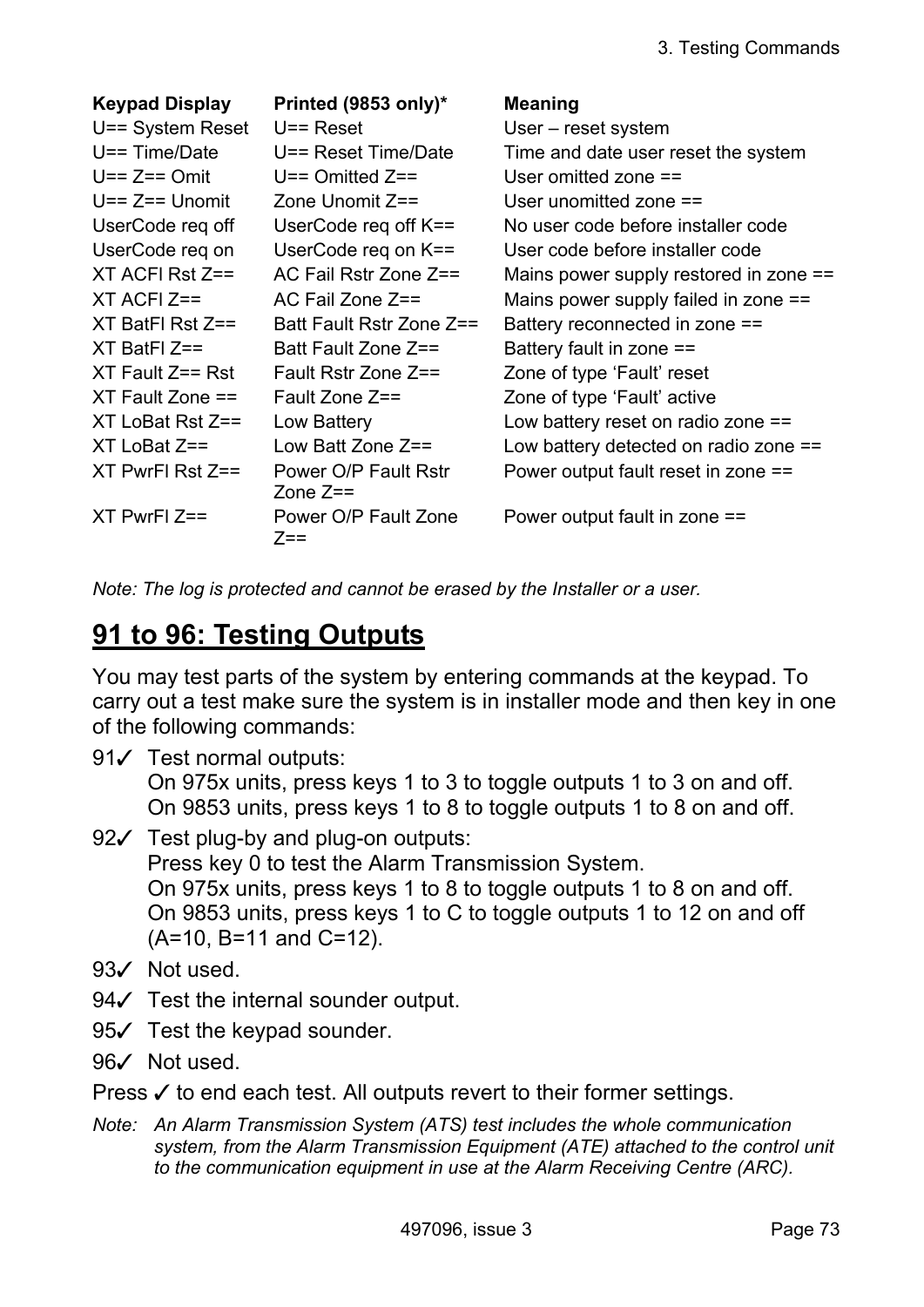# **97: Engineer Walk Test**

This function enables the engineer to test all devices on the system.

- 1. Enter installer mode.
- 2. Press 97y

The display shows:  $97:$  Walk Test

3. Open and close each alarm and tamper contact in turn.

The system gives a Chime tone each time you open and close a detector contact. The display shows: "A: Zone" and the zone number of every detector you have tested, in sequence and for one second each. If you also test the tampers on each zone, the display shows the letter "T" against each zone number.

- 4. Press  $x$  to stop the Walk Test.
- *Note: The engineer Walk Test enables you to test all zones, including PA zones, zone tampers, and control unit and bell tampers. The user Walk Test does not enable you to test tampers or PA, Fire, 24-hour and Technical zones.*

## **199: Display Zone Circuit Resistance**

This command lets you step through the zones connected to the control unit, viewing the resistance of the circuit connected to each. Press 1 (down) and 3 (up) keys to step through the list of zones. The display shows the resistance of the circuit in ohms, or O/C for open circuit.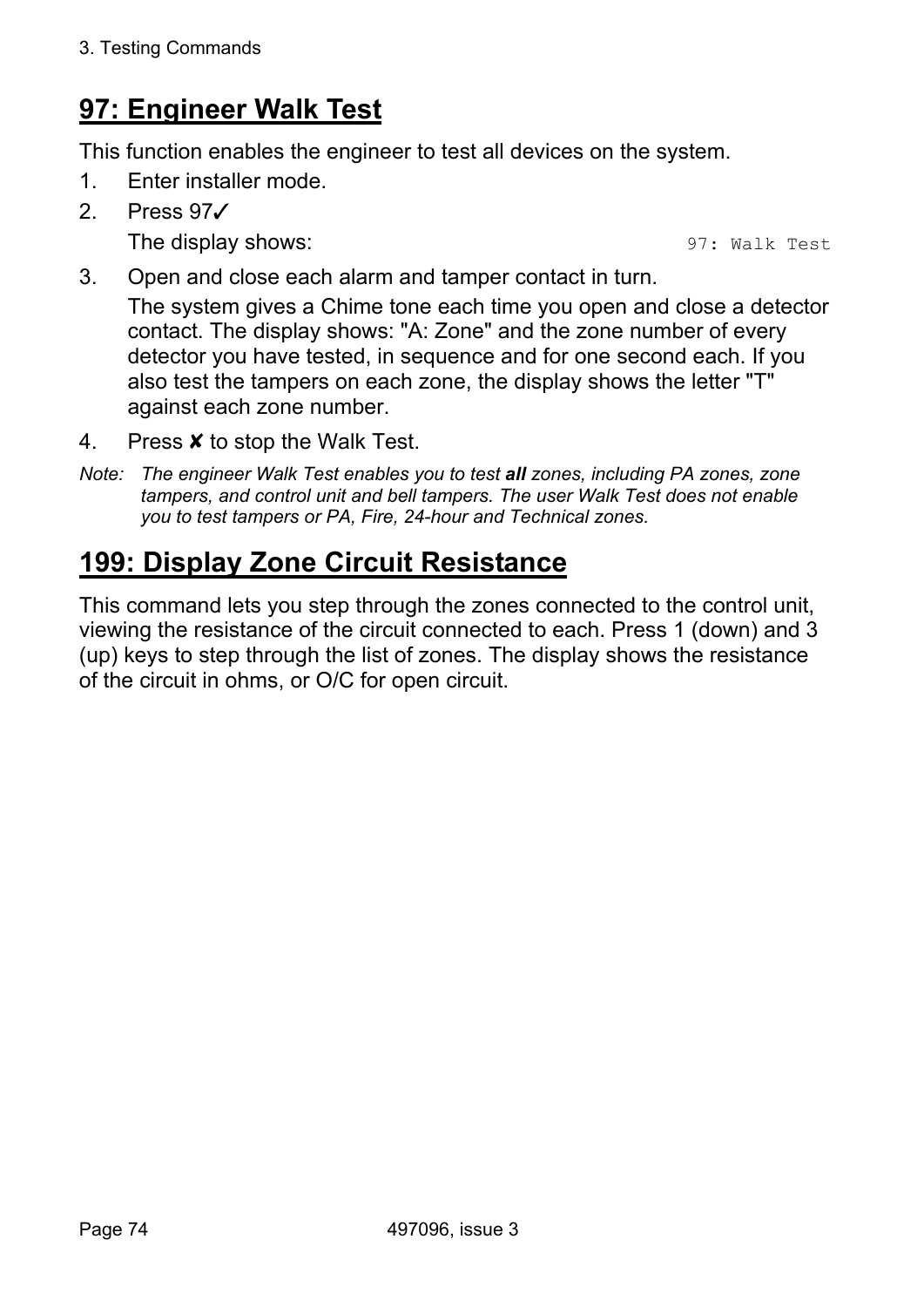# **4. SYSTEM CONFIGURATIONS**

## **Using a Partitioned System**

### **Introduction**

When programming a control unit, there are two ways of changing from a single system to a partitioned system:

- a) during initial power up
- b) using Command 98.

To create a partitioned system during initial power up, refer to the *9x5x Installation Guide*.

If you have an existing control unit that has already been programmed as a single system and wish to convert it to a partitioned system, then:

1. Enter installer mode.

| 2. | Press $98\checkmark$ at the keypad.                                                                                           |              |     |
|----|-------------------------------------------------------------------------------------------------------------------------------|--------------|-----|
|    | The display shows:                                                                                                            | Load Default |     |
| 3. | Press $1\checkmark$ at the keypad.<br>The display shows (for example):                                                        | Mult Sys?    | OFF |
| 4. | Either:<br>Press 1 to create a partitioned system<br>Or press 0 to create a single system<br>The display shows (for example): | Mult Sys?    | ON  |
|    |                                                                                                                               |              |     |

5. Press y.

The keypad gives a double "beep" confirmation tone and the control unit loads the default settings, erasing all previous selections.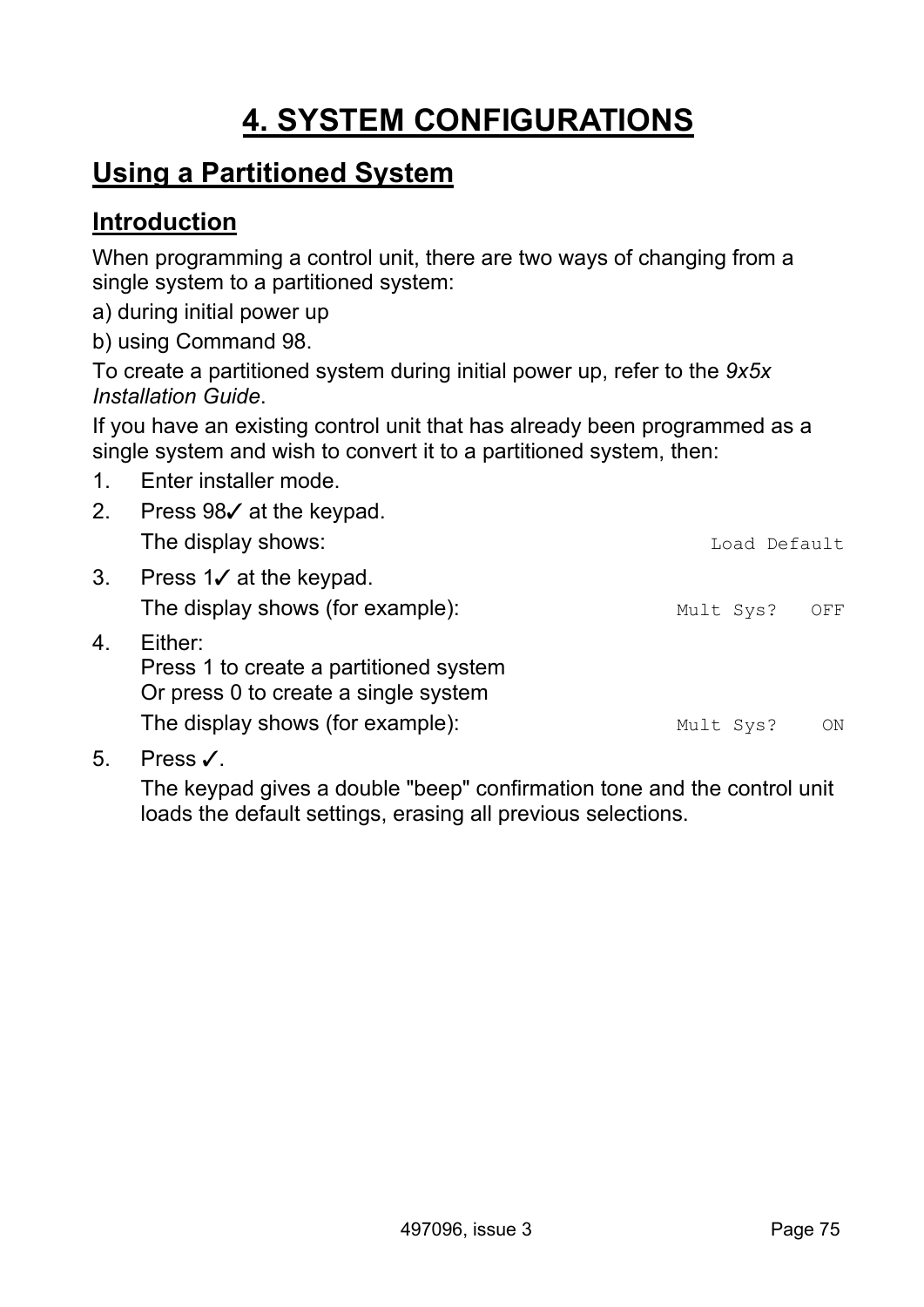## **Programming Partitions**

Once you have selected a partitioned system, you can use the following commands to program each partition:

1. Use Commands 01 to 16 and  $\times$ 17 to  $\times$ 40 to assign each zone to a partition.

Each zone defaults to Partition A.

Press A to assign zones to Partition A.

Press B to assign zones to Partition B.

Press C to assign zones to Partition C.

Press D to assign zones to Partition D.

(See also "Setting Up A Common Area" on page 78.)

2. Use Command 32 to assign each keypad to a partition as required. By default all keypads belong to all partitions.

#### 3. Program Exit Mode, Alarm Response and Exit Time for each partition:

| <b>Partition</b>      | A               | к   | <b>C</b> | Đ   |
|-----------------------|-----------------|-----|----------|-----|
| Exit Mode             | C <sub>39</sub> | C62 | C72      | C76 |
| <b>Alarm Response</b> | C47             | C63 | C73      | C77 |
| Exit Time             | C44             | C65 | C75      | C79 |

4. Use Commands 81 to 84 to assign bell outputs to each partition as required.

Option 18 assigns an output to Partition A

Option 19 assigns an output to Partition B

Option 20 assigns an output to Partition C

Option 21 assigns an output to Partition D

5. Make sure that the master user understands how to assign individual user codes to each partition.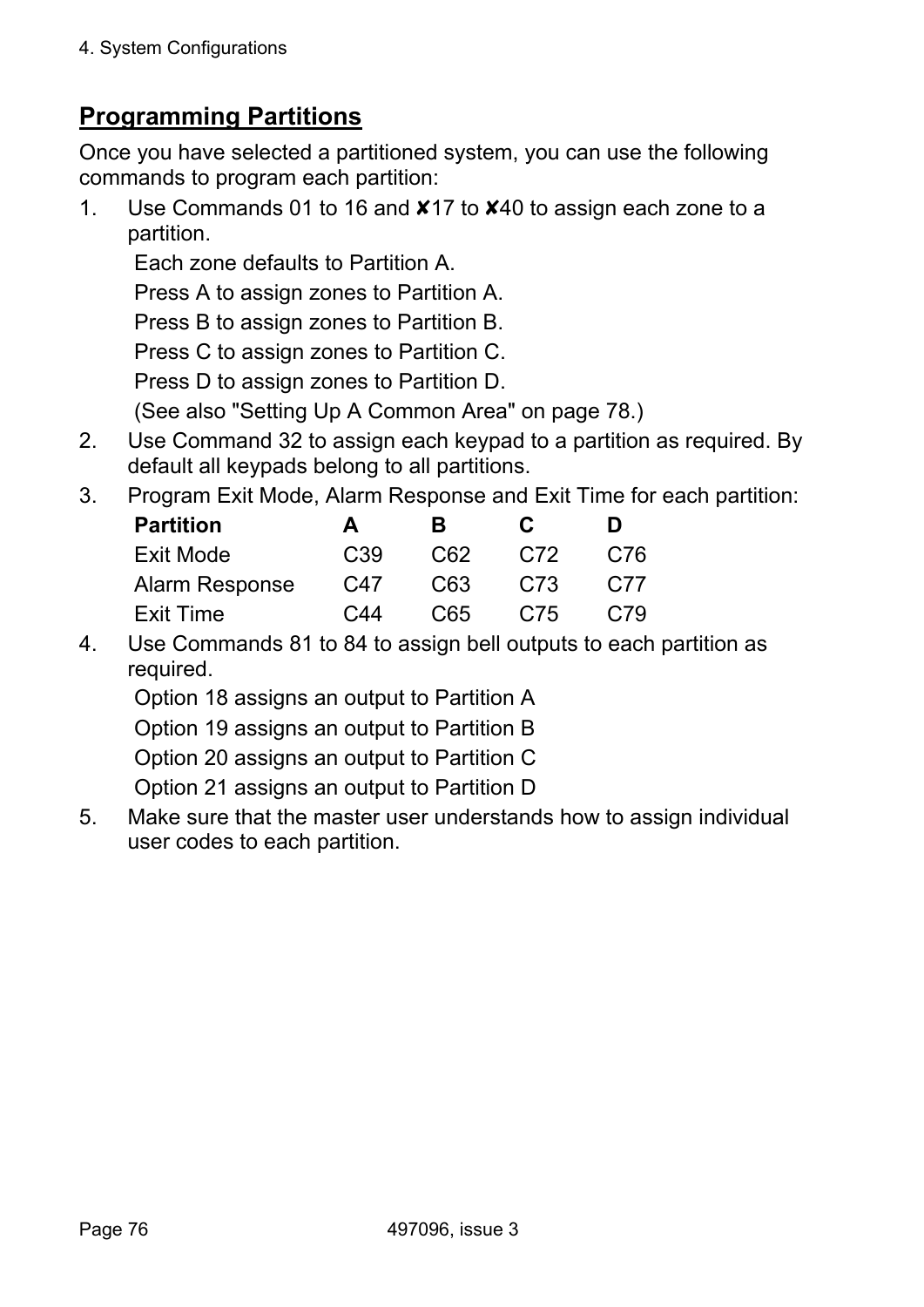## **Differences in Commands for Partitioned Systems**

When you are using a partitioned system, some commands offer new options and others can no longer be used. The table below summarises the programming differences between partitioned and single systems.

| <b>Command</b>                      | <b>Partitioned system</b> | Single system                                |  |
|-------------------------------------|---------------------------|----------------------------------------------|--|
| 01-40 Zone Programming              | A to $D =$ Partitions     | A to $D = Part Sets$                         |  |
| 28 Hide Status Display              | "Partn. Set"              | "Level Set"                                  |  |
| 32 Keypads and Partitions           | Link keypad to partition  | Not available                                |  |
| 39 Level/Partition A Exit Mode      | Opts 3 and 4 available    | Opt 3 becomes Lockset<br>Opt 4 not available |  |
| 47 Partition A Alarm Response       | Available                 | Not Available                                |  |
| 60 Level B Final Exit               | Not available             | Available                                    |  |
| 61 Level B Entry Route              | Not available             | Available                                    |  |
| 62 Level/Partition B Exit Mode      |                           | Options change                               |  |
| 63 Level/Partition B Alarm Response | Options change            |                                              |  |
| 70 Level C Final Exit               | Not available             | Available                                    |  |
| 71 Level C Entry Route              | Not available             | Available                                    |  |
| 72 Level/Partition C Exit Mode      |                           | Options change                               |  |
| 73 Level/Partition C Alarm Response |                           | Options change                               |  |
| 76 Level/Partition D Exit Mode      |                           | Options change                               |  |
| 77 Level/Partition D Alarm Response |                           | Options change                               |  |
| 81, 82, 83, 84 Outputs              | 18-21=Partition bells     | Not available                                |  |
|                                     | 22-25=Strobe sets         | Not available                                |  |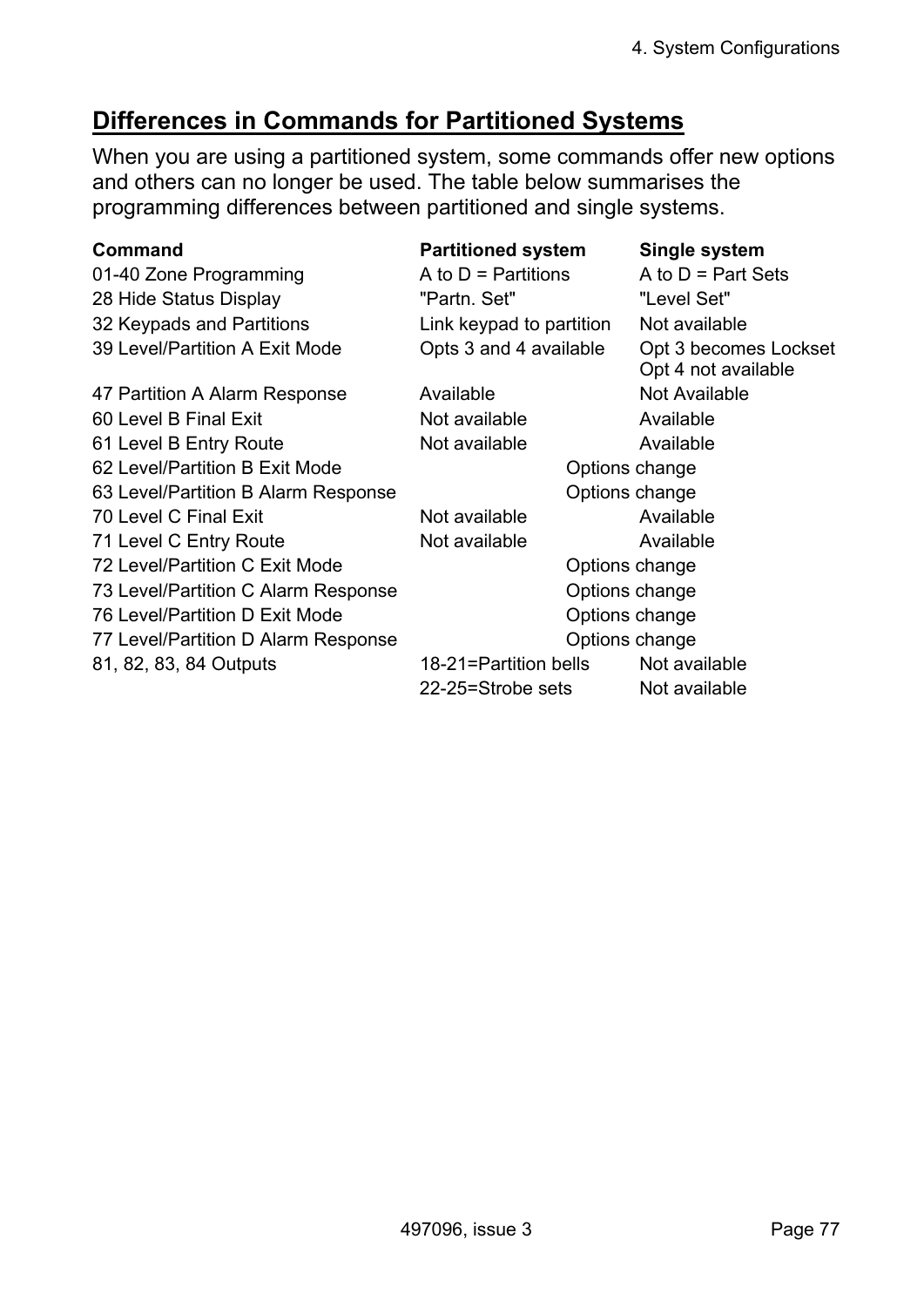## **Common Areas**

#### **Setting up a Common Area**

You can create a common area linked to two or more partitions. The system sets the common area when the users have set all the linked partitions. When users enter the common area using the appropriate access code, the system unsets it and any partition selected by the user. The remaining partitions stay set.

The following sections show examples of how to use common areas.



**Example 1. Four Offices and a Lobby** 

Figure 3. Using a Common Area

Figure 3 shows four offices share a building, all using the same entrance lobby. The building owner wants to protect the lobby when the building is empty but cannot rely on the last office user to remember to set the alarm for the lobby on leaving.

The Installer fits keypads in each office and door contacts to the doors leading from the offices to the lobby (zones 2 to 5). The Installer also fits a door contact to the door leading from the lobby to the street (zone 1).

During programming, the Installer assigns each keypad and office door to one of Partitions A to D, and makes each office door a Final Exit zone. The Installer then makes zone 1 a Final Exit zone and assigns it to all the partitions.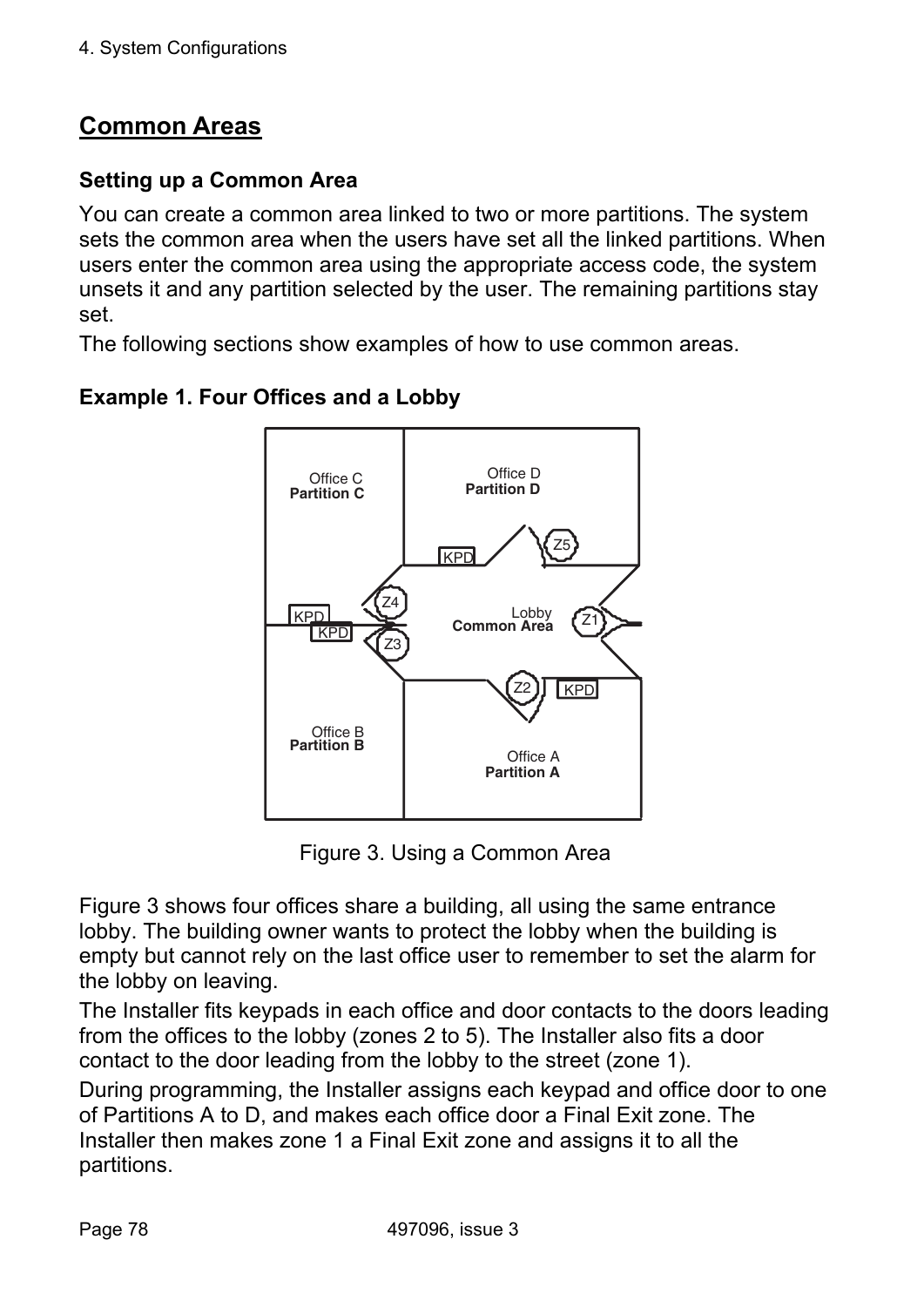To see how this works, start with what happens at the end of a working day when all the users leave the building. User A happens to leave first, and sets Partition A from the keypad in Office A. The control unit completes setting Partition A when the user closes zone 2. A few moments later, users B and C set their partitions. The control unit completes setting Partitions B and C when the users close zones 3 and 4 respectively. Finally, user D sets Partition D from the keypad in Office D. When the user closes zone 5, the control unit completes setting Partition D. However, the control unit maintains the exit tone because no one has opened and closed zone 1. When the user leaves the building and finally closes zone 1, the control unit also sets the common area.

In the morning, the users return to their offices at different times. The first user to return is user B. As user B opens the door from the street into the lobby, the control unit starts the entry timer. User B then opens zone 3 and unsets Partition B. The control unit stops the entry tone, unsets Partition B and the common area, and leaves Partitions A, C and D set. User C is the next to arrive. When user C opens zone 1 the control unit does nothing since the common area is already unset. The control unit starts the entry timer when user C opens zone 4. User C unsets Partition C and the control unit stops the entry timer, but leaves Partitions A and D set. As the morning goes on, users A and D arrive and unset their partitions in the same way.

#### **Exit Methods**

Example 1 uses Final Exit zones on the doors to complete setting of the system. You can also use Timed Exit zones on zones 2, 3, 4 and 5, with zone 1 as a Normal Alarm zone. In this case, the system sets the common area after the Exit Time for the last user to leave expires. However, you must make the Exit Time long enough to let the last user to leave close the door to their office, cross the lobby and close the last door before the exit timer expires. Using Exit Terminate buttons is not recommended with common areas. If there is a single terminate button, one user can press the button while another is still crossing the lobby. If, on the other hand, you give each user a separate button, there is always the problem of a user pressing the wrong button.

#### **Things to Avoid**

If you use Final Exit Zones to complete setting of the system when all the users have left, you must not give any user separate access to the outside world. To see why, look at Figure 4 which shows two partitions sharing a common area.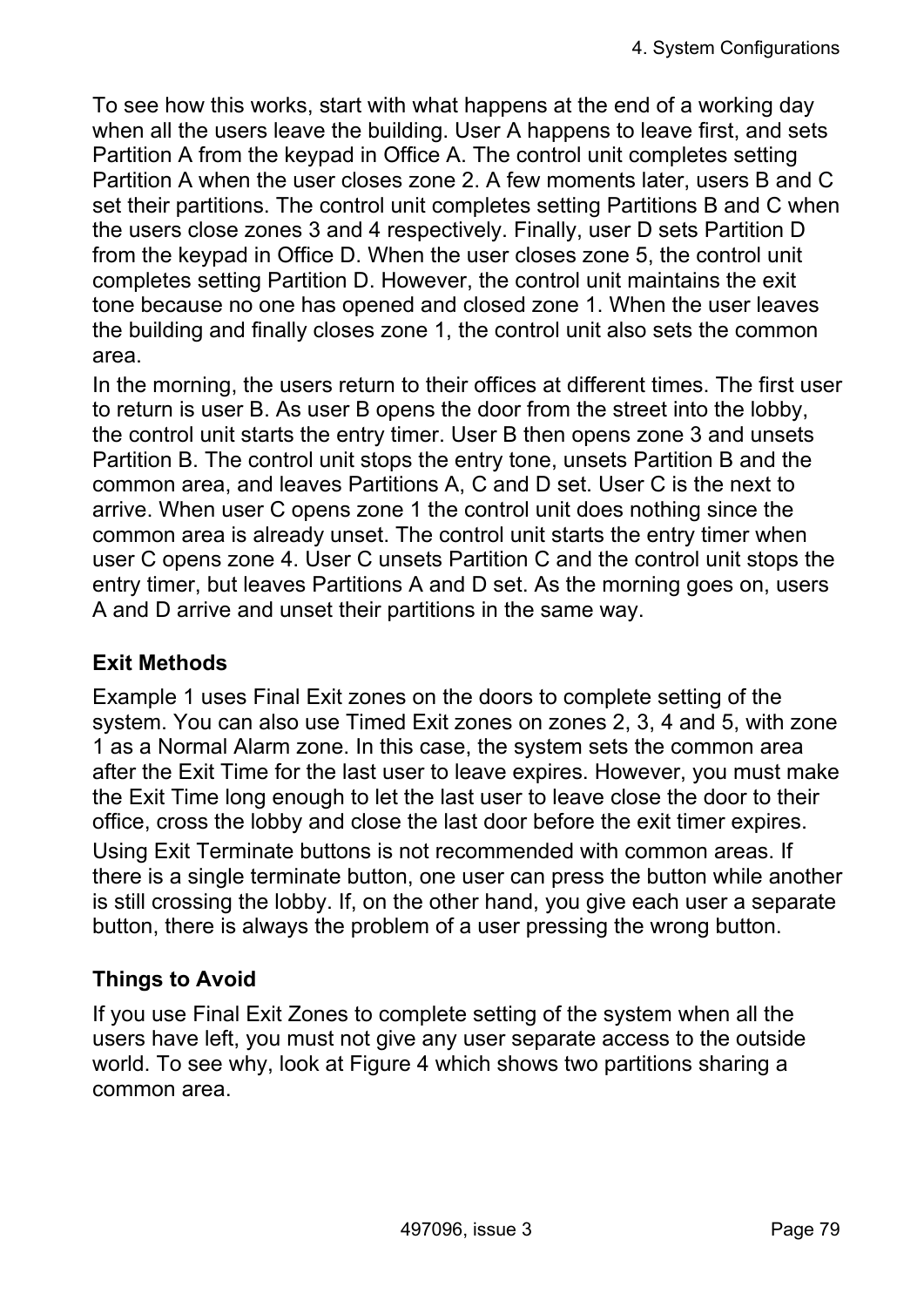4. System Configurations



Figure 4. Using a Private Door

Partition A has a separate exit guarded by a Final Exit zone (zone 4). Partition B is set. User A starts setting at their keypad and then leaves by their private door on zone 4. The control unit is expecting to see zone 1 close in order to complete setting Partition A and the common area. However, since zone 1 has not opened and closed, the control unit does not set either Partition A or the common area.

In general, when using Final Exit, make sure that the exit route is always shared by increasing the number of partitions. Figure 5 shows an extreme example.



Figure 5. Arranging Shared Exit Routes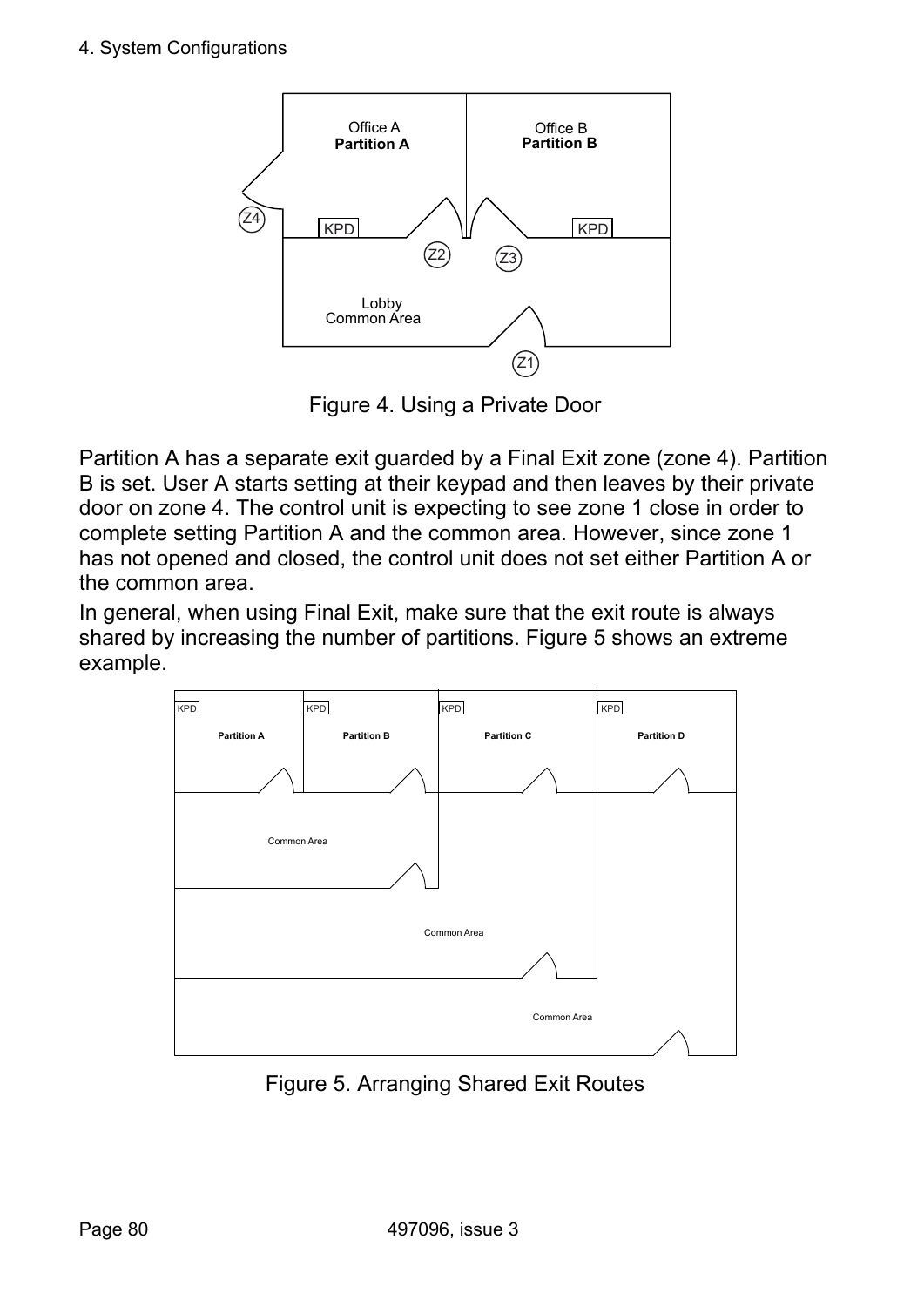#### **Example 2. Double Common Area**

You are not limited to having one common area. Figure 6 shows three partitions sharing two common areas.



Figure 6. Using two Common Areas

The control unit sets Common Area 1 when users set Partitions A and B. The control unit sets Common Area 2 when users set Partitions B and C.

#### **Example 3. Allowing Cleaners Access to the Common Area**

In this example, three offices share a lobby but the building manager wants to allow cleaners into the lobby in the evening after all the users have left. To achieve this, the Installer uses Partition D to protect the lobby (see Figure 7).



Figure 7. Allowing Cleaner Access to a Lobby

The Installer places one keypad in each office and one in the lobby. During programming, the Installer assigns each keypad to one partition, making the lobby Partition D, and assigns zone 1 to Partitions A, B, C and D, making it the common area. The Installer then assigns a user code for the cleaners to Partition D.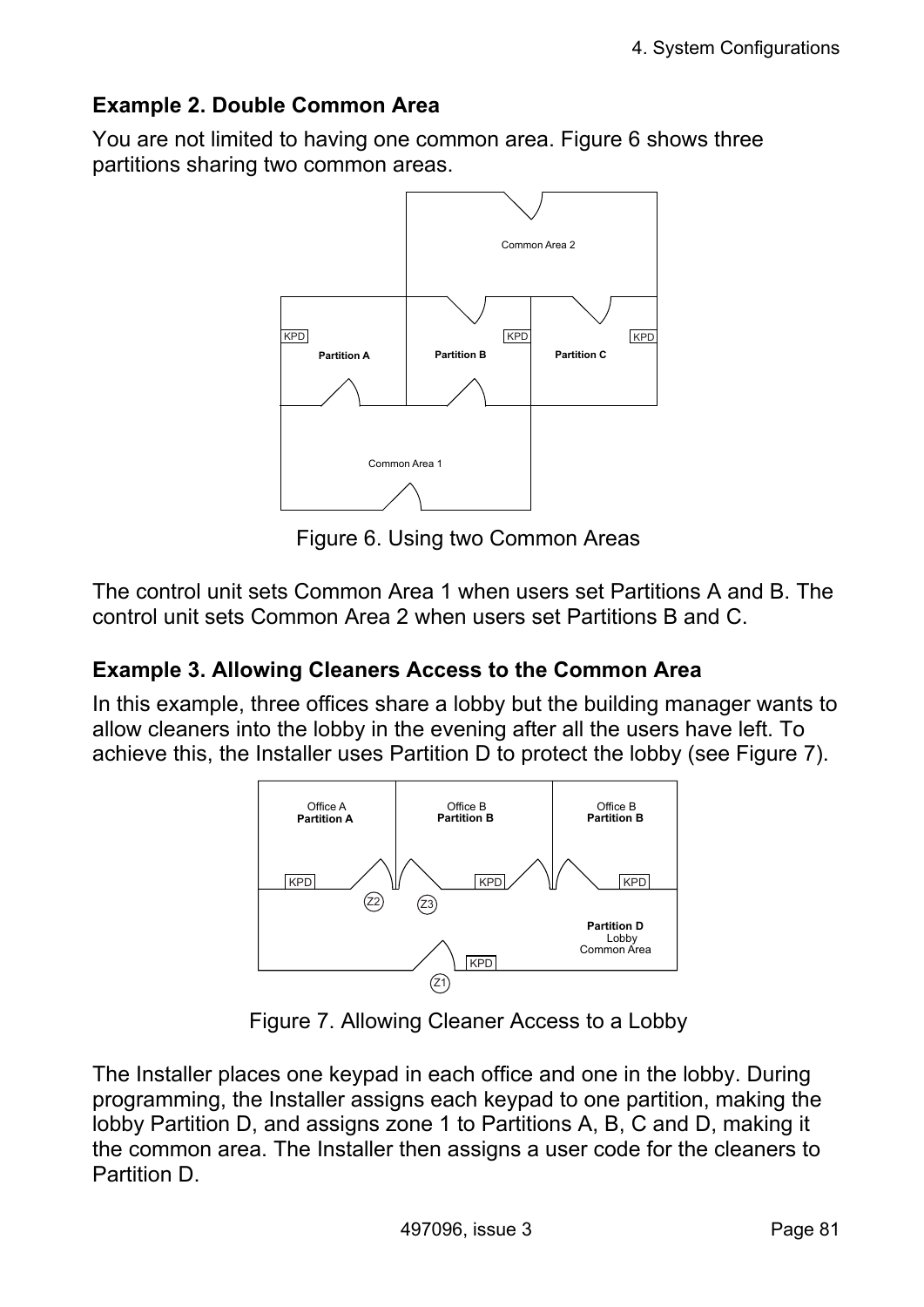Partition D remains set during the day. Partitions A, B and C are unset, so the control unit leaves the common area unset. When users A, B and C leave at the end of the day the control unit sees that all partitions are set and sets the common area.

When the cleaners arrive in the evening, they open zone 1 and the control unit starts the entry timer. The cleaners unset Partition D and the control unit unsets the common area but leaves Partitions A, B and C set. When the cleaners have finished, they set Partition D again and the control unit sets the common area. In the morning, the first user to arrive unsets their partition, and the control unit unsets the common area, leaving the other partitions (including D) set.

If you do not use a common area and simply assign the lobby to Partition D, you still have the problem of ensuring that the last user to leave sets Partition D. If they forget, the lobby is unprotected in the time between the users leaving and the cleaners arriving.

*Note: You cannot use plug-on or plug-by communications in this scenario. Partition D is set while Partitions A, B and C are unset. Partitions A, B and C are set while Partition D is unset. Therefore, the plug-on or plug-by communicator would indicate a closed system all the time.*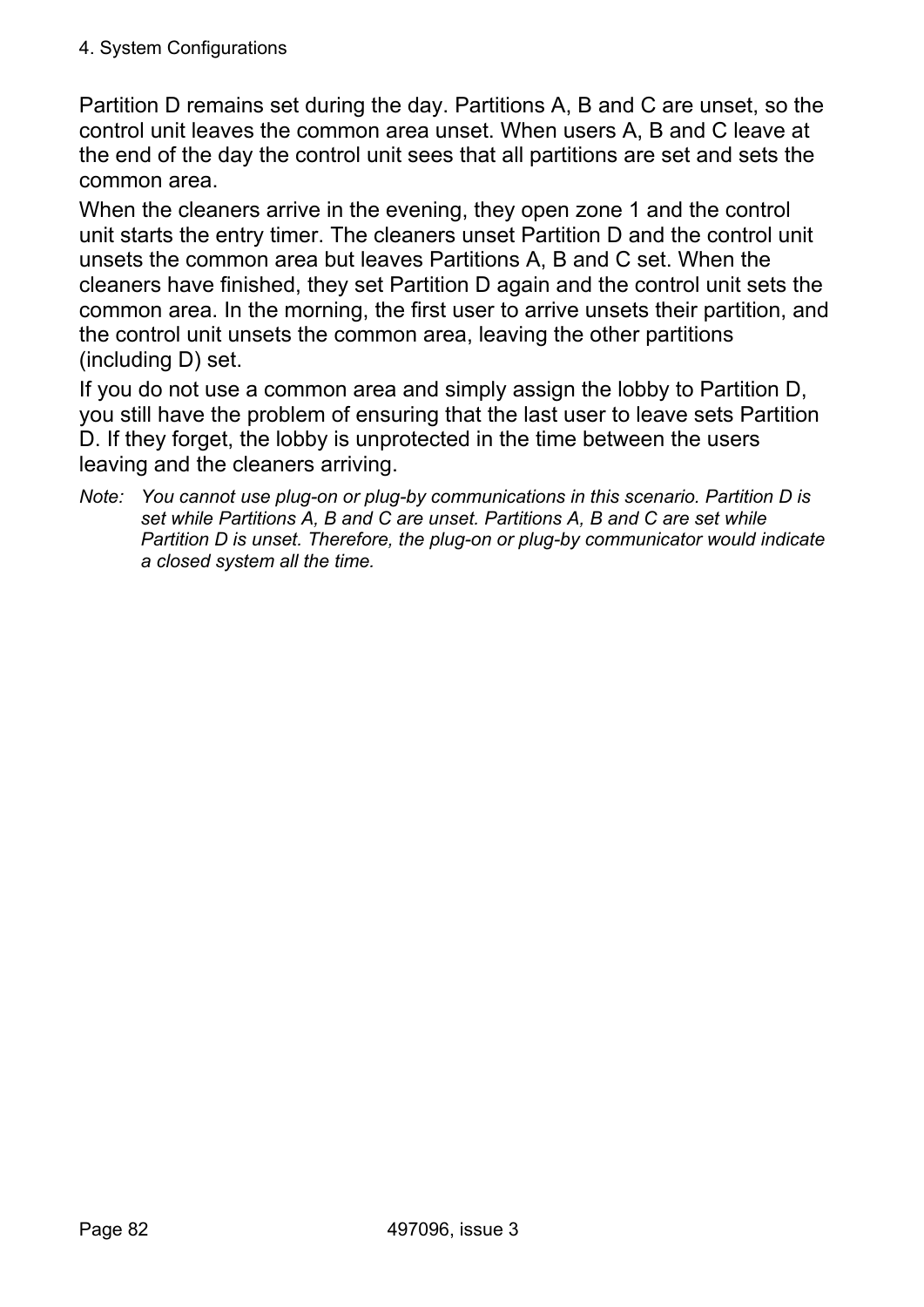## **DD243: 2004 Compliance**

## **Applicability**

Please study this section if **all** of the following apply:

- 1. You are installing an alarm system in England, Wales or Northern Ireland.
- 2. The system has remote signalling and requires the local Police Authority to issue a URN (Unique Reference Number).
- 3. You have chosen to use "Sequential Alarm Confirmation" to comply with DD243: 2004.

For Installers in Scotland, the ACPOS-IAS policy document states:

"Confirmation technology (BS DD243 applies) is desirable for newly installed systems but is not mandatory in terms of this policy."

Cooper Security therefore recommends that systems in Scotland are installed to comply with DD243: 2004, and Installers obtain copies of the ACPOS policy from their local Police Authority.

*Note: The installed system will only fully comply with the requirements of DD243: 2004 if it has been designed in accordance with this section.* 

## **Programming for Compliance**

Use the following settings to ensure compliance with DD243: 2004.

| Command | <b>Name</b>                               | Value          | Page | <b>Notes</b>                                                                                                                                                               |
|---------|-------------------------------------------|----------------|------|----------------------------------------------------------------------------------------------------------------------------------------------------------------------------|
| 33      | <b>System Reset</b>                       | 1              | 18   | Engineer Reset. In addition various other forms of reset<br>can be used such as remote reset or anti-code (if the<br>CSID code has been programmed into the control unit). |
| 81-84   | Output types                              |                | 36   | There are three new output types that you can use to<br>indicate the status of the system: Alarm Confirm, Set<br>Complete and Unset Complete.                              |
| 89      | Alarm<br>Confirmation                     | 1              | 39   | Enabled                                                                                                                                                                    |
|         |                                           |                |      | Note: The following commands are available only if Alarm Confirmation is enabled.                                                                                          |
| 48      | Lockout<br><b>Keypads During</b><br>Entry | 1              | 24   | Yes. Use this option to comply with section 6.4.5.                                                                                                                         |
| 160     | Confirm Time                              | 30             | 59   | Default.                                                                                                                                                                   |
| 161     | Internal Sounder                          | $\mathbf{0}$   | 59   | Sounder on confirmed or unconfirmed alarm.                                                                                                                                 |
| 162     | External<br>Sounder                       | $\mathbf{0}$   | 60   | Sounder on confirmed or unconfirmed alarm.                                                                                                                                 |
| 163     | Confirm After<br>Entry                    | $\mathbf{0}$   | 60   | When a user starts the entry timer, the control unit<br>disables Alarm Confirmation. Use this option to comply<br>with sections 6.4.2, 6.4.3, 6.4.4 and 6.4.6.             |
|         |                                           | $\overline{2}$ | 60   | The control unit starts a confirmed alarm if an intruder<br>activates two separate zones after the entry timer<br>expires. Use this option to comply with section 6.4.5.   |
| 164     | User Reset After<br>Confirmed<br>Alarm    | 1              | 61   | Enabled to enable users to reset the system after a<br>confirmed alarm.                                                                                                    |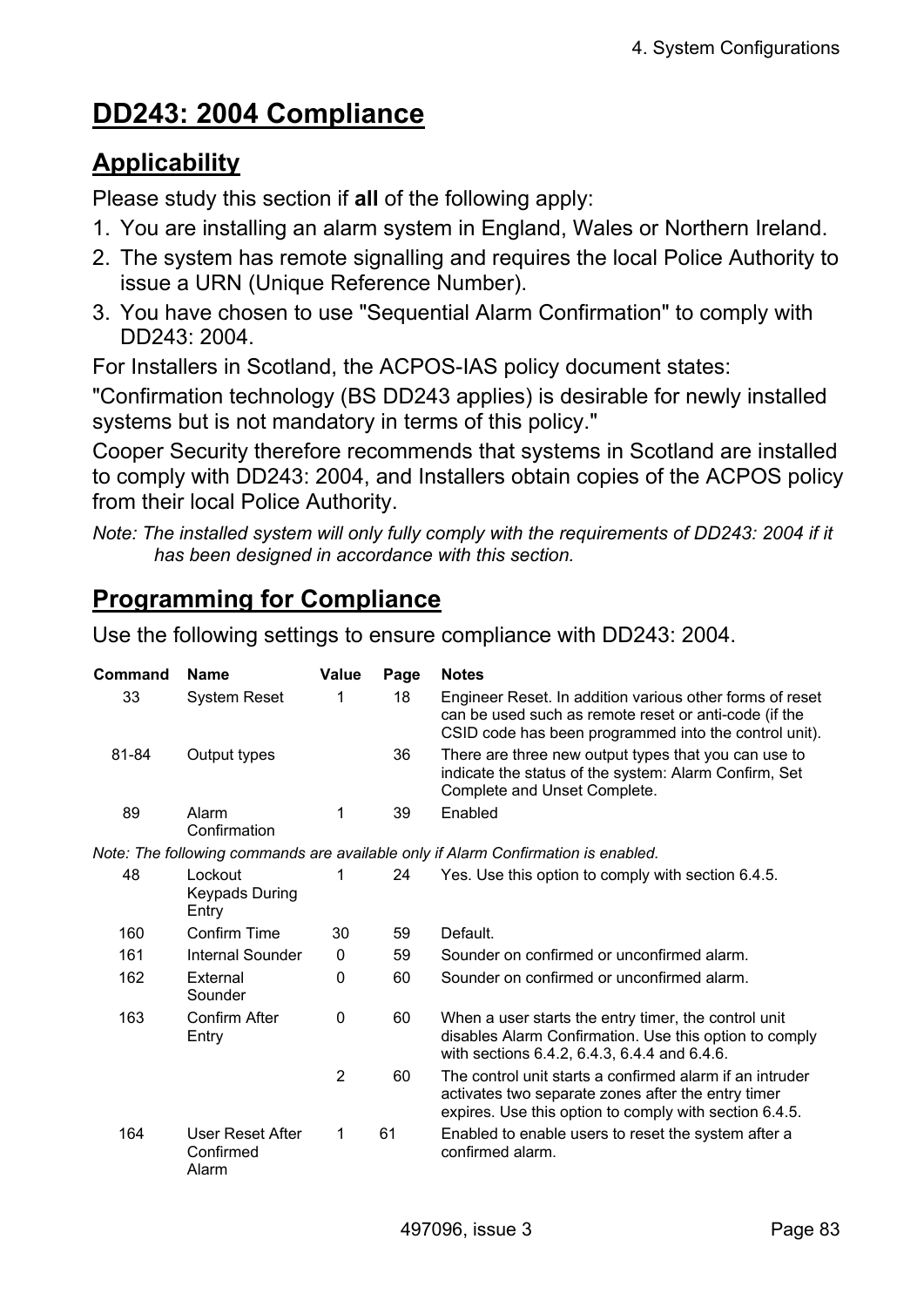#### 4. System Configurations

The table below summarises which options to select on various commands in order to comply with paragraphs 6.4.2 to 6.4.6.

|         | DD243: 2004 Para:                             | 6.4.2                                                                                                                                   | 6.4.3                      | 6.4.4                                 | 6.4.5                                                                                        | 6.4.6                       |
|---------|-----------------------------------------------|-----------------------------------------------------------------------------------------------------------------------------------------|----------------------------|---------------------------------------|----------------------------------------------------------------------------------------------|-----------------------------|
| Command | <b>Possible Installation</b>                  | Unset from<br>outside the<br>premises<br>using a<br>keyswitch<br>zone input -<br>entry must<br>be prevented<br>until system<br>is unset | Exit Mode of<br>"Lock Set" | Keypad and<br>user access<br>code     | Portable<br>ancillary<br>control<br>equipment -<br>with the<br>reader inside<br>the premises | Requires<br>ARC to<br>unset |
| 89      | <b>Alarm Confirmation</b>                     |                                                                                                                                         |                            | Enabled                               |                                                                                              |                             |
| 160     | <b>Confirmation Time</b>                      |                                                                                                                                         |                            | 30 to 60 minutes                      |                                                                                              |                             |
| 48      | <b>Lockout Keypads</b><br><b>During Entry</b> | <b>No</b><br>(Option 0)                                                                                                                 | No<br>(Option 0)           | No<br>(Option 0)                      | Yes<br>(Option 1)                                                                            | No<br>(Option 0)            |
| 163     | <b>Confirmation on</b><br>Entry               | Never<br>(Option 0)                                                                                                                     | Never<br>(Option 0)        | Never<br>(Option 0)                   | Two zones<br>(Option 2)                                                                      | <b>Never</b><br>(Option 0)  |
| 164     | <b>User Reset After</b><br>Confirmation       | Enabled<br>(Option 1)                                                                                                                   | Enabled<br>(Option 1)      | <b>Disabled</b><br>(Option 0 or<br>2) | <b>Disabled</b><br>(Option 0 or<br>2)                                                        | Enabled<br>(Option 1)       |

## **Alarm Filtering**

The alarm system should either:

- a) Have the means to indicate to the Alarm Receiving Centre (ARC) whether the alarm system is set or unset (open and close signals). or
- b) Be capable of generating a secondary signal identifiable at the ARC as a mis-operation signal (see Command 36 Alarm Abort).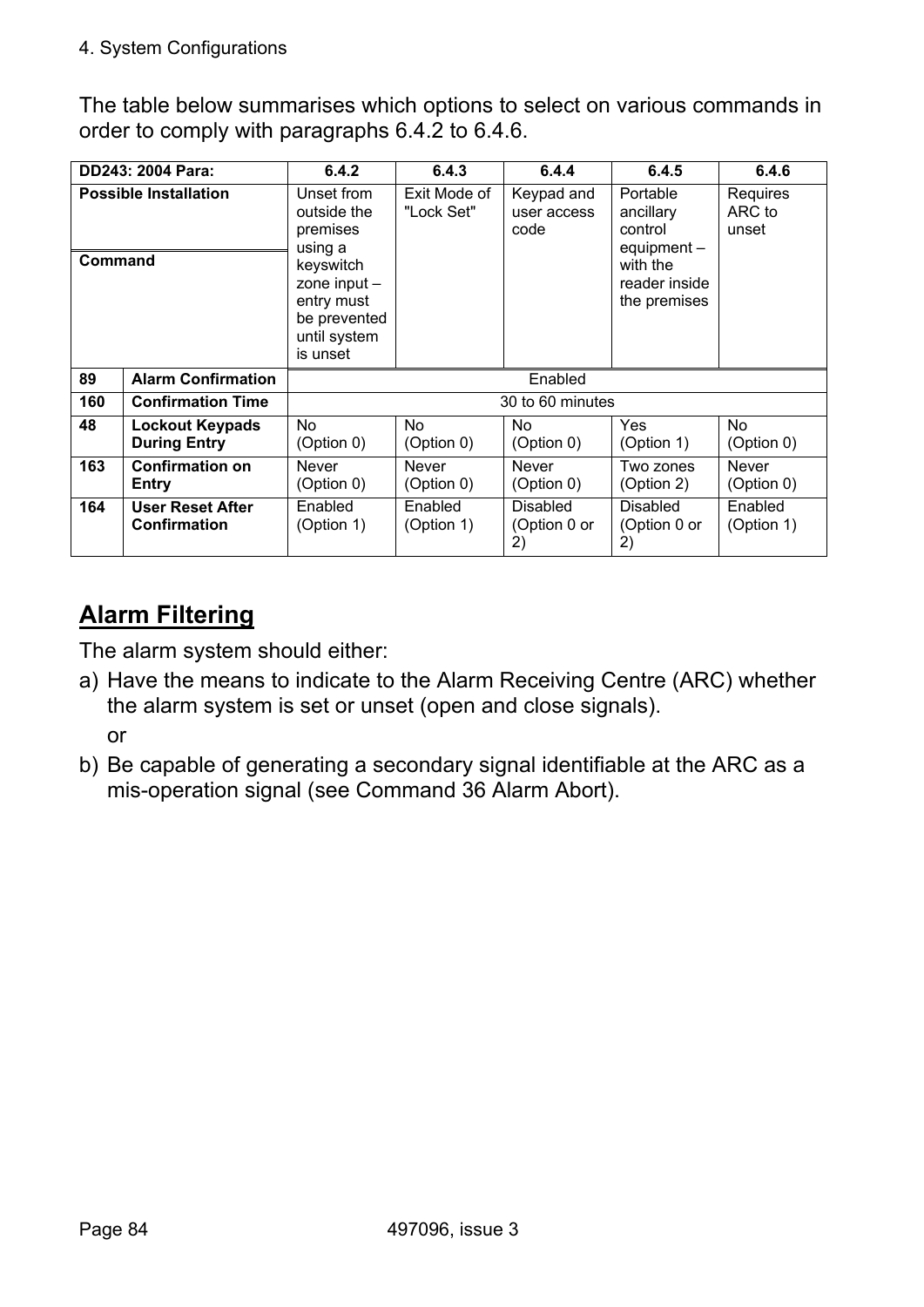## **PD 6662 / prEN 50131-1: 2004 Compliance**

EN 50131-1: 2004, *Alarm systems – Intrusions and Hold-up Systems – Part 1: System Requirements*, requires that an alarm system does not display any detailed information until a user enters a valid access code or presents a valid proximity tag. The system should display an alert to inform users that there is information to view. There are four grades of system:

- **Grade 1** The 9651 control unit can be configured to comply with this grade.
- **Grade 2** The 9751/2 control units can be configured to comply with this grade.
- **Grade 3** The 9853 control unit can be configured to comply with this grade.
- **Grade 4** 9x5x control units are not designed to comply with this grade.
- *Note: 9x5x control units do not reflect variations set out in EN 50131-1:1997. The 9651 unit is not covered by this Programming Guide.*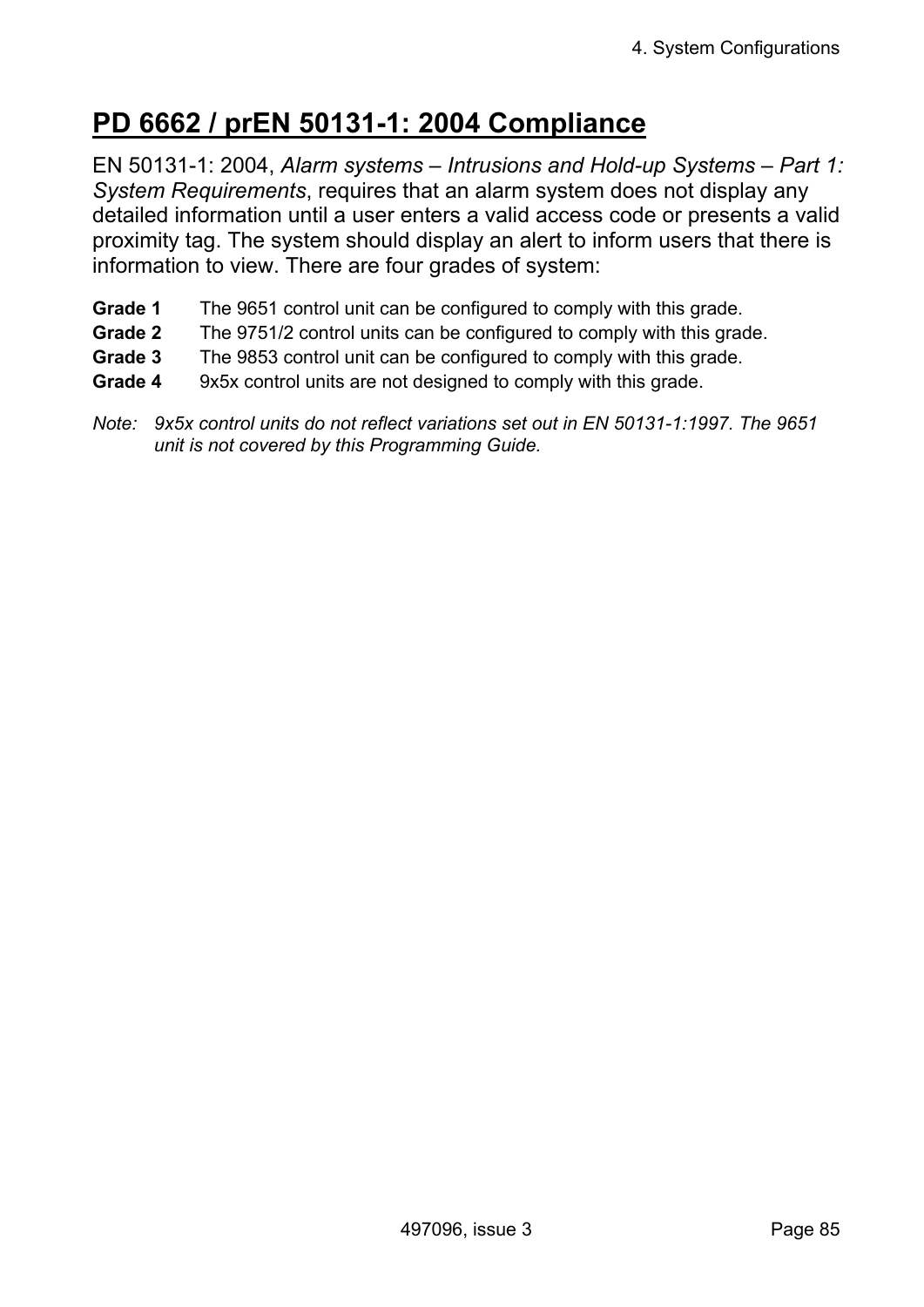## **Programming for Compliance**

Use the following setting to ensure compliance with PD 6662 / prEN 50131-1: 2004.

N/A = Not applicable

| Command | Grade 1/2              | Grade 3        | Page | <b>Notes</b>                                                                                      |
|---------|------------------------|----------------|------|---------------------------------------------------------------------------------------------------|
| 21      | any                    | N/A            | 14   | 9751/2                                                                                            |
|         | any                    | 2/3            | 14   | 9853                                                                                              |
| 26      | $\mathbf 0$            | 0              | 15   |                                                                                                   |
| 27      | 0                      | $\mathbf 0$    | 16   |                                                                                                   |
| 28      | $\overline{2}$         | $\overline{2}$ | 16   |                                                                                                   |
| 29      | 1                      | 1              | 17   |                                                                                                   |
| 37      | any                    | 1              | 19   |                                                                                                   |
| 41      | $\leq 10$ min          | $\leq 10$ min  | 22   |                                                                                                   |
| 42      | $\leq 15$ min          | $\leq 15$ min  | 22   |                                                                                                   |
| 47      | $\overline{2}$         | $\overline{2}$ | 23   |                                                                                                   |
| 54      | 1                      | N/A            | 26   | Grade 3 does not permit radio devices                                                             |
| 55      | 0/2                    | N/A            | 27   | Grade 3 does not permit radio devices                                                             |
| 56      | $G1 - any$<br>$G2 - 1$ | 1              | 28   | Applies when using proximity tags because the<br>installer and master user still use access codes |
| 57      | any                    | 1              | 28   | 9751 does not support option 1                                                                    |
| 63      | $\overline{2}$         | $\overline{2}$ | 30   |                                                                                                   |
| 73      | $\overline{2}$         | $\overline{2}$ | 33   |                                                                                                   |
| 77      | $\overline{2}$         | $\overline{2}$ | 35   |                                                                                                   |
| 88      | any                    | 1              | 39   |                                                                                                   |
| 102     | $\overline{2}$         | $\overline{2}$ | 42   |                                                                                                   |
| 105     | $\leq$ 25 hours        | $\leq$ 5 hours | 43   |                                                                                                   |
| 108     | $\leq$ 25 hours        | N/A            | 44   |                                                                                                   |
| 132     | any                    | 1              | 53   | If set to 0, set Command 37 to 0 too                                                              |
| 134     | 1/2                    | 1/2            | 54   | Option 1 is recommended                                                                           |
| 135     | 1/2                    | 1/2            | 54   | Option 1 is recommended                                                                           |
| 136     | 1/2                    | 1/2            | 54   | Option 1 is recommended                                                                           |
| 137     |                        |                | 55   | Insurers may require a restriction                                                                |
| 138     |                        |                | 55   | Insurers may require a restriction                                                                |
| 139     |                        |                | 56   | Insurers may require a restriction                                                                |
| 140     |                        |                | 56   | Insurers may require a restriction                                                                |
| 201     | $\leq$ 45 secs         | $\leq$ 45 secs | 66   |                                                                                                   |
| 202     | $\leq$ 45 secs         | $\leq$ 45 secs | 66   |                                                                                                   |
| 203     | $\leq$ 45 secs         | $\leq$ 45 secs | 66   |                                                                                                   |
| 204     | $\leq 45$ secs         | $\leq$ 45 secs | 66   |                                                                                                   |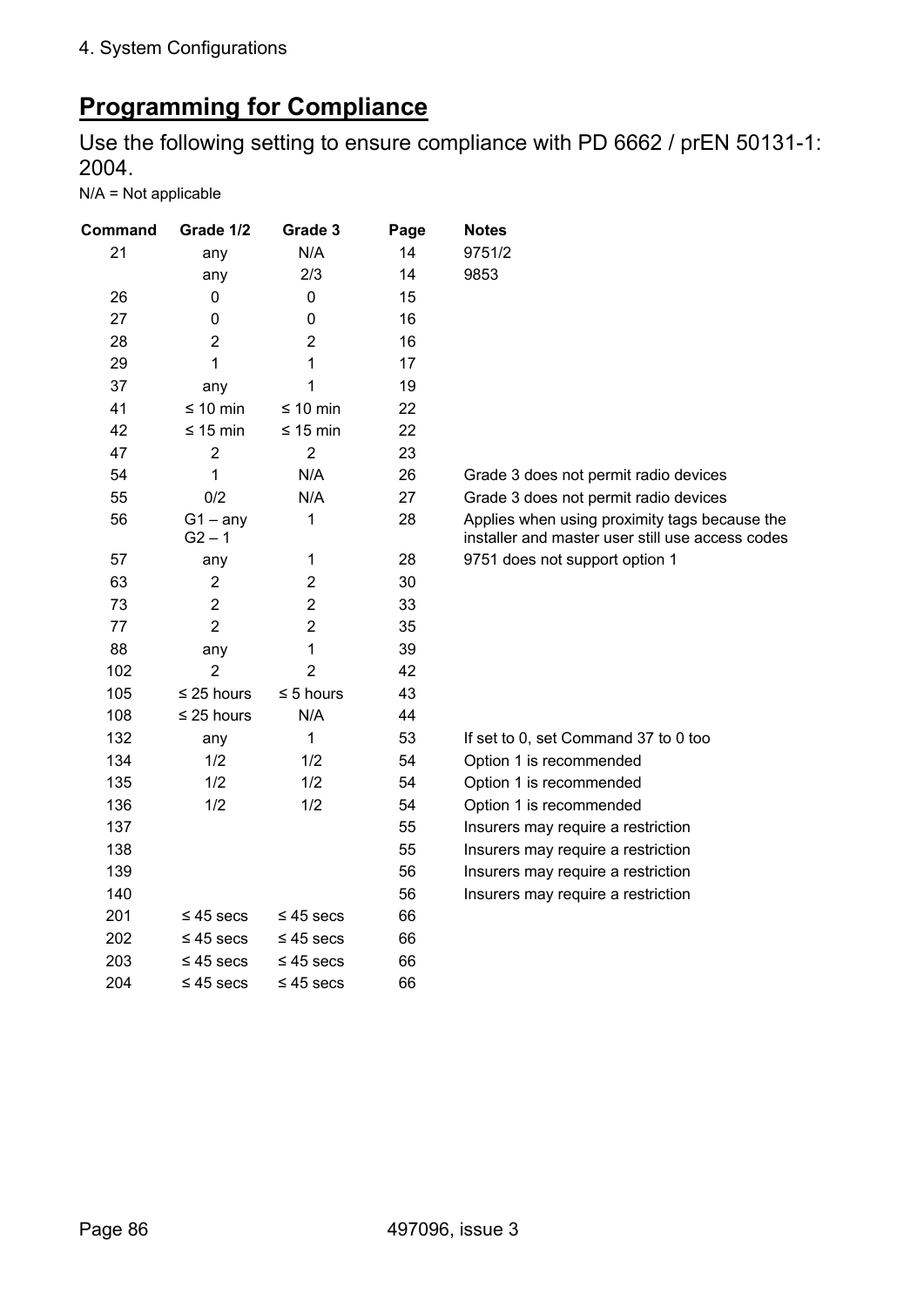# **Index**

| Abort                                         |  |
|-----------------------------------------------|--|
|                                               |  |
|                                               |  |
|                                               |  |
|                                               |  |
|                                               |  |
|                                               |  |
|                                               |  |
|                                               |  |
|                                               |  |
| Account number for SIA reporting 48           |  |
| Alarm                                         |  |
|                                               |  |
|                                               |  |
|                                               |  |
|                                               |  |
|                                               |  |
|                                               |  |
| Alarm response                                |  |
|                                               |  |
|                                               |  |
|                                               |  |
|                                               |  |
|                                               |  |
|                                               |  |
|                                               |  |
|                                               |  |
| Anti-Mask                                     |  |
|                                               |  |
|                                               |  |
|                                               |  |
|                                               |  |
|                                               |  |
|                                               |  |
|                                               |  |
| <b>Battery</b>                                |  |
|                                               |  |
|                                               |  |
|                                               |  |
|                                               |  |
|                                               |  |
|                                               |  |
|                                               |  |
|                                               |  |
|                                               |  |
|                                               |  |
|                                               |  |
|                                               |  |
| Central Station Identification (CSID) Code 25 |  |
| Chime                                         |  |
|                                               |  |
|                                               |  |
|                                               |  |
| Clock                                         |  |
|                                               |  |
| Code                                          |  |
|                                               |  |
|                                               |  |
|                                               |  |
|                                               |  |
|                                               |  |
|                                               |  |
|                                               |  |
| Common area                                   |  |
|                                               |  |

| two commons areas example 81                            |  |
|---------------------------------------------------------|--|
|                                                         |  |
|                                                         |  |
| Communication output                                    |  |
|                                                         |  |
| Communicator                                            |  |
|                                                         |  |
|                                                         |  |
| telephone numbers to report alarms  47                  |  |
|                                                         |  |
| Confirmed alarm                                         |  |
|                                                         |  |
|                                                         |  |
|                                                         |  |
|                                                         |  |
|                                                         |  |
|                                                         |  |
| CSID  see Central Station Identification                |  |
|                                                         |  |
|                                                         |  |
|                                                         |  |
| Defaults                                                |  |
| load values for all commands 40                         |  |
|                                                         |  |
|                                                         |  |
| Delay                                                   |  |
|                                                         |  |
|                                                         |  |
| Display, setting text for second line  63               |  |
| Door                                                    |  |
|                                                         |  |
|                                                         |  |
| Downloader                                              |  |
|                                                         |  |
|                                                         |  |
|                                                         |  |
|                                                         |  |
| Duration                                                |  |
|                                                         |  |
|                                                         |  |
|                                                         |  |
| EN 50131 compliance.14, 15, 16, 17, 19, 22, 23, 26, 27, |  |
|                                                         |  |
| 28, 30, 33, 35, 42, 43, 44, 53, 54, 55, 56, 60, 64, 66, |  |
| 85, 86                                                  |  |
|                                                         |  |
| Engineer                                                |  |
|                                                         |  |
|                                                         |  |
|                                                         |  |
|                                                         |  |
| Entry Route response                                    |  |
|                                                         |  |
|                                                         |  |
| Entry timer                                             |  |
|                                                         |  |
|                                                         |  |
| Entry/Exit                                              |  |
|                                                         |  |
|                                                         |  |
|                                                         |  |
|                                                         |  |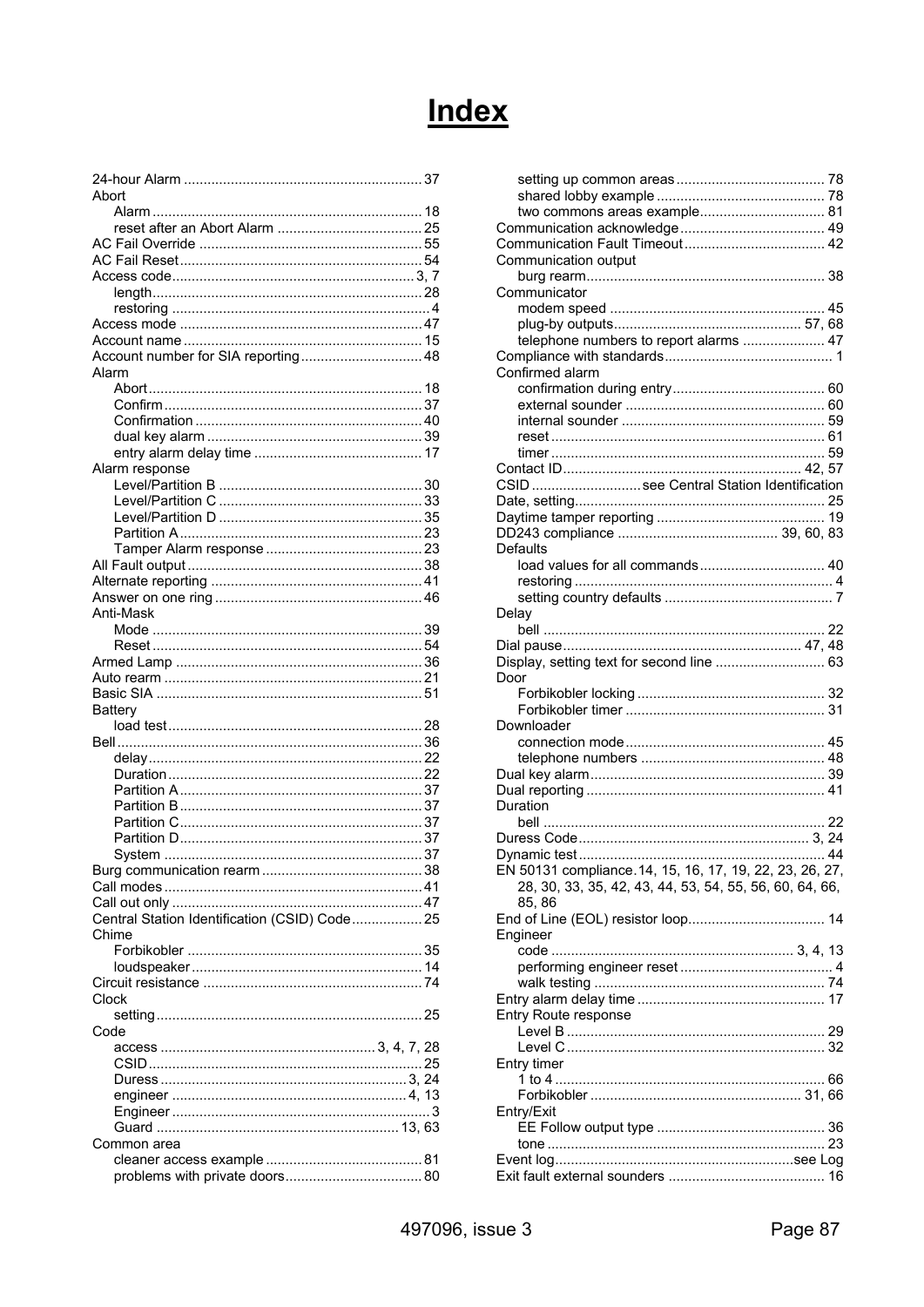| Exit mode                    |  |
|------------------------------|--|
|                              |  |
|                              |  |
|                              |  |
|                              |  |
| <b>Exit Terminate button</b> |  |
|                              |  |
| Exit time                    |  |
|                              |  |
|                              |  |
|                              |  |
| External sounder             |  |
|                              |  |
|                              |  |
|                              |  |
|                              |  |
|                              |  |
|                              |  |
|                              |  |
|                              |  |
|                              |  |
|                              |  |
| <b>Final Exit</b>            |  |
|                              |  |
|                              |  |
| Fire alarm                   |  |
|                              |  |
|                              |  |
| Forbikobler                  |  |
|                              |  |
|                              |  |
|                              |  |
|                              |  |
|                              |  |
|                              |  |
|                              |  |
|                              |  |
|                              |  |
|                              |  |
|                              |  |
|                              |  |
| Internal sounder             |  |
|                              |  |
|                              |  |
|                              |  |
|                              |  |
|                              |  |
| Keypad                       |  |
|                              |  |
|                              |  |
|                              |  |
|                              |  |
| Keyswitch                    |  |
|                              |  |
|                              |  |
|                              |  |
|                              |  |
| Learning                     |  |
| Level B                      |  |
|                              |  |
|                              |  |
| Level C                      |  |
|                              |  |
|                              |  |
|                              |  |

| Level/Partition A                                  |  |
|----------------------------------------------------|--|
|                                                    |  |
|                                                    |  |
| Level/Partition B                                  |  |
|                                                    |  |
|                                                    |  |
|                                                    |  |
| Level/Partition C                                  |  |
|                                                    |  |
|                                                    |  |
|                                                    |  |
| I evel/Partition D                                 |  |
|                                                    |  |
|                                                    |  |
|                                                    |  |
| Line                                               |  |
|                                                    |  |
|                                                    |  |
| Load                                               |  |
|                                                    |  |
| default values for all commands  40                |  |
| Lockout                                            |  |
|                                                    |  |
|                                                    |  |
| Log                                                |  |
| printing event log during normal operation  63     |  |
|                                                    |  |
|                                                    |  |
| Loudspeaker                                        |  |
|                                                    |  |
|                                                    |  |
|                                                    |  |
|                                                    |  |
|                                                    |  |
| Omit                                               |  |
|                                                    |  |
|                                                    |  |
|                                                    |  |
|                                                    |  |
|                                                    |  |
| Output                                             |  |
|                                                    |  |
|                                                    |  |
| programming panel outputs 36, 64                   |  |
|                                                    |  |
| Override                                           |  |
|                                                    |  |
|                                                    |  |
| PA                                                 |  |
|                                                    |  |
|                                                    |  |
| Partition                                          |  |
|                                                    |  |
|                                                    |  |
|                                                    |  |
| assigning User access codes to partitions 76       |  |
|                                                    |  |
| changing a single system into a partitioned system |  |
|                                                    |  |
| commands available in single and partitioned       |  |
|                                                    |  |
|                                                    |  |
|                                                    |  |
|                                                    |  |
|                                                    |  |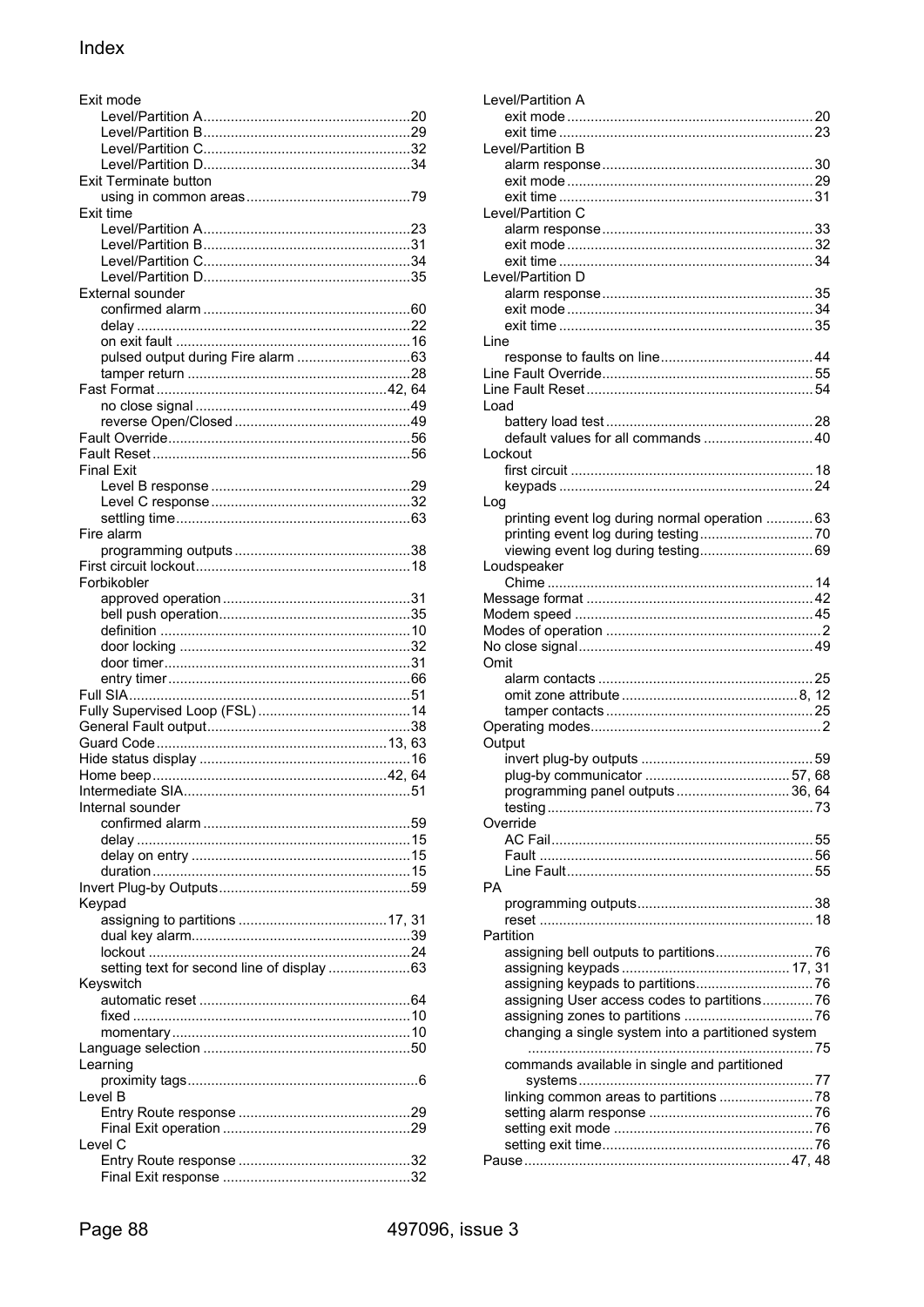| PD6662 compliance  14, 15, 16, 17, 19, 22, 23, 26, 27,<br>28, 30, 33, 35, 42, 43, 44, 53, 54, 55, 56, 60, 64, 66<br>Print |
|---------------------------------------------------------------------------------------------------------------------------|
| printing event log during normal operation  63                                                                            |
| Programming                                                                                                               |
|                                                                                                                           |
|                                                                                                                           |
|                                                                                                                           |
| Proximity tag reader                                                                                                      |
|                                                                                                                           |
| non-approved Forbikobler operation 31                                                                                     |
| Pulse                                                                                                                     |
|                                                                                                                           |
| pulsed output to external sounder during Fire alarm                                                                       |
|                                                                                                                           |
|                                                                                                                           |
|                                                                                                                           |
|                                                                                                                           |
|                                                                                                                           |
|                                                                                                                           |
|                                                                                                                           |
|                                                                                                                           |
| Radio zone                                                                                                                |
| response to supervision failure 27                                                                                        |
|                                                                                                                           |
|                                                                                                                           |
| Remote                                                                                                                    |
| answer on one ring call from remote PC  46                                                                                |
|                                                                                                                           |
| rings to answer call from remote PC 46                                                                                    |
|                                                                                                                           |
| Report                                                                                                                    |
|                                                                                                                           |
|                                                                                                                           |
|                                                                                                                           |
|                                                                                                                           |
|                                                                                                                           |
|                                                                                                                           |
|                                                                                                                           |
| Reset                                                                                                                     |
|                                                                                                                           |
|                                                                                                                           |
| automatic resetting of keyswitch zones  64                                                                                |
|                                                                                                                           |
|                                                                                                                           |
|                                                                                                                           |
|                                                                                                                           |
|                                                                                                                           |
|                                                                                                                           |
|                                                                                                                           |
|                                                                                                                           |
| Restore                                                                                                                   |
|                                                                                                                           |
|                                                                                                                           |
|                                                                                                                           |
|                                                                                                                           |
|                                                                                                                           |

| Scancom Fast Format  see Fast Format   |  |
|----------------------------------------|--|
|                                        |  |
|                                        |  |
|                                        |  |
|                                        |  |
|                                        |  |
|                                        |  |
|                                        |  |
|                                        |  |
|                                        |  |
|                                        |  |
|                                        |  |
|                                        |  |
|                                        |  |
|                                        |  |
|                                        |  |
|                                        |  |
| <b>Strobe</b>                          |  |
|                                        |  |
|                                        |  |
|                                        |  |
|                                        |  |
|                                        |  |
|                                        |  |
| System                                 |  |
|                                        |  |
|                                        |  |
|                                        |  |
| Tamper                                 |  |
|                                        |  |
|                                        |  |
|                                        |  |
|                                        |  |
|                                        |  |
|                                        |  |
|                                        |  |
| Telecommand see Remote setting device  |  |
|                                        |  |
| Telephone number                       |  |
|                                        |  |
|                                        |  |
|                                        |  |
| Test                                   |  |
|                                        |  |
|                                        |  |
|                                        |  |
|                                        |  |
|                                        |  |
| Time                                   |  |
|                                        |  |
|                                        |  |
|                                        |  |
| Zone                                   |  |
| assigning zone types to partitions  13 |  |
|                                        |  |
|                                        |  |
|                                        |  |
|                                        |  |
|                                        |  |
|                                        |  |
|                                        |  |
|                                        |  |